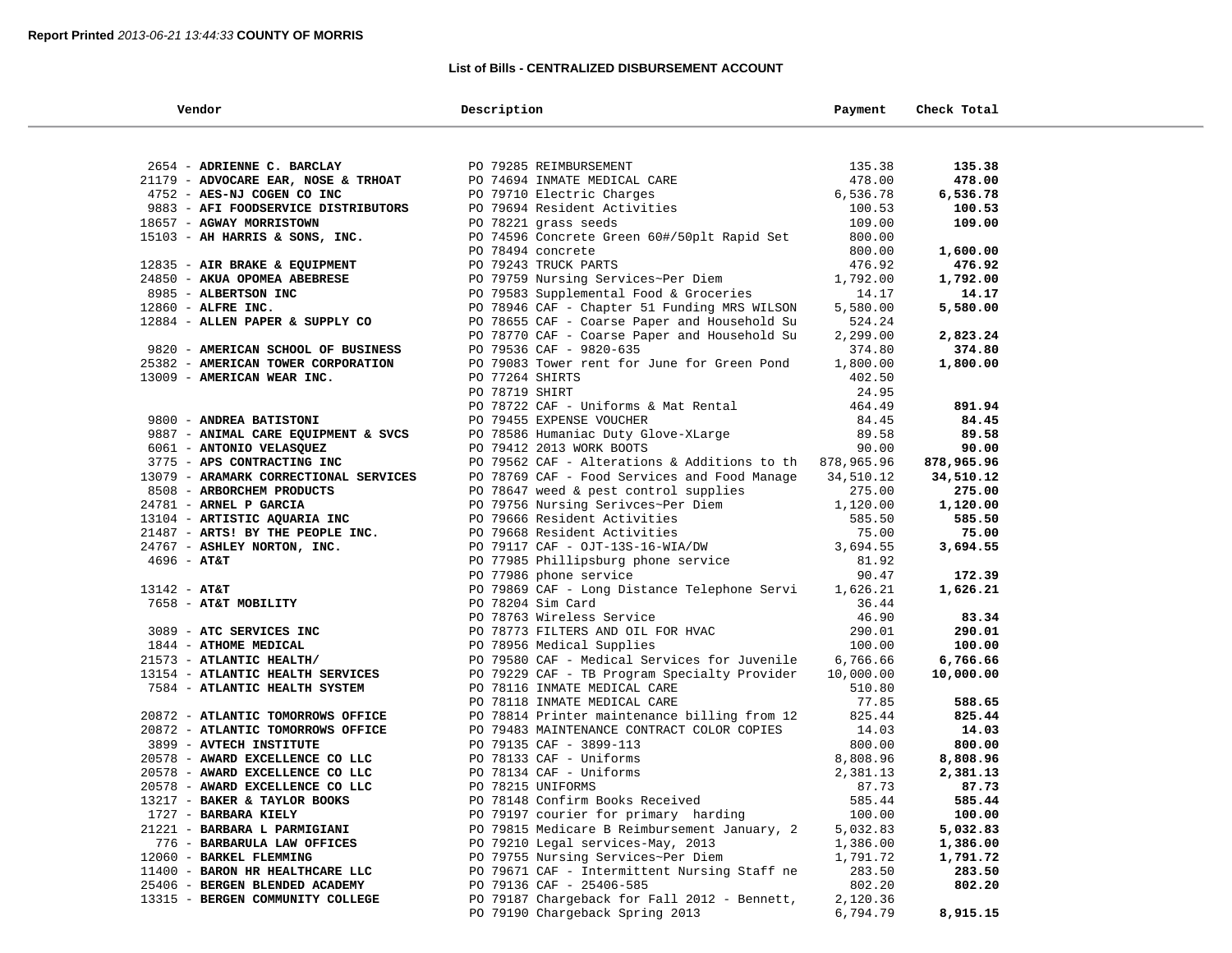|                                                                                                                                                                                                                                              |  |                                                                                                                                                                                                                                                        |            | 91.10      |
|----------------------------------------------------------------------------------------------------------------------------------------------------------------------------------------------------------------------------------------------|--|--------------------------------------------------------------------------------------------------------------------------------------------------------------------------------------------------------------------------------------------------------|------------|------------|
|                                                                                                                                                                                                                                              |  | 2139 - BERTL SKOG PROPAGE 2013 ANN SUPPIEM PO 78993 SAME SUPPIEMENT PROPAGE 213.00<br>113.50<br>113.50<br>113.50<br>113.50<br>113.50<br>115.50<br>115.50<br>115.50<br>127.47<br>113.50<br>127.47<br>2.530.61<br>128.557 - BLUMBERC BORATORIES PO 78762 |            | 113.50     |
|                                                                                                                                                                                                                                              |  |                                                                                                                                                                                                                                                        |            | 116.56     |
|                                                                                                                                                                                                                                              |  |                                                                                                                                                                                                                                                        |            | 2,530.61   |
|                                                                                                                                                                                                                                              |  |                                                                                                                                                                                                                                                        |            | 2,147.47   |
|                                                                                                                                                                                                                                              |  |                                                                                                                                                                                                                                                        |            | 500.00     |
|                                                                                                                                                                                                                                              |  |                                                                                                                                                                                                                                                        |            | 204.19     |
|                                                                                                                                                                                                                                              |  |                                                                                                                                                                                                                                                        |            | 403.24     |
|                                                                                                                                                                                                                                              |  |                                                                                                                                                                                                                                                        |            | 353.28     |
|                                                                                                                                                                                                                                              |  |                                                                                                                                                                                                                                                        |            | 614.74     |
|                                                                                                                                                                                                                                              |  |                                                                                                                                                                                                                                                        |            | 100.00     |
|                                                                                                                                                                                                                                              |  |                                                                                                                                                                                                                                                        |            | 125.00     |
|                                                                                                                                                                                                                                              |  |                                                                                                                                                                                                                                                        |            | 100.00     |
|                                                                                                                                                                                                                                              |  |                                                                                                                                                                                                                                                        |            | 25.39      |
|                                                                                                                                                                                                                                              |  |                                                                                                                                                                                                                                                        |            | 59.21      |
|                                                                                                                                                                                                                                              |  |                                                                                                                                                                                                                                                        |            | 157.00     |
|                                                                                                                                                                                                                                              |  |                                                                                                                                                                                                                                                        |            | 232.02     |
|                                                                                                                                                                                                                                              |  |                                                                                                                                                                                                                                                        |            |            |
|                                                                                                                                                                                                                                              |  | PO 77973 Optimum Internet / TV<br>PO 77973 Optimum Internet / TV<br>PO 78065 OPTIMUM ONLINE<br>PO 78780 Wire for Firing Range<br>PO 78780 Wire for Firing Range<br>PO 78384 Confirm Large Print Books<br>PO 78384 Confirm Large Print Book             |            | 696.36     |
|                                                                                                                                                                                                                                              |  |                                                                                                                                                                                                                                                        |            | 59.95      |
|                                                                                                                                                                                                                                              |  |                                                                                                                                                                                                                                                        |            | 248.95     |
| 17525 - CARL STAHL SAVA INDUSTRIES INC                                                                                                                                                                                                       |  |                                                                                                                                                                                                                                                        |            | 603.00     |
| 25474 - CARRELLE L CALIXTE                                                                                                                                                                                                                   |  |                                                                                                                                                                                                                                                        |            | 2,464.00   |
| 3638 - CENTER POINT PUBLISHING                                                                                                                                                                                                               |  |                                                                                                                                                                                                                                                        |            | 120.10     |
| 13726 - CENTRAL JERSEY TITLE CO INC                                                                                                                                                                                                          |  | PO 79211 Sussex Turnpike Improvement Project                                                                                                                                                                                                           | 698.00     | 698.00     |
| 20487 - CENTURYLINK                                                                                                                                                                                                                          |  | PO 79064 Telephone - (T1 Century)                                                                                                                                                                                                                      | 1,785.33   | 1,785.33   |
| $4735$ - CERBO LUMBER & HARDWARE<br>24625 - CFCS - HOPE HOUSE                                                                                                                                                                                |  | PO 78492 lumber                                                                                                                                                                                                                                        | 105.62     | 105.62     |
|                                                                                                                                                                                                                                              |  |                                                                                                                                                                                                                                                        |            | 295.00     |
|                                                                                                                                                                                                                                              |  |                                                                                                                                                                                                                                                        |            | 2,790.00   |
|                                                                                                                                                                                                                                              |  |                                                                                                                                                                                                                                                        |            | 9,520.00   |
|                                                                                                                                                                                                                                              |  |                                                                                                                                                                                                                                                        |            | 840.00     |
|                                                                                                                                                                                                                                              |  |                                                                                                                                                                                                                                                        |            | 5,116.00   |
|                                                                                                                                                                                                                                              |  |                                                                                                                                                                                                                                                        |            | 335.00     |
|                                                                                                                                                                                                                                              |  |                                                                                                                                                                                                                                                        |            | 25.75      |
|                                                                                                                                                                                                                                              |  |                                                                                                                                                                                                                                                        |            | 1,480.84   |
|                                                                                                                                                                                                                                              |  |                                                                                                                                                                                                                                                        |            | 5,166.49   |
|                                                                                                                                                                                                                                              |  |                                                                                                                                                                                                                                                        |            | 100.00     |
|                                                                                                                                                                                                                                              |  |                                                                                                                                                                                                                                                        |            | 5,568.00   |
|                                                                                                                                                                                                                                              |  | 24625 - CEKNO LUMBER WANNAHER PO 78947 CAR - CHANGER PO 78947 CAR - CHANGER PO 78948 CAR - CHANGER PO 78948 CAR - CHANGER PO 78948 CAR - CHANGER PO 78948 CAR - CHANGER PO 78948 CAR - CHANGER PO 78950 CAR - CHANGER PO 7895                          |            |            |
|                                                                                                                                                                                                                                              |  |                                                                                                                                                                                                                                                        |            | 2,324.64   |
| 13976 - CONSOLIDATED STEEL<br>בוגרי - כרי היה המוסרת המשפחת ה                                                                                                                                                                                |  | PO 78668 New Data Center Wiring 1,645.74<br>PO 75233 RPL FENCING 990.00<br>PO 79397 Conference Call Service 11.80                                                                                                                                      |            | 990.00     |
| 12612 - COPPER SERVICES                                                                                                                                                                                                                      |  |                                                                                                                                                                                                                                                        |            | 11.80      |
| 14644 - CORNERSTONE FAMILY PROGRAMS                                                                                                                                                                                                          |  | PO 78883 CAF - Social Work Services 21,000.00                                                                                                                                                                                                          |            |            |
|                                                                                                                                                                                                                                              |  | PO 79858 CAF - Adult Day Care Center                                                                                                                                                                                                                   | 20,697.02  | 41,697.02  |
|                                                                                                                                                                                                                                              |  | PO 79601 Expenditures in connection with maj 215,667.22                                                                                                                                                                                                |            | 215,667.22 |
|                                                                                                                                                                                                                                              |  | PO 79947 2ND HALF 6/13 OPERATING BUDGET                                                                                                                                                                                                                | 568,256.75 | 568,256.75 |
|                                                                                                                                                                                                                                              |  |                                                                                                                                                                                                                                                        | 140.00     | 140.00     |
|                                                                                                                                                                                                                                              |  |                                                                                                                                                                                                                                                        | 785.00     | 785.00     |
| PO 79858 CAF - Adult Day (<br>14027 - COUNTY COLLEGE OF MORRIS<br>14022 - COUNTY COLLEGE OF MORRIS<br>14031 - COUNTY CONCRETE CORP.<br>14031 - COUNTY CONCRETE CORP.<br>16031 - COUNTY CONCRETE CORP.<br>16078547 mason sand<br>16078547 mas |  |                                                                                                                                                                                                                                                        | 400.00     | 400.00     |
|                                                                                                                                                                                                                                              |  | PO 79944 COMPENSATED ABSENCE PAYMENTS                                                                                                                                                                                                                  | 14,733.26  | 14,733.26  |
|                                                                                                                                                                                                                                              |  | PO 79973 1ST HALF JUNE 2013 METERED MAIL                                                                                                                                                                                                               | 7,427.63   | 7,427.63   |
| 13 - COUNTY OF MORRIS                                                                                                                                                                                                                        |  | PO 79975 1ST HALF JUNE 2013 METERED MAIL                                                                                                                                                                                                               | 302.07     | 302.07     |
| 14041 - COUNTY WELDING SUPPLY CO                                                                                                                                                                                                             |  | PO 78074 oxygen compress, propane, acetylene                                                                                                                                                                                                           | 183.63     |            |
|                                                                                                                                                                                                                                              |  | PO 78339 welding material                                                                                                                                                                                                                              | 35.40      | 219.03     |
|                                                                                                                                                                                                                                              |  | PO 79311 CAF - Grant in Aid Funding 2013 GIA                                                                                                                                                                                                           | 10,450.00  |            |
| 7922 - CREATIVE HEARTWORK INC                                                                                                                                                                                                                |  |                                                                                                                                                                                                                                                        |            | 10,450.00  |
| 14102 - CY DRAKE LOCKSMITHS, INC.                                                                                                                                                                                                            |  | PO 78803 Padlock - Capt, G. Elorette                                                                                                                                                                                                                   | 14.37      |            |
|                                                                                                                                                                                                                                              |  | PO 79251 AUTO PARTS                                                                                                                                                                                                                                    | 26.00      | 40.37      |
| 12523 - D&B AUTO SUPPLY                                                                                                                                                                                                                      |  | PO 77941 Please Order - Supplies for CAC Bld                                                                                                                                                                                                           | 957.15     |            |
|                                                                                                                                                                                                                                              |  | PO 78727 AUTO PARTS                                                                                                                                                                                                                                    | 3,102.89   |            |
|                                                                                                                                                                                                                                              |  | PO 79249 AUTO PARTS                                                                                                                                                                                                                                    | 5,835.69   | 9,895.73   |
| 11783 - D.R. JOHNSON & ASSOCIATES, LLC                                                                                                                                                                                                       |  | PO 79444 CAF - Reviewing of Land Development                                                                                                                                                                                                           | 2,392.46   | 2,392.46   |
| 14123 - DAILY RECORD                                                                                                                                                                                                                         |  | PO 79045 ADVERTISEMENT                                                                                                                                                                                                                                 | 612.00     | 612.00     |
| 14123 - DAILY RECORD                                                                                                                                                                                                                         |  | PO 79075 Capital Budget Amendment 5-22-13                                                                                                                                                                                                              | 522.76     | 522.76     |
| 14123 - DAILY RECORD                                                                                                                                                                                                                         |  | PO 79080 Primary Election Ad                                                                                                                                                                                                                           | 157.20     | 157.20     |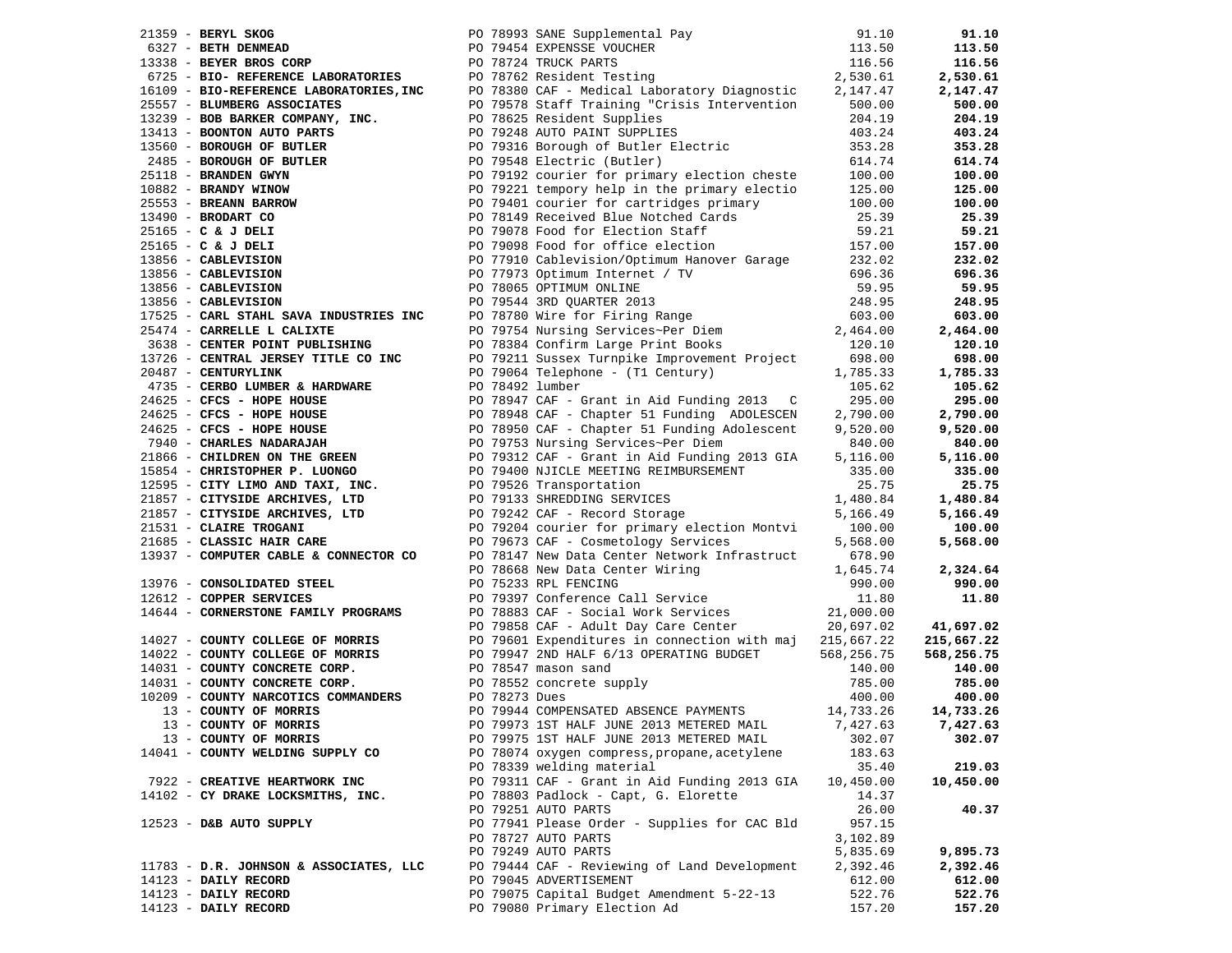| 14123 - DAILY RECORD<br>14123 - DAILY RECORD<br>14123 - DAILY RECORD<br>14123 - DAILY RECORD<br>24337 - DAILY RECORD |                | PO 79093 Contract Awards 5/22/13 Mtg.                                                                                                                                                                                                                                                                                    | 51.12      | 51.12      |
|----------------------------------------------------------------------------------------------------------------------|----------------|--------------------------------------------------------------------------------------------------------------------------------------------------------------------------------------------------------------------------------------------------------------------------------------------------------------------------|------------|------------|
|                                                                                                                      |                | PO 79094 Publish of County Audit for 2012                                                                                                                                                                                                                                                                                | 185.80     | 185.80     |
|                                                                                                                      |                | PO 79096 Legal Ad - Primary Election-Voter's                                                                                                                                                                                                                                                                             | 86.22      | 86.22      |
|                                                                                                                      |                | PO 79707 ADVERTISEMENT                                                                                                                                                                                                                                                                                                   | 98.96      | 98.96      |
|                                                                                                                      |                | PO 79724 Daily Record SP & Eng. Primary Chal                                                                                                                                                                                                                                                                             | 219.66     | 219.66     |
| 7247 - DAILY RECORD                                                                                                  |                | PO 77987 yearly subscription                                                                                                                                                                                                                                                                                             | 166.09     | 166.09     |
| 15642 - DALE KRAMER                                                                                                  |                | PO 79092 Dale Kramer Voucher for June 4th Pr                                                                                                                                                                                                                                                                             | 277.02     | 277.02     |
| 12251 - DANIEL P GREENFIELD MD MPH MS                                                                                |                | PO 78982 Expert Witness                                                                                                                                                                                                                                                                                                  | 612.50     | 612.50     |
| 11155 - DANILO LAPID                                                                                                 |                | PO 79752 Nursing Services~Per Diem                                                                                                                                                                                                                                                                                       | 1,400.00   | 1,400.00   |
|                                                                                                                      |                | PO 79200 courier for primary                                                                                                                                                                                                                                                                                             | 100.00     | 100.00     |
| <sub>2122</sub> - DARREN CALLEO<br>25386 - DAVID JEAN-LOUIS<br>10375 - DAVID JEAN                                    |                | PO 79751 Nursing Services~Per Diem                                                                                                                                                                                                                                                                                       | 2,688.00   | 2,688.00   |
|                                                                                                                      |                |                                                                                                                                                                                                                                                                                                                          | 200.00     | 200.00     |
|                                                                                                                      |                |                                                                                                                                                                                                                                                                                                                          | 399.60     | 399.60     |
|                                                                                                                      |                |                                                                                                                                                                                                                                                                                                                          | 100.00     | 100.00     |
|                                                                                                                      |                |                                                                                                                                                                                                                                                                                                                          | 5.68       | 5.68       |
|                                                                                                                      |                |                                                                                                                                                                                                                                                                                                                          | 31.35      | 31.35      |
|                                                                                                                      |                |                                                                                                                                                                                                                                                                                                                          | 5.88       | 5.88       |
|                                                                                                                      |                |                                                                                                                                                                                                                                                                                                                          | 9.22       | 9.22       |
|                                                                                                                      |                |                                                                                                                                                                                                                                                                                                                          |            |            |
|                                                                                                                      |                |                                                                                                                                                                                                                                                                                                                          | 14.63      | 14.63      |
|                                                                                                                      |                |                                                                                                                                                                                                                                                                                                                          | 34.35      | 34.35      |
|                                                                                                                      |                |                                                                                                                                                                                                                                                                                                                          | 14.63      | 14.63      |
|                                                                                                                      |                |                                                                                                                                                                                                                                                                                                                          | 286.54     | 286.54     |
|                                                                                                                      |                |                                                                                                                                                                                                                                                                                                                          | 11.36      | 11.36      |
|                                                                                                                      |                |                                                                                                                                                                                                                                                                                                                          | 51.68      | 51.68      |
|                                                                                                                      |                |                                                                                                                                                                                                                                                                                                                          | 53.32      | 53.32      |
|                                                                                                                      |                |                                                                                                                                                                                                                                                                                                                          | 100.00     | 100.00     |
|                                                                                                                      |                |                                                                                                                                                                                                                                                                                                                          | 912.78     |            |
|                                                                                                                      |                | 27386 - <b>DAVID JEAN-LOUIS</b><br>27386 - <b>DAVID KREATIS</b><br>274 - <b>DEBORAH JIMES</b><br>274 - <b>DEBORAH JIMES</b><br>274 - <b>DEBORAH JIMES</b><br>274 - <b>DEBORAH JIMES</b><br>274 - <b>DERE PARK BREATING PORT AND PORTLAND TO THE PROPER PARK PORTLAND TO TH</b><br>$\sum_{i=1}^{n}$<br>PO 78660 Equipment | 1,487.90   | 2,400.68   |
| 14228 - DELL MARKETING L.P.                                                                                          |                | PO 78672 Replacement PTRG Server                                                                                                                                                                                                                                                                                         | 3,163.19   | 3,163.19   |
| 21638 - DENNIS GRAU                                                                                                  |                | ED 79675 Storeroom-Nursing Supplies<br>PO 79675 Storeroom-Nursing Supplies                                                                                                                                                                                                                                               | 150.00     | 150.00     |
| 2551 - DERMA RITE INDUSTRIES LLC                                                                                     |                |                                                                                                                                                                                                                                                                                                                          | 146.00     | 146.00     |
| 12003 - DESESA ENGINEERING CO., INC.                                                                                 |                | PO 79594 CAF - Boiler Replacement at Motor S                                                                                                                                                                                                                                                                             | 89,874.75  | 89,874.75  |
| 21563 - DESNIE P COATES                                                                                              |                | PO 79658 Employee Reimbursement                                                                                                                                                                                                                                                                                          | 30.00      | 30.00      |
| 22536 - DIANA KRUG                                                                                                   |                | PO 79065 Pre Election                                                                                                                                                                                                                                                                                                    | 755.00     | 755.00     |
| 12199 - DISCOVER RX                                                                                                  |                | PO 79676 CAF - Pharmaceutical and related Se                                                                                                                                                                                                                                                                             | 40,479.41  | 40,479.41  |
| 24335 - DISCOVERY BENEFITS INC.                                                                                      |                | PO 79767 COBRA Benefits - OTA May, 2013                                                                                                                                                                                                                                                                                  | 71.50      | 71.50      |
| 24335 - DISCOVERY BENEFITS INC.                                                                                      |                | PO 79768 COBRA Benefits - Main County and Mo                                                                                                                                                                                                                                                                             | 872.60     | 872.60     |
| 11808 - DITSCHMAN/FLEMINGTON FORD                                                                                    |                | PO 75423 CAF - NJSCA#83557                                                                                                                                                                                                                                                                                               | 8,467.06   |            |
|                                                                                                                      |                | PO 75423 CAF - NJSCA#83557                                                                                                                                                                                                                                                                                               | 24,772.94  | 33,240.00  |
| 20837 - DONNA BUCHANAN                                                                                               |                | PO 79139 Travel Reimbursement                                                                                                                                                                                                                                                                                            | 589.88     | 589.88     |
| 24438 - DOUGLAS W. SHINNICK                                                                                          |                | PO 79194 courier for primary election                                                                                                                                                                                                                                                                                    | 100.00     | 100.00     |
| 1707 - DREW PAOLELLA                                                                                                 |                | PO 79191 courier for cartridges Chatham Twp                                                                                                                                                                                                                                                                              | 100.00     | 100.00     |
| 2317 - DRINKER, BIDDLE & REATH, LLP                                                                                  |                | PO 79946 BOND COUNSEL 11/12/12 & 4/24-5/6/13                                                                                                                                                                                                                                                                             | 4,380.00   | 4,380.00   |
| 24352 - DYNASTY CHEMICAL CORPORATION                                                                                 |                | PO 79313 citrus kleen cleaner                                                                                                                                                                                                                                                                                            | 3,424.00   | 3,424.00   |
| $14627 - E-PROBATE$ LLC                                                                                              |                | PO 79405 COMPLETING TASKS FOR CONVERSION                                                                                                                                                                                                                                                                                 | 2,339.00   | 2,339.00   |
| 20350 - E. M. KUTZ INC                                                                                               |                |                                                                                                                                                                                                                                                                                                                          | 306.00     | 306.00     |
| $14438$ - E.A. MORSE & CO. INC.                                                                                      |                | PO 78731 TRUCK PARTS<br>PO 75074 LAUNDRY SUPPLIES<br>PO 75492 JANITORIAL SUPPLIES                                                                                                                                                                                                                                        | 1,776.50   |            |
|                                                                                                                      |                |                                                                                                                                                                                                                                                                                                                          | 305.76     | 2,082.26   |
| 172 - EDI/ERGOSPACE DESIGN INC                                                                                       | PO 77975 Chair |                                                                                                                                                                                                                                                                                                                          | 341.40     | 341.40     |
| 12467 - EDITHA MARQUEZ                                                                                               |                | PO 79750 Nursing Services~Per Diem                                                                                                                                                                                                                                                                                       | 560.00     | 560.00     |
| 17239 - EDWARD RAMIREZ                                                                                               |                | PO 79107 Primary Election Day Observer-June                                                                                                                                                                                                                                                                              | 100.00     | 100.00     |
| 14491 - EL PRIMER PASO                                                                                               |                | PO 79439 CAF - Grant in Aid Funding 2013 El                                                                                                                                                                                                                                                                              | 7,362.00   | 7,362.00   |
| 336 - ELECTION GRAPHICS, INC.                                                                                        |                | PO 79854 CAF - Election Ballot Design & Prin                                                                                                                                                                                                                                                                             | 11,091.73  |            |
|                                                                                                                      |                | PO 79855 CAF - Election Ballot Design & Prin                                                                                                                                                                                                                                                                             | 154,950.62 | 166,042.35 |
| 17157 - EMERALD PROFESSIONAL                                                                                         |                | PO 79678 Adult Briefs                                                                                                                                                                                                                                                                                                    | 14,107.80  | 14,107.80  |
| 2047 - EMPLOYMENT HORIZONS, INC.                                                                                     |                | PO 79542 JANITORIAL & GROUNDSKEEPING MAY 20                                                                                                                                                                                                                                                                              | 992.00     | 992.00     |
| 1335 - ENTERASYS NETWORKS                                                                                            |                | PO 78795 Network Infrastructure Yearly Maint                                                                                                                                                                                                                                                                             | 149,465.27 |            |
|                                                                                                                      |                | PO 78796 Network Infrastructure Hardware Upg                                                                                                                                                                                                                                                                             | 91,560.30  | 241,025.57 |
| 20998 - EPIC MANAGEMENT INC.                                                                                         |                | PO 79446 CAF - Construction Management Sercy                                                                                                                                                                                                                                                                             | 21,037.00  | 21,037.00  |
| 21765 - EREVIVAL LLC                                                                                                 |                | PO 76510 Mobile Phone DOD Wipe and Recycling                                                                                                                                                                                                                                                                             | 118.56     | 118.56     |
| 9723 - ERICA JOHNSON                                                                                                 |                | PO 79520 Insurance reimb. for 1/13 to 6/13                                                                                                                                                                                                                                                                               | 72.00      | 72.00      |
| 6053 - EVELYN LOPEZ                                                                                                  |                | PO 79414 2013 WORK BOOTS                                                                                                                                                                                                                                                                                                 | 90.00      | 90.00      |
| 20265 - EVELYN TOLENTINO                                                                                             |                | PO 79749 Nursing Services~Per Diem                                                                                                                                                                                                                                                                                       | 875.00     | 875.00     |
|                                                                                                                      |                |                                                                                                                                                                                                                                                                                                                          |            |            |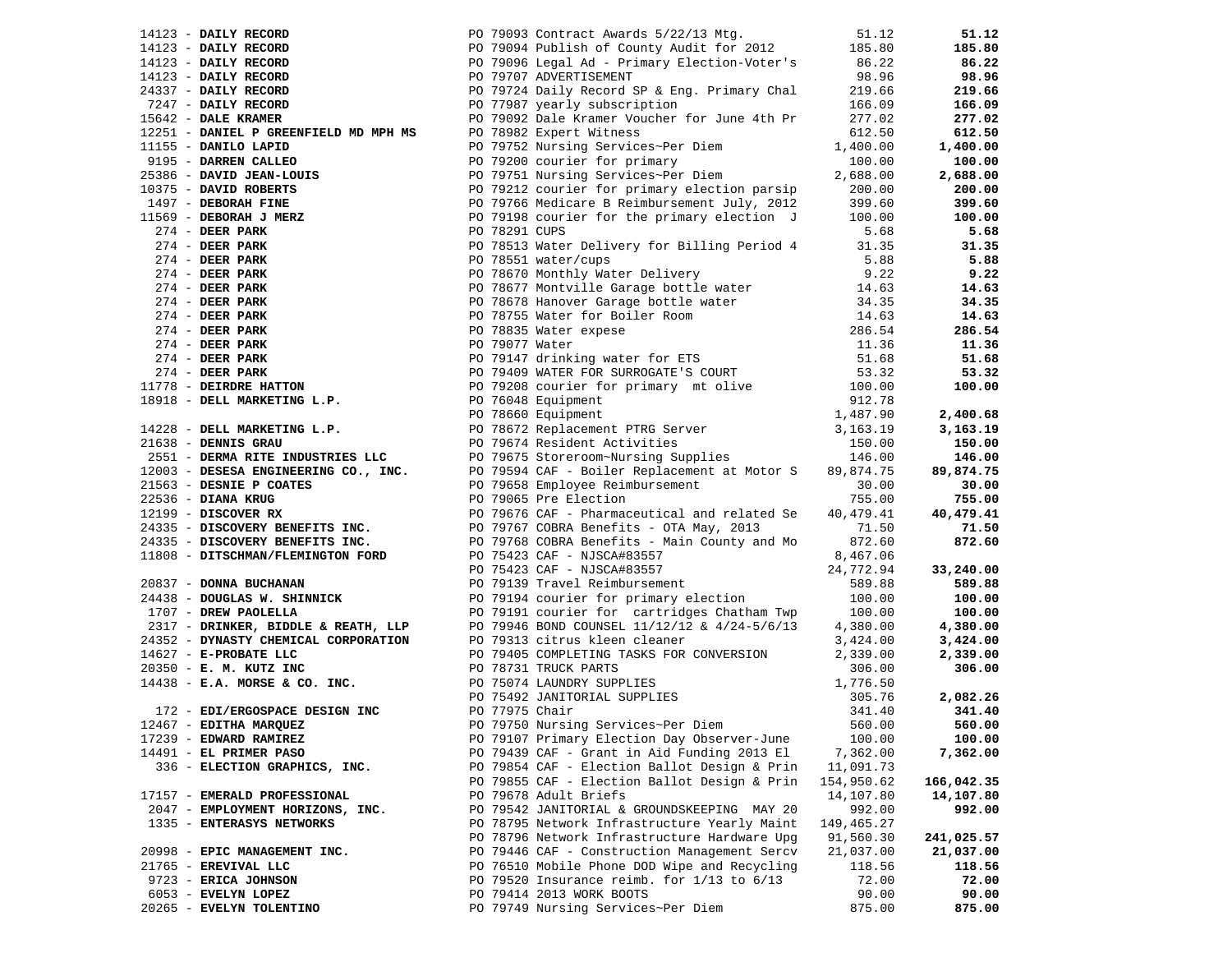|                                                                                                         |  | 14604 - EXTEL COMMUNICATIONS<br>2016-14 - EXTEL COMMUNICATIONS<br>201423 NEW DATA CENTER INTER-RACK DATA WIR 15,500.00<br>14658 - <b>FASTER URGENT CARE</b><br>20179376 CAPTER INTER-RACK DATA WIR 15,500.00<br>201839 - <b>LAWINGTON BUICK CH</b> |          | 18,900.00 |
|---------------------------------------------------------------------------------------------------------|--|----------------------------------------------------------------------------------------------------------------------------------------------------------------------------------------------------------------------------------------------------|----------|-----------|
|                                                                                                         |  |                                                                                                                                                                                                                                                    |          | 27,746.95 |
|                                                                                                         |  |                                                                                                                                                                                                                                                    |          | 90.00     |
|                                                                                                         |  |                                                                                                                                                                                                                                                    |          |           |
|                                                                                                         |  |                                                                                                                                                                                                                                                    |          |           |
|                                                                                                         |  |                                                                                                                                                                                                                                                    |          | 208.72    |
|                                                                                                         |  |                                                                                                                                                                                                                                                    |          | 76.00     |
|                                                                                                         |  |                                                                                                                                                                                                                                                    |          |           |
|                                                                                                         |  |                                                                                                                                                                                                                                                    |          | 1,061.57  |
|                                                                                                         |  |                                                                                                                                                                                                                                                    |          |           |
|                                                                                                         |  |                                                                                                                                                                                                                                                    |          | 823.70    |
|                                                                                                         |  |                                                                                                                                                                                                                                                    |          | 100.00    |
|                                                                                                         |  |                                                                                                                                                                                                                                                    |          |           |
|                                                                                                         |  |                                                                                                                                                                                                                                                    |          |           |
|                                                                                                         |  |                                                                                                                                                                                                                                                    |          |           |
|                                                                                                         |  |                                                                                                                                                                                                                                                    |          | 1,335.31  |
|                                                                                                         |  |                                                                                                                                                                                                                                                    |          | 120.29    |
|                                                                                                         |  |                                                                                                                                                                                                                                                    |          | 320.00    |
|                                                                                                         |  |                                                                                                                                                                                                                                                    |          |           |
|                                                                                                         |  |                                                                                                                                                                                                                                                    |          | 7,736.00  |
|                                                                                                         |  |                                                                                                                                                                                                                                                    |          | 59.97     |
|                                                                                                         |  |                                                                                                                                                                                                                                                    |          |           |
|                                                                                                         |  |                                                                                                                                                                                                                                                    |          | 1,568.00  |
|                                                                                                         |  |                                                                                                                                                                                                                                                    |          | 2,245.50  |
|                                                                                                         |  | PO 78248 II SIAFF IRMINING COOPERATION -1.1.1.1.1<br>PO 79160 Satellite Phone Service 89.68<br>PO 76374 TIRES 963.28<br>PO 79589 CAF - Repaint the Atrium 34,453.65                                                                                |          | 89.68     |
| 14956 - GOODYEAR AUTO SERVICE<br>11521 - GPC, INC.<br>14983 - GRAINGER<br>24884 - GRAINGER              |  |                                                                                                                                                                                                                                                    |          | 963.28    |
|                                                                                                         |  |                                                                                                                                                                                                                                                    |          | 34,453.65 |
|                                                                                                         |  | PO 78721 PAPR HE System, Welding, PPA Hood 3,250.80                                                                                                                                                                                                |          | 3,250.80  |
| $24884$ - GRAINGER                                                                                      |  |                                                                                                                                                                                                                                                    | 70.10    | 70.10     |
|                                                                                                         |  | PO 79450 OPERATING & REPAIR SUPPLY<br>PO 78479 GRNDS MAINT<br>PO 78479 GRNDS MAINT                                                                                                                                                                 | 569.00   | 569.00    |
| 19122 - GRASS ROOTS TURF PRODUCTS INC<br>15010 - GREY HOUSE PUBLISHING<br>15010 - GREY HOUSE PUBLISHING |  | PO 78387 Confirm "From Suffrage To The Senat 220.00                                                                                                                                                                                                |          | 220.00    |
|                                                                                                         |  |                                                                                                                                                                                                                                                    |          |           |
|                                                                                                         |  |                                                                                                                                                                                                                                                    |          |           |
|                                                                                                         |  | 15010 - GREY HOUSE PUBLIESHING (200 100 1938/2011 - 1938/2012 - 478 WELCON BUBLIESHING (200 100 200 100 200 100 200 100 200 100 200 100 200 100 200 100 200 100 200 100 200 100 200 100 200 100 200 100 200 100 200 100 200                        |          |           |
|                                                                                                         |  |                                                                                                                                                                                                                                                    |          |           |
|                                                                                                         |  |                                                                                                                                                                                                                                                    |          |           |
|                                                                                                         |  |                                                                                                                                                                                                                                                    |          |           |
|                                                                                                         |  |                                                                                                                                                                                                                                                    |          |           |
|                                                                                                         |  |                                                                                                                                                                                                                                                    |          |           |
|                                                                                                         |  |                                                                                                                                                                                                                                                    |          |           |
|                                                                                                         |  |                                                                                                                                                                                                                                                    |          |           |
|                                                                                                         |  |                                                                                                                                                                                                                                                    |          |           |
|                                                                                                         |  |                                                                                                                                                                                                                                                    |          |           |
|                                                                                                         |  |                                                                                                                                                                                                                                                    |          |           |
|                                                                                                         |  |                                                                                                                                                                                                                                                    |          |           |
|                                                                                                         |  |                                                                                                                                                                                                                                                    |          |           |
|                                                                                                         |  |                                                                                                                                                                                                                                                    |          |           |
|                                                                                                         |  |                                                                                                                                                                                                                                                    |          |           |
|                                                                                                         |  |                                                                                                                                                                                                                                                    |          |           |
|                                                                                                         |  |                                                                                                                                                                                                                                                    |          |           |
|                                                                                                         |  |                                                                                                                                                                                                                                                    |          |           |
|                                                                                                         |  |                                                                                                                                                                                                                                                    |          |           |
|                                                                                                         |  |                                                                                                                                                                                                                                                    |          |           |
|                                                                                                         |  |                                                                                                                                                                                                                                                    |          |           |
|                                                                                                         |  |                                                                                                                                                                                                                                                    |          |           |
| 4192 - INTERNATIONAL ASSOCIATION                                                                        |  | PO 76160 Membership Dues "2013" - Det. Sgt.                                                                                                                                                                                                        | 70.00    | 70.00     |
| $17605 - J.A.$ SEXAUER                                                                                  |  | PO 79683 Machinery Repairs & Parts                                                                                                                                                                                                                 | 68.16    | 68.16     |
| 9916 - JACQUELINE ARBOLINO                                                                              |  | PO 79209 courier for the primary netcong                                                                                                                                                                                                           | 100.00   | 100.00    |
| 9361 - JAGDISH DANG                                                                                     |  |                                                                                                                                                                                                                                                    |          |           |
|                                                                                                         |  | PO 79682 CAF - Psychiatric Consulting Servic                                                                                                                                                                                                       | 2,200.00 | 2,200.00  |
| 12197 - JAMES H WOLF                                                                                    |  | PO 79681 CAF - Qualified Licenced Physician                                                                                                                                                                                                        | 1,437.50 | 1,437.50  |
| 21124 - JAMES SCOTT HARVIN                                                                              |  | PO 79196 courier for cartridges primary elec                                                                                                                                                                                                       | 100.00   | 100.00    |
| 2801 - JAMES SWEENEY                                                                                    |  | PO 79213 courier for the primary election                                                                                                                                                                                                          | 100.00   | 100.00    |
| 25552 - JAMIE D. PETERSON                                                                               |  | PO 79402 courier for prinary Morris Twp.                                                                                                                                                                                                           | 100.00   | 100.00    |
| 12487 - JANET B. NOVELLO                                                                                |  | PO 79360 Supplemental SANE nurse pay                                                                                                                                                                                                               | 59.45    | 59.45     |
| 2442 - JANET TRIGGS                                                                                     |  | PO 79205 courier for the cartridges for prim                                                                                                                                                                                                       | 100.00   | 100.00    |
| 12565 - JANET WINSTON                                                                                   |  | PO 79201 courier for cartridges Madison                                                                                                                                                                                                            | 100.00   | 100.00    |
|                                                                                                         |  | PO 79447 OEM Expenses                                                                                                                                                                                                                              |          |           |
| 20591 - JEFFREY PAUL                                                                                    |  |                                                                                                                                                                                                                                                    | 1,243.63 | 1,243.63  |
| 2800 - JENNIFER WACHTERHAUSER                                                                           |  | PO 79217 courier for primary election                                                                                                                                                                                                              | 100.00   | 100.00    |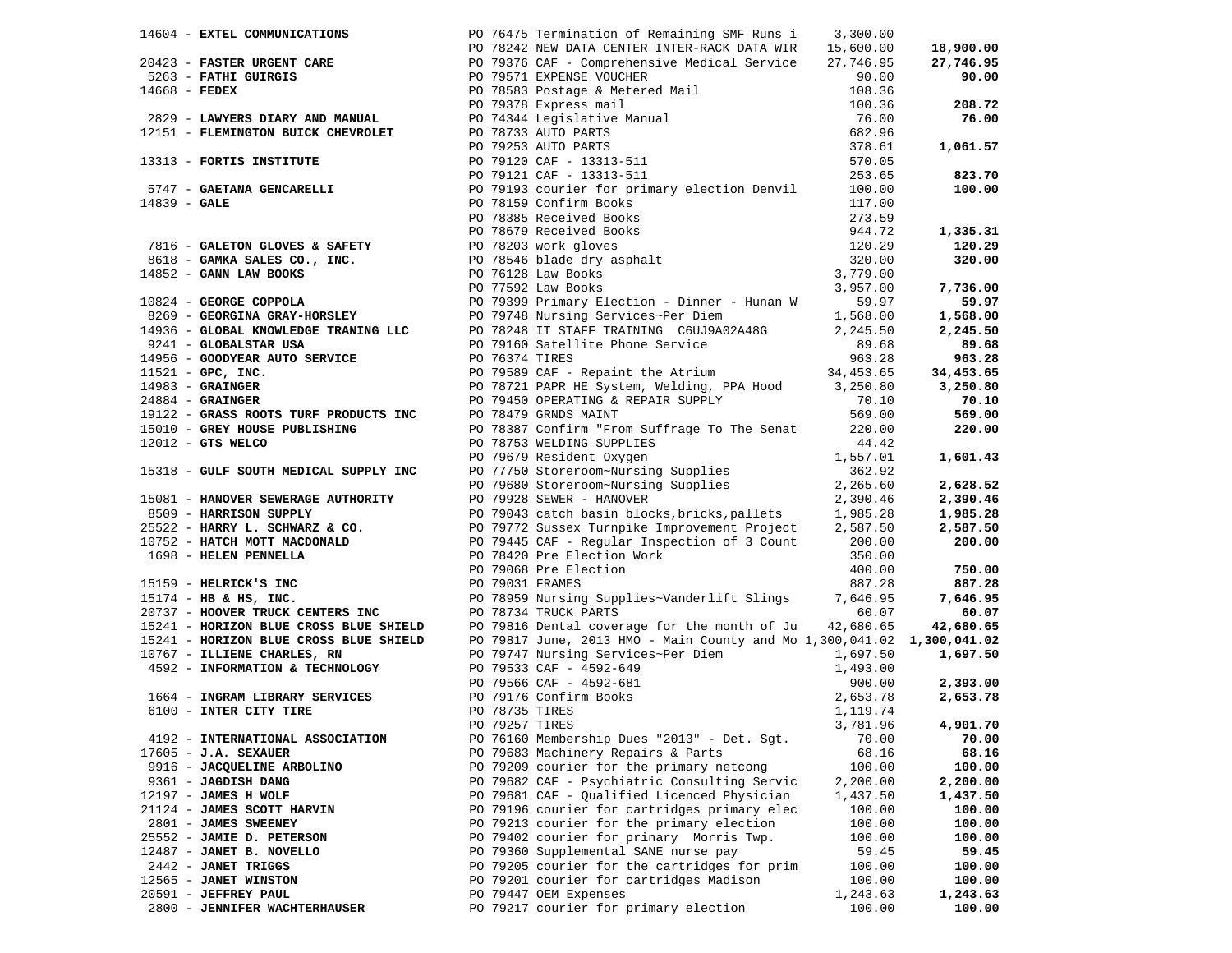| 457 - JERRY THIEL                                                                                                                                                                                                                                                                                   |                                  | PO 79523 Mileage reimb. for 5/13 (1.40)<br>PO 78965 ELECTRIC - CAC COMPLEX (9,464.16)<br>PO 79036 JOB&L                                                                                                                                                  |            | 71.40      |
|-----------------------------------------------------------------------------------------------------------------------------------------------------------------------------------------------------------------------------------------------------------------------------------------------------|----------------------------------|----------------------------------------------------------------------------------------------------------------------------------------------------------------------------------------------------------------------------------------------------------|------------|------------|
| 960 - JERSEY CENTRAL POWER & LIGHT                                                                                                                                                                                                                                                                  |                                  |                                                                                                                                                                                                                                                          |            | 9,464.16   |
| 960 - JERSEY CENTRAL POWER & LIGHT                                                                                                                                                                                                                                                                  | PO 79036 JCP&L                   |                                                                                                                                                                                                                                                          | 712.21     | 712.21     |
| 960 - JERSEY CENTRAL POWER & LIGHT                                                                                                                                                                                                                                                                  |                                  |                                                                                                                                                                                                                                                          | 372.33     | 372.33     |
| 960 - JERSEY CENTRAL POWER & LIGHT                                                                                                                                                                                                                                                                  | PO 79037 JCP&L<br>PO 79038 JCP&L |                                                                                                                                                                                                                                                          | 36.90      | 36.90      |
|                                                                                                                                                                                                                                                                                                     |                                  |                                                                                                                                                                                                                                                          |            |            |
| 960 - JERSEY CENTRAL POWER & LIGHT                                                                                                                                                                                                                                                                  |                                  | PO $79062$ Utility - Electric JCPL $2,377.35$                                                                                                                                                                                                            |            | 2,377.35   |
| 960 - JERSEY CENTRAL POWER & LIGHT                                                                                                                                                                                                                                                                  |                                  |                                                                                                                                                                                                                                                          |            | 40.42      |
| 960 - JERSEY CENTRAL POWER & LIGHT                                                                                                                                                                                                                                                                  |                                  |                                                                                                                                                                                                                                                          |            | 72.59      |
| 960 - JERSEY CENTRAL POWER & LIGHT                                                                                                                                                                                                                                                                  |                                  |                                                                                                                                                                                                                                                          |            | 671.78     |
| 960 - JERSEY CENTRAL POWER & LIGHT                                                                                                                                                                                                                                                                  |                                  |                                                                                                                                                                                                                                                          |            | 49,542.69  |
| 960 - JERSEY CENTRAL POWER & LIGHT                                                                                                                                                                                                                                                                  | PO 79835 JCP&L                   |                                                                                                                                                                                                                                                          |            | 19.82      |
|                                                                                                                                                                                                                                                                                                     |                                  | PO 79314 JCP&L<br>PO 79317 JCP&L<br>PO 79546 JCP&L<br>PO 79684 Electric Charges<br>PO 79835 JCP&L<br>PO 79875 JCP&L<br>PO 79875 JCP&L<br>PO 7876 JCP&L<br>PO 79876 JCP&L<br>PO 79876 JCP&L<br>PO 79876 JCP&L<br>PO 79876 JCP&L<br>PO 78986 CPEL<br>PO 78 |            |            |
| 960 - JERSEY CENTRAL POWER & LIGHT                                                                                                                                                                                                                                                                  | PO 79874 JCP&L<br>PO 79875 JCP&L |                                                                                                                                                                                                                                                          |            | 19.82      |
| 960 - JERSEY CENTRAL POWER & LIGHT                                                                                                                                                                                                                                                                  |                                  |                                                                                                                                                                                                                                                          |            | 67.93      |
| 960 - JERSEY CENTRAL POWER & LIGHT                                                                                                                                                                                                                                                                  |                                  | PO 79876 JCP&L<br>PO 78998 CAF - Coarse Paper and Household Su                                                                                                                                                                                           |            | 15.35      |
| 16888 - JERSEY PAPER PLUS INC                                                                                                                                                                                                                                                                       |                                  |                                                                                                                                                                                                                                                          | 59.30      | 59.30      |
|                                                                                                                                                                                                                                                                                                     |                                  |                                                                                                                                                                                                                                                          |            |            |
|                                                                                                                                                                                                                                                                                                     |                                  |                                                                                                                                                                                                                                                          |            |            |
|                                                                                                                                                                                                                                                                                                     |                                  |                                                                                                                                                                                                                                                          |            |            |
|                                                                                                                                                                                                                                                                                                     |                                  |                                                                                                                                                                                                                                                          |            |            |
|                                                                                                                                                                                                                                                                                                     |                                  |                                                                                                                                                                                                                                                          |            | 8,000.00   |
|                                                                                                                                                                                                                                                                                                     |                                  |                                                                                                                                                                                                                                                          |            | 3,522.72   |
|                                                                                                                                                                                                                                                                                                     |                                  |                                                                                                                                                                                                                                                          |            | 210.00     |
|                                                                                                                                                                                                                                                                                                     |                                  |                                                                                                                                                                                                                                                          |            |            |
|                                                                                                                                                                                                                                                                                                     |                                  |                                                                                                                                                                                                                                                          |            | 13,469.49  |
|                                                                                                                                                                                                                                                                                                     |                                  |                                                                                                                                                                                                                                                          |            | 361.57     |
|                                                                                                                                                                                                                                                                                                     |                                  |                                                                                                                                                                                                                                                          |            | 79.99      |
|                                                                                                                                                                                                                                                                                                     |                                  |                                                                                                                                                                                                                                                          |            |            |
|                                                                                                                                                                                                                                                                                                     |                                  |                                                                                                                                                                                                                                                          |            | 67.04      |
|                                                                                                                                                                                                                                                                                                     |                                  |                                                                                                                                                                                                                                                          |            | 9.10       |
|                                                                                                                                                                                                                                                                                                     |                                  |                                                                                                                                                                                                                                                          |            | 908.49     |
|                                                                                                                                                                                                                                                                                                     |                                  |                                                                                                                                                                                                                                                          |            |            |
| 16888 - <b>JERSEY PAPER PLUS INC</b><br>1622 - <b>JERSEY TRACTOR-TRAILER</b><br>1622 - <b>JERSEY TRACTOR-TRAILER</b><br>1622 - <b>JERSEY TRACTOR-TRAILER</b><br>1815 - <b>JESCO INC.</b><br>1815 - <b>JESCO INC.</b><br>1815 - <b>JESCO INC.</b><br>1815 - <b>JESCO INC.</b><br>1815                |                                  | PO 79391 Special Counsel-legal services 1,917.32<br>PO 79392 Berkshire Valley Road Easement -leg 266.78                                                                                                                                                  |            |            |
|                                                                                                                                                                                                                                                                                                     |                                  |                                                                                                                                                                                                                                                          |            | 3,875.24   |
| 2998 - JOHNSTON COMMUNICATIONS PO 77984 phone repair                                                                                                                                                                                                                                                |                                  |                                                                                                                                                                                                                                                          | 525.00     | 525.00     |
| 2695 - JOHNSTONE SUPPLY                                                                                                                                                                                                                                                                             | PO 78966 HVAC                    |                                                                                                                                                                                                                                                          | 1,847.62   |            |
|                                                                                                                                                                                                                                                                                                     |                                  |                                                                                                                                                                                                                                                          |            |            |
|                                                                                                                                                                                                                                                                                                     | PO 78967 HVAC                    |                                                                                                                                                                                                                                                          | 75.21      |            |
|                                                                                                                                                                                                                                                                                                     |                                  | PO 79428 REPL MOTORS                                                                                                                                                                                                                                     | 152.89     | 2,075.72   |
|                                                                                                                                                                                                                                                                                                     |                                  |                                                                                                                                                                                                                                                          |            | 400.00     |
|                                                                                                                                                                                                                                                                                                     |                                  |                                                                                                                                                                                                                                                          |            | 100.00     |
| 319 - <b>JOSEPH NOTOWICZ</b><br>24384 - <b>JUDITH WOOP</b><br>24384 - <b>JUDITH WOOP</b><br>24384 - <b>JUDITH WOOP</b><br>21584 - <b>JUNE WITTY</b><br>21584 - <b>JUNE WITTY</b><br>21584 - <b>JUNE WITTY</b><br>21584 - <b>JUNE WITTY</b><br>21584 - <b>JUNE WITTY</b><br>21584 - <b>JUNE WITT</b> |                                  |                                                                                                                                                                                                                                                          |            | 101.90     |
|                                                                                                                                                                                                                                                                                                     |                                  |                                                                                                                                                                                                                                                          |            | 30.00      |
|                                                                                                                                                                                                                                                                                                     |                                  |                                                                                                                                                                                                                                                          |            | 36.24      |
|                                                                                                                                                                                                                                                                                                     |                                  |                                                                                                                                                                                                                                                          |            | 47.00      |
|                                                                                                                                                                                                                                                                                                     |                                  |                                                                                                                                                                                                                                                          |            |            |
|                                                                                                                                                                                                                                                                                                     |                                  |                                                                                                                                                                                                                                                          |            |            |
|                                                                                                                                                                                                                                                                                                     |                                  |                                                                                                                                                                                                                                                          |            | 106.04     |
|                                                                                                                                                                                                                                                                                                     |                                  |                                                                                                                                                                                                                                                          | 177,641.25 | 177,641.25 |
|                                                                                                                                                                                                                                                                                                     |                                  |                                                                                                                                                                                                                                                          | 1,200.00   | 1,200.00   |
|                                                                                                                                                                                                                                                                                                     |                                  |                                                                                                                                                                                                                                                          | 3,910.00   |            |
| 15587 - KEYSTONE PUBLIC SAFETY INC.<br>17948 - KIDDE FIRE TRAINERS, INC.<br>11406 - KONKUS CORPORATION<br>11406 - KONKUS CORPORATION<br>11406 - CORPORATION<br>19762 CAF - Replacement of County Bridge                                                                                             |                                  |                                                                                                                                                                                                                                                          | 210,377.12 | 214,287.12 |
| 15634 - KORNER STORE INC                                                                                                                                                                                                                                                                            | PO 79319 Meals                   |                                                                                                                                                                                                                                                          | 195.50     | 195.50     |
| 25556 - KRISTINE PHIPANY                                                                                                                                                                                                                                                                            |                                  | PO 79687 Resident Activities                                                                                                                                                                                                                             | 125.00     | 125.00     |
|                                                                                                                                                                                                                                                                                                     |                                  | PO 74817 7629689-044                                                                                                                                                                                                                                     | 1,259.46   |            |
| 12650 - KYOCERA MITA AMERICA, INC.                                                                                                                                                                                                                                                                  |                                  |                                                                                                                                                                                                                                                          |            |            |
|                                                                                                                                                                                                                                                                                                     |                                  | PO 78524 2013 - 2ND QUARTER COPIER LEASE                                                                                                                                                                                                                 | 702.81     |            |
|                                                                                                                                                                                                                                                                                                     |                                  | PO 78809 KYOCERA COPIER SERIAL#Y0804305                                                                                                                                                                                                                  | 1,039.80   | 3,002.07   |
| 12726 - LANGUAGE LINE SERVICES                                                                                                                                                                                                                                                                      |                                  | PO 79550 Interpreter fees                                                                                                                                                                                                                                | 1,392.30   | 1,392.30   |
| 15688 - LANIGAN ASSOCIATES INC                                                                                                                                                                                                                                                                      | PO 78713 Badges                  |                                                                                                                                                                                                                                                          | 240.00     | 240.00     |
| 25486 - LASZLO CSENGETO                                                                                                                                                                                                                                                                             |                                  | PO 79525 Mileage & Insurance reimb. for 3/13                                                                                                                                                                                                             | 73.20      | 73.20      |
| 21125 - LAUREN LAVISTA                                                                                                                                                                                                                                                                              |                                  | PO 79219 tempory help for primary election                                                                                                                                                                                                               | 125.00     | 125.00     |
| 25383 - LAW OFFICE OF ROBERT J. GREENBAUM                                                                                                                                                                                                                                                           |                                  | PO 79186 Legal services-County Counsel                                                                                                                                                                                                                   | 2,460.00   | 2,460.00   |
| 16637 - LAWYERS DIARY AND MANUAL LLC                                                                                                                                                                                                                                                                |                                  | PO 78565 Law Book                                                                                                                                                                                                                                        | 76.00      | 76.00      |
|                                                                                                                                                                                                                                                                                                     |                                  |                                                                                                                                                                                                                                                          |            |            |
| 5855 - LEXIS NEXIS                                                                                                                                                                                                                                                                                  |                                  | PO 78160 On-Line Service: Billing April 1, 2                                                                                                                                                                                                             | 174.00     | 174.00     |
| 5068 - LEXIS NEXIS/MATTHEW BENDER                                                                                                                                                                                                                                                                   |                                  | PO 77766 1/31/2013, 122TQC                                                                                                                                                                                                                               | 83.00      | 83.00      |
| $21126$ - LINDA ALVEN                                                                                                                                                                                                                                                                               |                                  | PO 79216 courier for primary election                                                                                                                                                                                                                    | 100.00     | 100.00     |
| 412 - LINDA CSENGETO                                                                                                                                                                                                                                                                                |                                  | PO 79534 Mileage reimbursement for May 2013                                                                                                                                                                                                              | 97.55      | 97.55      |
| 5134 - LONG VALLEY PIZZA                                                                                                                                                                                                                                                                            | PO 78077 meals                   |                                                                                                                                                                                                                                                          | 356.50     | 356.50     |
|                                                                                                                                                                                                                                                                                                     |                                  |                                                                                                                                                                                                                                                          |            |            |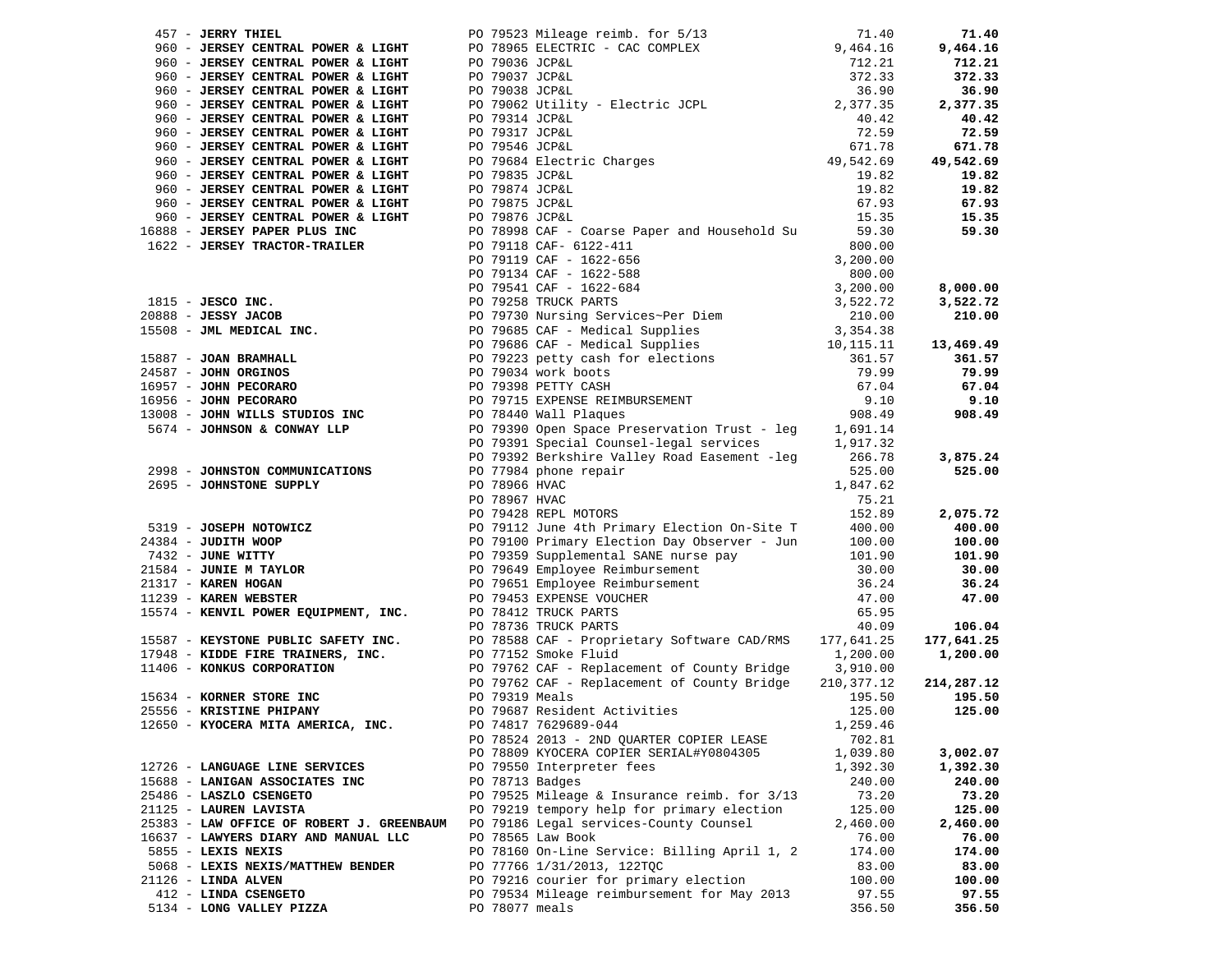| 15816 - LONGFELLOWS SANDWICH DELI                                          |                | PO 79106 Primary Election Day Lunch for VMW                                                                                                                                                                                                | 407.00             | 407.00             |
|----------------------------------------------------------------------------|----------------|--------------------------------------------------------------------------------------------------------------------------------------------------------------------------------------------------------------------------------------------|--------------------|--------------------|
| 15816 - LONGFELLOWS SANDWICH DELI                                          |                | PO 79179 LUNCH FOR 6/4/13 MEETING                                                                                                                                                                                                          | 82.25              | 82.25              |
| 15816 - LONGFELLOWS SANDWICH DELI                                          |                | PO 79184 Refreshment for primary election ni                                                                                                                                                                                               | 290.00             | 290.00             |
| 15816 - LONGFELLOWS SANDWICH DELI                                          |                | PO 79338 LUNCH MEETING - 6/7/13                                                                                                                                                                                                            | 82.25              | 82.25              |
| 15816 - LONGFELLOWS SANDWICH DELI                                          |                | PO 79396 UASI Meeting                                                                                                                                                                                                                      | 180.00             | 180.00             |
| 8307 - LOREEN RAFISURA                                                     |                | PO 79746 Nursing Services~Per Diem                                                                                                                                                                                                         | 551.25             | 551.25             |
| 21100 - LOUISE R. MACCHIA                                                  |                | PO 79745 Nursing Services~Per Diem                                                                                                                                                                                                         | 2,450.00           | 2,450.00           |
| 53 - LOVEYS PIZZA & GRILL                                                  |                | PO 79593 Resident Gold Level Pizza Night Re                                                                                                                                                                                                | 87.76              | 87.76              |
| 666 - LUCY CANNIZZO                                                        |                | PO 79456 EXPENSE VOUCHER                                                                                                                                                                                                                   | 43.85              | 43.85              |
| 15850 - LUM, DRASCO & POSITAN LLC                                          |                |                                                                                                                                                                                                                                            | 9,652.42           |                    |
|                                                                            |                |                                                                                                                                                                                                                                            | 8,244.21           |                    |
|                                                                            |                | PO 77656 Legal Services<br>PO 77657 Legal Services<br>PO 77672 Legal Services                                                                                                                                                              | 7,586.71           | 25,483.34          |
| 15905 - LYNNE OLVER                                                        |                | PO 79167 RMB Petty Cash Box - Postage<br>PO 79042 Supreme CLE Program-<br>PO 78466 CAE MICLE CAN                                                                                                                                           | 18.17              | 18.17              |
| 15883 - M.C. BAR ASSOCIATION                                               |                |                                                                                                                                                                                                                                            | 89.00              | 89.00              |
| 15908 - M.C. MUNICIPAL UTILITIES                                           |                | PO 78466 CAF - Waste Collection Services                                                                                                                                                                                                   | 7,342.69           | 7,342.69           |
| 20783 - MA. LIZA IMPERIAL                                                  |                |                                                                                                                                                                                                                                            | 278.95             | 278.95             |
| 15951 - MADISON PLUMBING SUPPLY CO                                         | PO 79422 PLUMB | PO 79743 Nursing Services~Per Diem                                                                                                                                                                                                         | 263.54             | 263.54             |
| 7568 - MADUKWE IMO IBOKO, RN                                               |                |                                                                                                                                                                                                                                            | 2,240.00           | 2,240.00           |
| 25080 - MARIA CARMELITA OBLINA                                             |                | PO 79744 Nursing Services~Per Diem<br>PO 79742 Nursing Services~Per Diem<br>DO 79384 DEIMDURGEMENT                                                                                                                                         | 896.00             | 896.00             |
| 25040 - MARIANA DEMARTINEZ                                                 |                | PO 79284 REIMBURSEMENT                                                                                                                                                                                                                     | 63.67              | 63.67              |
| 9781 - MARIDO SERVICES INC.                                                |                | PO 79688 Filters For Boiler Room                                                                                                                                                                                                           | 3,141.06           | 3,141.06           |
|                                                                            |                | PO 79652 Employee Reimbursement                                                                                                                                                                                                            |                    |                    |
| 21592 - MARIE ETIENNE                                                      |                |                                                                                                                                                                                                                                            | 30.00              | 30.00              |
| 21905 - MARILYN L CIOFFI                                                   |                | PO 79101 Primary Election Day Observer - Jun                                                                                                                                                                                               | 100.00             | 100.00             |
| $11023$ - MARTHA YAGHI                                                     |                |                                                                                                                                                                                                                                            |                    | 1,120.00           |
| 20781 - MARY JANE M. ARCINAS                                               |                |                                                                                                                                                                                                                                            |                    | 551.95             |
| 14920 - MAUREEN GIORDANO                                                   |                |                                                                                                                                                                                                                                            |                    | 1.50               |
| 6693 - MC HUMAN RELATIONS COMMISSION                                       |                |                                                                                                                                                                                                                                            |                    | 60.00              |
| 2203 - MC LEAGUE OF MUNICIPALITIES                                         |                |                                                                                                                                                                                                                                            |                    | 35.00              |
| 20839 - MEDLINE INDUSTRIES INC                                             |                |                                                                                                                                                                                                                                            |                    | 1,401.00           |
| 8443 - MELOJANE CELESTINO                                                  |                | PO 79741 Nursing Services~Per Diem<br>PO 79741 Nursing Services~Per Diem<br>PO 79731 Nursing Services~Per Diem<br>PO 78644 Employee Reimbursement<br>PO 78996 Annual dinner meeting<br>PO 78996 Annual dinner meeting<br>PO 78996 Annual d |                    | 1,408.75           |
| 3714 - METALS USA PLATES &                                                 |                |                                                                                                                                                                                                                                            |                    | 10,955.00          |
| 6518 - METALS USA PLATES &                                                 | PO 78737 STEEL |                                                                                                                                                                                                                                            | 890.00             | 890.00             |
| 267 - METRO IMAGING SERVICES INC                                           |                | PO 78151 Confirm - 1 Minolta SP3000 Toner                                                                                                                                                                                                  | 165.00             | 165.00             |
| 1766 - MICHELE PUZIO                                                       |                | PO 79215 courier for primary rockaway boro 100.00                                                                                                                                                                                          |                    | 100.00<br>1,383.90 |
| 24951 - MICHELLE CAPILI<br>16192 - MIDDLESEX COUNTY COLLEGE                |                | PO 79739 Nursing Services~Per Diem                                                                                                                                                                                                         | 1,383.90           | 1,672.44           |
|                                                                            |                | PO 79189 Chargeback Spring 2013 - M. Federhe<br>PO 78152 Confirm CD's & DVD's                                                                                                                                                              | 1,672.44           |                    |
| 11453 - MIDWEST TAPE LLC                                                   |                |                                                                                                                                                                                                                                            | 1,009.42<br>948.87 |                    |
|                                                                            |                | PO 78388 Confirm CD's & DVD's<br>PO 78680 Confirm DVD's                                                                                                                                                                                    | 604.92             | 2,563.21           |
| 25466 - MILLENNIUM COMMUNICATIONS                                          |                |                                                                                                                                                                                                                                            |                    | 101,392.47         |
| 25428 - MIRLENE ESTRIPLET                                                  |                | PO 75746 L&PS VOIP Work Around Project 101,392.47                                                                                                                                                                                          | 3,360.00           | 3,360.00           |
| 6953 - MOBILEX USA                                                         |                |                                                                                                                                                                                                                                            | 2,431.73           | 2,431.73           |
| 7913 - MOLNAR PHARMACY                                                     |                |                                                                                                                                                                                                                                            | 206.61             |                    |
|                                                                            |                |                                                                                                                                                                                                                                            | 234.75             | 441.36             |
| 7313 - MONTAGE ENTERPRISES INC.                                            |                | PO 78738 TRUCK PARTS                                                                                                                                                                                                                       | 26.28              | 26.28              |
| 24348 - MOONLIGHT DESIGNS                                                  |                | PO 79738 Nursing Services-Per Diem<br>PO 79738 Nursing Services-Per Diem<br>PO 79851 Resident Testing<br>PO 79527 Prescriptions<br>PO 78738 TRUCK PARTS<br>PO 79691 Resident Activities                                                    | 165.00             | 165.00             |
| 16273 - MOORE MEDICAL LLC                                                  |                | PO 77406 CAF - Medical Supplies & OTC Suppli 7,930.77                                                                                                                                                                                      |                    |                    |
|                                                                            |                | PO 77822 CAF - Medical Supplies & OTC Suppli                                                                                                                                                                                               | 124.02             |                    |
|                                                                            |                | PO 78307 CAF - Medical Supplies & OTC Suppli                                                                                                                                                                                               | 666.51             |                    |
|                                                                            |                | PO 78383 CAF - Medical Supplies & OTC Suppli                                                                                                                                                                                               | 442.00             | 9,163.30           |
| 24551 - MORRIS COUNTY LEAGUE OF MUNICIPALIT PO 79576 MCLOM membership Dues |                |                                                                                                                                                                                                                                            | 50.00              | 50.00              |
| 12819 - MORRIS COUNTY M.U.A                                                |                | PO 79543 DUMPSTER SERVICE - MAY 2013                                                                                                                                                                                                       | 350.00             | 350.00             |
| 3883 - MORRIS COUNTY MOSQUITO                                              |                | PO 79972 2013 APPROPRIATION                                                                                                                                                                                                                | 200,000.00         | 200,000.00         |
| 1800 - MORRIS COUNTY PARK COMMISSION                                       |                | PO 79839 LEGAL SERVICES                                                                                                                                                                                                                    | 2,336.00           | 2,336.00           |
| 4812 - MORRIS COUNTY PREVENTION                                            | PO 78559 Event |                                                                                                                                                                                                                                            | 28.50              | 28.50              |
| 14515 - MORRISTOWN EMERGENCY MEDICAL                                       |                | PO 77830 INMATE MEDICAL CARE                                                                                                                                                                                                               | 666.00             | 666.00             |
| 16321 - MORRISTOWN LUMBER &                                                |                | PO 78596 various supplies                                                                                                                                                                                                                  | 131.82             |                    |
|                                                                            |                | PO 78496 treated lumber                                                                                                                                                                                                                    | 24.36              |                    |
|                                                                            |                | PO 78497 packaged numbers, sharpie                                                                                                                                                                                                         | 16.45              |                    |
|                                                                            |                | PO 79039 blk tee, quick support rod                                                                                                                                                                                                        | 27.24              |                    |
|                                                                            |                | PO 79262 SHOP SUPPLIES                                                                                                                                                                                                                     | 23.77              | 223.64             |
| 25525 - MORRISTOWN MEDICAL CENTER                                          |                | PO 77784 Bone Density Screening                                                                                                                                                                                                            | 320.00             | 320.00             |
| 16340 - MORRISTOWN PARKING AUTHORITY                                       |                | PO 78961 PARKING AUTHORITY OBLIGATION                                                                                                                                                                                                      | 35,129.00          |                    |
|                                                                            |                |                                                                                                                                                                                                                                            |                    |                    |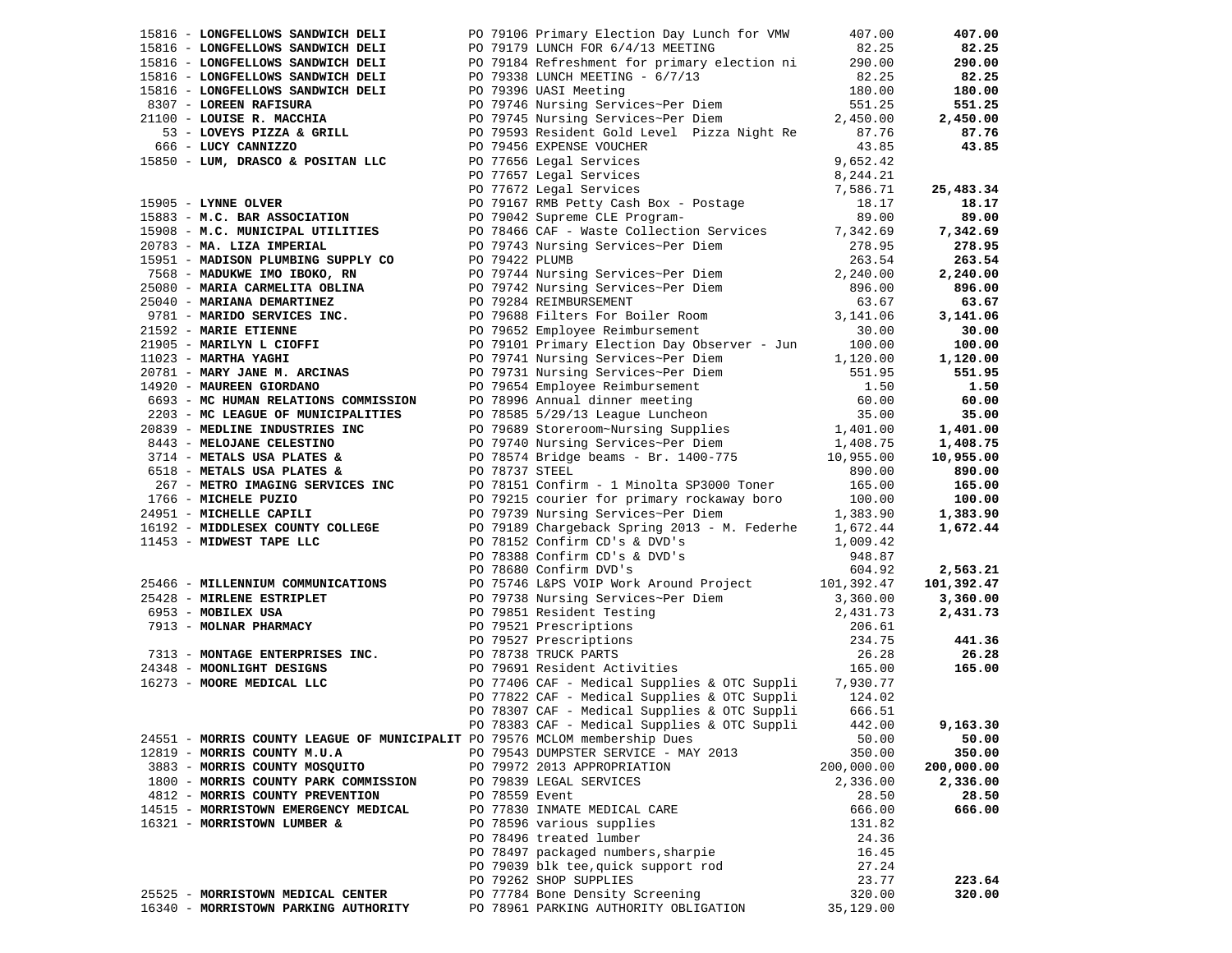|                                          | PO 78997 ANN/BANK/SCHUYLER PARKING GARAGE -                                                                 | 1,794.65          | 36,923.65  |
|------------------------------------------|-------------------------------------------------------------------------------------------------------------|-------------------|------------|
| 16341 - MORRISTOWN PARTNERSHIP           | PO 79180 CAF - Freeholders Special Projects 7,500.00                                                        |                   | 7,500.00   |
| 16342 - MORRISTOWN POST OFFICE           | PO 78782 Annual Fees for Postal Permit #1880                                                                | 835.00            | 835.00     |
| 21791 - MOTOROLA SOLUTIONS INC           | PO 77818 County Wide Radio System                                                                           | 163.50            | 163.50     |
| 21791 - MOTOROLA SOLUTIONS INC           | PO 77961 Radio Repairs                                                                                      | 393.00            | 393.00     |
| 19501 - MSC INDUSTRIAL SUPPLY CO.        | PO 78739 HARDWARE                                                                                           | 504.62            | 504.62     |
| 21858 - MUNICIPAL CAPITAL CORP           | PO 75685 RENTAL MACHINE                                                                                     | 465.80            | 465.80     |
| 21858 - MUNICIPAL CAPITAL CORP           | PO 77651 New Lease - Ricoh MPC5502A to repl                                                                 | 1,487.37          | 1,487.37   |
| 21858 - MUNICIPAL CAPITAL CORP           | PO 77960 Office Machine - Rental(Copier)                                                                    | 658.75            | 658.75     |
| 21858 - MUNICIPAL CAPITAL CORP           | PO 78827 Replacement of lease copiers 3yr te 7,793.96                                                       |                   | 7,793.96   |
| 21858 - MUNICIPAL CAPITAL CORP           | PO 79099 PAYMENT FOR SAVIN MP C3502 Copier c                                                                | 872.20            | 872.20     |
| 21858 - MUNICIPAL CAPITAL CORP           | PO 79692 Office Machine Rentals                                                                             | 451.18            | 451.18     |
| 19523 - N.J. NATURAL GAS COMPANY         | PO 78963 NATURAL GAS - MONTVILLE                                                                            | 416.96            | 416.96     |
| 11953 - NATIONAL EMPLOYMENT LAW          | PO 79565 Public Section EEO and Employment L                                                                | 521.50            | 521.50     |
| 21122 - NATIONAL FUEL OIL INC.           |                                                                                                             | 13,656.15         | 13,656.15  |
| 21122 - NATIONAL FUEL OIL INC.           | PO 78740 CAF - NJSC#A82768<br>PO 79952 FUEL CHARGES MAY 2013<br>DO 79252                                    | 12,947.99         |            |
|                                          | PO 79952 FUEL CHARGES MAY 2013                                                                              | 87,624.19         | 100,572.18 |
| 8325 - NATIONAL REGISTER PUBLISHING      | PO 77741 Confirm Book                                                                                       | 323.95            | 323.95     |
| 3016 - NET ACCESS CORP                   | PO 78671 Yearly DNS Service                                                                                 | 60.00             |            |
|                                          | PO 79183 web hosting 6/6/13 to 7/6/13 electi                                                                | 50.00             | 110.00     |
| 16533 - NEW HOPE FOUNDATION INC.         |                                                                                                             |                   |            |
|                                          | PO 78942 CAF - Chapter 51 Funding CH51 1319 3,645.00<br>PO 78943 CAF - Chapter 51 Funding new hope 1,045.00 |                   |            |
|                                          | PO 78944 CAF - Chapter 51 Funding ADULT INPA                                                                |                   |            |
|                                          | PO 78945 CAF - Chapter 51 Funding NEW HOPE S                                                                | 11,475.00         | 17,389.00  |
| 8341 - NEW JERSEY FOUNDATION FOR         | PO 79448 No Caf #                                                                                           | 1,224.00          | 225.00     |
| 16552 - NEWBRIDGE SERVICES INC           | PO 78940 CAF - Chapter 51 Funding CH51 1323                                                                 | 225.00            |            |
|                                          | PO 78941 CAF - Chapter 51 Funding CH51 1303                                                                 | 4,897.00          | 8,919.00   |
| 24712 - NICHOLAS L. ROCCAFORTE           | PO 79693 Resident Activities                                                                                | 4,022.00<br>75.00 | 75.00      |
| 23981 - NIELSEN DODGE - C-J-R            | PO 78742 AUTO PARTS                                                                                         | 159.20            | 159.20     |
| 16582 - NJ ASSOC CTY MENTAL HEALTH ADM   | PO 78474 New Jersey Association of County Me                                                                | 35.00             | 35.00      |
|                                          | PO 79097 Hot Topics in Municipal Law Seminar                                                                |                   |            |
| 16633 - NJ INSTITUTE FOR CONTINUING      | PO 78137 Training                                                                                           | 136.00            | 136.00     |
| 4767 - NJ JUVENILE OFFICERS              |                                                                                                             | 125.00            | 125.00     |
| 20398 - NJ TAXI & BLACK CAR SERVICES LLC | PO 79522 Transportation                                                                                     | 241.33            |            |
|                                          | PO 79528 Transportation                                                                                     | 215.87            |            |
|                                          | PO 79531 Transportation<br>PO 79442 CAF - Toxicological Testing Service                                     | 39.51             | 496.71     |
| $10662$ - NMS LABS                       |                                                                                                             | 3,661.00          | 3,661.00   |
| 6058 - NORMA SALINAS                     | PO 79415 2013 WORK BOOTS<br>PO 78076 sprayer, cleaner, degreaser                                            | 90.00             | 90.00      |
| 16742 - NORTHERN SAFETY CO. INC.         |                                                                                                             | 245.06            | 245.06     |
| 16786 - O'MULLAN & BRADY P.C.            | PO 79266 May, 2013 County Counsel legal serv                                                                | 18,603.00         | 18,603.00  |
| 10246 - OFFICE OF TEMPORARY ASSISTANCE   | PO 79602 Estimated County share of ASSIR for                                                                | 37,000.00         | 37,000.00  |
| 10246 - OFFICE OF TEMPORARY ASSISTANCE   | PO 79721 Estimated County share of TANF reci                                                                | 9,800.00          | 9,800.00   |
| 8687 - ON TIME TRANSPORT INC.            | PO 78764 Resident Transport                                                                                 | 3,709.00          | 3,709.00   |
| 14076 - OPHELIA V. CRUSE                 | PO 79457 EXPENSE VOUCHER                                                                                    | 46.30             | 46.30      |
| 25471 - ORTHOPEDIC SURGERY CENTER        | PO 78105 INMATE MEDICAL CARE                                                                                | 28,999.00         | 28,999.00  |
| 15457 - PAMELA JAMES                     | PO 79225 reimbursement for TV for the confer                                                                | 299.50            | 299.50     |
| 10287 - PANCIELLO CONSTRUCTION LLC       | PO 79418 CAF - Labor Rates Concrete Replacem                                                                | 4,960.00          | 4,960.00   |
| 16887 - PAPER MART INC                   | PO 78833 Office Supplies                                                                                    | 794.40            |            |
|                                          | PO 79056 Paper for Treasury                                                                                 | 397.20            |            |
|                                          | PO 78927 paper for the office                                                                               | 728.60            | 1,920.20   |
| 24637 - PATRICIA SWEENEY-PAWLYK          | PO 79535 travel reimbursement                                                                               | 174.12            | 174.12     |
| 25411 - PATRICIA W. GIBBONS              | PO 79859 NUTRITION SUPPORT SERVICES                                                                         | 217.38            | 217.38     |
| 18491 - PATRICIA WILLS                   | PO 79227 reimbursement for dinner money                                                                     | 14.66             | 14.66      |
| $2245$ - PC AGE                          | PO 79116 CAF - 2245-565                                                                                     | 3,200.00          | 3,200.00   |
| 16966 - PENN-JERSEY PAPER CO.            | PO 79695 Recreation and Nursing Supplies                                                                    | 2,425.87          | 2,425.87   |
| 7632 - PESI, LLC                         | PO 78925 Staff Training Cerullo & LeGates                                                                   | 399.98            | 399.98     |
| 25554 - PETER STROISZ                    | PO 79403 courier for primary Randolph                                                                       | 100.00            | 100.00     |
| 12426 - PETROCHOICE                      | PO 78744 OIL AND LUBRICANTS                                                                                 | 6,133.13          | 6,133.13   |
| 17005 - PHARMA CARE INC                  | PO 79696 CAF - Pharaceutical Consulting Serv                                                                | 3,688.52          | 3,688.52   |
| 17019 - PHILLIPSBURG SCHOOL BASED        | PO 79114 CAF - PHILS-12Y-WIA                                                                                | 339.25            | 339.25     |
| 4934 - PHYLLIS COPPOLA                   | PO 79044 Primary Election Day Supplies for B                                                                | 73.43             | 73.43      |
| 17066 - PLAINSMAN AUTO SUPPLY            | PO 79280 CAR PARTS                                                                                          | 2,847.43          | 2,847.43   |
| 17069 - PLANNED RETIREMENT CONSULTANTS   | PO 78581 Profit Sharing Plan; ETS                                                                           | 1,130.00          | 1,130.00   |
| 810 - POLAND SPRING                      | PO 78937 Treasury Water 1st payment billing                                                                 | 22.99             |            |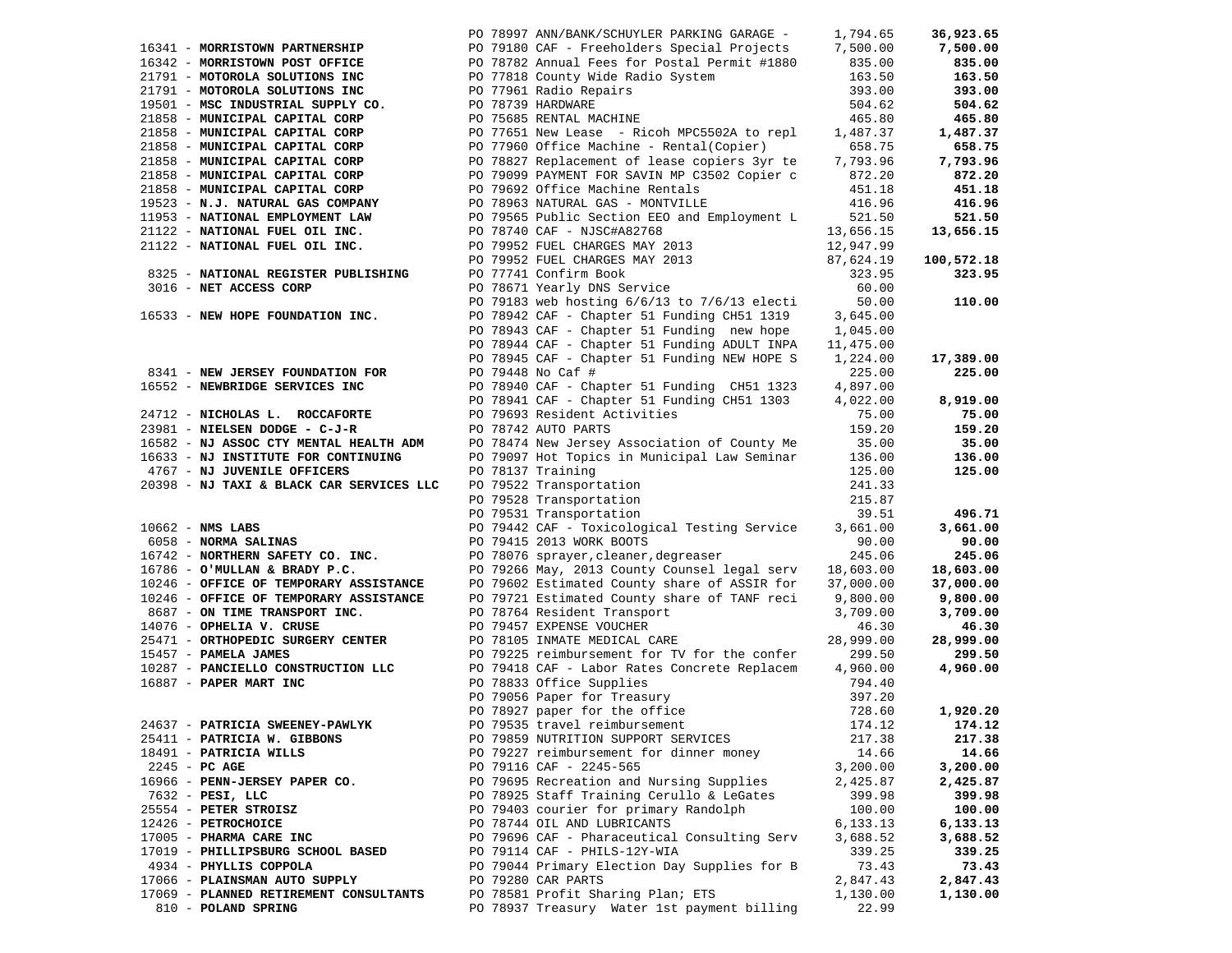|                                            | PO 79073 Treasury 2nd Water Bill $4/15/13$ - 5                                                                                                                                                                                                   | 14.63                  | 37.62      |
|--------------------------------------------|--------------------------------------------------------------------------------------------------------------------------------------------------------------------------------------------------------------------------------------------------|------------------------|------------|
|                                            |                                                                                                                                                                                                                                                  | 598.49                 |            |
|                                            |                                                                                                                                                                                                                                                  | 706.48                 |            |
|                                            |                                                                                                                                                                                                                                                  | 640.90                 |            |
|                                            |                                                                                                                                                                                                                                                  | 640.90                 | 2,586.77   |
|                                            | 17139 - <b>PRIME TIME PERSONNEL INC</b><br>PO 79143 Temporary staffing<br>PO 79144 temporary staffing<br>PO 79145 Temporary staffing<br>PO 79146 temporary staffing<br>PO 79146 temporary staffing<br>PO 79146 temporary staffing<br>PO 79146 te |                        |            |
|                                            |                                                                                                                                                                                                                                                  | 617.67                 |            |
|                                            |                                                                                                                                                                                                                                                  | 2,790.87               | 3,408.54   |
|                                            |                                                                                                                                                                                                                                                  | 233.80                 | 233.80     |
|                                            |                                                                                                                                                                                                                                                  | 559.75                 | 559.75     |
|                                            |                                                                                                                                                                                                                                                  | 316.60                 | 316.60     |
|                                            |                                                                                                                                                                                                                                                  | 2,430.92               | 2,430.92   |
|                                            |                                                                                                                                                                                                                                                  | 552.40                 |            |
|                                            | PO 78389 Confirm CD's                                                                                                                                                                                                                            | 181.20                 |            |
|                                            | PO 78681 Recieved CD's                                                                                                                                                                                                                           | 13.90                  | 747.50     |
|                                            |                                                                                                                                                                                                                                                  |                        |            |
| 17270 - RECORDER COMMUNITY NEWSPAPERS      | PO 78712 Subscription                                                                                                                                                                                                                            | 119.00                 | 119.00     |
| 10296 - REDMONDBCMS, INC.                  | PO 79046 CAF - Printing of Addresses and Mai 33,219.97                                                                                                                                                                                           |                        |            |
|                                            | PO 79047 CAF - Poll Book Production 6,845.67                                                                                                                                                                                                     |                        | 40,065.64  |
| 25422 - RINCY M PAZBAYATTIL JOSE           |                                                                                                                                                                                                                                                  | 560.00                 | 560.00     |
| 7952 - RIOS' ENGRAVING                     |                                                                                                                                                                                                                                                  | 560.00<br>4,241.00     |            |
|                                            |                                                                                                                                                                                                                                                  | 89.00                  |            |
|                                            |                                                                                                                                                                                                                                                  | 28.00                  |            |
|                                            |                                                                                                                                                                                                                                                  |                        | 4,416.00   |
| 13770 - ROBERT A. CHARMOY, DMD PA          |                                                                                                                                                                                                                                                  | 58.00<br>60.00         | 60.00      |
|                                            | PO 79047 CAR - FOIL BOOK Frouncion<br>PO 79737 Nursing Service Awards 2013<br>PO 78439 Service Awards 2013<br>PO 79174 Office Supplies<br>PO 79836 Name Badges<br>PO 79595 Dental Program<br>PO 79471 EXPENSE VOUCHER<br>PO 79545 Work Boots     |                        |            |
| 10917 - ROBERT BECKMANN                    | PO 79471 EAPENSE VOORGES<br>PO 79195 Courier for<br>PO 79736 Nursing Ser<br>PO 79735 Nursing Ser<br>PO 78746 AUTO PARTS                                                                                                                          | 257.38                 | 257.38     |
| 2379 - ROBERT SICKLEY                      |                                                                                                                                                                                                                                                  | 79.66                  | 79.66      |
| 8642 - ROGER KOENEN<br>7805 - ROSE DUMAPIT | PO 79195 courier for the primary election 100.00<br>PO 79736 Nursing Services~Per Diem 2,240.00                                                                                                                                                  |                        | 100.00     |
|                                            | PO 79736 Nursing Services~Per Diem                                                                                                                                                                                                               | 2,240.00               | 2,240.00   |
| 24397 - ROSEMARY BATANE COBCOBO            | PO 79735 Nursing Services~Per Diem                                                                                                                                                                                                               | 840.00                 | 840.00     |
| 5345 - ROUTE 23 AUTO MALL LLC              |                                                                                                                                                                                                                                                  | 748.72                 | 748.72     |
| 11414 - ROUTEMATCH SOFTWARE, INC.          |                                                                                                                                                                                                                                                  | 4,496.59               |            |
|                                            | PO 79458 PROFESSIONAL SERVICES<br>PO 79460 TRAINING, TECHNICAL SUPPORT                                                                                                                                                                           | 1, 1988.<br>10, 928.75 | 15,425.34  |
| 17419 - ROYAL COMMUNICATIONS INC.          |                                                                                                                                                                                                                                                  | 50.00                  |            |
|                                            | PO 79060 Radio Repairs<br>PO 78747 AUTO PARTS                                                                                                                                                                                                    | 90.00                  |            |
|                                            |                                                                                                                                                                                                                                                  |                        |            |
|                                            | PO 79537 Radio installation/removal<br>PO 79125 CAF - 21452-577<br>PO 79129 CAF - 17452-541<br>PO 79214 courier for primary Riverdale                                                                                                            | 150.00                 | 290.00     |
| 21452 - RUTGERS, THE STATE UNIVERSITY      |                                                                                                                                                                                                                                                  | 2,000.00               | 2,000.00   |
| 17452 - RUTGERS, THE STATE UNIVERSITY      |                                                                                                                                                                                                                                                  | 419.00                 | 419.00     |
| 1723 - SAL PAOLELLA                        |                                                                                                                                                                                                                                                  | 100.00                 | 100.00     |
| 20870 - SARAH M DUNDAS                     | PO 79102 Primary Election Day Observer - Jun 100.00                                                                                                                                                                                              |                        | 100.00     |
| 20410 - SATCOM GLOBAL INC                  | PO 78717 Satellite Phone Service<br>DO 79699 Contract Charges                                                                                                                                                                                    | 21.18                  | 21.18      |
| 21319 - SCHINDLER ELEVATOR CORPORATION     | PO 79699 Contract Charges                                                                                                                                                                                                                        | 2,334.14               | 2,334.14   |
| 3032 - SCIENTIFIC WATER CONDITIONING       | PO 79030 By-Pass Feeder for Weights & Measur                                                                                                                                                                                                     | 475.00                 | 475.00     |
| 740 - SHAU-YING LIU                        | PO 79600 Mileage reimbursement for May 2013                                                                                                                                                                                                      | 86.10                  | 86.10      |
| 17621 - SHEAFFER SUPPLY, INC.              | PO 78068 1/8 counters ink                                                                                                                                                                                                                        | 13.98                  |            |
|                                            | PO 78070 supplies                                                                                                                                                                                                                                | 100.47                 |            |
|                                            | PO 78720 4.5x1/4x7/8MET Grind<br>PO 78720 4.5x1/4x7/8MET Grind<br>PO 77942 Petty Cash<br>PO 77943 Petty Cash<br>PO 77944 Petty Cash<br>PO 76076 paint supplies                                                                                   |                        |            |
|                                            |                                                                                                                                                                                                                                                  | 52.00                  |            |
|                                            |                                                                                                                                                                                                                                                  | 91.50                  | 257.95     |
| 17365 - SHERIFF EDWARD V. ROCHFORD         |                                                                                                                                                                                                                                                  | 129.56                 |            |
|                                            |                                                                                                                                                                                                                                                  | 100.51                 |            |
|                                            |                                                                                                                                                                                                                                                  | 9.99                   | 240.06     |
| 17635 - SHERWIN WILLIAMS                   |                                                                                                                                                                                                                                                  | 2,486.56               |            |
|                                            | PO 78069 paint                                                                                                                                                                                                                                   | 139.02                 |            |
|                                            | PO 78202 paint supplies                                                                                                                                                                                                                          | 106.78                 | 2,732.36   |
| 17726 - SHI INTERNATIONAL CORP             | PO 77157 NETWORK SECURITY ENHANCEMENTS                                                                                                                                                                                                           | 108,496.02             |            |
|                                            | PO 78992 Victim Witness InfoShare                                                                                                                                                                                                                | 19,948.00              | 128,444.02 |
|                                            |                                                                                                                                                                                                                                                  |                        |            |
| $17690$ - SMITH & SOLOMON                  | PO 79128 CAF - 17690-580                                                                                                                                                                                                                         | 800.00                 |            |
|                                            | PO 79137 CAF - 17690-391                                                                                                                                                                                                                         | 800.00                 | 1,600.00   |
| 17699 - SMITH MOTOR CO., INC.              | PO 78749 AUTO PARTS                                                                                                                                                                                                                              | 50.64                  | 50.64      |
| 7722 - SNAP ON INDUSTRIAL                  | PO 78750 TOOLS                                                                                                                                                                                                                                   | 93.71                  | 93.71      |
| 6981 - SODEXO INC & AFFILIATES             | PO 79051 Farmland Pres. Open House May 1, 20                                                                                                                                                                                                     | 198.50                 | 198.50     |
| 6981 - SODEXO INC & AFFILIATES             | PO 79561 CAF - Dietary Services                                                                                                                                                                                                                  | 5,070.16               | 5,070.16   |
| 6981 - SODEXO INC & AFFILIATES             | PO 79579 CAF - Dietary Services                                                                                                                                                                                                                  | 6,124.17               | 6,124.17   |
| 6981 - SODEXO INC & AFFILIATES             | PO 79643 Invoice for various events and crea                                                                                                                                                                                                     | 1,016.07               | 1,016.07   |
| 6981 - SODEXO INC & AFFILIATES             | PO 79860 MCOOPO LUNCHEON                                                                                                                                                                                                                         | 194.40                 | 194.40     |
|                                            |                                                                                                                                                                                                                                                  |                        |            |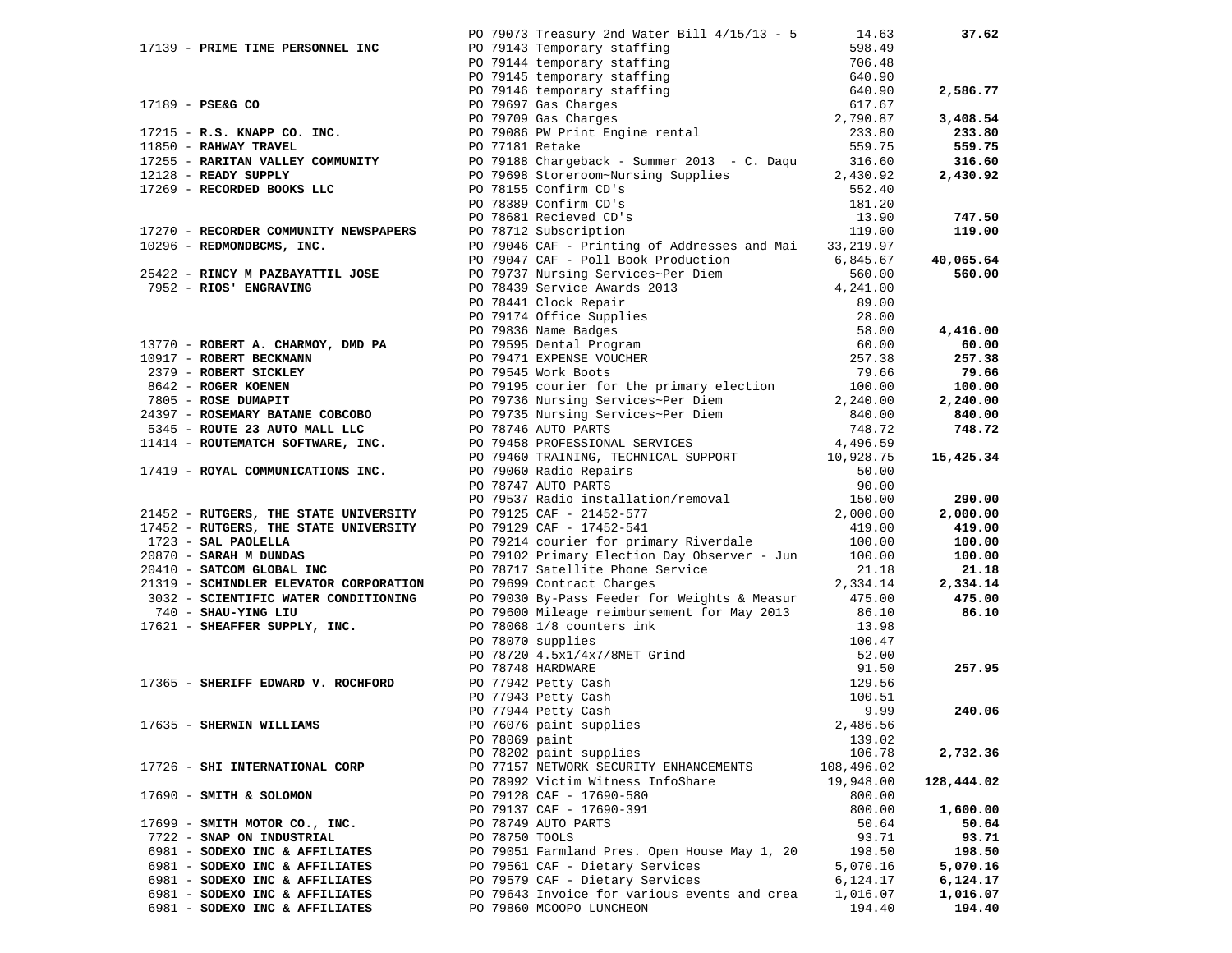| 6981 - SODEXO INC & AFFILIATES<br>21769 - SOPHIE WESTFIELD<br>17755 - SOUTHEAST MORRIS COUNTY<br>17755 - SOUTHEAST MORRIS COUNTY<br>17755 - SOUTHEAST MORRIS COUNTY<br>17755 - SOUTHEAST MORRIS COUNTY<br>17755 - SOUTHEAST MORRIS COUNTY                                             |                                                                                                                                                         |           | 194,680.67       |
|---------------------------------------------------------------------------------------------------------------------------------------------------------------------------------------------------------------------------------------------------------------------------------------|---------------------------------------------------------------------------------------------------------------------------------------------------------|-----------|------------------|
|                                                                                                                                                                                                                                                                                       |                                                                                                                                                         | 33.04     | 33.04            |
|                                                                                                                                                                                                                                                                                       |                                                                                                                                                         |           | 12,124.70        |
|                                                                                                                                                                                                                                                                                       |                                                                                                                                                         |           | 4,899.15         |
|                                                                                                                                                                                                                                                                                       |                                                                                                                                                         |           | 28,441.00        |
|                                                                                                                                                                                                                                                                                       |                                                                                                                                                         |           | 28,441.00        |
|                                                                                                                                                                                                                                                                                       |                                                                                                                                                         |           | 126.00           |
|                                                                                                                                                                                                                                                                                       |                                                                                                                                                         |           | 668.07           |
|                                                                                                                                                                                                                                                                                       |                                                                                                                                                         |           | 7,650.00         |
|                                                                                                                                                                                                                                                                                       |                                                                                                                                                         |           | 867.90           |
| 4611 - STAPLES BUSINESS ADVANTAGE<br>4611 - STAPLES BUSINESS ADVANTAGE<br>4611 - STAPLES BUSINESS ADVANTAGE<br>4611 - STAPLES BUSINESS ADVANTAGE<br>4611 - STAPLES BUSINESS ADVANTAGE<br>4611 - STAPLES BUSINESS ADVANTAGE<br>4611 - STAPL                                            |                                                                                                                                                         |           | 55.63            |
|                                                                                                                                                                                                                                                                                       |                                                                                                                                                         |           | 96.78            |
|                                                                                                                                                                                                                                                                                       |                                                                                                                                                         |           | 159.52           |
|                                                                                                                                                                                                                                                                                       |                                                                                                                                                         |           | 304.07           |
|                                                                                                                                                                                                                                                                                       |                                                                                                                                                         |           | 370.60           |
| 4611 - STAPLES BUSINESS ADVANTAGE                                                                                                                                                                                                                                                     | PO 78798 Medical Services office supplies<br>PO 78800 Staples Invoices - Miscellaneous It 1,440.04                                                      |           | 231.15           |
| 4611 - STAPLES BUSINESS ADVANTAGE                                                                                                                                                                                                                                                     |                                                                                                                                                         |           | 1,440.04         |
| 4611 - STAPLES BUSINESS ADVANTAGE                                                                                                                                                                                                                                                     | PO 78825 Office supplies<br>PO 78825 Office supplies<br>PO 78983 Office Supplies<br>PO 78988 Office Supplies<br>PO 78994 Misc.Office Supplies<br>218.56 | 26.78     | 26.78            |
| 4611 - STAPLES BUSINESS ADVANTAGE                                                                                                                                                                                                                                                     |                                                                                                                                                         |           | 395.18           |
| 4611 - STAPLES BUSINESS ADVANTAGE                                                                                                                                                                                                                                                     |                                                                                                                                                         |           | 915.78           |
| 4611 - STAPLES BUSINESS ADVANTAGE                                                                                                                                                                                                                                                     |                                                                                                                                                         |           | 218.56           |
| 4611 - STAPLES BUSINESS ADVANTAGE                                                                                                                                                                                                                                                     | PO 79050 Office Supplies - Portfolio Folders 36.90<br>PO 79095 Supplies Invoice 71.30                                                                   |           | 36.90            |
| 4611 - STAPLES BUSINESS ADVANTAGE                                                                                                                                                                                                                                                     |                                                                                                                                                         |           | 71.30            |
|                                                                                                                                                                                                                                                                                       |                                                                                                                                                         |           | 235.27           |
|                                                                                                                                                                                                                                                                                       |                                                                                                                                                         |           | 832.44           |
|                                                                                                                                                                                                                                                                                       |                                                                                                                                                         |           | 75.95            |
|                                                                                                                                                                                                                                                                                       |                                                                                                                                                         |           | 457.07           |
|                                                                                                                                                                                                                                                                                       |                                                                                                                                                         |           | 56.63            |
|                                                                                                                                                                                                                                                                                       |                                                                                                                                                         |           | 53.38            |
|                                                                                                                                                                                                                                                                                       |                                                                                                                                                         |           | 509.14           |
|                                                                                                                                                                                                                                                                                       |                                                                                                                                                         |           | 194.83           |
| <b>4611 – STAPLES BUSINESS ADVANTAGE 11.30 PO 79095 Supplies Invoice 11.30<br/> 4611 <b>– STAPLES BUSINESS ADVANTAGE 10 79130 GENERAL OFFICE SUPPLIES 1256.27<br/> 4611 <b>– STAPLES BUSINESS ADVANTAGE 10 79130 GENERAL OFFICE SUPPLIES 12</b></b></b>                               |                                                                                                                                                         |           | 263.24           |
|                                                                                                                                                                                                                                                                                       |                                                                                                                                                         |           | 1,808.41         |
| 17819 - STAR LEDGER                                                                                                                                                                                                                                                                   | PO 79517 CAF - Subgrant Agreement #STASHUT-1 3,650.20                                                                                                   |           | 152.88           |
| 5021 - STATE SHUTTLE INC                                                                                                                                                                                                                                                              |                                                                                                                                                         |           |                  |
|                                                                                                                                                                                                                                                                                       | PO 79518 CAF - Subgrant Agreement #STASHUT-1 3,650.20<br>PO 78673 Telecom/Data Wiring and Repairs 3,946.00                                              |           | 7,300.40         |
| 12311 - STATEWIDE COMMUNICATIONS INC                                                                                                                                                                                                                                                  |                                                                                                                                                         |           | 3,946.00         |
|                                                                                                                                                                                                                                                                                       |                                                                                                                                                         |           | 100.00           |
|                                                                                                                                                                                                                                                                                       |                                                                                                                                                         |           | 1,944.42         |
|                                                                                                                                                                                                                                                                                       |                                                                                                                                                         |           | 338.82<br>300.00 |
|                                                                                                                                                                                                                                                                                       |                                                                                                                                                         |           | 100.00           |
|                                                                                                                                                                                                                                                                                       |                                                                                                                                                         |           |                  |
| 12311 - <b>STATEWIDE COMMUNICATIONS INC</b><br>12252 - <b>STEPHANE TANNOWSKI</b><br>12252 - <b>STEPHANE TANNOWSKI</b><br>1226 - <b>STEPHANE TAND CENTERS</b><br>1224132 - <b>STS TIRE &amp; AUTO CENTERS</b><br>1224132 - <b>STS TIRE &amp; AUTO CENTERS</b><br>1224132 - <b>STS </b> |                                                                                                                                                         |           | 100.00<br>268.80 |
|                                                                                                                                                                                                                                                                                       |                                                                                                                                                         |           | 1,960.00         |
|                                                                                                                                                                                                                                                                                       |                                                                                                                                                         |           | 125.00           |
|                                                                                                                                                                                                                                                                                       |                                                                                                                                                         |           | 1,705.88         |
|                                                                                                                                                                                                                                                                                       |                                                                                                                                                         |           | 4,905.50         |
|                                                                                                                                                                                                                                                                                       |                                                                                                                                                         |           |                  |
|                                                                                                                                                                                                                                                                                       | PO 79074 Adjuster Temp D. Harlee w/e 5/19/20                                                                                                            | 682.50    | 2,122.50         |
| 25504 - TEQUIPMENT INC.                                                                                                                                                                                                                                                               | PO 77021 Computer Software per approved 2010                                                                                                            | 9,890.00  | 9,890.00         |
| 11311 - TERRI MCINERNEY                                                                                                                                                                                                                                                               | PO 79207 courier for primary election                                                                                                                   | 100.00    | 100.00           |
| 21294 - TETRA TECH INC.                                                                                                                                                                                                                                                               | PO 79108 CAF - UASI Emergency Management and                                                                                                            | 15,000.00 | 15,000.00        |
| 17242 - THE LAW OFFICE OF                                                                                                                                                                                                                                                             | PO 79470 Morris View-legal services                                                                                                                     | 1,257.32  | 1,257.32         |
| 8688 - THE ORTHOPEDIC GROUP                                                                                                                                                                                                                                                           | PO 77925 Resident Medical Treatment $\sim 2/8/20$                                                                                                       | 59.59     | 59.59            |
| 19739 - THE RBA GROUP INC.                                                                                                                                                                                                                                                            | PO 79582 old Ref# CF09001500000                                                                                                                         | 6,945.58  | 6,945.58         |
| 12497 - THE RONED GROUP                                                                                                                                                                                                                                                               | PO 79089 spray paint                                                                                                                                    | 66.00     | 66.00            |
| 5711 - THE TAB GROUP                                                                                                                                                                                                                                                                  | PO 78926 CAF - Records Storage                                                                                                                          | 361.80    | 361.80           |
| 24933 - THOMAS POLLIO                                                                                                                                                                                                                                                                 | PO 79856 Petty Cash Reimbursent                                                                                                                         | 112.84    | 112.84           |
| 122 - TILCON NEW YORK INC.                                                                                                                                                                                                                                                            | PO 78072 Bituminous Concrete                                                                                                                            | 1,176.56  |                  |
|                                                                                                                                                                                                                                                                                       | PO 78549 Special Project                                                                                                                                | 12,549.05 |                  |
|                                                                                                                                                                                                                                                                                       | PO 78550 Bituminous Concrete                                                                                                                            | 1,871.73  |                  |
|                                                                                                                                                                                                                                                                                       | PO 79040 Bituminous Concrete                                                                                                                            | 4,115.65  | 19,712.99        |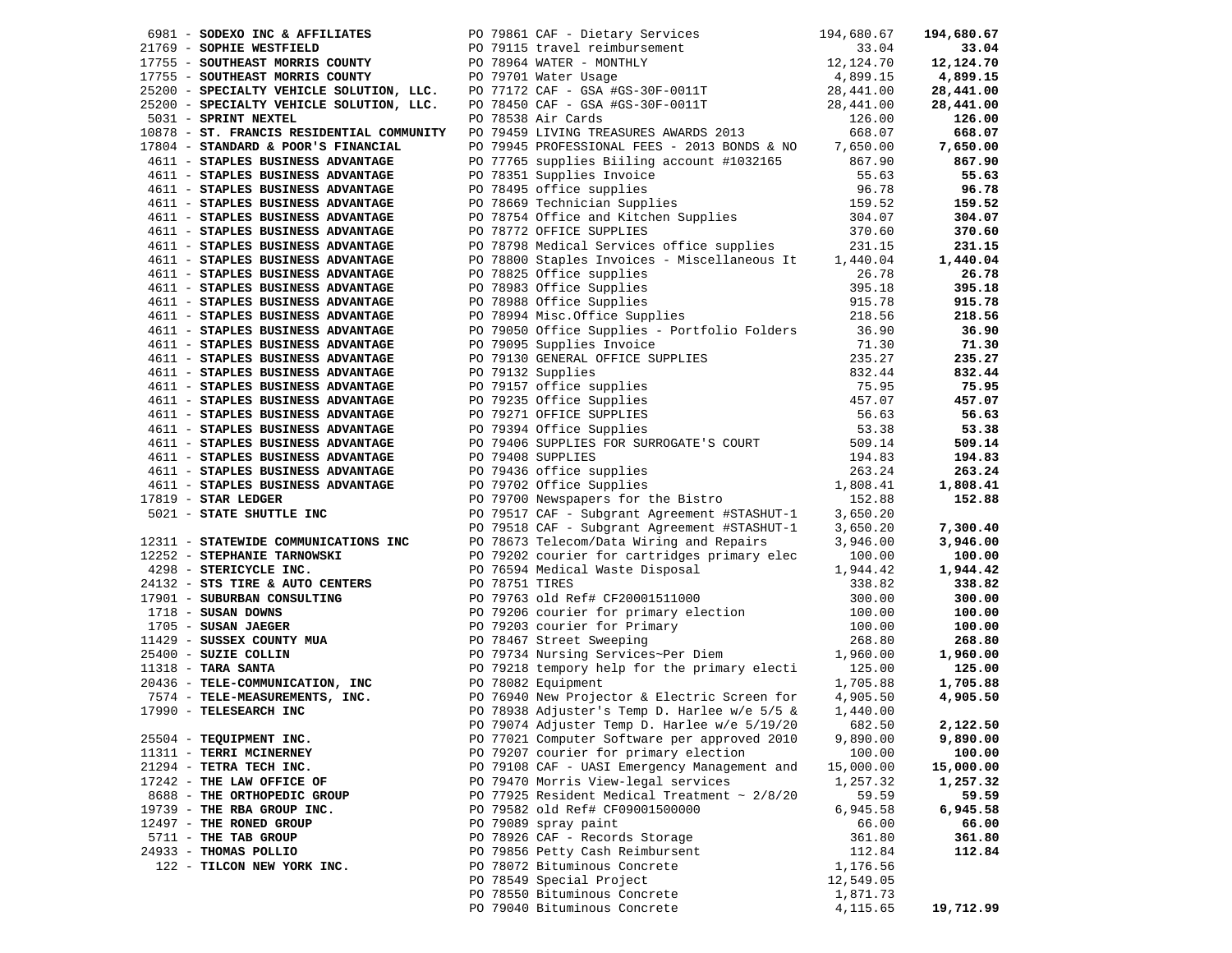|                                                                 | 281 - TOMAR INDUSTRIES INC 2002 12 JANITORIAL SUPPLIES 211.25<br>2002 - TOTAI ADMINISTRATIVE SERVICES 2002 tempory help for primary<br>211.25.00<br>211.25 - TOTAI ADMINISTRATIVE SERVICES 2002 tempory help for primary<br>14268 - T         |          | 211.25            |
|-----------------------------------------------------------------|-----------------------------------------------------------------------------------------------------------------------------------------------------------------------------------------------------------------------------------------------|----------|-------------------|
|                                                                 |                                                                                                                                                                                                                                               |          | 125.00            |
|                                                                 |                                                                                                                                                                                                                                               |          | 2,065.50          |
|                                                                 |                                                                                                                                                                                                                                               |          | 15,000.00         |
|                                                                 |                                                                                                                                                                                                                                               |          | 4,063.66          |
|                                                                 |                                                                                                                                                                                                                                               |          | 53.75             |
|                                                                 |                                                                                                                                                                                                                                               |          | 149.50            |
|                                                                 |                                                                                                                                                                                                                                               |          | 280.00            |
|                                                                 |                                                                                                                                                                                                                                               |          | 970.00            |
|                                                                 |                                                                                                                                                                                                                                               |          |                   |
|                                                                 |                                                                                                                                                                                                                                               |          | 6,668.69          |
|                                                                 |                                                                                                                                                                                                                                               |          | 1,430.00          |
|                                                                 |                                                                                                                                                                                                                                               |          |                   |
|                                                                 |                                                                                                                                                                                                                                               |          |                   |
|                                                                 |                                                                                                                                                                                                                                               |          |                   |
|                                                                 |                                                                                                                                                                                                                                               |          |                   |
|                                                                 |                                                                                                                                                                                                                                               |          |                   |
|                                                                 | PO 78836 Security officer<br>PO 78836 Security officer<br>PO 79519 Security Officer<br>PO 79532 Security Officer<br>PO 79703 CAF - Unarmed Security Guardsf for 525.60<br>PO 79703 CAF - Unarmed Security Guardsf for 39,421.70<br>PO 7970    |          |                   |
|                                                                 |                                                                                                                                                                                                                                               |          | 47,373.75         |
|                                                                 |                                                                                                                                                                                                                                               |          |                   |
|                                                                 |                                                                                                                                                                                                                                               |          |                   |
|                                                                 |                                                                                                                                                                                                                                               |          | 260.00            |
|                                                                 |                                                                                                                                                                                                                                               |          | 27.75             |
|                                                                 |                                                                                                                                                                                                                                               |          | 529.78            |
|                                                                 |                                                                                                                                                                                                                                               |          |                   |
|                                                                 |                                                                                                                                                                                                                                               |          | 3,904.95          |
|                                                                 | 18233 - UNITED PARCEL SERVICE<br>PO 79703 CAF - Unarmed Security Guardsf for 39,421.70<br>PO 78683 Confirm Postage for ILL Returns<br>PO 78683 Confirm postage for ILL Returns<br>PO 79667 summary on account 6x7742<br>PO 79667 summary      |          |                   |
|                                                                 |                                                                                                                                                                                                                                               |          | 348.40            |
|                                                                 | PO 78685 Recieved Supplies for Summer Childr 51.35<br>PO 78704 Medical Treatment 225.00<br>PO 79452 EXPENSE VOUCHER 94.25                                                                                                                     |          | 51.35             |
| 20767 - VEIN INSTITUTE OF NEW JERSEY PO 78704 Medical Treatment | 2026 - UPSTARY (1997)<br>2026 - UPSTAR BLOSSOM (1997)<br>2026 - UPSTAR BLOSSOM (1997)<br>2026 - UPSTAR BLOSSOM (1997)<br>2026 - VERTZON (1997)<br>2026 - VERTZON (1997)<br>2026 - VERTZON (1997)<br>2026 - VERTZON (1997)<br>2026 - VERTZON ( |          | 225.00            |
|                                                                 |                                                                                                                                                                                                                                               |          | 94.25             |
|                                                                 |                                                                                                                                                                                                                                               |          | 35.47             |
|                                                                 |                                                                                                                                                                                                                                               |          | 77.84             |
|                                                                 |                                                                                                                                                                                                                                               |          | 64.75             |
|                                                                 |                                                                                                                                                                                                                                               |          | 10,305.75         |
|                                                                 |                                                                                                                                                                                                                                               |          | 492.84            |
|                                                                 |                                                                                                                                                                                                                                               |          | 27.32             |
|                                                                 |                                                                                                                                                                                                                                               |          | 866.00            |
|                                                                 |                                                                                                                                                                                                                                               |          | 895.50            |
|                                                                 |                                                                                                                                                                                                                                               |          | 270.93            |
|                                                                 |                                                                                                                                                                                                                                               |          | 34,788.79         |
|                                                                 |                                                                                                                                                                                                                                               |          | 287.92            |
|                                                                 |                                                                                                                                                                                                                                               |          | 1,548.32          |
|                                                                 |                                                                                                                                                                                                                                               |          |                   |
|                                                                 |                                                                                                                                                                                                                                               |          | 6,317.77          |
|                                                                 |                                                                                                                                                                                                                                               |          |                   |
|                                                                 |                                                                                                                                                                                                                                               |          |                   |
|                                                                 |                                                                                                                                                                                                                                               |          |                   |
|                                                                 |                                                                                                                                                                                                                                               |          |                   |
|                                                                 | PO 79857 VERIZON MOBILE PHONE SERVICE                                                                                                                                                                                                         |          | 5,303.65 7,547.70 |
| 11605 - VICTOR FOMCHENKO                                        | PO 79111 June 4th Primary Election On-Site T                                                                                                                                                                                                  | 400.00   | 400.00            |
| 18327 - VIKING TERMITE & PEST                                   | PO 79704 Pest Control                                                                                                                                                                                                                         | 870.00   | 870.00            |
| 18331 - VIRTU WATER METER SERVICES INC                          | PO 78781 WATER METER TEST                                                                                                                                                                                                                     | 350.00   | 350.00            |
| 21185 - VIVIAN BLANDURA                                         | PO 79732 Nursing Services~Per Diem                                                                                                                                                                                                            | 547.05   | 547.05            |
| 6146 - W.B. MASON COMPANY INC                                   | PO 79081 Paper, Envelopes                                                                                                                                                                                                                     | 428.02   |                   |
|                                                                 | PO 79449 OFFICE SUPPLIES                                                                                                                                                                                                                      | 404.52   |                   |
|                                                                 | PO 79477 SUPPLIES                                                                                                                                                                                                                             | 355.23   |                   |
|                                                                 | PO 79642 mis supplies for office                                                                                                                                                                                                              | 660.56   | 1,848.33          |
| 10107 - WAL-MART STORE                                          | PO 79591 In House resident craft & life less                                                                                                                                                                                                  | 242.20   | 242.20            |
| 18388 - WARREN COUNTY COMMUNITY COLL.                           | PO 79122 CAF - 18388-522                                                                                                                                                                                                                      | 2,448.00 |                   |
|                                                                 | PO 79123 CAF - 18388-515                                                                                                                                                                                                                      | 2,448.00 |                   |
|                                                                 | PO 79124 CAF - 18388-528                                                                                                                                                                                                                      | 3,200.00 |                   |
|                                                                 | PO 79138 CAF - 18388-510                                                                                                                                                                                                                      | 3,200.00 | 11,296.00         |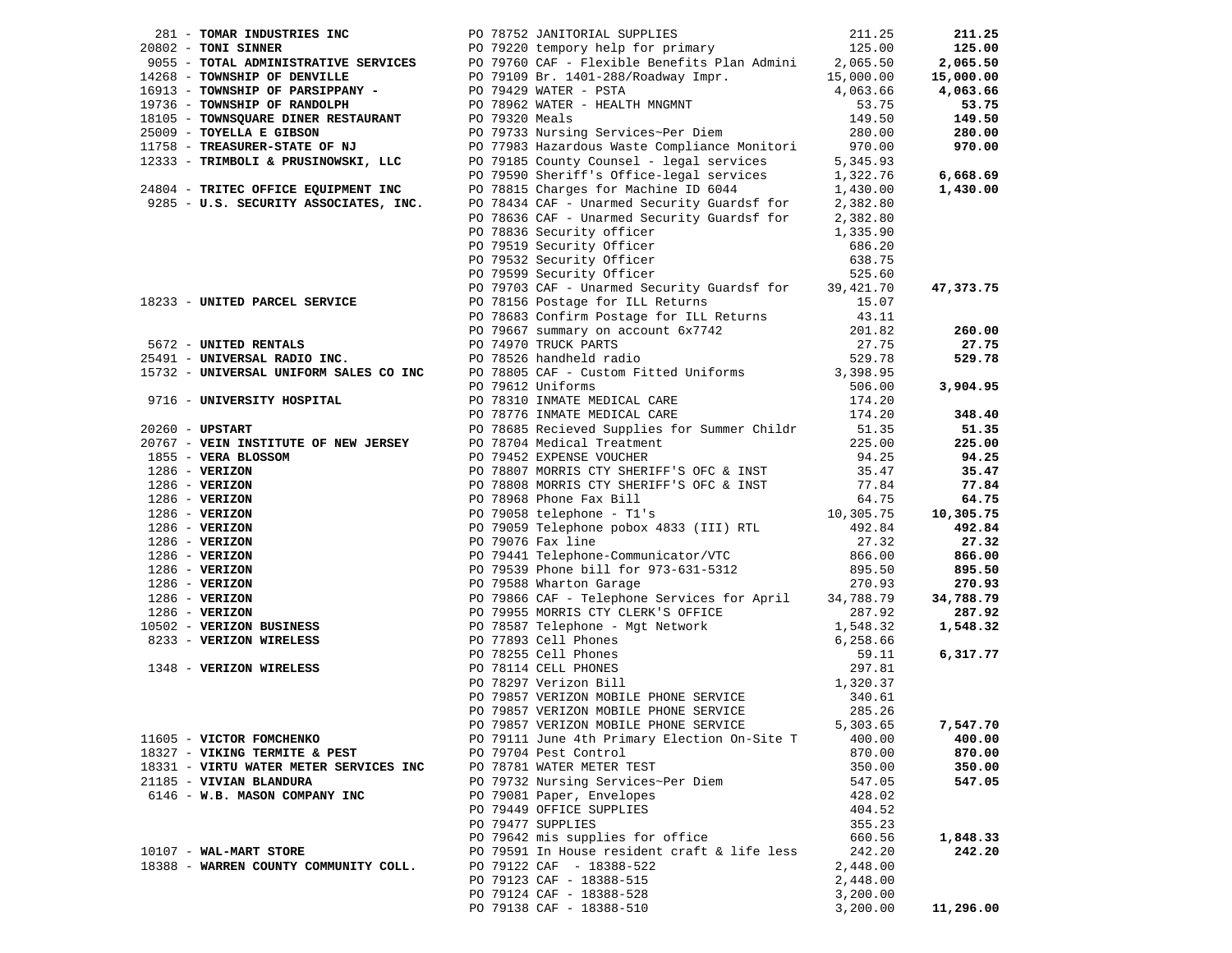| 18400 - WASTE MANAGEMENT OF NEW JERSEY   | PO 79705 CAF - Refuse Collection and Removal | 8,085.33  | 8,085.33  |
|------------------------------------------|----------------------------------------------|-----------|-----------|
| 24231 - WATERS, MCPHERSON, MCNEILL, P.C. | PO 79395 Sussex Turnpike Imp. Project-legal  | 6,666.23  | 6,666.23  |
| 11776 - WAYNE ARVIDSON                   | PO 79199 courier for primary lincoln park    | 100.00    | 100.00    |
| 13392 - WEBSTER PLUMBING &               | PO 78506 HEAT / AC REPAIR - W&M BUILDING     | 2,379.36  |           |
|                                          | PO 79419 CAF - Labor Rates Plumbing          | 2,843.50  | 5,222.86  |
| 5455 - WEST PAYMENT CENTER               | PO 78390 On-Line Service Billing Period Arpi | 682.35    | 682.35    |
| 10812 - WEST PAYMENT CENTER              | PO 78651 Discount plan charges: $4/5 - 5/4$  | 144.50    | 144.50    |
| 13246 - WILLIAM F. BARNISH               | PO 79423 CAF - Use of Property located at 91 | 7,087.72  | 7,087.72  |
| 8335 - WILLIAM PATERSON UNIVERSITY       | PO 79126 CAF - 8335-523                      | 2,015.00  |           |
|                                          | PO 79127 CAF - 8335-524                      | 2,015.00  | 4,030.00  |
| 6052 - WILMAR HORMAZA                    | PO 79413 2013 WORK BOOTS                     | 90.00     | 90.00     |
| 3793 - WOODRUFF ENERGY                   | PO 79706 Gas Usage                           | 14,940.21 | 14,940.21 |
| $18564$ - XEROX CORP                     | PO 79670 meter usage on WC7335P              | 28.49     | 28.49     |
| $20820 - Y - PERS$ INC                   | PO 78758 SHOP SUPPLIES                       | 391.09    | 391.09    |
| 20132 - ZEE MEDICAL INC.                 | PO 77786 supplies medical                    | 160.55    |           |
|                                          | PO 79041 safety items                        | 80.95     | 241.50    |
|                                          |                                              |           |           |

6,064,972.85 TOTAL **6,064,972.85** 

|  |  |  |  | Total to be paid from Fund 01 Current Fund    | 3,901,792.22 |
|--|--|--|--|-----------------------------------------------|--------------|
|  |  |  |  | Total to be paid from Fund 02 Grant Fund      | 514,383.33   |
|  |  |  |  | Total to be paid from Fund 04 County Capital  | 1,595,599.74 |
|  |  |  |  | Total to be paid from Fund 13 Dedicated Trust | 53,197.56    |
|  |  |  |  |                                               |              |
|  |  |  |  |                                               | 6,064,972.85 |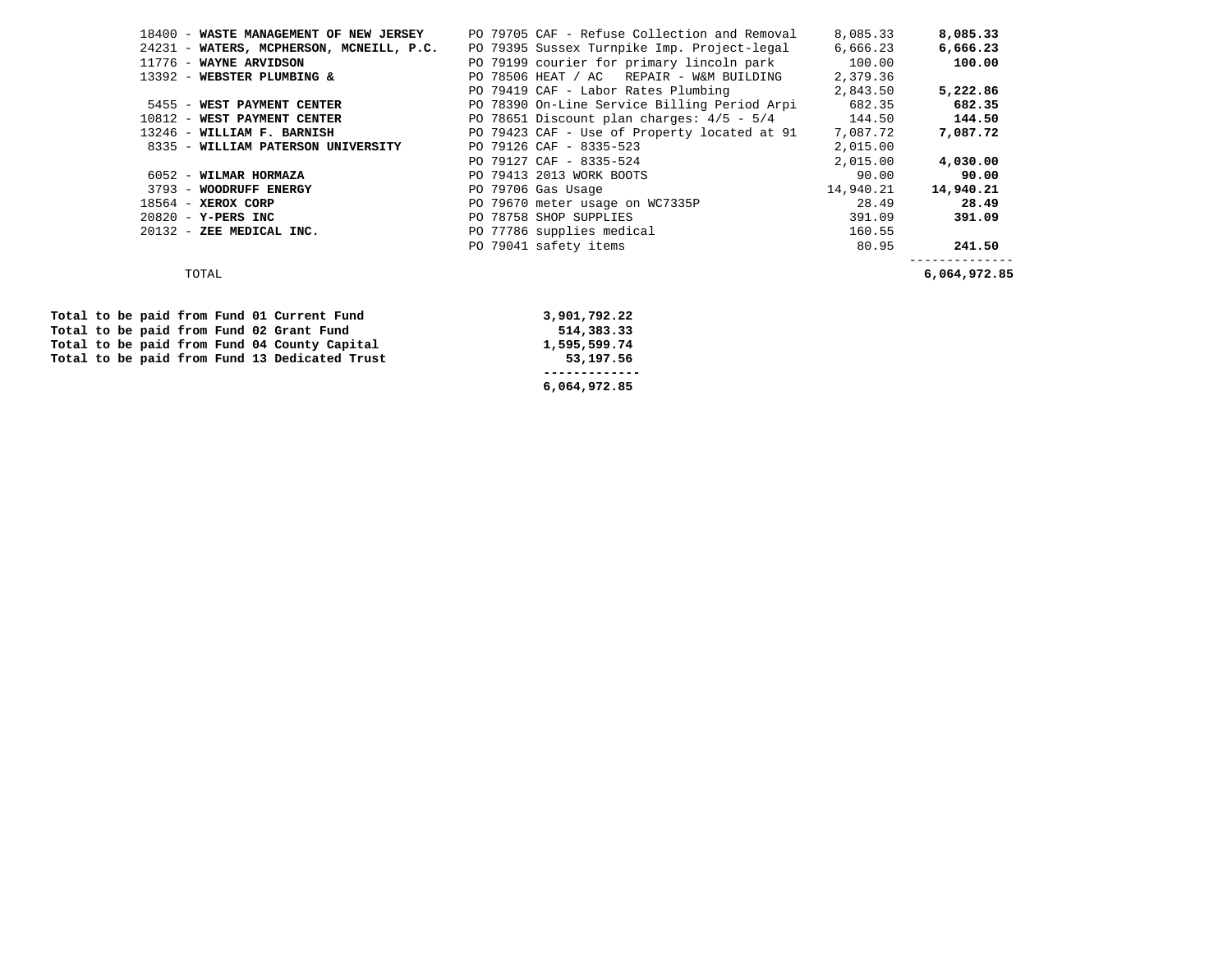## **List of Bills (Department/Account Detail) - CENTRALIZED DISBURSEMENT ACCOUNT**

| Account                     | P0 #                                           | Vendor                                                            | Description                                                      | Payment            | Account Total            |
|-----------------------------|------------------------------------------------|-------------------------------------------------------------------|------------------------------------------------------------------|--------------------|--------------------------|
|                             |                                                |                                                                   | <b>Current Fund</b>                                              |                    |                          |
| <b>County Administrator</b> |                                                |                                                                   |                                                                  |                    |                          |
| 01-201-20-100100-058        |                                                | 79130 STAPLES BUSINESS ADVANTAGE<br>OFFICE SUPPLIES & STATIONERY  | GENERAL OFFICE SUPPLIES (SEE ATTACHED)<br>TOTAL FOR ACCOUNT      | 235.27             | 235.27                   |
| 01-201-20-100100-068        |                                                | 79973 COUNTY OF MORRIS<br>POSTAGE & METERED MAIL                  | 1ST HALF JUNE 2013 METERED MAIL<br>TOTAL FOR ACCOUNT             | 36.51              | 36.51                    |
|                             |                                                | 79338 LONGFELLOWS SANDWICH DELI                                   | LUNCH FOR POLICE STUDY WORK GROUP MEETIN                         | 82.25              |                          |
| 01-201-20-100100-079        |                                                | 79179 LONGFELLOWS SANDWICH DELI<br>SPECIAL PROJECTS               | POLICE STUDY WORK GROUP LUNCH ON 6/4/13<br>TOTAL FOR ACCOUNT     | 82.25              | 164.50                   |
| 01-201-20-100100-258        | 79031 HELRICK'S INC<br><b>EQUIPMENT</b>        |                                                                   | READY MADE FRAMES W/GLASS (SEE ATTACHED)<br>TOTAL FOR ACCOUNT    | 887.28             | 887.28                   |
|                             |                                                | TOTAL for County Administrator                                    |                                                                  |                    | ============<br>1,323.56 |
| <b>Personnel</b>            |                                                |                                                                   |                                                                  |                    |                          |
|                             |                                                | 78440 JOHN WILLS STUDIOS INC                                      | Morris County w/MC Seal                                          | 781.00             |                          |
|                             |                                                | 78440 JOHN WILLS STUDIOS INC                                      | Brass Engraving                                                  | 88.00              |                          |
|                             |                                                | 78440 JOHN WILLS STUDIOS INC                                      | Freight                                                          | 39.49              |                          |
|                             | 78439 RIOS' ENGRAVING<br>78439 RIOS' ENGRAVING |                                                                   | 1 Clock w/ engraving<br>Pen, Pencil and letter Opener wood box w | 129.00<br>2,340.00 |                          |
|                             | 78439 RIOS' ENGRAVING                          |                                                                   | Mugs w/engraving                                                 | 956.00             |                          |
|                             | 78439 RIOS' ENGRAVING                          |                                                                   | Jewlery Boxes w/ engraving                                       | 720.00             |                          |
|                             | 78439 RIOS' ENGRAVING                          |                                                                   | Pocket Knives w/ engraving                                       | 96.00              |                          |
|                             | 78441 RIOS' ENGRAVING                          |                                                                   | Clock Repair                                                     | 89.00              |                          |
| 01-201-20-105100-042        |                                                | EMPLOYEE SERVICE AWARDS                                           | TOTAL FOR ACCOUNT                                                |                    | 5,238.49                 |
|                             |                                                | 79973 COUNTY OF MORRIS                                            | 1ST HALF JUNE 2013 METERED MAIL                                  | 40.96              |                          |
| 01-201-20-105100-068        |                                                | POSTAGE & METERED MAIL                                            | TOTAL FOR ACCOUNT                                                |                    | 40.96                    |
|                             |                                                | 79133 CITYSIDE ARCHIVES, LTD                                      | PERSONNEL                                                        | 19.90              |                          |
| 01-201-20-105100-073        |                                                | RECORDS MANAGMENT SERVICES                                        | TOTAL FOR ACCOUNT                                                |                    | 19.90                    |
|                             |                                                | 77784 MORRISTOWN MEDICAL CENTER                                   | 32 Employees were screened for Osteoporo                         | 320.00             |                          |
| 01-201-20-105100-077        |                                                | SOCIAL SERVICE COSTS                                              | TOTAL FOR ACCOUNT                                                |                    | 320.00                   |
| 01-201-20-105100-162        |                                                | 77975 EDI/ERGOSPACE DESIGN INC<br><b>FURNITURE &amp; FIXTURES</b> | YS74-KR25 Mesh Back Manager Task Seating<br>TOTAL FOR ACCOUNT    | 341.40             | 341.40                   |
|                             | TOTAL for Personnel                            |                                                                   |                                                                  |                    | ============<br>5,960.75 |

**DE** 

| <b>DEPARTMENT 105115</b>                                        |                                          |        |
|-----------------------------------------------------------------|------------------------------------------|--------|
| 78798 STAPLES BUSINESS ADVANTAGE                                | Medical supplies (see attached) Inv# 319 | 113.98 |
| 78798 STAPLES BUSINESS ADVANTAGE                                | Medical supplies (see attached) Inv# 319 | 117.17 |
| 01-201-20-105115-058<br><i>OFFICE SUPPLIES &amp; STATIONERY</i> | TOTAL FOR ACCOUNT                        | 231.15 |
|                                                                 |                                          |        |

 79376 FASTER URGENT CARE Medical Services (see attached) 24,157.95  **01-201-20-105115-084** *OTHER OUTSIDE SERVICES* **TOTAL FOR ACCOUNT 24,157.95**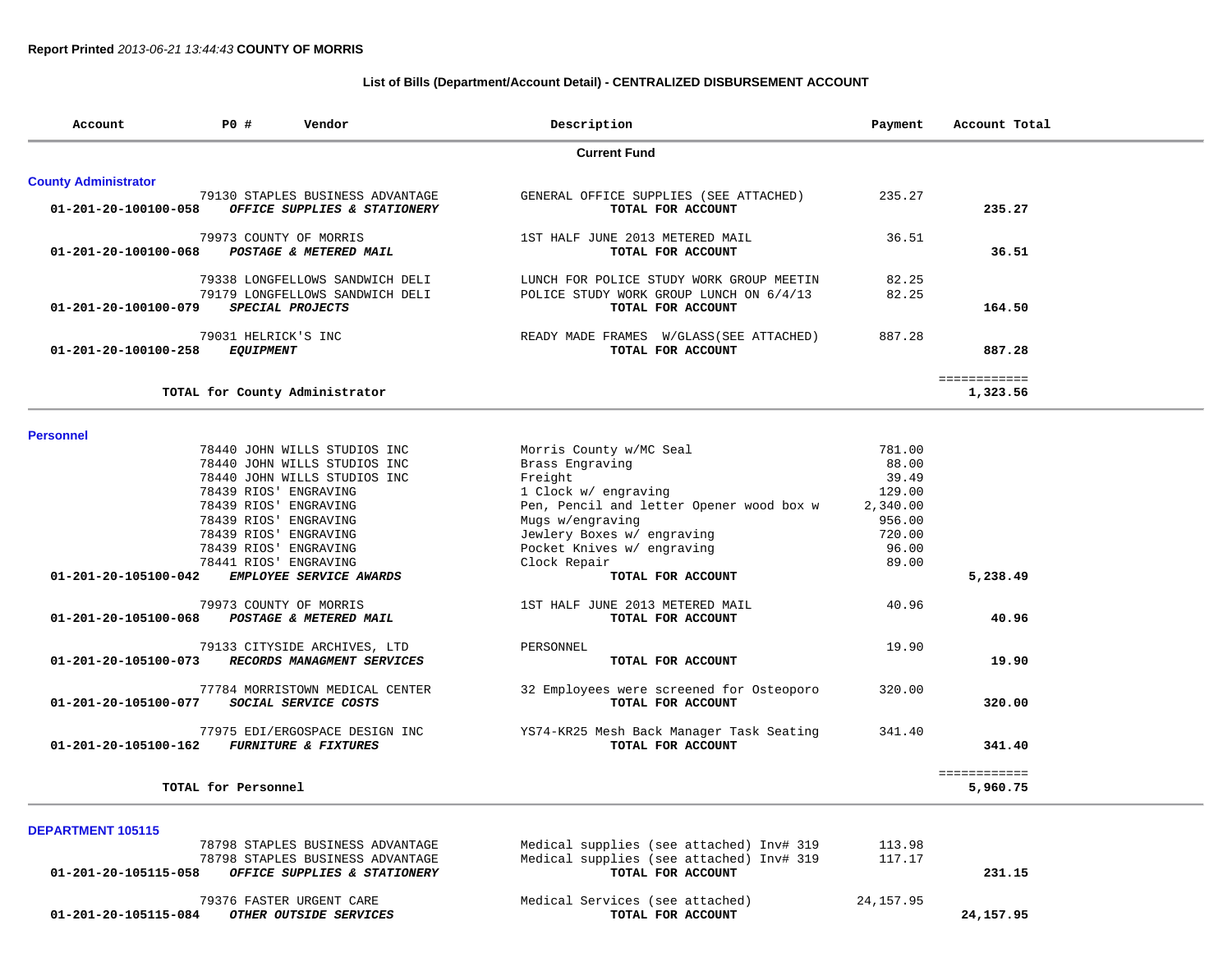| 01-201-20-105115-205               | <b>DIAGNOSTIC TESTS</b>                                                | TOTAL FOR ACCOUNT                        |          | 3,589.00                  |  |
|------------------------------------|------------------------------------------------------------------------|------------------------------------------|----------|---------------------------|--|
|                                    | TOTAL for DEPARTMENT 105115                                            |                                          |          | ============<br>27,978.10 |  |
|                                    |                                                                        |                                          |          |                           |  |
| <b>Board of Chosen Freeholders</b> |                                                                        |                                          |          |                           |  |
|                                    | 74344 LAWYERS DIARY AND MANUAL                                         | 2013 Fitgerald Manual                    | 76.00    |                           |  |
| 01-201-20-110100-028               | <b>BOOKS &amp; PERIODICALS</b>                                         | TOTAL FOR ACCOUNT                        |          | 76.00                     |  |
|                                    | 79973 COUNTY OF MORRIS                                                 | 1ST HALF JUNE 2013 METERED MAIL          | 51.56    |                           |  |
|                                    | 79973 COUNTY OF MORRIS                                                 | 1ST HALF JUNE 2013 METERED MAIL          | 43.71    |                           |  |
| $01 - 201 - 20 - 110100 - 068$     | POSTAGE & METERED MAIL                                                 | TOTAL FOR ACCOUNT                        |          | 95.27                     |  |
|                                    | 79643 SODEXO INC & AFFILIATES                                          | Refreshments for the Memorial Day Celebr | 790.10   |                           |  |
|                                    | 79643 SODEXO INC & AFFILIATES                                          | Refreshments for the Volunteer reception | 172.33   |                           |  |
|                                    | 79643 SODEXO INC & AFFILIATES                                          | Ceamers 2012 and 2013                    | 53.64    |                           |  |
|                                    | 79180 MORRISTOWN PARTNERSHIP                                           | FREEHOLDER SPECIAL PROJECTS - 2013 - MOU | 7,500.00 |                           |  |
|                                    | 79836 RIOS' ENGRAVING                                                  | Name Badges                              | 58.00    |                           |  |
| 01-201-20-110100-079               | SPECIAL PROJECTS                                                       | TOTAL FOR ACCOUNT                        |          | 8,574.07                  |  |
|                                    | TOTAL for Board of Chosen Freeholders                                  |                                          |          | ============<br>8,745.34  |  |
|                                    |                                                                        |                                          |          |                           |  |
| <b>Clerk of the Board</b>          |                                                                        |                                          |          |                           |  |
|                                    | 79045 DAILY RECORD                                                     | REPLACEMENT OF BRIDGE 5/13/13, 5/21/13,5 | 367.28   |                           |  |
|                                    | 79045 DAILY RECORD                                                     | ESU TRUCK 5/30/13                        | 90.38    |                           |  |
|                                    | 79045 DAILY RECORD                                                     | CENTRAL PARK PHASE III 2013 6/04/13      | 154.34   |                           |  |
|                                    | 79075 DAILY RECORD                                                     | Capital Budget Amendment (p/d 5/29)      | 522.76   |                           |  |
|                                    | 79093 DAILY RECORD                                                     | Atlantic Health(p/d 5/29)                | 51.12    |                           |  |
|                                    | 79094 DAILY RECORD                                                     | Synopsis of Audit for 2012(p/d 5/28)     | 185.80   |                           |  |
|                                    | 79707 DAILY RECORD                                                     | LABOR RATES 6/07/13                      | 98.96    |                           |  |
| 01-201-20-110105-022               | <b>ADVERTISING</b>                                                     | TOTAL FOR ACCOUNT                        |          | 1,470.64                  |  |
|                                    | 79576 MORRIS COUNTY LEAGUE OF MUNICIPALIT MCLOM Yearly Membership Dues |                                          | 50.00    |                           |  |
| 01-201-20-110105-023               | ASSOCIATIONS AND MEMBERSHIPS                                           | TOTAL FOR ACCOUNT                        |          | 50.00                     |  |
|                                    | 79095 STAPLES BUSINESS ADVANTAGE                                       | Copy Paper                               | 44.90    |                           |  |
|                                    | 79095 STAPLES BUSINESS ADVANTAGE                                       | Canary Writing Pads                      | 23.27    |                           |  |
|                                    | 79095 STAPLES BUSINESS ADVANTAGE                                       | Post it Notes                            | 3.13     |                           |  |
|                                    | 78351 STAPLES BUSINESS ADVANTAGE                                       | Flair Markers                            | 12.90    |                           |  |
|                                    | 78351 STAPLES BUSINESS ADVANTAGE                                       | Address labels                           | 8.07     |                           |  |
|                                    | 78351 STAPLES BUSINESS ADVANTAGE                                       | Correction Fluid                         | 2.36     |                           |  |
|                                    | 78351 STAPLES BUSINESS ADVANTAGE                                       | 8 1/2X11 Paper                           | 32.30    |                           |  |
| 01-201-20-110105-058               | OFFICE SUPPLIES & STATIONERY                                           | TOTAL FOR ACCOUNT                        |          | 126.93                    |  |
|                                    |                                                                        |                                          |          | ============              |  |
|                                    | TOTAL for Clerk of the Board                                           |                                          |          | 1,647.57                  |  |
| <b>County Clerk</b>                |                                                                        |                                          |          |                           |  |
|                                    | 79670 XEROX CORP                                                       | meter usage on WC7335p ser.#fka937519 4/ | 28.49    |                           |  |
| 01-201-20-120100-044               | EQUIPMENT SERVICE AGREEMENTS                                           | TOTAL FOR ACCOUNT                        |          | 28.49                     |  |
|                                    | 79223 JOAN BRAMHALL                                                    | petty cash mis supplies for office       | 87.34    |                           |  |
|                                    | 79642 W.B. MASON COMPANY INC                                           | pap8004715 tape crctn, dryline           | 239.40   |                           |  |
| 01-201-20-120100-058               | OFFICE SUPPLIES & STATIONERY                                           | TOTAL FOR ACCOUNT                        |          | 326.74                    |  |
|                                    | 78926 THE TAB GROUP                                                    | delivery and pick-up 3/26/13 on account  | 308.45   |                           |  |
|                                    | 78926 THE TAB GROUP                                                    | retrieval $4/4/13$ map room job # 040613 | 9.90     |                           |  |

79376 FASTER URGENT CARE Dianostic Testing (see attached)Inv#44 3,589.00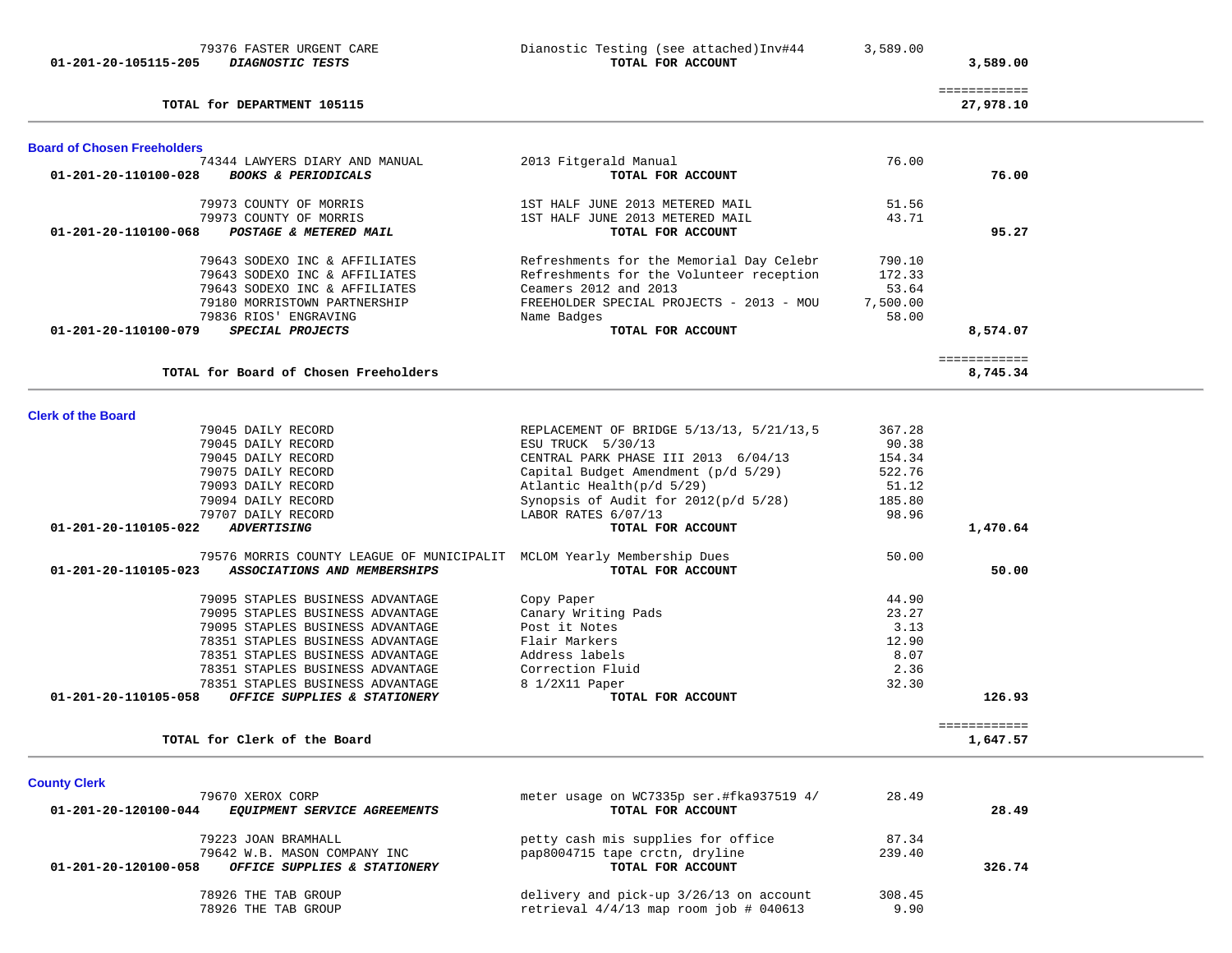| 78926 THE TAB GROUP                                                            | retrieval 4/19/13 refile job#042013                           | 11.55    |                          |
|--------------------------------------------------------------------------------|---------------------------------------------------------------|----------|--------------------------|
| 78926 THE TAB GROUP                                                            | retrieval $4/11/13$ map room job #041313                      | 21.45    |                          |
| 78926 THE TAB GROUP                                                            | retrieval 4/29/13 map room job#050413                         | 10.45    |                          |
| 01-201-20-120100-059<br>OTHER GENERAL EXPENSES                                 | TOTAL FOR ACCOUNT                                             |          | 361.80                   |
| 79973 COUNTY OF MORRIS                                                         | 1ST HALF JUNE 2013 METERED MAIL                               | 2,412.49 |                          |
| 01-201-20-120100-068<br>POSTAGE & METERED MAIL                                 | TOTAL FOR ACCOUNT                                             |          | 2,412.49                 |
| 78927 PAPER MART INC                                                           | paperline white $8 \frac{1}{2}x11 \frac{20#}{1}$ product # 5  | 728.60   |                          |
| 79642 W.B. MASON COMPANY INC<br>01-201-20-120100-069<br><i><b>PRINTING</b></i> | ink for anna printer blaack, cn, mg, yl,<br>TOTAL FOR ACCOUNT | 77.96    | 806.56                   |
| 79667 UNITED PARCEL SERVICE<br>01-201-20-120100-084<br>OTHER OUTSIDE SERVICES  | summary of charges week ending 5/18/13 t<br>TOTAL FOR ACCOUNT | 201.82   | 201.82                   |
| 79225 PAMELA JAMES<br>01-201-20-120100-095<br>OTHER ADMINISTRATIVE SUPPLIES    | reimbursement for TV for the conference<br>TOTAL FOR ACCOUNT  | 299.50   | 299.50                   |
| 79642 W.B. MASON COMPANY INC<br>01-201-20-120100-163<br><b>OFFICE MACHINES</b> | chair for Anna<br>TOTAL FOR ACCOUNT                           | 343.20   | 343.20                   |
| TOTAL for County Clerk                                                         |                                                               |          | ============<br>4,780.60 |

**County Board of Elections**

| <b>COUNTY DOATU OF EIGGHONS</b>                      |                                              |        |              |
|------------------------------------------------------|----------------------------------------------|--------|--------------|
| 79080 DAILY RECORD                                   | Primary Election Ad 5/29/2013                | 157.20 |              |
| 79724 DAILY RECORD                                   | Primary's Challenger's Ad-Spanish- Run o     | 92.72  |              |
| 79724 DAILY RECORD                                   | Primary's Challenger's Ad-English - Run      | 81.02  |              |
| 79724 DAILY RECORD                                   | Public Test Scanner 2013 - Run on 5/31/1     | 45.92  |              |
| 01-201-20-121100-022<br><b>ADVERTISING</b>           | TOTAL FOR ACCOUNT                            |        | 376.86       |
| 79081 W.B. MASON COMPANY INC                         | Paper                                        | 312.32 |              |
| 79081 W.B. MASON COMPANY INC                         | Envelopes                                    | 115.70 |              |
| 01-201-20-121100-058<br>OFFICE SUPPLIES & STATIONERY | TOTAL FOR ACCOUNT                            |        | 428.02       |
| 79078 C & J DELI                                     | Food for Election Staff 5/29/2013            | 59.21  |              |
| 79077 DEER PARK                                      | 0435067756 4/15/13-5/14/13 CURRENT LESS      | 11.36  |              |
| 79076 VERIZON                                        | 973 984-8412 477 35Y 4/22/13                 | 27.32  |              |
| 01-201-20-121100-059<br>OTHER GENERAL EXPENSES       | TOTAL FOR ACCOUNT                            |        | 97.89        |
| 79973 COUNTY OF MORRIS                               | 1ST HALF JUNE 2013 METERED MAIL              | 149.54 |              |
| 01-201-20-121100-068<br>POSTAGE & METERED MAIL       | TOTAL FOR ACCOUNT                            |        | 149.54       |
| 79098 C & J DELI                                     | Food for office election 6/04/2013           | 157.00 |              |
| 79065 DIANA KRUG                                     | Pre Election                                 | 755.00 |              |
| 79068 HELEN PENNELLA                                 | Pre Election                                 | 400.00 |              |
| 78420 HELEN PENNELLA                                 | Pre Election Work May 13, 14, 15, 16, 17, 20 | 350.00 |              |
| 01-201-20-121100-096<br><b>ELECTION OFFICER</b>      | TOTAL FOR ACCOUNT                            |        | 1,662.00     |
|                                                      |                                              |        | ============ |
| TOTAL for County Board of Elections                  |                                              |        | 2,714.31     |

## **Superintendent of Elections**

| 01-201-20-121105-016<br><i><b>OUTSIDE SALARIES &amp; WAGES</b></i> | TOTAL FOR ACCOUNT                        | 1,200.00 |
|--------------------------------------------------------------------|------------------------------------------|----------|
| 79111 VICTOR FOMCHENKO                                             | June 4th Primary Election On-Site Techni | 400.00   |
| 79101 MARILYN L CIOFFI                                             | June 4th Primary Election Day Observer - | 100.00   |
| 79102 SARAH M DUNDAS                                               | June 4t Primary Election Day Observer -  | 100.00   |
| 79100 JUDITH WOOP                                                  | June 4th Primary Election Day Observer-  | 100.00   |
| 79112 JOSEPH NOTOWICZ                                              | June 4th Primary Election On-Site Techni | 400.00   |
| 79107 EDWARD RAMIREZ                                               | June 4th Primary Election Day Observer - | 100.00   |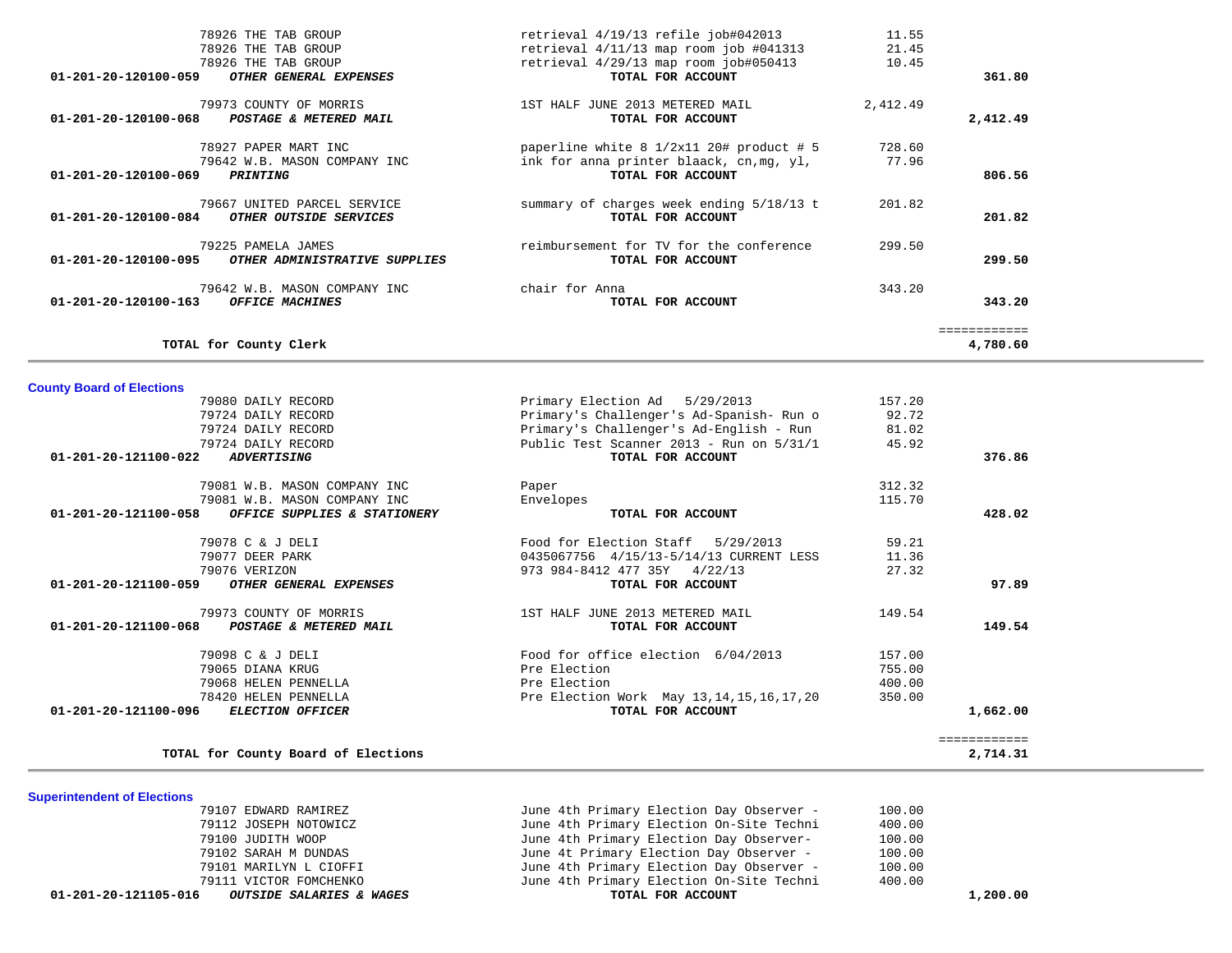| 79096 DAILY RECORD                                   | Legal Ad - Primary Election - Voter's Re | 51.22      |              |
|------------------------------------------------------|------------------------------------------|------------|--------------|
| 79096 DAILY RECORD                                   | Affidavit of Publication                 | 35.00      |              |
| 01-201-20-121105-022<br><b>ADVERTISING</b>           | TOTAL FOR ACCOUNT                        |            | 86.22        |
| 79046 REDMONDBCMS, INC.                              | 2013 Primary Election Sample Ballot Addr | 33, 219.97 |              |
| 01-201-20-121105-026<br><b>BALLOT ADDRESSING</b>     | TOTAL FOR ACCOUNT                        |            | 33,219.97    |
| 79092 DALE KRAMER                                    | Primary Election - June 4th Suvios Pizza | 251.45     |              |
| 79092 DALE KRAMER                                    | Suvio's Delivery Charge                  | 8.55       |              |
| 79092 DALE KRAMER                                    | Shoprite- Salad Supplies-See Attached Re | 17.02      |              |
| 79106 LONGFELLOWS SANDWICH DELI                      | June 4th Primary Election Day Dinner for | 315.00     |              |
| 79106 LONGFELLOWS SANDWICH DELI                      | Delivery Charge                          | 10.00      |              |
| 79106 LONGFELLOWS SANDWICH DELI                      | June 4th Primary Election Lunch for 8 pe | 72.00      |              |
| 79106 LONGFELLOWS SANDWICH DELI                      | Delivery Charge                          | 10.00      |              |
| 79399 GEORGE COPPOLA                                 | June 4th Primary Election - Hunan Wok Ch | 59.97      |              |
| 79044 PHYLLIS COPPOLA                                | Miscellaneous Supplies for June 4th Prim | 73.43      |              |
| 79047 REDMONDBCMS, INC.                              | June 4, 2013 Primary Electon Poll Books  | 6,845.67   |              |
| 01-201-20-121105-057<br>NATIONAL VOTER REGISTRATION  | TOTAL FOR ACCOUNT                        |            | 7,663.09     |
| 78800 STAPLES BUSINESS ADVANTAGE                     | Item #614587 - Toner Color Laser 4700 YE | 212.50     |              |
| 78800 STAPLES BUSINESS ADVANTAGE                     | Item #614589-Toner Color Laser 4700 MAG  | 212.52     |              |
| 78800 STAPLES BUSINESS ADVANTAGE                     | Item #614585 Toner Color Laser4700 CYAN  | 212.57     |              |
| 78800 STAPLES BUSINESS ADVANTAGE                     | Item #577281 HP 49A Toner- Returned Wron | 59.62      |              |
| 78800 STAPLES BUSINESS ADVANTAGE                     | Item #608495 Spray Lubrcnt WD-40 16oz    | 5.69       |              |
| 78800 STAPLES BUSINESS ADVANTAGE                     | Item #135848 SPLS 8.5x11 Copy CS         | 323.00     |              |
| 78800 STAPLES BUSINESS ADVANTAGE                     | Item #861132 SPLS 4GB Relay Flash-SLED   | 75.25      |              |
| 78800 STAPLES BUSINESS ADVANTAGE                     | Item #614587 Toner Color Laser 4700 YEL  | 212.50     |              |
| 78800 STAPLES BUSINESS ADVANTAGE                     | Item #614584 Toner Laser 4700 Black      | 148.64     |              |
| 78800 STAPLES BUSINESS ADVANTAGE                     | Item#811734 Wristrest Flex Blue Crystal  | 16.76      |              |
| 78800 STAPLES BUSINESS ADVANTAGE                     | Item #614585 Toner Color Laser 4700 CYAN | 212.57     |              |
| 78800 STAPLES BUSINESS ADVANTAGE                     | Item #811737 Wristrest Blue Crystal      | 10.94      |              |
| 78800 STAPLES BUSINESS ADVANTAGE                     | Item #652589 Staples BLK Gel Wrist Rest  | 9.60       |              |
| 78800 STAPLES BUSINESS ADVANTAGE                     | credi memo                               | $-212.50$  |              |
| 78800 STAPLES BUSINESS ADVANTAGE                     | credit memo                              | $-59.62$   |              |
| 01-201-20-121105-058<br>OFFICE SUPPLIES & STATIONERY | TOTAL FOR ACCOUNT                        |            | 1,440.04     |
| 78782 MORRISTOWN POST OFFICE                         | Business reply Mail Annual Permit Fee fo | 200.00     |              |
| 78782 MORRISTOWN POST OFFICE                         | Business reply Mail Annual Account Maint | 635.00     |              |
| 79973 COUNTY OF MORRIS                               | 1ST HALF JUNE 2013 METERED MAIL          | 173.00     |              |
| 01-201-20-121105-068<br>POSTAGE & METERED MAIL       | TOTAL FOR ACCOUNT                        |            | 1,008.00     |
|                                                      |                                          |            | ============ |
| TOTAL for Superintendent of Elections                |                                          |            | 44,617.32    |

**County Elections (Cty Clerk)**

79221 BRANDY WINOW tempory help in the primary election 125.00

 79192 BRANDEN GWYN courier for delivery of cartridges prima 100.00 79197 BARBARA KIELY courier for delivery of cartridges for p 100.00 courier for cartridges for primary elect 79204 CLAIRE TROGANI courier for the delivery of the cartridg 100.00 79194 DOUGLAS W. SHINNICK courier for the delivery of the cartridg 100.00 79191 DREW PAOLELLA courier for the cartridgesfor Chatham Tw 100.00 79200 DARREN CALLEO courier for the primary long hill 100.00 79208 DEIRDRE HATTON courier for cartridges for primary mt ol 100.00 79212 DAVID ROBERTS courier for the cartridges for the prima 200.00 79198 DEBORAH J MERZ courier for the primary election Jeffers 100.00 79193 GAETANA GENCARELLI courier for the delivery of the cartridg 100.00 79196 JAMES SCOTT HARVIN courier for the delivery of the cartridg 100.00 79209 JACQUELINE ARBOLINO courier for cartridges for primary elect 100.00 79205 JANET TRIGGS courier for the delivery of cartridges p 100.00 79201 JANET WINSTON courier for the delivery of cartridges f 100.00 79213 JAMES SWEENEY courier for the primary election Pequann 100.00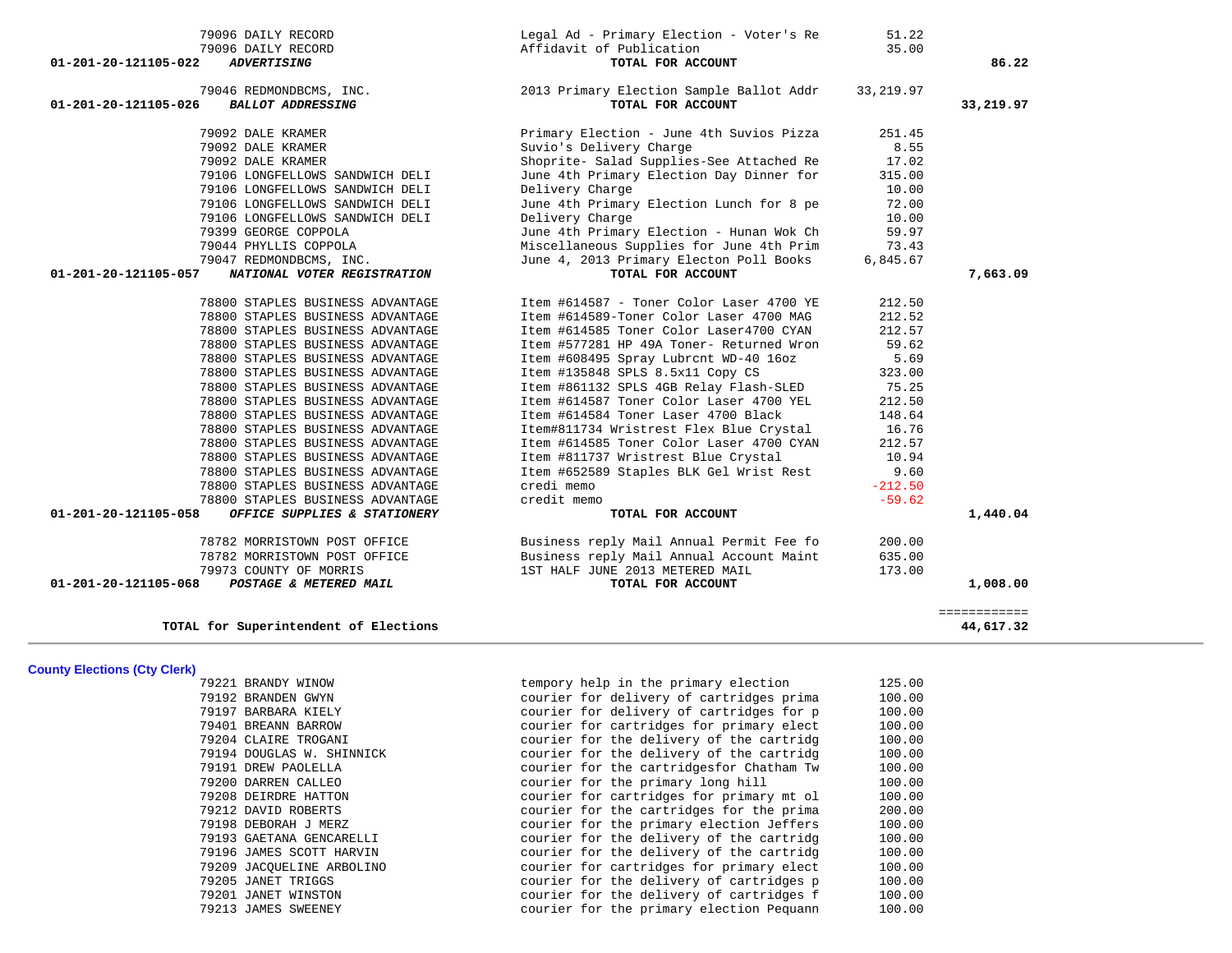|                            | 79203 SUSAN JAEGER                     | courier for the delivery of cartridges p  | 100.00     |              |  |
|----------------------------|----------------------------------------|-------------------------------------------|------------|--------------|--|
|                            | 79202 STEPHANIE TARNOWSKI              | courier for the primary election. Mendham | 100.00     |              |  |
|                            | 79214 SAL PAOLELLA                     | courier for the cartridges for the prima  | 100.00     |              |  |
|                            | 79206 SUSAN DOWNS                      | courier for cartridges for primary Mt Ar  | 100.00     |              |  |
|                            | 79216 LINDA ALVEN                      | courier for cartridges for primary elect  | 100.00     |              |  |
|                            | 79219 LAUREN LAVISTA                   | tempory help in election for the primary  | 125.00     |              |  |
|                            | 79402 JAMIE D. PETERSON                | courier for cartridge primary election.   | 100.00     |              |  |
|                            | 79215 MICHELE PUZIO                    | courier for cartridges primary election   | 100.00     |              |  |
|                            | 79207 TERRI MCINERNEY                  | courier for delivery of carteridges prim  | 100.00     |              |  |
|                            |                                        |                                           |            |              |  |
|                            | 79220 TONI SINNER                      | tempory help for the primary election     | 125.00     |              |  |
|                            | 79218 TARA SANTA                       | tempory help in the election dept.for th  | 125.00     |              |  |
|                            | 79199 WAYNE ARVIDSON                   | courier for primary linciln park          | 100.00     |              |  |
|                            | 79403 PETER STROISZ                    | courier for delivery of cartridges prima  | 100.00     |              |  |
|                            | 79195 ROGER KOENEN                     | courier for delivery of cartridges for P  | 100.00     |              |  |
| 01-201-20-121110-030       | <b>CARTAGE</b>                         | TOTAL FOR ACCOUNT                         |            | 3,400.00     |  |
|                            | 79973 COUNTY OF MORRIS                 | 1ST HALF JUNE 2013 METERED MAIL           | 56.08      |              |  |
|                            |                                        | TOTAL FOR ACCOUNT                         |            |              |  |
| 01-201-20-121110-068       | POSTAGE & METERED MAIL                 |                                           |            | 56.08        |  |
|                            | 79854 ELECTION GRAPHICS, INC.          | printing of the sample ballots machine f  | 11,091.73  |              |  |
| 01-201-20-121110-076       | SCHOOL BOARD ELECTIONS                 | TOTAL FOR ACCOUNT                         |            | 11,091.73    |  |
|                            | 79183 NET ACCESS CORP                  | Web hosting www.morris elections.org 6/6  | 50.00      |              |  |
| 01-201-20-121110-084       | OTHER OUTSIDE SERVICES                 | TOTAL FOR ACCOUNT                         |            | 50.00        |  |
|                            |                                        |                                           |            |              |  |
|                            | 79855 ELECTION GRAPHICS, INC.          | printing of the sample ballots for the j  | 154,950.62 |              |  |
| 01-201-20-121110-097       | PRINTING - BALLOTS                     | TOTAL FOR ACCOUNT                         |            | 154,950.62   |  |
|                            |                                        |                                           |            |              |  |
|                            | 79223 JOAN BRAMHALL                    | petty cash mis refreshments for election  | 274.23     |              |  |
|                            | 79184 LONGFELLOWS SANDWICH DELI        | refreshment for the primary election nig  | 290.00     |              |  |
|                            | 79227 PATRICIA WILLS                   | dinner money whily working elections      | 14.66      |              |  |
| 01-201-20-121110-185       | FOOD                                   | TOTAL FOR ACCOUNT                         |            | 578.89       |  |
|                            |                                        |                                           |            | ============ |  |
|                            | TOTAL for County Elections (Cty Clerk) |                                           |            | 170,127.32   |  |
|                            |                                        |                                           |            |              |  |
| <b>County Treasurer</b>    |                                        |                                           |            |              |  |
|                            | 79056 PAPER MART INC                   | 8-1/2 x 11 White Paper for Treasury       | 397.20     |              |  |
| 01-201-20-130100-058       | OFFICE SUPPLIES & STATIONERY           | TOTAL FOR ACCOUNT                         |            | 397.20       |  |
|                            | 79973 COUNTY OF MORRIS                 | 1ST HALF JUNE 2013 METERED MAIL           | 215.25     |              |  |
| 01-201-20-130100-068       | POSTAGE & METERED MAIL                 | TOTAL FOR ACCOUNT                         |            | 215.25       |  |
|                            |                                        |                                           |            |              |  |
|                            | 78937 POLAND SPRING                    | 5 Gallon Nestle Pure Life Drinking Water  | 22.99      |              |  |
|                            | 79073 POLAND SPRING                    | 2nd Water bill for Treasury billing peri  | 14.63      |              |  |
| 01-201-20-130100-084       | OTHER OUTSIDE SERVICES                 | TOTAL FOR ACCOUNT                         |            | 37.62        |  |
|                            |                                        |                                           |            |              |  |
|                            |                                        |                                           |            | ============ |  |
|                            | TOTAL for County Treasurer             |                                           |            | 650.07       |  |
|                            |                                        |                                           |            |              |  |
| <b>Purchasing Division</b> | 79477 W.B. MASON COMPANY INC           |                                           | 91.78      |              |  |
|                            |                                        | ITEM#DLODC514T                            |            |              |  |
|                            | 79477 W.B. MASON COMPANY INC           | WBM21200                                  | 337.10     |              |  |
|                            | 79477 W.B. MASON COMPANY INC           | ACC72020                                  | 1.32       |              |  |

 $-74.97$ 

79217 JENNIFER WACHTERHAUSER courier for the primary election washin 100.00

| 01-201-20-130105-058 | <i>OFFICE SUPPLIES &amp; STATIONERY</i> | TOTAL FOR ACCOUNT               | 355.23 |
|----------------------|-----------------------------------------|---------------------------------|--------|
|                      | 79973 COUNTY OF MORRIS                  | 1ST HALF JUNE 2013 METERED MAIL | 115.94 |
| 01-201-20-130105-068 | POSTAGE & METERED MAIL                  | TOTAL FOR ACCOUNT               | 115.94 |

79477 W.B. MASON COMPANY INC **ITEM#OGFC12BP CREDIT MEMO**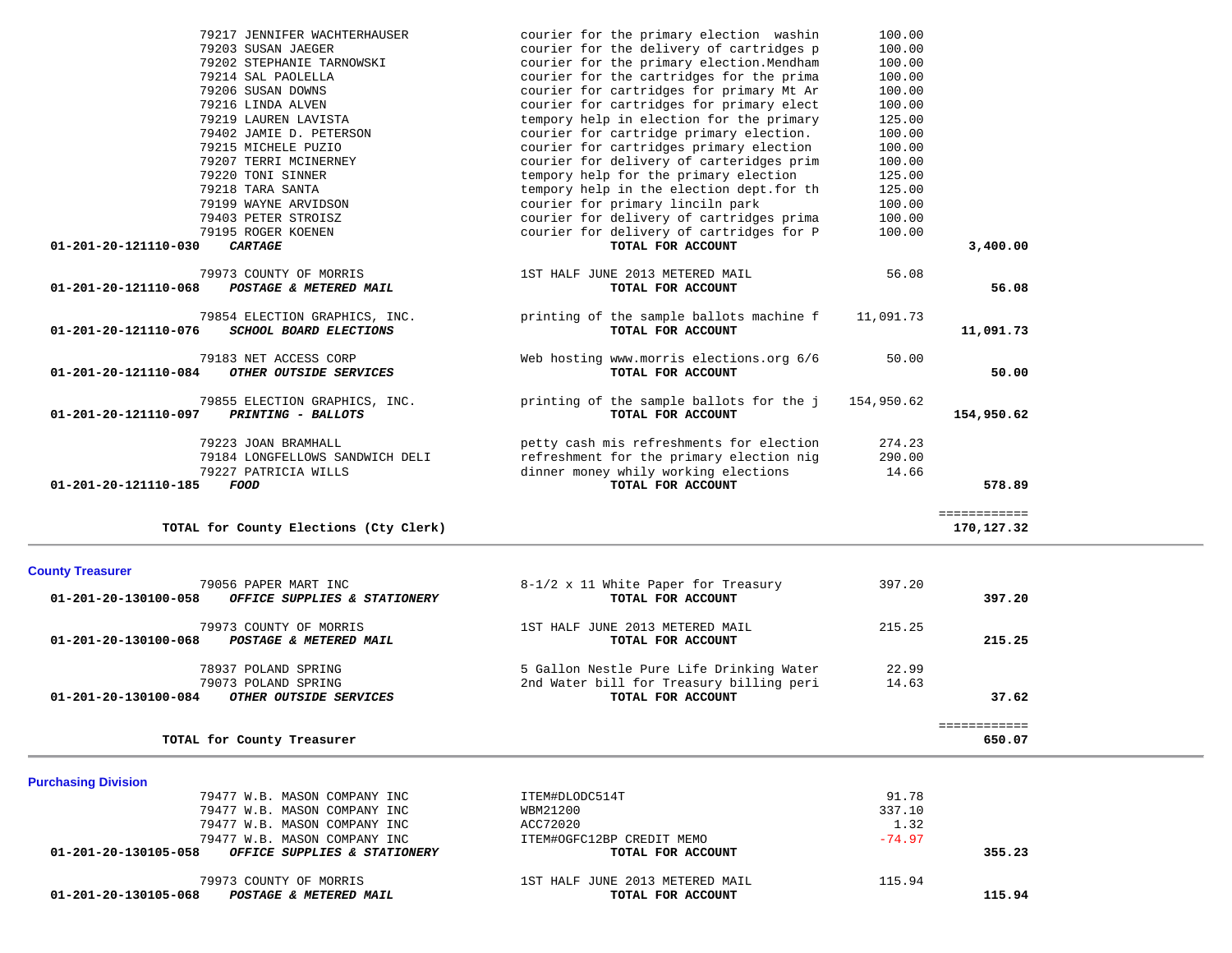**TOTAL for Purchasing Division 1,510.97**

## 78809 KYOCERA MITA AMERICA, INC. 7629689-045 FOR THE PERIOD 6/10/13 - 0 1,039.80<br>**7629689-045 FOR ACCOUNT 70TAL FOR ACCOUNT 017AL FOR ACCOUNT** 1,039.80

| 5-164 | OFFICE MACHINES - RENTAL |  |
|-------|--------------------------|--|

============

1,510.97

| <b>Information Technology Div</b>                                                                                                                                                                                                                                                            |                                                                                                                                                                            |                                                         |                            |  |
|----------------------------------------------------------------------------------------------------------------------------------------------------------------------------------------------------------------------------------------------------------------------------------------------|----------------------------------------------------------------------------------------------------------------------------------------------------------------------------|---------------------------------------------------------|----------------------------|--|
| 78248 GLOBAL KNOWLEDGE TRANING LLC<br>01-201-20-140100-039<br>EDUCATION SCHOOLS & TRAINING                                                                                                                                                                                                   | IT PROJECT MANAGEMANT<br>TOTAL FOR ACCOUNT                                                                                                                                 | 2,245.50                                                | 2,245.50                   |  |
| 78795 ENTERASYS NETWORKS<br>EQUIPMENT SERVICE AGREEMENTS<br>01-201-20-140100-044                                                                                                                                                                                                             | Yearly Maintenance Contract inv#9002004<br>TOTAL FOR ACCOUNT                                                                                                               | 149,465.27                                              | 149,465.27                 |  |
| 78670 DEER PARK<br>OFFICE SUPPLIES & STATIONERY<br>01-201-20-140100-058                                                                                                                                                                                                                      | Account 0419423314<br>3/31/13-4/30/13<br>TOTAL FOR ACCOUNT                                                                                                                 | 9.22                                                    | 9.22                       |  |
| 79973 COUNTY OF MORRIS<br>POSTAGE & METERED MAIL<br>01-201-20-140100-068                                                                                                                                                                                                                     | 1ST HALF JUNE 2013 METERED MAIL<br>TOTAL FOR ACCOUNT                                                                                                                       | 8.04                                                    | 8.04                       |  |
| 79242 CITYSIDE ARCHIVES, LTD<br>01-201-20-140100-073<br>RECORDS MANAGMENT SERVICES                                                                                                                                                                                                           | STORAGE SERVICES - OFFICE SEVICES MAY 1-<br>TOTAL FOR ACCOUNT                                                                                                              | 4,568.12                                                | 4,568.12                   |  |
| 78671 NET ACCESS CORP<br>01-201-20-140100-084<br>OTHER OUTSIDE SERVICES                                                                                                                                                                                                                      | DNS/Domain Mail Forward<br>TOTAL FOR ACCOUNT                                                                                                                               | 60.00                                                   | 60.00                      |  |
| 78147 COMPUTER CABLE & CONNECTOR CO<br>78147 COMPUTER CABLE & CONNECTOR CO<br>78147 COMPUTER CABLE & CONNECTOR CO<br>78147 COMPUTER CABLE & CONNECTOR CO<br>78668 COMPUTER CABLE & CONNECTOR CO<br>78669 STAPLES BUSINESS ADVANTAGE<br>01-201-20-140100-098<br>OTHER OPERATING&REPAIR SUPPLY | APC Fixed Shelf 250LB Capacity<br>Shiping<br>APC Fixed Shelf 250LB Capacity<br>Shipping<br>Misc Cables for New Data Center Wiring<br>USB Flash Drives<br>TOTAL FOR ACCOUNT | 99.89<br>13.26<br>499.45<br>66.30<br>1,645.74<br>159.52 | 2,484.16                   |  |
| TOTAL for Information Technology Div                                                                                                                                                                                                                                                         |                                                                                                                                                                            |                                                         | ============<br>158,840.31 |  |
| <b>O.L.I.S.</b><br>78513 DEER PARK<br>78513 DEER PARK<br>01-201-20-140105-058<br>OFFICE SUPPLIES & STATIONERY                                                                                                                                                                                | 0438862047 3/15/13-4/14/13 dated 04/16/<br>0438862047 4/15/13-5/14/13 dated 5/16/1<br>TOTAL FOR ACCOUNT                                                                    | 14.63<br>16.72                                          | 31.35                      |  |
| TOTAL for O.L.I.S.                                                                                                                                                                                                                                                                           |                                                                                                                                                                            |                                                         | ============<br>31.35      |  |
| <b>County Board of Taxation</b><br>79973 COUNTY OF MORRIS<br>01-201-20-150100-068<br>POSTAGE & METERED MAIL                                                                                                                                                                                  | 1ST HALF JUNE 2013 METERED MAIL<br>TOTAL FOR ACCOUNT                                                                                                                       | 595.28                                                  | 595.28                     |  |
| TOTAL for County Board of Taxation                                                                                                                                                                                                                                                           |                                                                                                                                                                            |                                                         | ============<br>595.28     |  |
| <b>County Counsel</b><br>79042 M.C. BAR ASSOCIATION<br>79097 NJ INSTITUTE FOR CONTINUING<br>79565 NATIONAL EMPLOYMENT LAW<br>EDUCATION SCHOOLS & TRAINING<br>01-201-20-155100-039                                                                                                            | Registration for Dan W. O'Mullan, MCC at<br>Hot Topics in Munical Law - 6/18/13 - WR<br>Attendance by Daniel W. O'Mullan, Morris<br>TOTAL FOR ACCOUNT                      | 89.00<br>136.00<br>521.50                               | 746.50                     |  |
| 78651 WEST PAYMENT CENTER<br>01-201-20-155100-050<br><b>LAW BOOKS</b>                                                                                                                                                                                                                        | Discount plan charges: $4/5/13 - 5/4/13$<br>TOTAL FOR ACCOUNT                                                                                                              | 144.50                                                  | 144.50                     |  |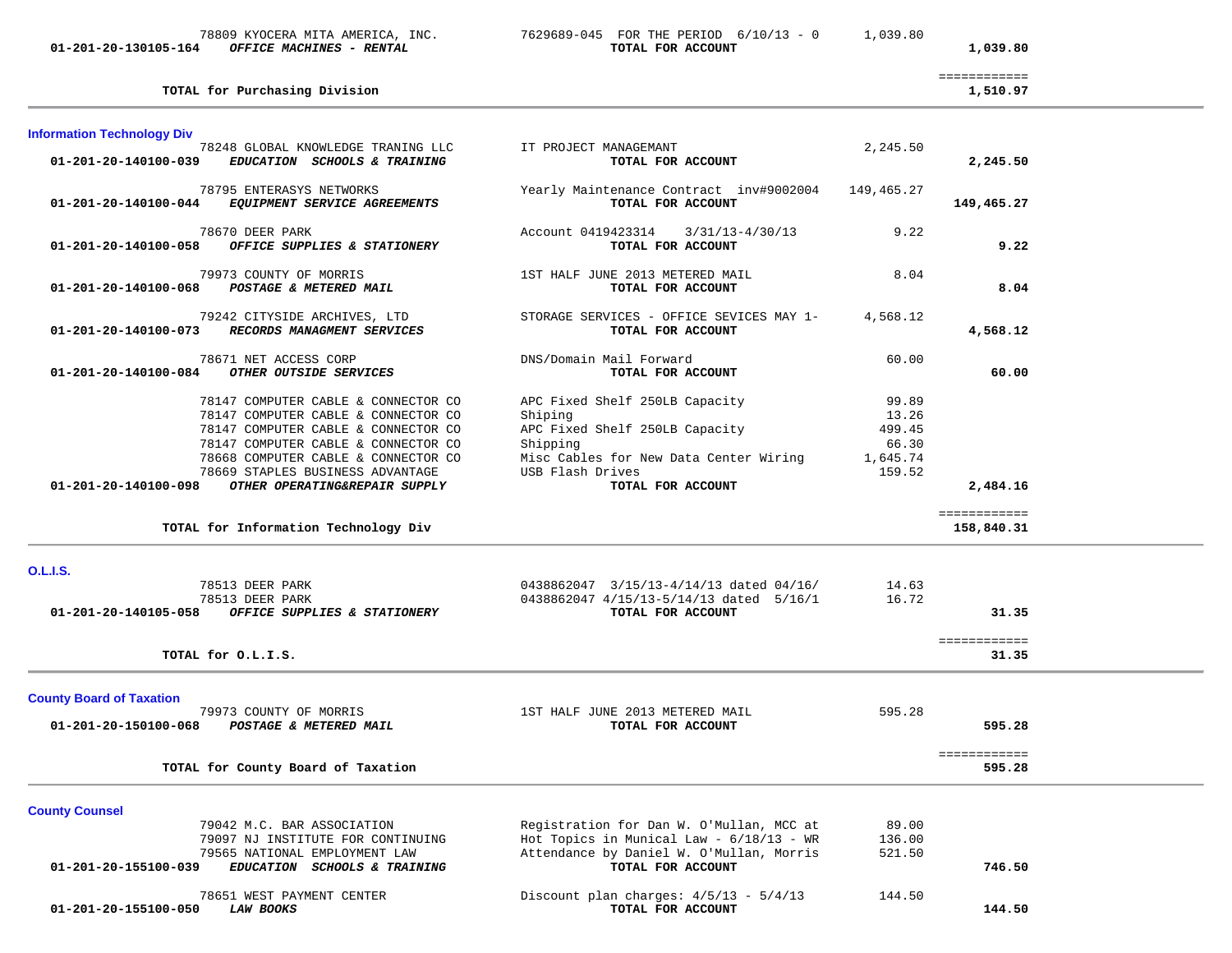| TOTAL for County Counsel                              |                                           |           | 33,209.25 |
|-------------------------------------------------------|-------------------------------------------|-----------|-----------|
| <b>County Surrogate</b>                               |                                           |           |           |
| 79400 CHRISTOPHER P. LUONGO                           | CHRISTOPHER LUONGO ATTENDED NJICLE<br>THE | 335.00    |           |
| 01-201-20-160100-039<br>EDUCATION SCHOOLS & TRAINING  | TOTAL FOR ACCOUNT                         |           | 335.00    |
| 79406 STAPLES BUSINESS ADVANTAGE                      | 1054187,6/4/2013                          | 455.11    |           |
| 79406 STAPLES BUSINESS ADVANTAGE                      | 1054187,5/25/2013                         | 54.03     |           |
| 77765 STAPLES BUSINESS ADVANTAGE                      | 4/15,7099315776                           | 273.53    |           |
| 77765 STAPLES BUSINESS ADVANTAGE                      | 4/11,7098680874                           | 377.04    |           |
| 77765 STAPLES BUSINESS ADVANTAGE                      | 4/11,7098615553                           | 371.42    |           |
| 77765 STAPLES BUSINESS ADVANTAGE                      | 3/29,70967833445                          | $-154.09$ |           |
| 79408 STAPLES BUSINESS ADVANTAGE                      | 5/16/13,1054187                           | 194.83    |           |
| 01-201-20-160100-058<br>OFFICE SUPPLIES & STATIONERY  | TOTAL FOR ACCOUNT                         |           | 1,571.87  |
| 79973 COUNTY OF MORRIS                                | 1ST HALF JUNE 2013 METERED MAIL           | 277.46    |           |
| 01-201-20-160100-068<br>POSTAGE & METERED MAIL        | TOTAL FOR ACCOUNT                         |           | 277.46    |
| 79715 JOHN PECORARO                                   | MILEAGE FOR SURROGATE PRESENTATION AT KN  | 9.10      |           |
| $01 - 201 - 20 - 160100 - 082$<br>TRAVEL EXPENSE      | TOTAL FOR ACCOUNT                         |           | 9.10      |
| 79409 DEER PARK                                       | 4/15-5/14/2013,0434552170                 | 53.32     |           |
| 77766 LEXIS NEXIS/MATTHEW BENDER                      | 1/31/2013, 122TQC                         | 83.00     |           |
| 79398 JOHN PECORARO                                   | PETTY CASH                                | 67.04     |           |
| 01-201-20-160100-095<br>OTHER ADMINISTRATIVE SUPPLIES | TOTAL FOR ACCOUNT                         |           | 203.36    |

============

| 79210 BARBARULA LAW OFFICES                              | vs. Al's Towing                 | 66.00     |           |
|----------------------------------------------------------|---------------------------------|-----------|-----------|
| 79210 BARBARULA LAW OFFICES                              | Gilliland                       | 540.00    |           |
| 79210 BARBARULA LAW OFFICES                              | Nemeth Disc. (3)                | 48.00     |           |
| 79210 BARBARULA LAW OFFICES                              | Thomson vs. County              | 144.00    |           |
| 79210 BARBARULA LAW OFFICES                              | Tolliver Wage garnishment       | 120.00    |           |
| 79210 BARBARULA LAW OFFICES                              | Megna Disc.                     | 60.00     |           |
| 79210 BARBARULA LAW OFFICES                              | Quinn Disc. (5)                 | 156.00    |           |
| 79210 BARBARULA LAW OFFICES                              | Bessler Disc. (1)               | 12.00     |           |
| 79210 BARBARULA LAW OFFICES                              | Diaz Disc.                      | 168.00    |           |
| 79210 BARBARULA LAW OFFICES                              | Caruso subpoena                 | 72.00     |           |
| 79391 JOHNSON & CONWAY LLP                               | Verizon                         | 278.53    |           |
| 79391 JOHNSON & CONWAY LLP                               | Construction Bd.of App          | 642.22    |           |
| 79391 JOHNSON & CONWAY LLP                               | JG Drywall                      | 290.15    |           |
| 79391 JOHNSON & CONWAY LLP                               | Special Counsel                 | 706.42    |           |
| 79186 LAW OFFICE OF ROBERT J. GREENBAUM                  | St. v. Legiec                   | 1,032.00  |           |
| 79186 LAW OFFICE OF ROBERT J. GREENBAUM                  | In re: Arturo                   | 756.00    |           |
| 79186 LAW OFFICE OF ROBERT J. GREENBAUM                  | In re: Suarez                   | 672.00    |           |
| 79590 TRIMBOLI & PRUSINOWSKI, LLC                        | PBA298-2011cont.neg.            | 1,214.76  |           |
| 79590 TRIMBOLI & PRUSINOWSKI, LLC                        | M. Fratella.disc                | 60.00     |           |
| 79590 TRIMBOLI & PRUSINOWSKI, LLC                        | ACLU meeting                    | 24.00     |           |
| 79590 TRIMBOLI & PRUSINOWSKI, LLC                        | M. Wich disc                    | 24.00     |           |
| 79185 TRIMBOLI & PRUSINOWSKI, LLC                        | Dist.1199J Emp.Disc.            | 1,236.00  |           |
| 79185 TRIMBOLI & PRUSINOWSKI, LLC                        | Robert H. Gordon                | 346.43    |           |
| 79185 TRIMBOLI & PRUSINOWSKI, LLC                        | Monica Jonite                   | 3,763.50  |           |
| 79470 THE LAW OFFICE OF                                  | McKenna, Mary                   | 30.00     |           |
| 79470 THE LAW OFFICE OF                                  | Nitti, Frank                    | 354.87    |           |
| 79470 THE LAW OFFICE OF                                  | Snedeker, Helen                 | 312.00    |           |
| 79470 THE LAW OFFICE OF                                  | Poculosky, Edward               | 196.00    |           |
| 79470 THE LAW OFFICE OF                                  | Mcives-Hand, Mary               | 364.45    |           |
| 79266 O'MULLAN & BRADY P.C.                              | Administration                  | 18,603.00 |           |
| 01-201-20-155100-051<br>LEGAL                            | TOTAL FOR ACCOUNT               |           | 32,292.33 |
| 79973 COUNTY OF MORRIS                                   | 1ST HALF JUNE 2013 METERED MAIL | 25.92     |           |
| $01 - 201 - 20 - 155100 - 068$<br>POSTAGE & METERED MAIL | TOTAL FOR ACCOUNT               |           | 25.92     |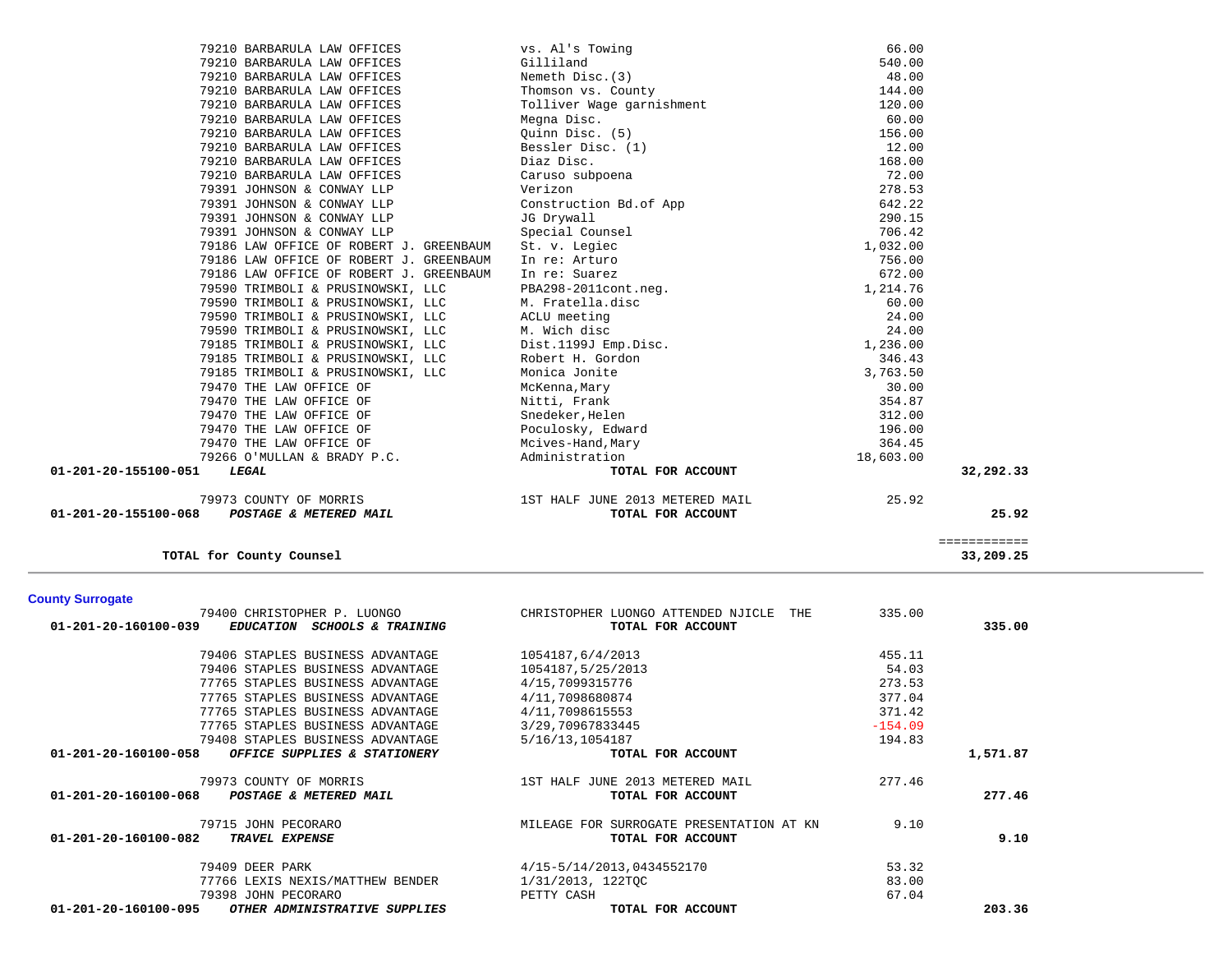74817 KYOCERA MITA AMERICA, INC. 56538076,12/23/2011 629.73

 **017AL FOR ACCOUNT SERVICE AGREEMENT SERVICE AGREEMENT SERVICE AGREEMENT SERVICE AGREEMENT SERVICE AGREEMENT SERVICE AGREEMENT SERVICE AGREEMENT SERVICE AGREEMENT SERVICE AGREEMENT SERVICE AGREEMENT SERVICE AGREEMENT SERV** 

|                            | ____________<br>____________ |
|----------------------------|------------------------------|
| TOTAL for County Surrogate | 0.656.25                     |
|                            |                              |

| $\frac{1}{101}$ , KIOCERA MIIIA AMERICA, INC.<br>74817 KYOCERA MITA AMERICA, INC. | 30330010, 1212012011<br>58024912,12/23/2012 | ,,,,,,<br>629.73 |
|-----------------------------------------------------------------------------------|---------------------------------------------|------------------|
| 01-203-20-160100-044<br>(2012) EQUIPMENT SERVICE AGREEMENTS                       | TOTAL FOR ACCOUNT                           |                  |
|                                                                                   |                                             |                  |

**TOTAL for Engineering 1,139.84**

**Engineering** 

| 79436 STAPLES BUSINESS ADVANTAGE<br>01-201-20-165100-058<br>OFFICE SUPPLIES & STATIONERY | Air Freshner Febrze Item# 638767<br>TOTAL FOR ACCOUNT         | 12.51  | 263.24 |
|------------------------------------------------------------------------------------------|---------------------------------------------------------------|--------|--------|
| 79973 COUNTY OF MORRIS                                                                   | 1ST HALF JUNE 2013 METERED MAIL                               | 1.84   |        |
| 79973 COUNTY OF MORRIS                                                                   | 1ST HALF JUNE 2013 METERED MAIL                               | 7.12   |        |
| 01-201-20-165100-068<br>POSTAGE & METERED MAIL                                           | TOTAL FOR ACCOUNT                                             |        | 8.96   |
| 78585 MC LEAGUE OF MUNICIPALITIES<br>01-201-20-165100-082<br><b>TRAVEL EXPENSE</b>       | League of MunicipalitiesNJBPU Ensuring R<br>TOTAL FOR ACCOUNT | 35.00  | 35.00  |
| 79086 R.S. KNAPP CO. INC.<br>01-201-20-165100-164<br><b>OFFICE MACHINES - RENTAL</b>     | PW 300 Print EngineMonthly Base Chq Napp<br>TOTAL FOR ACCOUNT | 233.80 | 233.80 |
| 78647 ARBORCHEM PRODUCTS                                                                 | Diquat SPC (4X1 Gal)                                          | 260.00 |        |
| 78647 ARBORCHEM PRODUCTS                                                                 | Freight                                                       | 15.00  |        |
|                                                                                          |                                                               |        |        |

| 01-201-20-165100-258<br><i>EOUIPMENT</i>             | TOTAL FOR ACCOUNT                        |        | 102.44 |
|------------------------------------------------------|------------------------------------------|--------|--------|
| 79089 THE RONED GROUP                                | white spray paint                        | 66.00  |        |
| 78204 AT&T MOBILITY                                  | Sim Card for 973 610-3850 Surveyors Equi | 36.44  |        |
| $01 - 201 - 20 - 165100 - 225$<br>CHEMICALS & SPRAYS | TOTAL FOR ACCOUNT                        |        | 496.40 |
| 78596 MORRISTOWN LUMBER &                            | various supplies*See attached List*      | 131.82 |        |
| 78586 ANIMAL CARE EQUIPMENT & SVCS                   | Shipping, Fedex                          | 13.58  |        |
| 78586 ANIMAL CARE EQUIPMENT & SVCS                   | Humaniac Duty Gloves - XLarge            | 76.00  |        |
| 78647 ARBORCHEM PRODUCTS                             | Freight                                  | 15.00  |        |
| 78647 ARBORCHEM PRODUCTS                             | Diquat SPC (4X1 Gal)                     | 260.00 |        |

 79436 STAPLES BUSINESS ADVANTAGE SPLS 24 Sheet Crosscut SHRDRItem# 356072 240.17 79436 STAPLES BUSINESS ADVANTAGE Air Freshner Febrze 9.7 oz.Item# 672736 10.56

| ---------------<br>______________ |                       |
|-----------------------------------|-----------------------|
| L,139.84                          | TOTAL for Engineering |

35.00

233.80

| <b>Heritage Commission</b><br>79973 COUNTY OF MORRIS<br>01-201-20-175100-068<br>POSTAGE & METERED MAIL | 1ST HALF JUNE 2013 METERED MAIL<br>TOTAL FOR ACCOUNT        | 3.56  | 3.56      |
|--------------------------------------------------------------------------------------------------------|-------------------------------------------------------------|-------|-----------|
| 79483 ATLANTIC TOMORROWS OFFICE<br>01-201-20-175100-164<br>OFFICE MACHINES - RENTAL                    | I014291 CLICKS USED 12/30/12 - 3/29/13<br>TOTAL FOR ACCOUNT | 14.03 | 14.03     |
| ______ _ _ _ _ _ _                                                                                     |                                                             |       | $- - - -$ |

|                               | ____________<br>____________ |  |
|-------------------------------|------------------------------|--|
| TOTAL for Heritage Commission | 15<br>50<br>$    -$          |  |
|                               |                              |  |

| STATE CONTRACT# T-2075Quarterly lease pa<br>TOTAL FOR ACCOUNT | 1,487.37 |        |
|---------------------------------------------------------------|----------|--------|
| 1ST HALF JUNE 2013 METERED MAIL<br>TOTAL FOR ACCOUNT          | 254.81   | 254.81 |
| TOTAL FOR ACCOUNT                                             |          | 304.07 |
| Invoice date 5/22/2013 Order #7100539524                      | 8.92     |        |
| Invoice date 5/22/2013 Order #7100539524                      | 67.78    |        |
| Office and kitchen supply order Order #7                      | 227.37   |        |
|                                                               |          |        |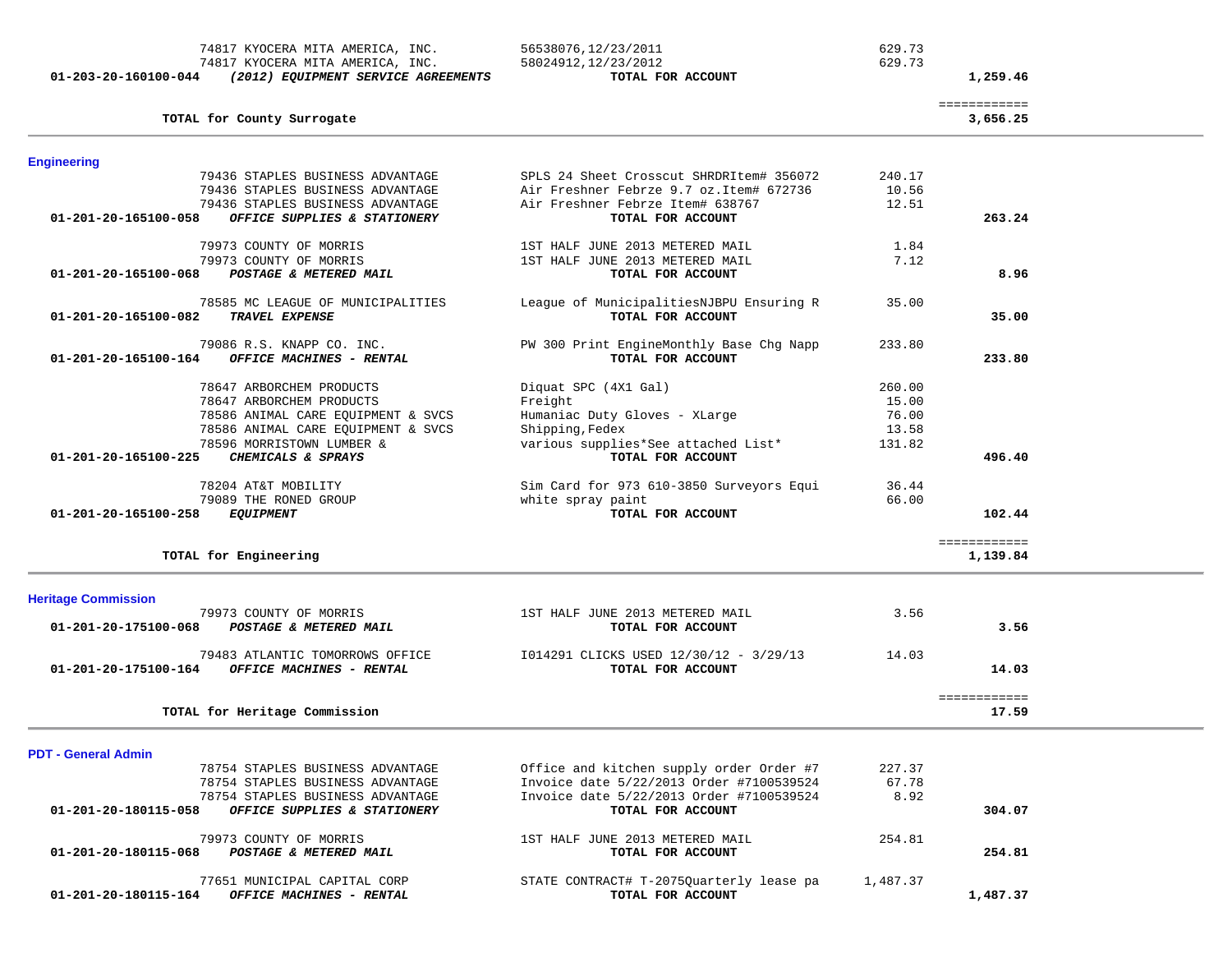36.90

 79050 STAPLES BUSINESS ADVANTAGE Supply Order - Portfolio folders for Flo 36.90  **01-201-20-180120-058** *OFFICE SUPPLIES & STATIONERY* **TOTAL FOR ACCOUNT 36.90** ============ **TOTAL for Preservation Trust 36.90County Weights & Measures** 79973 COUNTY OF MORRIS 1ST HALF JUNE 2013 METERED MAIL 90.66  **01-201-22-201100-068** *POSTAGE & METERED MAIL* **TOTAL FOR ACCOUNT 90.66** 79544 CABLEVISION ACT # 07876-54218-02-5 3RD QRTR 2013 J 229.47 79544 CABLEVISION ACT # 07876-54218-02-5 RATE INCREASE ADJ 19.48 79542 EMPLOYMENT HORIZONS, INC. JANITOR SERVICE 842.00 79542 EMPLOYMENT HORIZONS, INC. GROUNDSKEEPING/LAWN SERVICE 150.00 79543 MORRIS COUNTY M.U.A CUSTOMER #: WEIGHTSM 350.00 79030 SCIENTIFIC WATER CONDITIONING By-Pass Feeder 475.00  **01-201-22-201100-084** *OTHER OUTSIDE SERVICES* **TOTAL FOR ACCOUNT 2,065.95** 79952 NATIONAL FUEL OIL INC. FUEL CHARGES MAY 2013 1,867.19  **01-201-22-201100-140** *GAS PURCHASES* **TOTAL FOR ACCOUNT 1,867.19**

> 79866 VERIZON CTY W&M 201 V63-1789 999 12Y 5/01/2013 290.05 79869 AT&T CTY W&M 1001-102-9542 5/01/13 5.70

 **01-201-22-201100-146** *TELEPHONE* **TOTAL FOR ACCOUNT 295.75** 78524 KYOCERA MITA AMERICA, INC. BILL ID # - 90136045282 - ACT.SCHED #762 702.81 78506 WEBSTER PLUMBING & LABOR AT \$82.30 AN HOUR TO REMOVE, REBUI 2,139.80 78506 WEBSTER PLUMBING & JOB RELATED MATERIALS 239.56  **01-201-22-201100-258** *EQUIPMENT* **TOTAL FOR ACCOUNT 3,082.17**

============

TOTAL for County Weights & Measures

7,401.72

## **Employee Group Insurance**

**Preservation Trust** 

| 71.50<br>COBRA 5/2013 OTA<br>79767 DISCOVERY BENEFITS INC.<br>June, 2013 HMO Main Cty and Morris View<br>1,300,041.02<br>79817 HORIZON BLUE CROSS BLUE SHIELD<br>Dental Coverage for the month of June 20<br>42,680.65<br>79816 HORIZON BLUE CROSS BLUE SHIELD<br>Flex Services $4/1/13$ to $6/30/2013$<br>2,065.50<br>79760 TOTAL ADMINISTRATIVE SERVICES<br>01-201-23-220100-090<br>EMPLOYEE GROUP INSURANCE EXPENDITURES<br>TOTAL FOR ACCOUNT<br>Medicare B January, 2012 to December, 2012<br>5,032.83<br>79815 BARBARA L PARMIGIANI<br>Medicare B July, 2012 to December, 2012<br>399.60<br>79766 DEBORAH FINE | 79768 DISCOVERY BENEFITS INC.      | COBRA 5/2013 Main County and Morris View | 872.60 |              |
|---------------------------------------------------------------------------------------------------------------------------------------------------------------------------------------------------------------------------------------------------------------------------------------------------------------------------------------------------------------------------------------------------------------------------------------------------------------------------------------------------------------------------------------------------------------------------------------------------------------------|------------------------------------|------------------------------------------|--------|--------------|
|                                                                                                                                                                                                                                                                                                                                                                                                                                                                                                                                                                                                                     |                                    |                                          |        |              |
|                                                                                                                                                                                                                                                                                                                                                                                                                                                                                                                                                                                                                     |                                    |                                          |        |              |
|                                                                                                                                                                                                                                                                                                                                                                                                                                                                                                                                                                                                                     |                                    |                                          |        |              |
|                                                                                                                                                                                                                                                                                                                                                                                                                                                                                                                                                                                                                     |                                    |                                          |        |              |
|                                                                                                                                                                                                                                                                                                                                                                                                                                                                                                                                                                                                                     |                                    |                                          |        | 1,345,731.27 |
|                                                                                                                                                                                                                                                                                                                                                                                                                                                                                                                                                                                                                     |                                    |                                          |        |              |
|                                                                                                                                                                                                                                                                                                                                                                                                                                                                                                                                                                                                                     |                                    |                                          |        |              |
| 01-203-23-220100-090<br>(2012) EMPLOYEE GROUP INSURANCE EXPENDIT<br>TOTAL FOR ACCOUNT                                                                                                                                                                                                                                                                                                                                                                                                                                                                                                                               |                                    |                                          |        | 5,432.43     |
|                                                                                                                                                                                                                                                                                                                                                                                                                                                                                                                                                                                                                     |                                    |                                          |        | ===========  |
|                                                                                                                                                                                                                                                                                                                                                                                                                                                                                                                                                                                                                     | TOTAL for Employee Group Insurance |                                          |        | 1,351,163.70 |

|  | Office of Emergency Management |  |
|--|--------------------------------|--|
|  |                                |  |

| 01-201-25-252100-031 | <i>CELLULAR PHONES/PAGERS</i> | TOTAL FOR ACCOUNT                        |          | 271.79 |
|----------------------|-------------------------------|------------------------------------------|----------|--------|
|                      | 79857 VERIZON WIRELESS        | L&PS - ADMIN                             | 114.03   |        |
|                      |                               |                                          |          |        |
|                      | 78717 SATCOM GLOBAL INC       | Credit Memo                              | $-16.19$ |        |
|                      | 78717 SATCOM GLOBAL INC       | Iridium SIM Card                         | 37.37    |        |
|                      | 79160 GLOBALSTAR USA          | Morris County OEM Satellite Phone Servic | 89.68    |        |
|                      | 78763 AT&T MOBILITY           |                                          | 46.90    |        |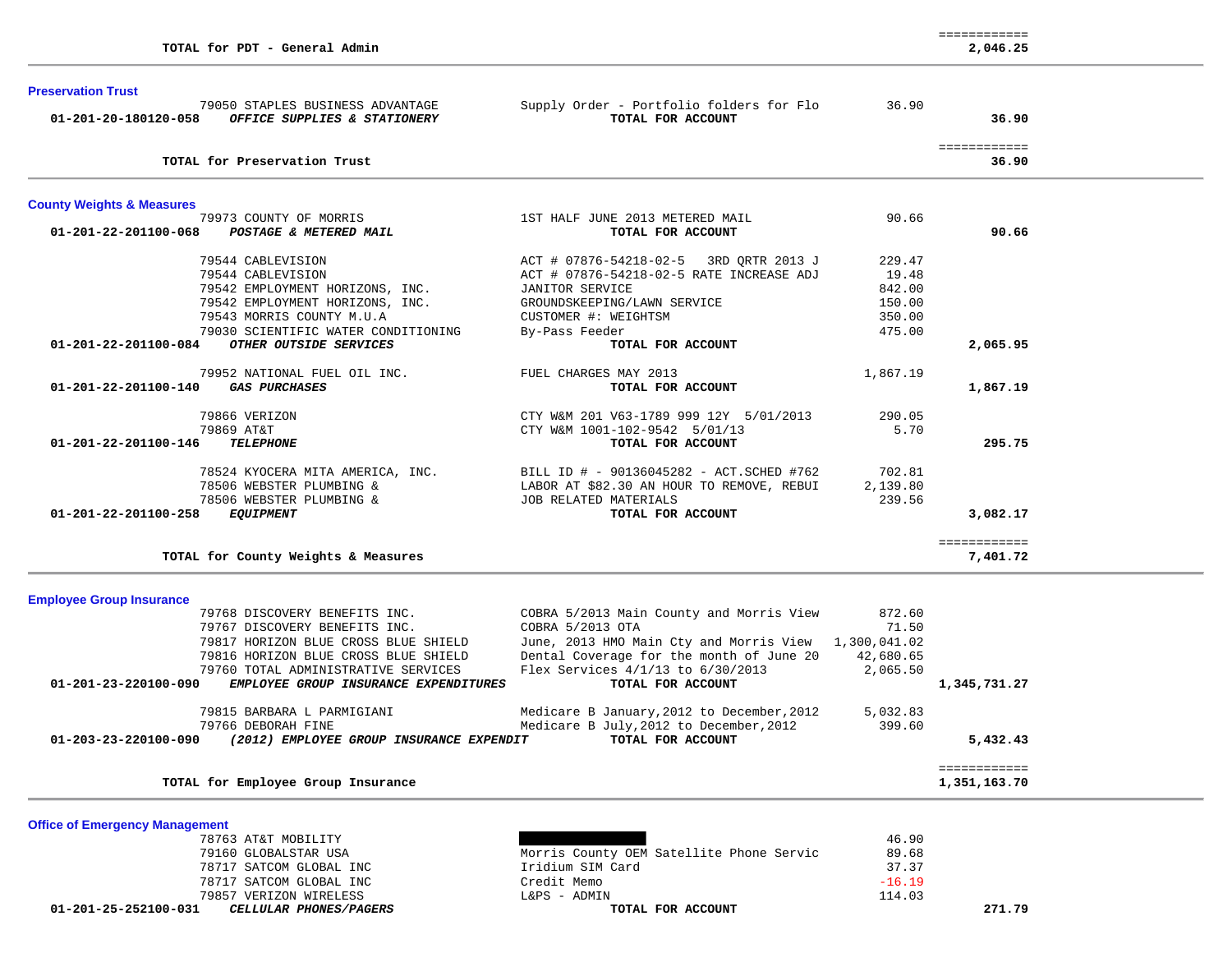| 01-201-25-252100-146<br><b>TELEPHONE</b>         | TOTAL FOR ACCOUNT                                      |            | 11.80                    |
|--------------------------------------------------|--------------------------------------------------------|------------|--------------------------|
| TOTAL for Office of Emergency Management         |                                                        |            | ============<br>2,972.88 |
| <b>Communications Center</b>                     |                                                        |            |                          |
| 78583 FEDEX                                      | Per invoice, 5/6/13, Acct. 3876-2044-3, S              | 108.36     |                          |
| 79973 COUNTY OF MORRIS                           | 1ST HALF JUNE 2013 METERED MAIL                        | 8.10       |                          |
| 01-201-25-252105-068<br>POSTAGE & METERED MAIL   | TOTAL FOR ACCOUNT                                      |            | 116.46                   |
| 79537 ROYAL COMMUNICATIONS INC.                  | Per invoice, 5/31/13, Radio reapir for L               | 150.00     |                          |
| 77961 MOTOROLA SOLUTIONS INC                     | Per invoice, 5/3/13, radio repairs, "She               | 393.00     |                          |
| 79060 ROYAL COMMUNICATIONS INC.                  | Per invoice, May 23, Radio repair, WA#13               | 50.00      |                          |
| 01-201-25-252105-072<br><b>RADIO REPAIRS</b>     | TOTAL FOR ACCOUNT                                      |            | 593.00                   |
| 78588 KEYSTONE PUBLIC SAFETY INC.                | Proprietary Software CAD/RMS System Main               | 104,675.25 |                          |
| 78588 KEYSTONE PUBLIC SAFETY INC.                | Universe System Maintenance, 1/1/13-12/3               | 9,394.00   |                          |
| 78588 KEYSTONE PUBLIC SAFETY INC.                | Priority Dispatch System Maintenance, 1/               | 63,572.00  |                          |
| 01-201-25-252105-078<br>SOFTWARE MAINTENANCE     | TOTAL FOR ACCOUNT                                      |            | 177,641.25               |
| 79550 LANGUAGE LINE SERVICES                     | $902 - 0110022$ , $5/31/13$ $(5/1 - 5/31/13)$ 1,392.30 |            |                          |
| 01-201-25-252105-117<br><b>INTERPRETOR FEES</b>  | TOTAL FOR ACCOUNT                                      |            | 1,392.30                 |
| 79083 AMERICAN TOWER CORPORATION                 | Tower rent for June for Green Pond                     | 1,800.00   |                          |
| 77818 MOTOROLA SOLUTIONS INC                     | per quote, 5/2/13, Cable Assembly for CR               | 163.50     |                          |
| 01-201-25-252105-131<br>COUNTY WIDE RADIO SYSTEM | TOTAL FOR ACCOUNT                                      |            | 1,963.50                 |
| 79548 BOROUGH OF BUTLER                          | 3680-0 dtd 5/6 Denise Drive cell tower (               | 614.74     |                          |
| 79062 JERSEY CENTRAL POWER & LIGHT               | 10-01-00-1949 3 3, 5/24, High Ridge Rd,                | 343.72     |                          |
| 79062 JERSEY CENTRAL POWER & LIGHT               | 10-00-9792-00-3-5, 5/28, W. Springtown R               | 339.64     |                          |
| 79062 JERSEY CENTRAL POWER & LIGHT               | 10-00-787725-4-6, 5/29, Oak Ridge, (4/27-              | 483.98     |                          |
| 79062 JERSEY CENTRAL POWER & LIGHT               | 10-00-7877-07-1 4, 5/28, Conklin Rd, Fla               | 641.57     |                          |
| 79062 JERSEY CENTRAL POWER & LIGHT               | 10-00-7877-44-2 7, 5/28, Boonton (4/25-5)              | 568.44     |                          |
| 01-201-25-252105-137<br><b>ELECTRICITY</b>       | TOTAL FOR ACCOUNT                                      |            | 2,992.09                 |
| 77960 MUNICIPAL CAPITAL CORP                     | Per invoice, 3/27/13, Quarterly bill for               | 658.75     |                          |
| 01-201-25-252105-164<br>OFFICE MACHINES - RENTAL | TOTAL FOR ACCOUNT                                      |            | 658.75                   |
| 79612 UNIVERSAL UNIFORM SALES CO INC             | Per invoice, Uniform for PST, MC Co-Op# 1              | 506.00     |                          |
| 01-201-25-252105-202<br>UNIFORM AND ACCESSORIES  | TOTAL FOR ACCOUNT                                      |            | 506.00                   |

|          | 180.00<br>1,065.03 | UASI Region Training - North Region Inte<br>Training | 79396 LONGFELLOWS SANDWICH DELI<br>79447 JEFFREY PAUL |                                |
|----------|--------------------|------------------------------------------------------|-------------------------------------------------------|--------------------------------|
| 1,245.03 |                    | TOTAL FOR ACCOUNT                                    | <i>EDUCATION</i><br><b>SCHOOLS &amp; TRAINING</b>     | 01-201-25-252100-039           |
|          | 107.28             | Customer # NYC 1054187                               | 79235 STAPLES BUSINESS ADVANTAGE                      |                                |
|          | 251.92             | Customer# NYC 1054187                                | 79235 STAPLES BUSINESS ADVANTAGE                      |                                |
|          | 11.14              | Customer# NYC 1054187                                | 79235 STAPLES BUSINESS ADVANTAGE                      |                                |
|          | 86.73              | Customer# NYC 1054187                                | 79235 STAPLES BUSINESS ADVANTAGE                      |                                |
| 457.07   |                    | TOTAL FOR ACCOUNT                                    | OFFICE SUPPLIES & STATIONERY                          | 01-201-25-252100-058           |
|          | 100.00             | Oxygen for EMS Support                               | 78956 ATHOME MEDICAL                                  |                                |
|          | 696.36             | $7/1/13 - 9/30/13$                                   | 77973 CABLEVISION                                     |                                |
|          | 178.60             | Other Expenses                                       | 79447 JEFFREY PAUL                                    |                                |
| 974.96   |                    | TOTAL FOR ACCOUNT                                    | OTHER GENERAL EXPENSES                                | $01 - 201 - 25 - 252100 - 059$ |
|          | 1.84               | 1ST HALF JUNE 2013 METERED MAIL                      | 79973 COUNTY OF MORRIS                                |                                |
|          | 10.39              | 1ST HALF JUNE 2013 METERED MAIL                      | 79973 COUNTY OF MORRIS                                |                                |
| 12.23    |                    | TOTAL FOR ACCOUNT                                    | POSTAGE & METERED MAIL                                | 01-201-25-252100-068           |
|          | 11.80              | Inv Date 5/31/13                                     | 79397 COPPER SERVICES                                 |                                |
|          |                    | TOTAL FOR ACCOUNT                                    | <b>TELEPHONE</b>                                      | 01-201-25-252100-146           |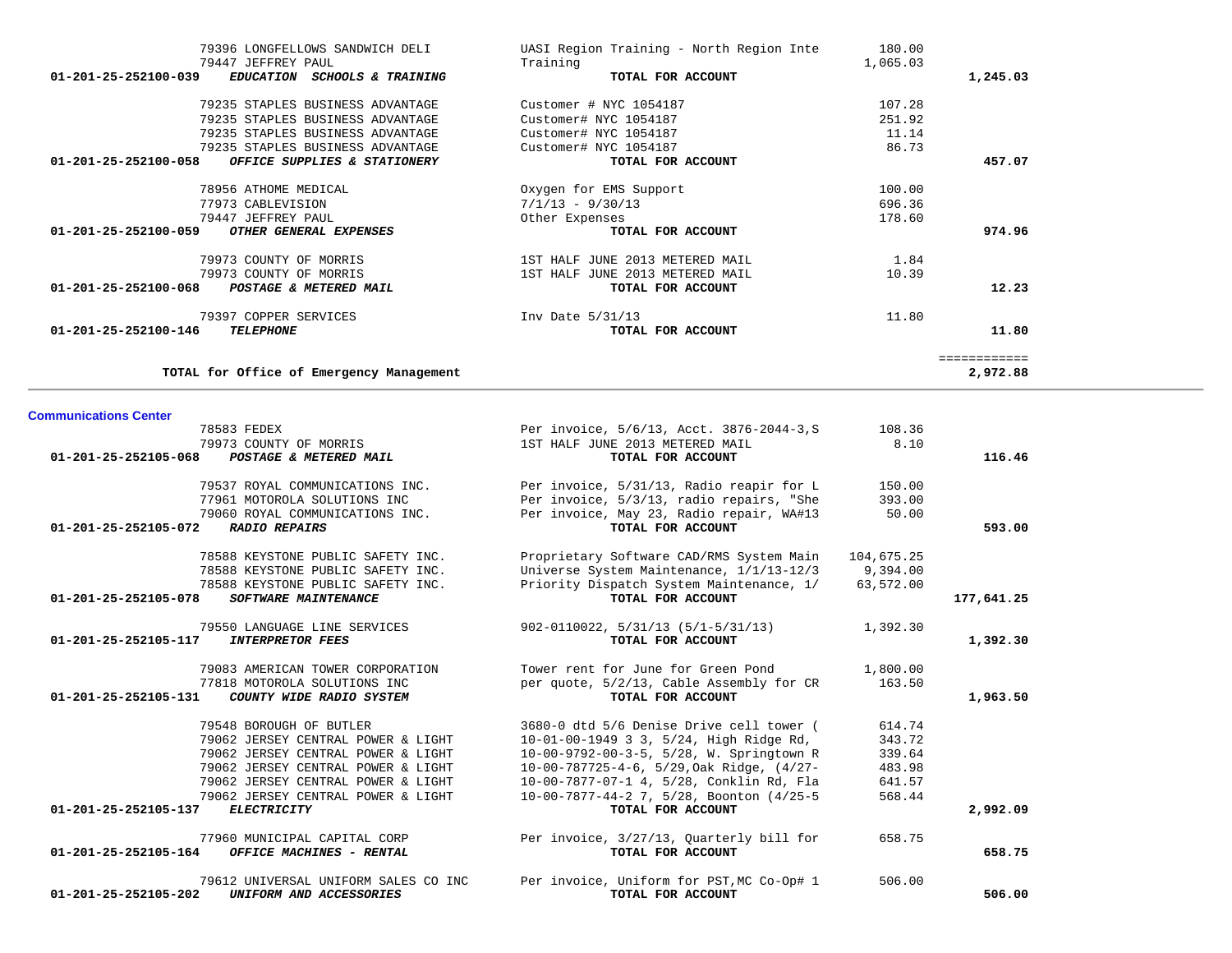| 01-201-25-252105-258                  | 78660 DELL MARKETING L.P.<br>76048 DELL MARKETING L.P.<br>76048 DELL MARKETING L.P.<br>78082 TELE-COMMUNICATION, INC<br>78082 TELE-COMMUNICATION, INC<br>78082 TELE-COMMUNICATION, INC<br><i>EQUIPMENT</i> | Per quote, May 20, Broadoom 5709 dual Po<br>$3/4/13$ , Per quote Dell 19" monitors<br>$3/4/13$ , Per quote Cables<br>Per quote, 5/9/13, Professional cordless<br>Per quote, 5/9/13, Clear voice tube for<br>Per quote, 5/9/13, Starset voice tube he<br>TOTAL FOR ACCOUNT | 1,487.90<br>785.34<br>127.44<br>1,041.18<br>64.70<br>600.00 | 4,106.56                   |  |
|---------------------------------------|------------------------------------------------------------------------------------------------------------------------------------------------------------------------------------------------------------|---------------------------------------------------------------------------------------------------------------------------------------------------------------------------------------------------------------------------------------------------------------------------|-------------------------------------------------------------|----------------------------|--|
|                                       | TOTAL for Communications Center                                                                                                                                                                            |                                                                                                                                                                                                                                                                           |                                                             | ============<br>189,969.91 |  |
| <b>County Medical Examiner Office</b> |                                                                                                                                                                                                            |                                                                                                                                                                                                                                                                           |                                                             |                            |  |
|                                       | 79174 RIOS' ENGRAVING                                                                                                                                                                                      | 2 Rubber Stamps, 6/3/13                                                                                                                                                                                                                                                   | 28.00                                                       |                            |  |
| 01-201-25-254100-058                  | OFFICE SUPPLIES & STATIONERY                                                                                                                                                                               | TOTAL FOR ACCOUNT                                                                                                                                                                                                                                                         |                                                             | 28.00                      |  |
|                                       | 79973 COUNTY OF MORRIS                                                                                                                                                                                     | 1ST HALF JUNE 2013 METERED MAIL                                                                                                                                                                                                                                           | 11.86                                                       |                            |  |
| 01-201-25-254100-068                  | POSTAGE & METERED MAIL                                                                                                                                                                                     | TOTAL FOR ACCOUNT                                                                                                                                                                                                                                                         |                                                             | 11.86                      |  |
|                                       | 79442 NMS LABS                                                                                                                                                                                             | Morris Toxicology 5/31/13                                                                                                                                                                                                                                                 | 2,321.00                                                    |                            |  |
|                                       | 79442 NMS LABS<br>79442 NMS LABS                                                                                                                                                                           | Sussex Toxicology 5/31/13<br>Warren Toxicology 5/31/13                                                                                                                                                                                                                    | 950.00<br>390.00                                            |                            |  |
| 01-201-25-254100-084                  | OTHER OUTSIDE SERVICES                                                                                                                                                                                     | TOTAL FOR ACCOUNT                                                                                                                                                                                                                                                         |                                                             | 3,661.00                   |  |
|                                       |                                                                                                                                                                                                            |                                                                                                                                                                                                                                                                           |                                                             |                            |  |
|                                       | TOTAL for County Medical Examiner Office                                                                                                                                                                   |                                                                                                                                                                                                                                                                           |                                                             | ============<br>3,700.86   |  |
|                                       |                                                                                                                                                                                                            |                                                                                                                                                                                                                                                                           |                                                             |                            |  |
| <b>County Sheriff's Department</b>    |                                                                                                                                                                                                            |                                                                                                                                                                                                                                                                           |                                                             |                            |  |
|                                       | 76160 INTERNATIONAL ASSOCIATION                                                                                                                                                                            | E. Crooker will be replacing ID #24440 /                                                                                                                                                                                                                                  | 70.00                                                       |                            |  |
| 01-201-25-270100-023                  | ASSOCIATIONS AND MEMBERSHIPS                                                                                                                                                                               | TOTAL FOR ACCOUNT                                                                                                                                                                                                                                                         |                                                             | 70.00                      |  |
|                                       | 78803 CY DRAKE LOCKSMITHS, INC.                                                                                                                                                                            | Padlock for small refreg. holding sample                                                                                                                                                                                                                                  | 14.37                                                       |                            |  |
|                                       | 77943 SHERIFF EDWARD V. ROCHFORD                                                                                                                                                                           | G.Elorette - Picture frame                                                                                                                                                                                                                                                | 80.00                                                       |                            |  |
| 01-201-25-270100-059                  | 77943 SHERIFF EDWARD V. ROCHFORD<br>OTHER GENERAL EXPENSES                                                                                                                                                 | P. DiGavero - Materials for K9<br>TOTAL FOR ACCOUNT                                                                                                                                                                                                                       | 20.51                                                       | 114.88                     |  |
|                                       |                                                                                                                                                                                                            |                                                                                                                                                                                                                                                                           |                                                             |                            |  |
|                                       | 79973 COUNTY OF MORRIS                                                                                                                                                                                     | 1ST HALF JUNE 2013 METERED MAIL                                                                                                                                                                                                                                           | 303.77                                                      |                            |  |
| 01-201-25-270100-068                  | POSTAGE & METERED MAIL                                                                                                                                                                                     | TOTAL FOR ACCOUNT                                                                                                                                                                                                                                                         |                                                             | 303.77                     |  |
|                                       | 78712 RECORDER COMMUNITY NEWSPAPERS                                                                                                                                                                        | Observer-Tribune 1 year subscription                                                                                                                                                                                                                                      | 50.00                                                       |                            |  |
|                                       | 78712 RECORDER COMMUNITY NEWSPAPERS                                                                                                                                                                        | Roxbury Register Subscription 1 year                                                                                                                                                                                                                                      | 34.00                                                       |                            |  |
| 01-201-25-270100-070                  | 78712 RECORDER COMMUNITY NEWSPAPERS<br>PUBLICATION & SUBSCRIPTIONS                                                                                                                                         | Randolph Reporter Subscription 1 year<br>TOTAL FOR ACCOUNT                                                                                                                                                                                                                | 35.00                                                       | 119.00                     |  |
|                                       |                                                                                                                                                                                                            |                                                                                                                                                                                                                                                                           |                                                             |                            |  |
|                                       | 77942 SHERIFF EDWARD V. ROCHFORD                                                                                                                                                                           | S.Post - Chief Ryan's Swearing In                                                                                                                                                                                                                                         | 93.16                                                       |                            |  |
|                                       | 77942 SHERIFF EDWARD V. ROCHFORD<br>77942 SHERIFF EDWARD V. ROCHFORD                                                                                                                                       | S.Weiler - Tolls<br>A.Casale -Tolls                                                                                                                                                                                                                                       | 6.40<br>6.10                                                |                            |  |
|                                       | 77942 SHERIFF EDWARD V. ROCHFORD                                                                                                                                                                           | C.Kurdyla - Tolls                                                                                                                                                                                                                                                         | 11.10                                                       |                            |  |
|                                       | 77942 SHERIFF EDWARD V. ROCHFORD                                                                                                                                                                           | E.Zienowicz - Tolls                                                                                                                                                                                                                                                       | 0.90                                                        |                            |  |
|                                       | 77942 SHERIFF EDWARD V. ROCHFORD                                                                                                                                                                           | M.Chiarolanza - Toll                                                                                                                                                                                                                                                      | 11.90                                                       |                            |  |
| 01-201-25-270100-082                  | TRAVEL EXPENSE                                                                                                                                                                                             | TOTAL FOR ACCOUNT                                                                                                                                                                                                                                                         |                                                             | 129.56                     |  |
|                                       | 78636 U.S. SECURITY ASSOCIATES, INC.                                                                                                                                                                       | 573-1067-000 Security Guards 5/03/13-5/0                                                                                                                                                                                                                                  | 2,382.80                                                    |                            |  |
|                                       | 78434 U.S. SECURITY ASSOCIATES, INC.                                                                                                                                                                       | 573 1067-000 Security Officer 4/26/2013-                                                                                                                                                                                                                                  | 2,382.80                                                    |                            |  |
| 01-201-25-270100-084                  | OTHER OUTSIDE SERVICES                                                                                                                                                                                     | TOTAL FOR ACCOUNT                                                                                                                                                                                                                                                         |                                                             | 4,765.60                   |  |
|                                       | 79132 STAPLES BUSINESS ADVANTAGE                                                                                                                                                                           | Supplies                                                                                                                                                                                                                                                                  | 542.51                                                      |                            |  |
|                                       | 79132 STAPLES BUSINESS ADVANTAGE                                                                                                                                                                           | Supplies                                                                                                                                                                                                                                                                  | 2.09                                                        |                            |  |
|                                       | 79132 STAPLES BUSINESS ADVANTAGE                                                                                                                                                                           | Supplies                                                                                                                                                                                                                                                                  | 287.84                                                      |                            |  |
| 01-201-25-270100-095                  | OTHER ADMINISTRATIVE SUPPLIES                                                                                                                                                                              | TOTAL FOR ACCOUNT                                                                                                                                                                                                                                                         |                                                             | 832.44                     |  |
|                                       | 78297 VERIZON WIRELESS                                                                                                                                                                                     | 482559481-00001 Bill Apr2-May1                                                                                                                                                                                                                                            | 1,320.37                                                    |                            |  |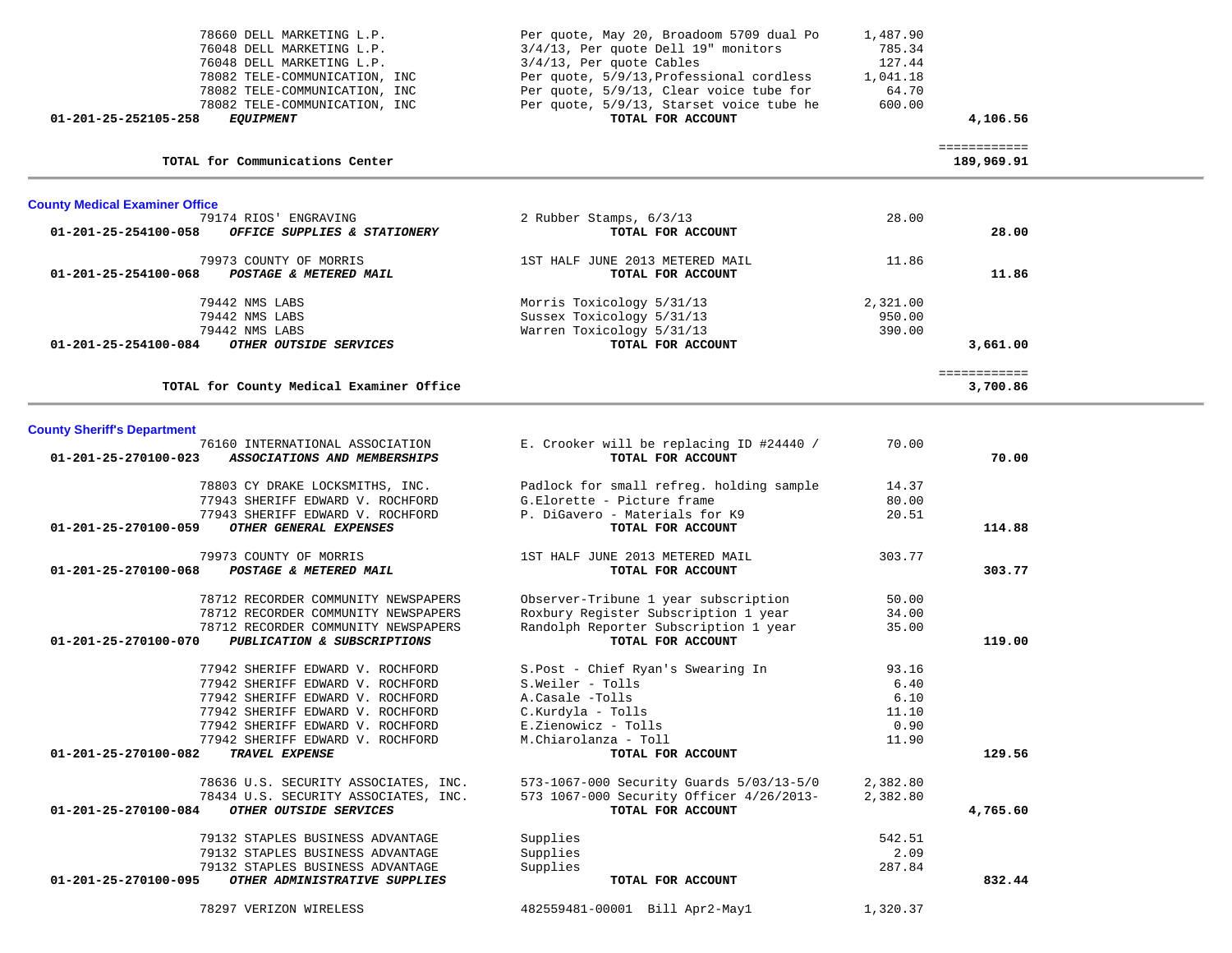| 01-201-25-270100-161<br>COMMUNICATIONS EQUIPMENT     | TOTAL FOR ACCOUNT                                                                  |          | 1,320.37     |
|------------------------------------------------------|------------------------------------------------------------------------------------|----------|--------------|
| 77944 SHERIFF EDWARD V. ROCHFORD                     | P.Digavero - K9 Meds                                                               | 9.99     |              |
| 01-201-25-270100-189<br><b>MEDICAL</b>               | TOTAL FOR ACCOUNT                                                                  |          | 9.99         |
|                                                      |                                                                                    |          |              |
| 78713 LANIGAN ASSOCIATES INC                         | badges                                                                             | 240.00   |              |
| 78805 UNIVERSAL UNIFORM SALES CO INC                 | G. Elorette - Belt, Inv dtd 4/29/13, POS                                           | 29.00    |              |
| 78805 UNIVERSAL UNIFORM SALES CO INC                 | W. Rawa - Footwear, Inv dtd 5/6/13, POS#                                           | 219.00   |              |
| 78805 UNIVERSAL UNIFORM SALES CO INC                 | G. Brooks - Footwear, Inv dtd 5/6/13, PO                                           | 135.00   |              |
| 78805 UNIVERSAL UNIFORM SALES CO INC                 | P. DiGavero - Footwear, Inv dtd 5/6/13,                                            | 219.00   |              |
| 78805 UNIVERSAL UNIFORM SALES CO INC                 | H. Ryan - Full Uniform, Inv dtd 5/6/13,                                            | 1,437.45 |              |
| 78805 UNIVERSAL UNIFORM SALES CO INC                 | E. Valvano - Marine Patrol/Trousers, Inv                                           | 45.00    |              |
| 78805 UNIVERSAL UNIFORM SALES CO INC                 | E. Valvano - Marine Patrol/Access/Unifor                                           | 244.50   |              |
| 78805 UNIVERSAL UNIFORM SALES CO INC                 | C. Kovacs - Marine Patrol/Access/Uniform                                           | 420.00   |              |
| 78805 UNIVERSAL UNIFORM SALES CO INC                 | S. Hare - Marine Patrol/Access/Uniform,                                            | 325.00   |              |
| 78805 UNIVERSAL UNIFORM SALES CO INC                 | G. Lukaszyk - Marine Partrol/Access/Unif                                           | 325.00   |              |
| 01-201-25-270100-202<br>UNIFORM AND ACCESSORIES      | TOTAL FOR ACCOUNT                                                                  |          | 3,638.95     |
|                                                      |                                                                                    |          | ============ |
| TOTAL for County Sheriff's Department                |                                                                                    |          | 11,304.56    |
|                                                      |                                                                                    |          |              |
| <b>County Prosecutor's Office</b>                    |                                                                                    |          |              |
| 78993 BERYL SKOG                                     | March 2013 Reg.On Call Hour Supplement                                             | 12.30    |              |
| 78993 BERYL SKOG                                     | April 2013 Reg.On Call Hour Supplement                                             | 12.30    |              |
| 78993 BERYL SKOG                                     | May 2013 Reg.On Call Hourly Supplement                                             | 16.50    |              |
| 78993 BERYL SKOG                                     | May 2013 Case Number 130519MRMM09 Case A                                           | 50.00    |              |
| 79359 JUNE WITTY                                     | Reg.On Call Supplemental Pay-MARCH 2013                                            | 5.10     |              |
| 79359 JUNE WITTY                                     | Reg.On Call Supplemental Pay-APRIL 2013                                            | 29.40    |              |
| 79359 JUNE WITTY                                     | Reg.On Call Supplemental Pay MAY 2013                                              | 17.40    |              |
| 79359 JUNE WITTY                                     | Supplemental Case Pay-MAY(#130504MRMM07-                                           | 50.00    |              |
| 79360 JANET B. NOVELLO                               | May 2013 Reg.On Call Supplemental Hours                                            | 9.45     |              |
| 79360 JANET B. NOVELLO                               | May 12, 2013 Case #130512MRMM08                                                    | 50.00    |              |
| 01-201-25-275100-016<br>OUTSIDE SALARIES & WAGES     | TOTAL FOR ACCOUNT                                                                  |          | 252.45       |
| 78273 COUNTY NARCOTICS COMMANDERS                    | 2013 Dues- Lt.Dan DeGroot                                                          | 400.00   |              |
| ASSOCIATIONS AND MEMBERSHIPS<br>01-201-25-275100-023 | TOTAL FOR ACCOUNT                                                                  |          | 400.00       |
| 77893 VERIZON WIRELESS                               |                                                                                    | 6,258.66 |              |
| 78255 VERIZON WIRELESS                               | Account #242004961-00001 (March 24-April<br>Account #882249917-00001 (3/10-4/9/13) | 59.11    |              |
| 01-201-25-275100-031<br>CELLULAR PHONES/PAGERS       | TOTAL FOR ACCOUNT                                                                  |          | 6,317.77     |
|                                                      |                                                                                    |          |              |
| 78988 STAPLES BUSINESS ADVANTAGE                     | Account NYC 1054187-Toner & Ink Cartridg                                           | 842.98   |              |
| DATA PROCESSING SUPPLIES<br>01-201-25-275100-037     | TOTAL FOR ACCOUNT                                                                  |          | 842.98       |
| 78137 NJ JUVENILE OFFICERS                           | NJJOA 2013 Conference May 30, 2013- Det.                                           | 125.00   |              |
| 01-201-25-275100-039<br>EDUCATION SCHOOLS & TRAINING | TOTAL FOR ACCOUNT                                                                  |          | 125.00       |
|                                                      |                                                                                    |          |              |
| 76128 GANN LAW BOOKS                                 | 2013 Edition-NJ Rules of Evidence-Annota                                           | 3,737.00 |              |
| 76128 GANN LAW BOOKS                                 | Shipping $(56.00$ for 1st book & \$1.00 eac                                        | 42.00    |              |
| 77592 GANN LAW BOOKS                                 | 2013 Edition NJ Criminal Code-Title 2C-                                            | 3,914.00 |              |
| 77592 GANN LAW BOOKS                                 | Shipping                                                                           | 43.00    |              |
| 78565 LAWYERS DIARY AND MANUAL LLC                   | 2013 New Jersey Legislative Manual: Atten                                          | 69.00    |              |
| 78565 LAWYERS DIARY AND MANUAL LLC                   | Shipping                                                                           | 7.00     |              |
| 01-201-25-275100-050<br><i><b>LAW BOOKS</b></i>      | TOTAL FOR ACCOUNT                                                                  |          | 7,812.00     |
| 78994 STAPLES BUSINESS ADVANTAGE                     | Sharpies, chair mat, wrist rest, pens, pads,                                       | 218.56   |              |
| 78983 STAPLES BUSINESS ADVANTAGE                     | Account #NYC 1054187                                                               | 309.18   |              |
| 78983 STAPLES BUSINESS ADVANTAGE                     | Account #NYC 1054187                                                               | 43.00    |              |
| 78983 STAPLES BUSINESS ADVANTAGE                     | Account #NYC 1054187                                                               | 43.00    |              |
| 78988 STAPLES BUSINESS ADVANTAGE                     | Account NYC 1054187- Ear buds, headphones                                          | 19.51    |              |
| 78988 STAPLES BUSINESS ADVANTAGE                     | Account NYC 1054187-Photo paper                                                    | 40.70    |              |
| 78988 STAPLES BUSINESS ADVANTAGE                     | Account NYC 1054187-Sandisk cruzer glide                                           | 12.59    |              |

 $\sim$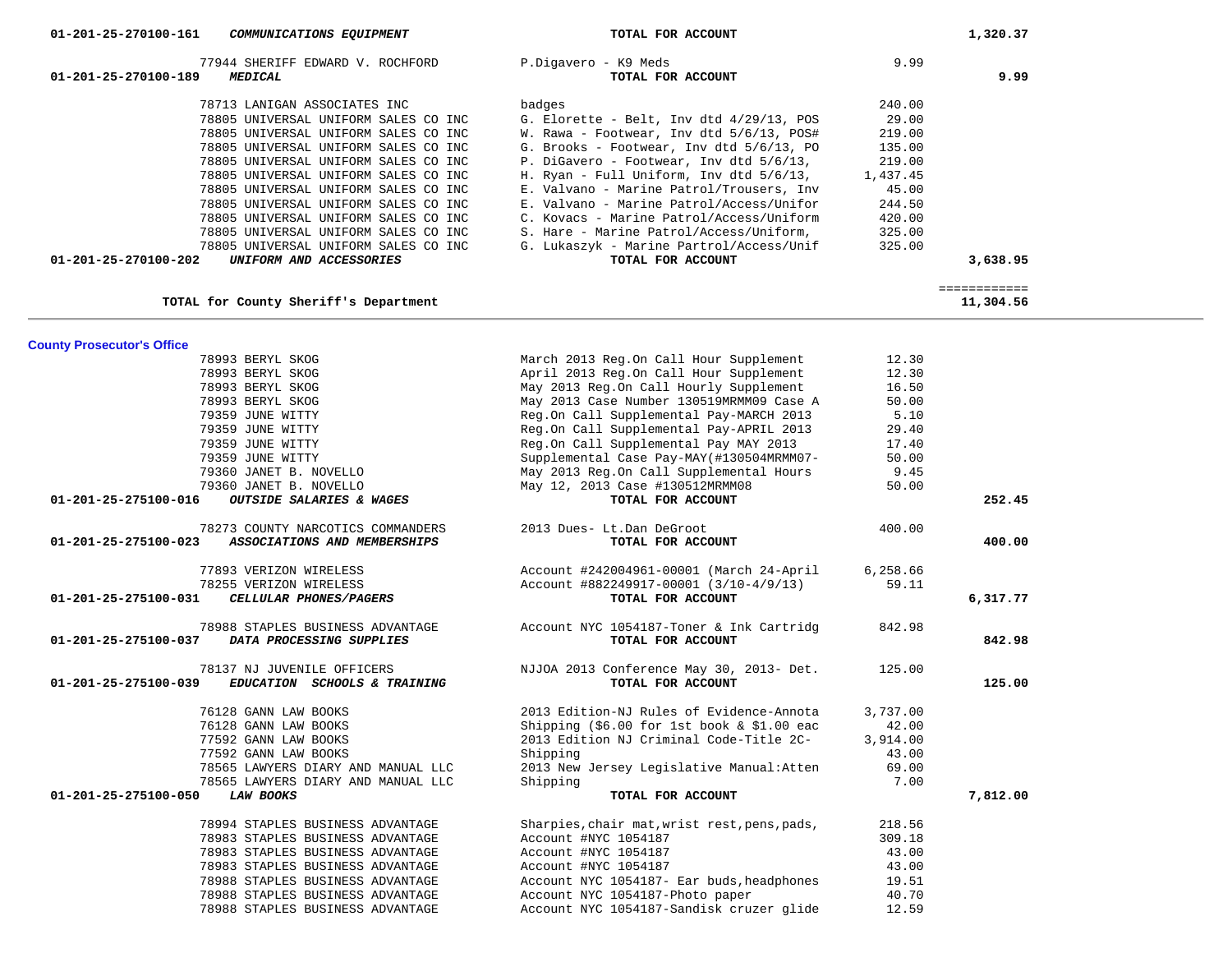| 79378 FEDEX<br>79378 FEDEX<br>79973 COUNTY OF MORRIS<br>01-201-25-275100-068<br><b>POSTAGE &amp; METERED MAIL</b>               | Account $\text{\#1051-0576-2}$ (5/28 & 5/29/13)<br>1ST HALF JUNE 2013 METERED MAIL<br>TOTAL FOR ACCOUNT         | 100.36<br>881.72 | 982.08                    |  |
|---------------------------------------------------------------------------------------------------------------------------------|-----------------------------------------------------------------------------------------------------------------|------------------|---------------------------|--|
| 78996 MC HUMAN RELATIONS COMMISSION<br>78559 MORRIS COUNTY PREVENTION<br>MEETING EXP ADVISORY BOARD ETC<br>01-201-25-275100-088 | 21 year of Morris County Human Relations 60.00<br>Morris County Prevention is Key Luncheon<br>TOTAL FOR ACCOUNT | 28.50            | 88.50                     |  |
| 78538 SPRINT NEXTEL<br>01-201-25-275100-118 INVESTIGATION EXPENSE                                                               | Air Cards- Account #899669942 (4/12/13-5<br>TOTAL FOR ACCOUNT                                                   | 126.00           | 126.00                    |  |
| 78982 DANIEL P GREENFIELD MD MPH MS<br>WITNESS FEES AND MILEAGE<br>01-201-25-275100-121                                         | State v Gregg E. Johnson mcpo#11-0509<br>TOTAL FOR ACCOUNT                                                      | 612.50           | 612.50                    |  |
| 77181 RAHWAY TRAVEL                                                                                                             | 013005 Airfare: Retake: Dasilva, Shawn (S<br>TOTAL FOR ACCOUNT                                                  | 559.75           | 559.75                    |  |
| TOTAL for County Prosecutor's Office                                                                                            |                                                                                                                 |                  | ============<br>18,805.57 |  |
| <b>County Jail</b>                                                                                                              |                                                                                                                 |                  |                           |  |
| 78114 VERIZON WIRELESS<br>$01-201-25-280100-031$ CELLULAR PHONES/PAGERS                                                         | CELL PHONES DATED 4.26.13<br>TOTAL FOR ACCOUNT                                                                  | 297.81           | 297.81                    |  |
| 79285 ADRIENNE C. BARCLAY                                                                                                       | REIMBURSEMENT FOR TRAINING ON 5.10.13 PA                                                                        | 100.00           |                           |  |
| 79285 ADRIENNE C. BARCLAY<br>79285 ADRIENNE C. BARCLAY                                                                          | REIMBURSEMENT FOR TOLL ON 5.10.13<br>REIMBURSEMENT FOR MILEAGE TO AND FROM BR                                   | 1.50<br>33.88    |                           |  |
| 79284 MARIANA DEMARTINEZ                                                                                                        | REIMBURSEMENT FOR TRAINING ON 5.18.13 PA                                                                        | 50.00            |                           |  |
| 79284 MARIANA DEMARTINEZ                                                                                                        | REIMBURSEMENT FOR PARKING ON 5.18.13                                                                            | 1.25             |                           |  |
| 79284 MARIANA DEMARTINEZ                                                                                                        | REIMBURSEMENT FOR MEAL ON 5.18.13                                                                               | 12.42            |                           |  |
| EDUCATION SCHOOLS & TRAINING<br>01-201-25-280100-039                                                                            | TOTAL FOR ACCOUNT                                                                                               |                  | 199.05                    |  |
| 78772 STAPLES BUSINESS ADVANTAGE                                                                                                |                                                                                                                 | 3.96             |                           |  |
| 78772 STAPLES BUSINESS ADVANTAGE                                                                                                | OFFICE SUPPLIES DATED 5.11.13<br>OFFICE SUPPLIES DATED 5.17.13                                                  | 366.64           |                           |  |
| 01-201-25-280100-058<br>OFFICE SUPPLIES & STATIONERY                                                                            | TOTAL FOR ACCOUNT                                                                                               |                  | 370.60                    |  |
| 79973 COUNTY OF MORRIS                                                                                                          | 1ST HALF JUNE 2013 METERED MAIL                                                                                 | 27.97            |                           |  |
| 01-201-25-280100-068 POSTAGE & METERED MAIL                                                                                     | TOTAL FOR ACCOUNT                                                                                               |                  | 27.97                     |  |
| 79133 CITYSIDE ARCHIVES, LTD                                                                                                    | COUNTY JAIL SERVICE DATES - MAY1-31, 201                                                                        | 89.70            |                           |  |
| 78781 VIRTU WATER METER SERVICES INC                                                                                            | WATER METER TEST DATED 5.16.13                                                                                  | 350.00           |                           |  |
| OTHER OUTSIDE SERVICES<br>01-201-25-280100-084                                                                                  | TOTAL FOR ACCOUNT                                                                                               |                  | 439.70                    |  |
| 78769 ARAMARK CORRECTIONAL SERVICES                                                                                             | STAFF AND INMATE MEALS DATED 5.16.13                                                                            | 17,312.92        |                           |  |
| 78769 ARAMARK CORRECTIONAL SERVICES                                                                                             | STAFF AND INMATE MEALS DATED 5.23.13 17,197.20                                                                  |                  |                           |  |
| 01-201-25-280100-185<br>FOOD                                                                                                    | TOTAL FOR ACCOUNT                                                                                               |                  | 34,510.12                 |  |
| 78118 ATLANTIC HEALTH SYSTEM                                                                                                    | MEDICAL CARE FOR N.BABCOCK DATED 4.24.13                                                                        | 77.85            |                           |  |
| 78116 ATLANTIC HEALTH SYSTEM                                                                                                    | MEDICAL CARE FOR H.HUZIARSKI DATED 4.20.                                                                        | 510.80           |                           |  |
| 78380 BIO-REFERENCE LABORATORIES, INC                                                                                           | INMATE LAB WORK FOR APRIL 2013 DATED 5.1                                                                        | 2,147.47         |                           |  |
| 78383 MOORE MEDICAL LLC                                                                                                         | MEDICAL SUPPLIES DATED 5.7.13                                                                                   | 442.00           |                           |  |
| 78307 MOORE MEDICAL LLC<br>77822 MOORE MEDICAL LLC                                                                              | MEDICAL SUPPLIES DATED 5.3.13<br>MEDICAL SUPPLIES DATED 4.24.13                                                 | 666.51<br>99.84  |                           |  |
| 77822 MOORE MEDICAL LLC                                                                                                         | MEDICAL SUPPLIES DATED 4.22.13                                                                                  | 24.18            |                           |  |
| 77406 MOORE MEDICAL LLC                                                                                                         | MEDICAL SUPPLIES DATED 1.4.13                                                                                   | 1,641.52         |                           |  |
| 77406 MOORE MEDICAL LLC                                                                                                         | MEDICAL SUPPLIES DATED 2.11.13                                                                                  | 1,220.74         |                           |  |
| 77406 MOORE MEDICAL LLC                                                                                                         | MEDICAL SUPPLIES DATED 2.15.13                                                                                  | 20.08            |                           |  |
| 77406 MOORE MEDICAL LLC<br>77406 MOORE MEDICAL LLC                                                                              | MEDICAL SUPPLIES DATED 2.20.13<br>MEDICAL SUPPLIES DATED 2.21.13                                                | 433.60<br>37.86  |                           |  |
| 77406 MOORE MEDICAL LLC                                                                                                         | MEDICAL SUPPLIES DATED 3.6.13                                                                                   | 20.00            |                           |  |
|                                                                                                                                 |                                                                                                                 |                  |                           |  |

686.54

 **01-201-25-275100-058** *OFFICE SUPPLIES & STATIONERY TOTAL FOR ACCOUNT*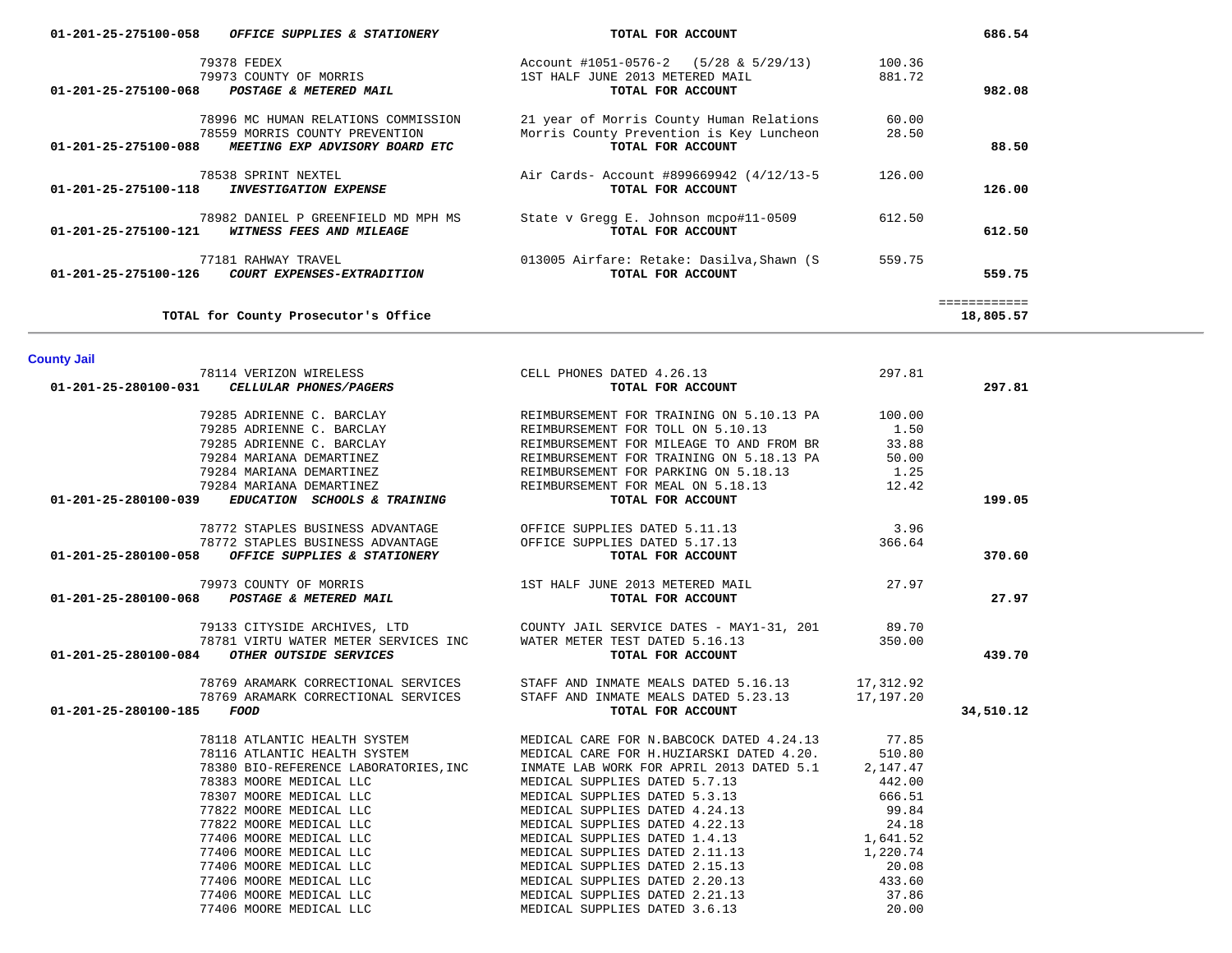| 77406 MOORE MEDICAL LLC                                                   | MEDICAL SUPPLIES DATED 3.11.13           | 1,975.60 |              |  |
|---------------------------------------------------------------------------|------------------------------------------|----------|--------------|--|
| 77406 MOORE MEDICAL LLC                                                   | MEDICAL SUPPLIES DATED 3.27.13           | 525.00   |              |  |
| 77406 MOORE MEDICAL LLC                                                   | MEDICAL SUPPLIES DATED 4.2.13            | 20.16    |              |  |
| 77406 MOORE MEDICAL LLC                                                   | MEDICAL SUPPLIES DATED 4.8.13            | 1,842.55 |              |  |
| 77406 MOORE MEDICAL LLC                                                   | MEDICAL SUPPLIES DATED 4.12.13           | 149.55   |              |  |
| 77406 MOORE MEDICAL LLC                                                   | MEDICAL SUPPLIES DATED 4.16.13           | 44.11    |              |  |
| 77830 MORRISTOWN EMERGENCY MEDICAL                                        | MEDICAL CARE FOR J.DEFREITAS DATED 4.7.1 | 666.00   |              |  |
| 78310 UNIVERSITY HOSPITAL                                                 | MEDICAL CARE FOR G.JEFFERSON DATED 2.7.1 | 174.20   |              |  |
| 78776 UNIVERSITY HOSPITAL                                                 | MEDICAL CARE FOR G.JEFFERSON DATED 4.25. | 174.20   |              |  |
| 01-201-25-280100-189<br><b>MEDICAL</b>                                    | TOTAL FOR ACCOUNT                        |          | 12,913.82    |  |
|                                                                           |                                          |          |              |  |
| 78773 ATC SERVICES INC                                                    | FILTERS AND OIL FOR HVAC DATED 5.20.13   | 290.01   |              |  |
| 01-201-25-280100-249<br><b>BLDG MAINTENANCE SUPPLIES</b>                  | TOTAL FOR ACCOUNT                        |          | 290.01       |  |
|                                                                           |                                          |          |              |  |
| 78770 ALLEN PAPER & SUPPLY CO                                             | FACILITY PAPER PRODUCTS DATED 5.17.13    | 2,299.00 |              |  |
| 75492 E.A. MORSE & CO. INC.                                               | JANITORIAL SUPPLIES DATED 3.21.13        | 305.76   |              |  |
| 75074 E.A. MORSE & CO. INC.                                               | LAUNDRY SUPPLIES DATED 3.12.13           | 1,776.50 |              |  |
| <b>JANITORIAL SUPPLIES</b><br>01-201-25-280100-252                        | TOTAL FOR ACCOUNT                        |          | 4,381.26     |  |
|                                                                           |                                          |          |              |  |
| 74694 ADVOCARE EAR, NOSE & TRHOAT                                         | MEDICAL CARE FOR T.HERRING DATED 8.28.12 | 478.00   |              |  |
| <i>(2012) MEDICAL</i><br>01-203-25-280100-189                             | TOTAL FOR ACCOUNT                        |          | 478.00       |  |
|                                                                           |                                          |          |              |  |
|                                                                           |                                          |          | ============ |  |
| TOTAL for County Jail                                                     |                                          |          | 53,908.34    |  |
| <b>County Youth Detention Facilit</b><br>79394 STAPLES BUSINESS ADVANTAGE | Steno pads, air freshner                 | 53.38    |              |  |
| 01-201-25-281100-058<br>OFFICE SUPPLIES & STATIONERY                      | TOTAL FOR ACCOUNT                        |          | 53.38        |  |
| 79973 COUNTY OF MORRIS                                                    | 1ST HALF JUNE 2013 METERED MAIL          | 31.71    |              |  |
| 01-201-25-281100-068<br>POSTAGE & METERED MAIL                            | TOTAL FOR ACCOUNT                        |          | 31.71        |  |
|                                                                           |                                          |          |              |  |
| 79561 SODEXO INC & AFFILIATES                                             | Contract Charge                          | 2,188.92 |              |  |
| 79561 SODEXO INC & AFFILIATES                                             | Meals                                    | 2,244.00 |              |  |
| 79561 SODEXO INC & AFFILIATES                                             | Snacks & groceries                       | 637.24   |              |  |
| 01-201-25-281100-185<br>FOOD                                              | TOTAL FOR ACCOUNT                        |          | 5,070.16     |  |
|                                                                           |                                          |          |              |  |
| 78998 JERSEY PAPER PLUS INC                                               | bowl cleaner, bop head, mop handle       | 59.30    |              |  |
|                                                                           | TOTAL FOR ACCOUNT                        |          | 59.30        |  |
|                                                                           |                                          |          |              |  |
|                                                                           |                                          |          | ============ |  |
| TOTAL for County Youth Detention Facilit                                  |                                          |          | 5,214.55     |  |
|                                                                           |                                          |          |              |  |
| <b>Road Repairs</b>                                                       |                                          | 19.92    |              |  |
| 79973 COUNTY OF MORRIS<br>01-201-26-290100-068<br>POSTAGE & METERED MAIL  | 1ST HALF JUNE 2013 METERED MAIL          |          | 19.92        |  |
|                                                                           | TOTAL FOR ACCOUNT                        |          |              |  |

| <u> 501 AU AJUIUU UUU</u><br>rvoince a neighbor naid                                | 10189 108 200011                           |          | .        |
|-------------------------------------------------------------------------------------|--------------------------------------------|----------|----------|
| 79952 NATIONAL FUEL OIL INC.<br>01-201-26-290100-140<br><i><b>GAS PURCHASES</b></i> | FUEL CHARGES MAY 2013<br>TOTAL FOR ACCOUNT | 6,364.17 | 6,364.17 |
| 79866 VERIZON                                                                       | ROAD REPAIRS                               | 733.65   |          |
| 79588 VERIZON                                                                       | 973-361-2726 132 16Y 6/01/2013             | 270.93   |          |
| 79869 AT&T                                                                          | ROAD REPAIRS                               | 12.03    |          |
| 01-201-26-290100-146<br><b>TELEPHONE</b>                                            | TOTAL FOR ACCOUNT                          |          | 1,016.61 |
| 78077 LONG VALLEY PIZZA                                                             | meals $3/5 - 3/28/2013$                    | 310.00   |          |
| 78077 LONG VALLEY PIZZA                                                             | 15% gratuity                               | 46.50    |          |
| 79319 KORNER STORE INC                                                              | Meals $3/25 - 5/17/2013$                   | 170.00   |          |
| 79319 KORNER STORE INC                                                              | 15% Gratuity                               | 25.50    |          |
| 79320 TOWNSOUARE DINER RESTAURANT                                                   | Meals $4/4 - 5/26/2013$                    | 130.00   |          |
| 79320 TOWNSOUARE DINER RESTAURANT                                                   | 15% Gratuity                               | 19.50    |          |
|                                                                                     |                                            |          |          |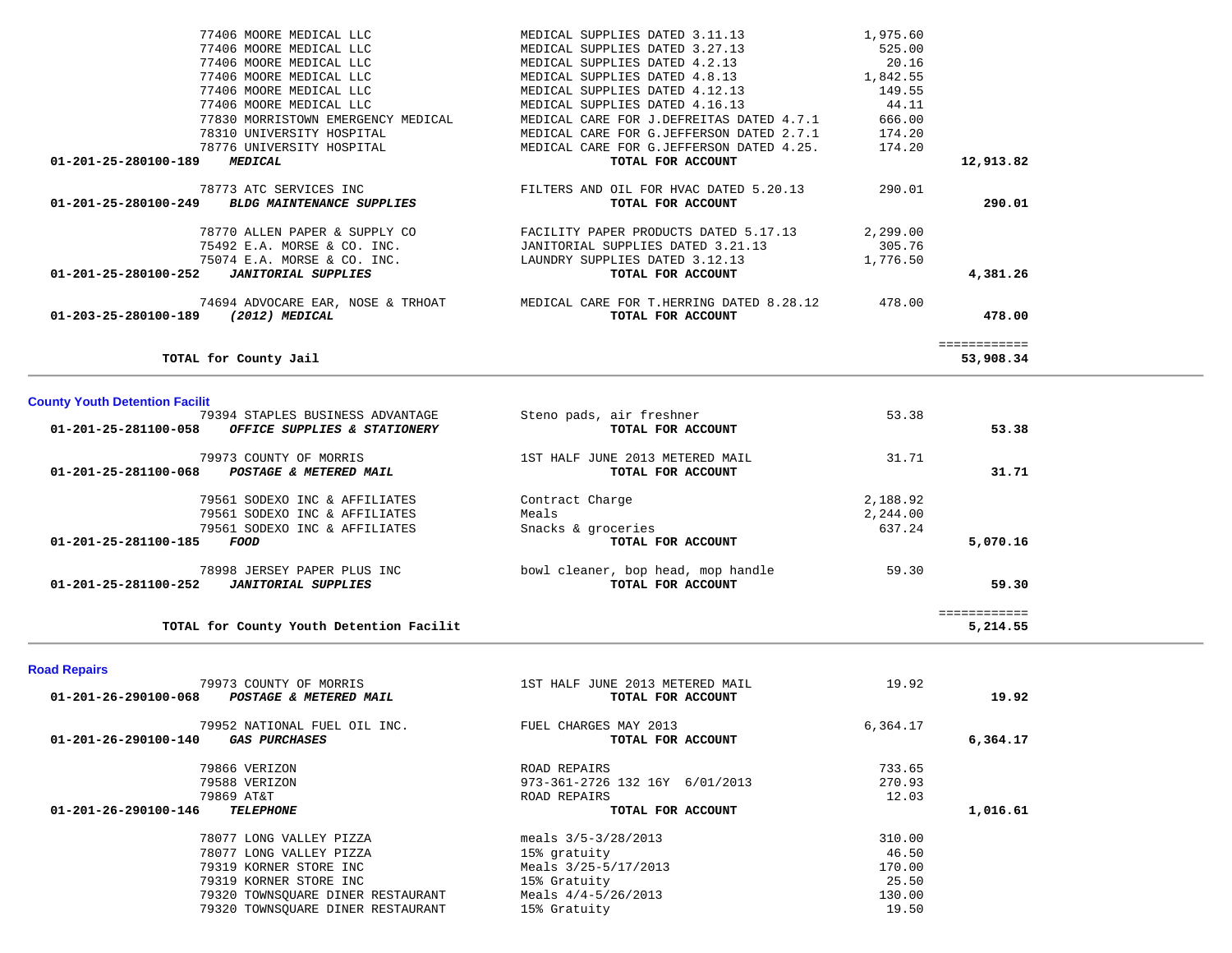| 78221 AGWAY MORRISTOWN                         | grass seeds                              | 109.00 |                           |
|------------------------------------------------|------------------------------------------|--------|---------------------------|
| 78677 DEER PARK                                | 0434540175 billing period 3/15-4/14/2013 | 4.18   |                           |
| 78677 DEER PARK                                | 0434540175 billing period 4/15-5/14/2013 | 10.45  |                           |
| 78678 DEER PARK                                | 0434540159 billing date 4/15-5/14/2013   | 34.35  |                           |
| 78546 GAMKA SALES CO., INC.                    | 18"x125 blade dry asphalt                | 320.00 |                           |
| 78467 SUSSEX COUNTY MUA                        | CTM00001CM street sweeping 5/6/2013      | 158.55 |                           |
| 78467 SUSSEX COUNTY MUA                        |                                          | 110.25 |                           |
| 78497 MORRISTOWN LUMBER &                      | 2" B/W packaged numbers                  | 3.98   |                           |
| 78497 MORRISTOWN LUMBER &                      | black sharpie, gloss hunter green        | 12.47  |                           |
| 78076 NORTHERN SAFETY CO. INC.                 | heavy duty sprayer 3 galon               | 80.54  |                           |
| 78076 NORTHERN SAFETY CO. INC.                 | cleaner/degreaser polyethl/sprayer       | 138.88 |                           |
| 78076 NORTHERN SAFETY CO. INC.                 | Shipping/Handling                        | 25.64  |                           |
| 79039 MORRISTOWN LUMBER &                      | black tee                                | 2.25   |                           |
| 79039 MORRISTOWN LUMBER &                      | quick support rod short                  | 24.99  |                           |
| 01-201-26-290100-260<br>CONSTRUCTION MATERIALS | TOTAL FOR ACCOUNT                        |        | 1,035.53                  |
| 77910 CABLEVISION                              | 07876-512349-01-9 billing period 5/1-5/3 | 232.02 |                           |
| 01-201-26-290100-266<br><b>SAFETY ITEMS</b>    | TOTAL FOR ACCOUNT                        |        | 232.02                    |
| TOTAL for Road Repairs                         |                                          |        | ============<br>31,322.94 |
| <b>Bridges and Culverts</b>                    |                                          |        |                           |
| 78495 STAPLES BUSINESS ADVANTAGE               | Bic Crystal BP Bold Blue Dz              | 1.94   |                           |
| 78495 STAPLES BUSINESS ADVANTAGE               | SPLS 11x17 Multi 20/96 RM                | 9.40   |                           |
| 78495 STAPLES BUSINESS ADVANTAGE               | 12 in ruler double bevel plastic         | 0.26   |                           |
| 78495 STAPLES BUSINESS ADVANTAGE               | HP 951 Color Ink 3 pack                  | 57.79  |                           |
| 78495 STAPLES BUSINESS ADVANTAGE               | HP 950 Black Ink                         | 27.39  |                           |
| 79157 STAPLES BUSINESS ADVANTAGE               | spray insect replint 6 oz.               | 30.84  |                           |
| 79157 STAPLES BUSINESS ADVANTAGE               | spray raid wasp&hornet                   | 19.92  |                           |

|                                      | 79040 TILCON NEW YORK INC. |  |  |
|--------------------------------------|----------------------------|--|--|
| 01-26-290100-222 BITUMINOUS CONCRETE |                            |  |  |
|                                      |                            |  |  |
|                                      | 79043 HARRISON SUPPLY      |  |  |
|                                      | 79043 HARRISON SUPPLY      |  |  |

| 78133 AWARD EXCELLENCE CO LLC                     |
|---------------------------------------------------|
| 79034 JOHN ORGINOS                                |
| 78215 AWARD EXCELLENCE CO LLC                     |
| 79545 ROBERT SICKLEY                              |
| 01-201-26-290100-207 UNIFORM & CLOTHING ALLOWANCE |
|                                                   |
| 78550 TILCON NEW YORK INC.                        |
| 78550 TILCON NEW YORK INC.                        |
| 78550 TILCON NEW YORK INC.                        |
| 78072 TILCON NEW YORK INC.                        |
| 79313 DYNASTY CHEMICAL CORPORATIO                 |
| 79040 TILCON NEW YORK INC.                        |
| $70010$ mit don nuu vonv tha                      |

| 78133 AWARD EXCELLENCE CO LLC<br>79034 JOHN ORGINOS                          | Dickies Sweat Jacket<br>work boots per contract | 8,808.96<br>79.99 |           |
|------------------------------------------------------------------------------|-------------------------------------------------|-------------------|-----------|
| 78215 AWARD EXCELLENCE CO LLC                                                | Gildan Heavy Cotton t-shirts                    | 87.73             |           |
| 79545 ROBERT SICKLEY<br>UNIFORM & CLOTHING ALLOWANCE<br>01-201-26-290100-207 | Work Boots per contract<br>TOTAL FOR ACCOUNT    | 79.66             | 9,056.34  |
|                                                                              |                                                 |                   |           |
| 78550 TILCON NEW YORK INC.                                                   | I-5 - MORRIS CTY ASPHALT                        | 427.07            |           |
| 78550 TILCON NEW YORK INC.                                                   | $I - 6$                                         | 675.62            |           |
| 78550 TILCON NEW YORK INC.                                                   | $I - 5$                                         | 769.04            |           |
| 78072 TILCON NEW YORK INC.                                                   | $I - 5$                                         | 1,176.56          |           |
| 79313 DYNASTY CHEMICAL CORPORATION                                           | 55 gallon drum citrus kleen cleaner             | 3,424.00          |           |
| 79040 TILCON NEW YORK INC.                                                   | $I - 5$                                         | 722.79            |           |
| 79040 TILCON NEW YORK INC.                                                   | $I - 5$                                         | 3,392.86          |           |
| 01-201-26-290100-222<br><b>BITUMINOUS CONCRETE</b>                           | TOTAL FOR ACCOUNT                               |                   | 10,587.94 |
| 79043 HARRISON SUPPLY                                                        | Order # 709105catch basin block w/pallet        | 1,367.04          |           |
| 79043 HARRISON SUPPLY                                                        | blocks                                          | 187.20            |           |
| 79043 HARRISON SUPPLY                                                        | brick concrete                                  | 311.04            |           |
| 79043 HARRISON SUPPLY                                                        | pallets                                         | 120.00            |           |
| 01-201-26-290100-224<br>CATCH BASIN DRAINAGE & PIPES                         | TOTAL FOR ACCOUNT                               |                   | 1,985.28  |
| 78074 COUNTY WELDING SUPPLY CO                                               | oxygen compressed, acetylene                    | 50.98             |           |
| 78074 COUNTY WELDING SUPPLY CO                                               | oxygen compressed                               | 31.82             |           |
| 78074 COUNTY WELDING SUPPLY CO                                               | propane, liquified                              | 91.98             |           |
| 78074 COUNTY WELDING SUPPLY CO                                               | acetylene                                       | 8.85              |           |
| 01-201-26-290100-238<br><b>SIGNAGE</b>                                       | TOTAL FOR ACCOUNT                               |                   | 183.63    |
| 78547 COUNTY CONCRETE CORP.                                                  | yellow mason sand                               | 140.00            |           |
| 01-201-26-290100-244<br><b>STONE</b>                                         | TOTAL FOR ACCOUNT                               |                   | 140.00    |
| 78221 AGWAY MORRISTOWN                                                       | qrass seeds                                     | 109.00            |           |
| 78677 DEER PARK                                                              | 0434540175 billing period 3/15-4/14/2013        | 4.18              |           |
| 78677 DEER PARK                                                              | 0434540175 billing period 4/15-5/14/2013        | 10.45             |           |
| 78678 DEER PARK                                                              | 0434540159 billing date 4/15-5/14/2013          | 34.35             |           |
| 78546 GAMKA SALES CO., INC.                                                  | 18"x125 blade dry asphalt                       | 320.00            |           |
| 78467 SUSSEX COUNTY MUA                                                      | CTM00001CM street sweeping 5/6/2013             | 158.55            |           |
| 78467 SUSSEX COUNTY MUA                                                      |                                                 | 110.25            |           |
| 78497 MORRISTOWN LUMBER &                                                    | 2" B/W packaged numbers                         | 3.98              |           |
| 78497 MORRISTOWN LUMBER &                                                    | black sharpie, gloss hunter green               | 12.47             |           |
| 78076 NORTHERN SAFETY CO. INC.                                               | heavy duty sprayer 3 galon                      | 80.54             |           |
| 78076 NORTHERN SAFETY CO. INC.                                               | cleaner/degreaser polyethl/sprayer              | 138.88            |           |
| 78076 NORTHERN SAFETY CO. INC.                                               | Shipping/Handling                               | 25.64             |           |
| 79039 MORRISTOWN LUMBER &                                                    | black tee                                       | 2.25              |           |
| 79039 MORRISTOWN LUMBER &                                                    | quick support rod short                         | 24.99             |           |
| 01-201-26-290100-260<br>CONSTRUCTION MATERIALS                               | TOTAL FOR ACCOUNT                               |                   | 1,035.53  |
| 77910 CABLEVISION                                                            | 07876-512349-01-9 billing period 5/1-5/3        | 232.02            |           |
| 01-201-26-290100-266<br>SAFETY ITEMS                                         | TOTAL FOR ACCOUNT                               |                   | 232.02    |
|                                                                              |                                                 |                   |           |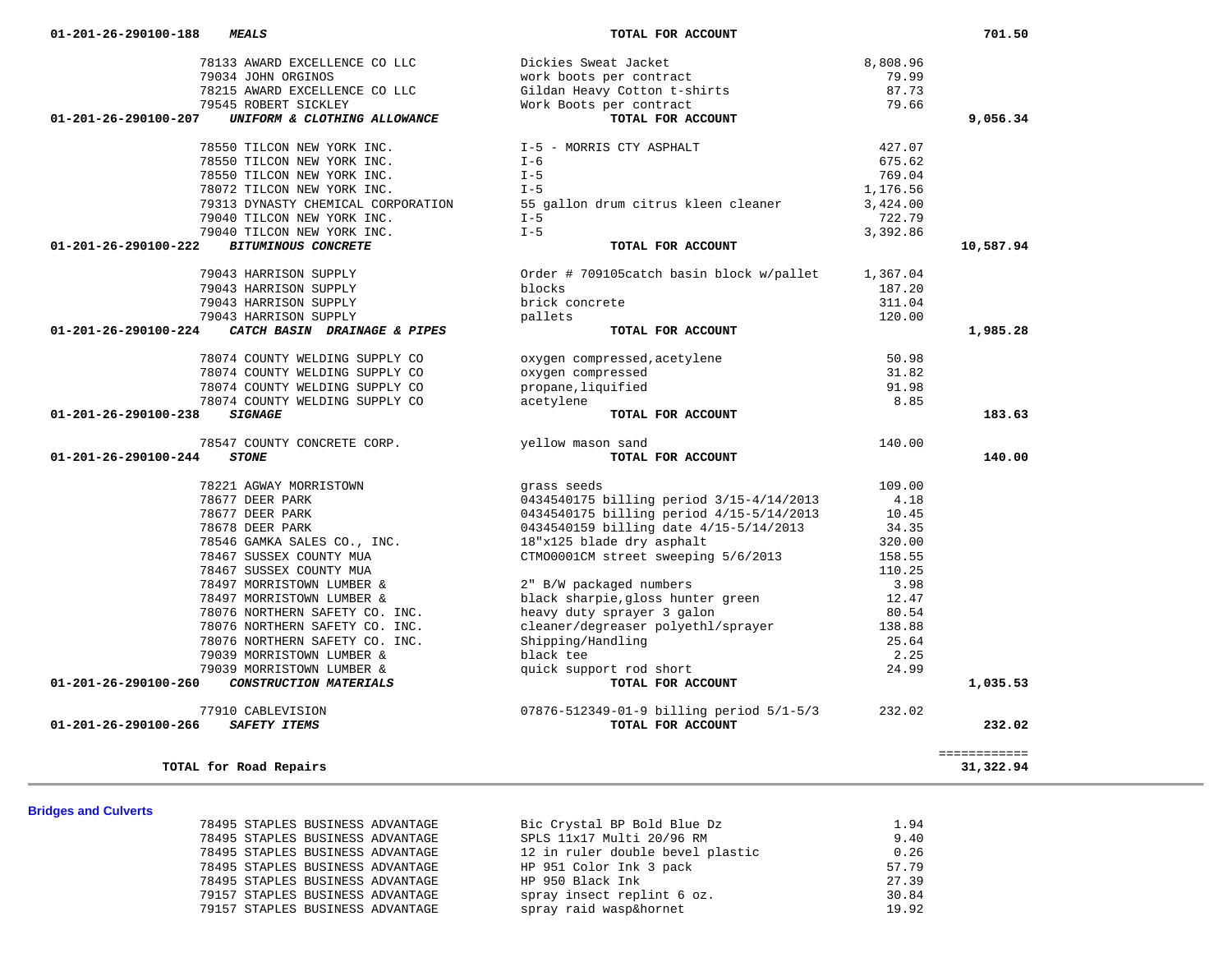| $01 - 201 - 26 - 292100 - 058$ | 79157 STAPLES BUSINESS ADVANTAGE<br>OFFICE SUPPLIES & STATIONERY  | sand disk cruzer glide 32gb usb<br>TOTAL FOR ACCOUNT                                                                                                                                                                                                                                                                                                                                                                              | 25.19    | 172.73       |
|--------------------------------|-------------------------------------------------------------------|-----------------------------------------------------------------------------------------------------------------------------------------------------------------------------------------------------------------------------------------------------------------------------------------------------------------------------------------------------------------------------------------------------------------------------------|----------|--------------|
|                                | 78552 COUNTY CONCRETE CORP.                                       | NJDOT Class B                                                                                                                                                                                                                                                                                                                                                                                                                     | 570.00   |              |
|                                | 78552 COUNTY CONCRETE CORP.                                       | Delivery Charge<br>Concrete Green 60#/50 plt Rapid Set<br>Delivery Charge                                                                                                                                                                                                                                                                                                                                                         | 215.00   |              |
|                                | 78494 AH HARRIS & SONS, INC.                                      |                                                                                                                                                                                                                                                                                                                                                                                                                                   | 750.00   |              |
|                                | 78494 AH HARRIS & SONS, INC.                                      | Delivery Chg.                                                                                                                                                                                                                                                                                                                                                                                                                     | 50.00    |              |
| 01-201-26-292100-227           | <b>CONCRETE</b>                                                   | TOTAL FOR ACCOUNT                                                                                                                                                                                                                                                                                                                                                                                                                 |          | 1,585.00     |
|                                | 78492 CERBO LUMBER & HARDWARE                                     |                                                                                                                                                                                                                                                                                                                                                                                                                                   | 35.00    |              |
|                                | 78492 CERBO LUMBER & HARDWARE                                     |                                                                                                                                                                                                                                                                                                                                                                                                                                   | 51.84    |              |
|                                | 78492 CERBO LUMBER & HARDWARE                                     |                                                                                                                                                                                                                                                                                                                                                                                                                                   | 18.78    |              |
|                                | 78070 SHEAFFER SUPPLY, INC.                                       |                                                                                                                                                                                                                                                                                                                                                                                                                                   | 54.57    |              |
|                                | 78070 SHEAFFER SUPPLY, INC.                                       |                                                                                                                                                                                                                                                                                                                                                                                                                                   | 45.90    |              |
| 01-201-26-292100-233           | <b>LUMBER</b>                                                     | $\begin{array}{c} 20 \text{ A} \\ -10 \text{ A} \\ 2 \text{ A} \text{ A} \\ 1 \text{ A} \\ 2 \text{ B} \\ 2 \text{ B} \\ 2 \text{ C} \\ 2 \text{ C} \\ 2 \text{ D} \\ 1 \text{ C} \\ 3 \text{ D} \\ 4 \text{ D} \\ 5 \text{ D} \\ 6 \text{ D} \\ 7 \text{ D} \\ 8 \text{ D} \\ 1 \text{ D} \\ 1 \text{ D} \\ 1 \text{ D} \\ 1 \text{ D} \\ 1 \text{ D} \\ 1 \text{ D} \\ 1 \text{ D} \\ 1 \text{ D} \\ 1 \text{ D} \\ 1 \text{ D$ |          | 206.09       |
|                                | 76076 SHERWIN WILLIAMS                                            |                                                                                                                                                                                                                                                                                                                                                                                                                                   | 41.94    |              |
|                                | 76076 SHERWIN WILLIAMS                                            | 4 inch 4 x 1/2 stripe mini                                                                                                                                                                                                                                                                                                                                                                                                        | 34.28    |              |
|                                | 76076 SHERWIN WILLIAMS                                            | Plastic Tray Liner                                                                                                                                                                                                                                                                                                                                                                                                                | 30.96    |              |
|                                | 76076 SHERWIN WILLIAMS                                            | 2 1/2 2.5 CS ANG Sash Lat                                                                                                                                                                                                                                                                                                                                                                                                         | 140.04   |              |
|                                | 76076 SHERWIN WILLIAMS                                            | Handypro disp lnrs                                                                                                                                                                                                                                                                                                                                                                                                                | 16.80    |              |
|                                | 76076 SHERWIN WILLIAMS                                            | DTM ACR GLS EX WHT                                                                                                                                                                                                                                                                                                                                                                                                                | 1,422.72 |              |
|                                | 76076 SHERWIN WILLIAMS                                            | DTM ACR GLS BLK                                                                                                                                                                                                                                                                                                                                                                                                                   | 789.84   |              |
|                                | 76076 SHERWIN WILLIAMS                                            | Pro Six Pack 1/2                                                                                                                                                                                                                                                                                                                                                                                                                  | 9.98     |              |
|                                | 78202 SHERWIN WILLIAMS                                            | sandstone paint                                                                                                                                                                                                                                                                                                                                                                                                                   | 57.90    |              |
|                                | 78202 SHERWIN WILLIAMS                                            | handypro disp lnrs                                                                                                                                                                                                                                                                                                                                                                                                                | 52.72    |              |
|                                | 78202 SHERWIN WILLIAMS                                            | discount 15%                                                                                                                                                                                                                                                                                                                                                                                                                      | $-7.91$  |              |
|                                | 78202 SHERWIN WILLIAMS                                            | 3" Economy Brush                                                                                                                                                                                                                                                                                                                                                                                                                  | 4.79     |              |
|                                | 78202 SHERWIN WILLIAMS                                            | discount 15%                                                                                                                                                                                                                                                                                                                                                                                                                      | $-0.72$  |              |
|                                | 78069 SHERWIN WILLIAMS                                            | gallons of paintcolor: sandstone163-1738                                                                                                                                                                                                                                                                                                                                                                                          | 115.80   |              |
|                                | 78069 SHERWIN WILLIAMS                                            | 9 inch hvy duty pro frame<br>discount                                                                                                                                                                                                                                                                                                                                                                                             | 16.76    |              |
|                                | 78069 SHERWIN WILLIAMS                                            |                                                                                                                                                                                                                                                                                                                                                                                                                                   | $-2.51$  |              |
|                                | 78069 SHERWIN WILLIAMS                                            | 9 inch metal tray                                                                                                                                                                                                                                                                                                                                                                                                                 | 8.97     |              |
| 01-201-26-292100-234           | <b>PAINT</b>                                                      | TOTAL FOR ACCOUNT                                                                                                                                                                                                                                                                                                                                                                                                                 |          | 2,732.36     |
|                                | 78068 SHEAFFER SUPPLY, INC. (43008) 1/8" Countersink              |                                                                                                                                                                                                                                                                                                                                                                                                                                   | 13.98    |              |
|                                | 78720 SHEAFFER SUPPLY, INC. $4.5 \times 1/4 \times 7/8$ Met Grind |                                                                                                                                                                                                                                                                                                                                                                                                                                   | 52.00    |              |
| 01-201-26-292100-246           | TOOLS - OTHERS                                                    | TOTAL FOR ACCOUNT                                                                                                                                                                                                                                                                                                                                                                                                                 |          | 65.98        |
|                                | 78339 COUNTY WELDING SUPPLY CO                                    | CWS 125 CF Argon                                                                                                                                                                                                                                                                                                                                                                                                                  | 2.95     |              |
|                                | 78339 COUNTY WELDING SUPPLY CO                                    | CWS 125 AR/CO2 75/25                                                                                                                                                                                                                                                                                                                                                                                                              | 2.95     |              |
|                                | 78339 COUNTY WELDING SUPPLY CO                                    | CWS Medium Acetylene                                                                                                                                                                                                                                                                                                                                                                                                              | 11.80    |              |
|                                | 78339 COUNTY WELDING SUPPLY CO                                    | CWS 125 CF Oxygen                                                                                                                                                                                                                                                                                                                                                                                                                 | 2.95     |              |
|                                | 78339 COUNTY WELDING SUPPLY CO                                    | CWS 251 CF Oxygen                                                                                                                                                                                                                                                                                                                                                                                                                 | 14.75    |              |
| 01-201-26-292100-248           | WELDING-OXYGEN-ACETYLENE ETC                                      | TOTAL FOR ACCOUNT                                                                                                                                                                                                                                                                                                                                                                                                                 |          | 35.40        |
|                                | 74596 AH HARRIS & SONS, INC.                                      | Concrete Green 60#/50plt Rapid Set                                                                                                                                                                                                                                                                                                                                                                                                | 750.00   |              |
|                                | 74596 AH HARRIS & SONS, INC.                                      | delivery charge                                                                                                                                                                                                                                                                                                                                                                                                                   | 50.00    |              |
| 01-201-26-292100-260           | CONSTRUCTION MATERIALS                                            | TOTAL FOR ACCOUNT                                                                                                                                                                                                                                                                                                                                                                                                                 |          | 800.00       |
|                                | 78721 GRAINGER                                                    | PAPR HE SYSTEM, WELDING, PPA HOOD, Manuf                                                                                                                                                                                                                                                                                                                                                                                          | 3,250.80 |              |
|                                | 78203 GALETON GLOVES & SAFETY                                     | Knit Glvs Ltx Palm Mens SzX-Large 12 pai                                                                                                                                                                                                                                                                                                                                                                                          | 42.60    |              |
|                                | 78203 GALETON GLOVES & SAFETY                                     | class 2 brthb safty vest sz large lime e                                                                                                                                                                                                                                                                                                                                                                                          | 26.90    |              |
|                                | 78203 GALETON GLOVES & SAFETY                                     | sportster gray lens                                                                                                                                                                                                                                                                                                                                                                                                               | 33.24    |              |
|                                | 78203 GALETON GLOVES & SAFETY                                     | freight                                                                                                                                                                                                                                                                                                                                                                                                                           | 17.55    |              |
|                                | 77786 ZEE MEDICAL INC.                                            | Ivy X Pre Conta                                                                                                                                                                                                                                                                                                                                                                                                                   | 74.90    |              |
|                                | 77786 ZEE MEDICAL INC.                                            | Ivy x Cleanser                                                                                                                                                                                                                                                                                                                                                                                                                    | 77.70    |              |
|                                | 77786 ZEE MEDICAL INC.                                            | Freight Charge                                                                                                                                                                                                                                                                                                                                                                                                                    | 7.95     |              |
| 01-201-26-292100-266           | <b>SAFETY ITEMS</b>                                               | TOTAL FOR ACCOUNT                                                                                                                                                                                                                                                                                                                                                                                                                 |          | 3,531.64     |
|                                |                                                                   |                                                                                                                                                                                                                                                                                                                                                                                                                                   |          | ============ |
|                                | TOTAL for Bridges and Culverts                                    |                                                                                                                                                                                                                                                                                                                                                                                                                                   |          | 9,129.20     |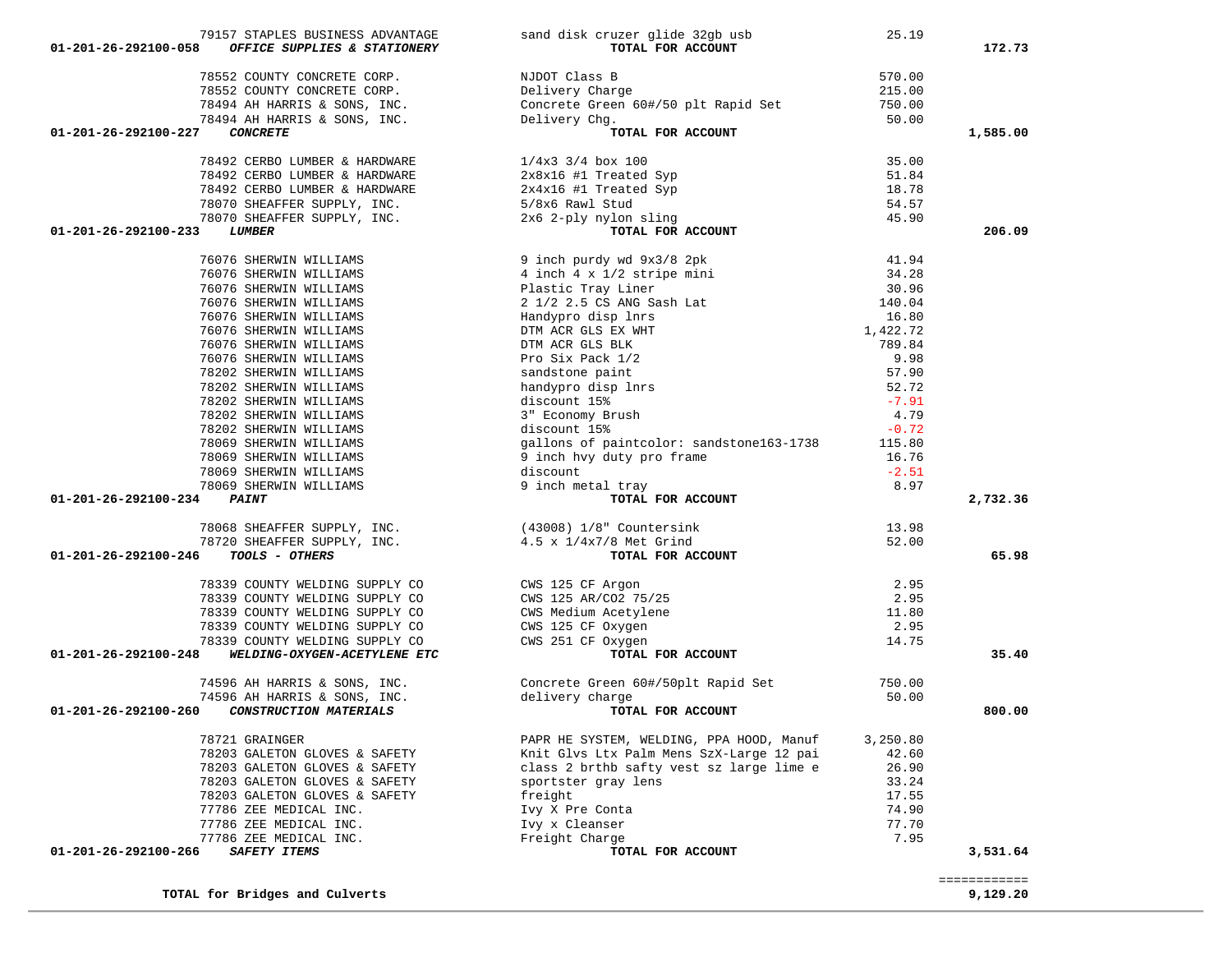| 01-201-26-300100-207<br>UNIFORM & CLOTHING ALLOWANCE                                                                                                                             | TOTAL FOR ACCOUNT                                                                                                                                                            |           | 2,381.13                 |  |
|----------------------------------------------------------------------------------------------------------------------------------------------------------------------------------|------------------------------------------------------------------------------------------------------------------------------------------------------------------------------|-----------|--------------------------|--|
| 78496 MORRISTOWN LUMBER &<br>GROUND MAINTENANCE SUPPLIES<br>01-201-26-300100-251                                                                                                 | 2x6x12 treated lumber<br>TOTAL FOR ACCOUNT                                                                                                                                   | 24.36     | 24.36                    |  |
| 01-201-26-300100-266 SAFETY ITEMS                                                                                                                                                |                                                                                                                                                                              |           | 80.95                    |  |
| TOTAL for Shade Tree Commission                                                                                                                                                  |                                                                                                                                                                              |           | ============<br>2,492.32 |  |
| <b>Buildings &amp; Grounds</b>                                                                                                                                                   |                                                                                                                                                                              |           |                          |  |
|                                                                                                                                                                                  | 79423 WILLIAM F. BARNISH TO RENT FOR DOVER PROBATION/ JULY 2013                                                                                                              | 7,087.72  |                          |  |
| 01-201-26-310100-029 BUILDING RENTAL                                                                                                                                             | TOTAL FOR ACCOUNT                                                                                                                                                            |           | 7,087.72                 |  |
| $79589\text{ GPC}\text{, INC.}\\ 01-201-26-310100-084\text{ OTHER OUTSIDE SERVICES}$                                                                                             | REPAINT ATRIUM - ADMIN & RECORDS BLDG/ P<br>TOTAL FOR ACCOUNT                                                                                                                | 34,453.65 | 34,453.65                |  |
|                                                                                                                                                                                  |                                                                                                                                                                              | 5,330,00  |                          |  |
|                                                                                                                                                                                  | 78466 M.C. MUNICIPAL UTILITIES (100055/WASTE COLLECTION - APRIL 2013/0<br>78466 M.C. MUNICIPAL UTILITIES (100055/TIPPING FEES - APRIL 2013/05-09                             | 2,012.69  |                          |  |
| 78466 M.C. MUNICIPAL UTILITIES<br>01-201-26-310100-143 RUBBISH & TRASH REMOVAL                                                                                                   | TOTAL FOR ACCOUNT<br>2013 WORK BOOTS - NIGHTCREW<br>2013 WORK BOOTS - NIGHTCREW<br>2013 WORK BOOTS - NIGHTCREW<br>2013 WORK BOOTS - NIGHTCREW<br>2013 WORK BOOTS - NIGHTCREW |           | 7,342.69                 |  |
| 79412 ANTONIO VELASQUEZ                                                                                                                                                          |                                                                                                                                                                              | 90.00     |                          |  |
| 79414 EVELYN LOPEZ                                                                                                                                                               |                                                                                                                                                                              | 90.00     |                          |  |
| 79415 NORMA SALINAS                                                                                                                                                              |                                                                                                                                                                              | 90.00     |                          |  |
| 79413 WILMAR HORMAZA                                                                                                                                                             |                                                                                                                                                                              | 90.00     |                          |  |
| 01-201-26-310100-207 UNIFORM & CLOTHING ALLOWANCE                                                                                                                                | TOTAL FOR ACCOUNT                                                                                                                                                            |           | 360.00                   |  |
| 79422 MADISON PLUMBING SUPPLY CO<br>79422 MADISON PLUMBING SUPPLY CO<br>79422 MADISON PLUMBING SUPPLY CO<br>79422 MADISON PLUMBING SUPPLY CO<br>79422 MADISON PLUMBING SUPPLY CO | W069105/ RE: CH/ 05-10-13                                                                                                                                                    | 2.93      |                          |  |
|                                                                                                                                                                                  | WO69178/ RE: CH/ 05-15-13                                                                                                                                                    | 46.74     |                          |  |
|                                                                                                                                                                                  | WO69200/ RE: CTY GRG/ 05-17-13                                                                                                                                               | 36.77     |                          |  |
|                                                                                                                                                                                  | WO69225/ RE: OTA/ 05-21-13                                                                                                                                                   | 101.52    |                          |  |
|                                                                                                                                                                                  | W069225/ RE: OTA/ 05-28-13                                                                                                                                                   | 75.58     |                          |  |
| 01-201-26-310100-235 PIPES - OTHERS                                                                                                                                              | TOTAL FOR ACCOUNT                                                                                                                                                            |           | 263.54                   |  |
| 78479 GRASS ROOTS TURF PRODUCTS INC                                                                                                                                              | W068808/ RE: A & R/ 04-30-13<br>W068808/ RE: B & G/ 04-30-13<br>------ POP ACCOUNT                                                                                           | 64.50     |                          |  |
| 78479 GRASS ROOTS TURF PRODUCTS INC                                                                                                                                              |                                                                                                                                                                              | 504.50    |                          |  |
| 01-201-26-310100-251<br>GROUND MAINTENANCE SUPPLIES                                                                                                                              |                                                                                                                                                                              |           | 569.00                   |  |
| 78997 MORRISTOWN PARKING AUTHORITY                                                                                                                                               | REIMBURSEMENT TO THE PARKING AUTHORITY 0 1,794.65                                                                                                                            |           |                          |  |
| 01-201-26-310100-253<br>MAINTENANCE-PARKING LOT                                                                                                                                  | TOTAL FOR ACCOUNT                                                                                                                                                            |           | 1,794.65                 |  |
| 78966 JOHNSTONE SUPPLY                                                                                                                                                           |                                                                                                                                                                              | 1,498.44  |                          |  |
| 78966 JOHNSTONE SUPPLY                                                                                                                                                           | WO69156/ RE: HVAC/ 05-16-13<br>WO68982/ RE: PSTA/ 05-16-13                                                                                                                   | 4.20      |                          |  |
| 78966 JOHNSTONE SUPPLY                                                                                                                                                           | WO69196/RE: HEALTH MNGMNT/ 05-17-13                                                                                                                                          | 137.50    |                          |  |
| 78966 JOHNSTONE SUPPLY                                                                                                                                                           | WO69134/ RE: CH/ 05-20-13                                                                                                                                                    | 172.50    |                          |  |
| 78966 JOHNSTONE SUPPLY                                                                                                                                                           | WO69134/ RE: CH/ 05-21-13                                                                                                                                                    | 34.98     |                          |  |
| 78967 JOHNSTONE SUPPLY                                                                                                                                                           |                                                                                                                                                                              | 69.00     |                          |  |
| 78967 JOHNSTONE SUPPLY                                                                                                                                                           | WO69247/ RE: HUMAN SERV/ 05-29-13                                                                                                                                            | 248.31    |                          |  |
| 78967 JOHNSTONE SUPPLY                                                                                                                                                           | W069231/ RE: A & R/ 05-21-13                                                                                                                                                 | 15.00     |                          |  |
| 78967 JOHNSTONE SUPPLY                                                                                                                                                           | CREDIT MEMO                                                                                                                                                                  | $-282.60$ |                          |  |
| 01-201-26-310100-264 HEAT & A/C                                                                                                                                                  | TOTAL FOR ACCOUNT                                                                                                                                                            |           | 1,897.33                 |  |
| 78967 JOHNSTONE SUPPLY                                                                                                                                                           | W069224/ RE: WHARTON GRG/ 05-21-13                                                                                                                                           | 25.50     |                          |  |
| 01-201-26-310100-265 ELECTRICAL                                                                                                                                                  | TOTAL FOR ACCOUNT                                                                                                                                                            |           | 25.50                    |  |
|                                                                                                                                                                                  |                                                                                                                                                                              |           |                          |  |

78551 DEER PARK 0434593380 billing period 3/15-4/14/2013 5.88  **01-201-26-300100-098** *OTHER OPERATING&REPAIR SUPPLY* **TOTAL FOR ACCOUNT 5.88**

78134 AWARD EXCELLENCE CO LLC Classic fit jeans 2,381.13

**Shade Tree Commission**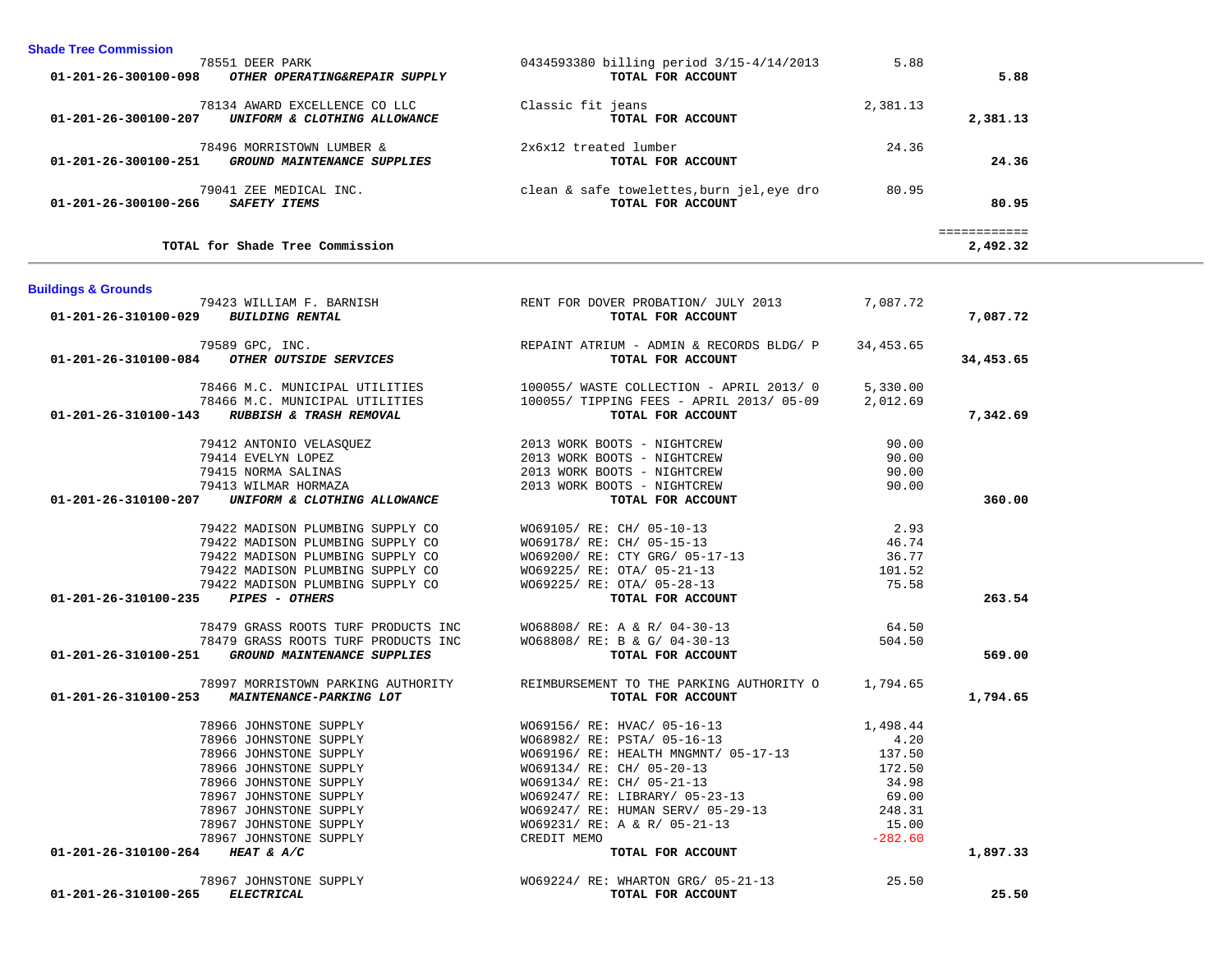| TOTAL for Buildings & Grounds                                                            |                                                                                                                                                                |          | ============<br>88,923.08 |
|------------------------------------------------------------------------------------------|----------------------------------------------------------------------------------------------------------------------------------------------------------------|----------|---------------------------|
|                                                                                          |                                                                                                                                                                |          |                           |
| <b>Motor Services Center</b>                                                             |                                                                                                                                                                |          |                           |
| 79271 STAPLES BUSINESS ADVANTAGE                                                         | BUSINESS CARD HOLDER, SHEET PROTECTOR, IN                                                                                                                      | 52.48    |                           |
| 79271 STAPLES BUSINESS ADVANTAGE                                                         | POLY POCKETS, RINGS                                                                                                                                            | 2.29     |                           |
| 79271 STAPLES BUSINESS ADVANTAGE<br>01-201-26-315100-058<br>OFFICE SUPPLIES & STATIONERY | DIVIDERS<br>TOTAL FOR ACCOUNT                                                                                                                                  | 1.86     | 56.63                     |
|                                                                                          |                                                                                                                                                                |          |                           |
| 79248 BOONTON AUTO PARTS                                                                 | CHROMA ONE, ACTIVATOR                                                                                                                                          | 403.24   |                           |
| 79251 CY DRAKE LOCKSMITHS, INC.                                                          | REKEY DOOR LOCK                                                                                                                                                | 26.00    |                           |
| 78065 CABLEVISION                                                                        | $5/8/13 - 6/7/13$<br><b>The Second Second</b>                                                                                                                  | 59.95    |                           |
| 78748 SHEAFFER SUPPLY, INC.                                                              | CAP SCREW, NYLOCS                                                                                                                                              | 62.25    |                           |
| 78748 SHEAFFER SUPPLY, INC.                                                              | CAP SCREW                                                                                                                                                      | 29.25    |                           |
| 79262 MORRISTOWN LUMBER &                                                                | EXPAND FOAM                                                                                                                                                    | 6.99     |                           |
| 79262 MORRISTOWN LUMBER &                                                                | NOZZLE, HOSE                                                                                                                                                   | 16.78    |                           |
| 78739 MSC INDUSTRIAL SUPPLY CO.                                                          | HEX NUT                                                                                                                                                        | 53.50    |                           |
| 78739 MSC INDUSTRIAL SUPPLY CO.                                                          | WASHER                                                                                                                                                         | 59.45    |                           |
| 78739 MSC INDUSTRIAL SUPPLY CO.                                                          | CABLE TIES, FUSE                                                                                                                                               | 246.99   |                           |
| 78739 MSC INDUSTRIAL SUPPLY CO.                                                          | SORBENT MATERIAL                                                                                                                                               | 144.68   |                           |
| 78758 Y-PERS INC                                                                         | ABSORBENT PADS                                                                                                                                                 | 131.01   |                           |
| 78758 Y-PERS INC                                                                         | RAGS                                                                                                                                                           | 260.08   |                           |
| 79471 ROBERT BECKMANN                                                                    | MOTOR VEHICLE COMMISSION - 4 TITLES                                                                                                                            | 240.00   |                           |
| 79471 ROBERT BECKMANN                                                                    | EMISSIONS PROGRAM - 22 TEST                                                                                                                                    | 17.38    |                           |
| 01-201-26-315100-098<br>OTHER OPERATING&REPAIR SUPPLY                                    | TOTAL FOR ACCOUNT                                                                                                                                              |          | 1,757.55                  |
| 78719 AMERICAN WEAR INC.                                                                 | GOLF SHIRT                                                                                                                                                     | 24.95    |                           |
| 78722 AMERICAN WEAR INC.                                                                 | UNIFORMS                                                                                                                                                       | 205.75   |                           |
| 78722 AMERICAN WEAR INC.                                                                 |                                                                                                                                                                | 258.74   |                           |
| 77264 AMERICAN WEAR INC.                                                                 | UNIFORMS & MATS<br>MEDIUM G840 LONG SLEEVE TEE SHIRT<br>LARGE G840 LONG SLEEVE TEE SHIRT<br>XL G840 LONG SLEEVE TEE SHIRT<br>MEDIUM G840 LONG SLEEVE TEE SHIRT | 25.90    |                           |
| 77264 AMERICAN WEAR INC.                                                                 |                                                                                                                                                                | 51.80    |                           |
| 77264 AMERICAN WEAR INC.                                                                 |                                                                                                                                                                | 220.15   |                           |
| 77264 AMERICAN WEAR INC.                                                                 | 2XL G840 LONG SLEEVE TEE SHIRT<br>3XL G840 LONG SLEEVE TEE SHIRT                                                                                               | 59.80    |                           |
| 77264 AMERICAN WEAR INC.                                                                 |                                                                                                                                                                | 29.90    |                           |
| 77264 AMERICAN WEAR INC.                                                                 | 2XL G840 LONG SLEEVE TEE SHIRT                                                                                                                                 | 14.95    |                           |
| 79571 FATHI GUIRGIS                                                                      | WORK BOOTS PER CONTRACT                                                                                                                                        | 90.00    |                           |
| UNIFORM & CLOTHING ALLOWANCE<br>01-201-26-315100-207                                     | TOTAL FOR ACCOUNT                                                                                                                                              |          | 981.94                    |
| 78744 PETROCHOICE                                                                        | 15W40 OIL                                                                                                                                                      | 3,570.99 |                           |
| 78744 PETROCHOICE                                                                        | HYD OIL                                                                                                                                                        | 1,176.45 |                           |
| 78744 PETROCHOICE                                                                        | 5W30 OIL                                                                                                                                                       | 1,385.69 |                           |
| LUBRICANTS & ANTI FREEZE<br>01-201-26-315100-232                                         | TOTAL FOR ACCOUNT                                                                                                                                              |          | 6,133.13                  |
|                                                                                          |                                                                                                                                                                |          |                           |
| 78750 SNAP ON INDUSTRIAL<br>01-201-26-315100-239                                         | FLEX RATCHET                                                                                                                                                   | 93.71    | 93.71                     |
| SMALL TOOLS                                                                              | TOTAL FOR ACCOUNT                                                                                                                                              |          |                           |
| 78737 METALS USA PLATES &                                                                | CARBON SQUARE TUBE                                                                                                                                             | 145.00   |                           |
| 78737 METALS USA PLATES &                                                                | BAR, ROD,                                                                                                                                                      | 745.00   |                           |
| 01-201-26-315100-243<br><i><b>STEEL</b></i>                                              | TOTAL FOR ACCOUNT                                                                                                                                              |          | 890.00                    |
|                                                                                          |                                                                                                                                                                | 388.12   |                           |
| 76374 GOODYEAR AUTO SERVICE<br>76374 GOODYEAR AUTO SERVICE                               | TIRES<br>TIRES                                                                                                                                                 | 250.12   |                           |
| 76374 GOODYEAR AUTO SERVICE                                                              | TIRES                                                                                                                                                          | 325.04   |                           |
| 78735 INTER CITY TIRE                                                                    | TIRES                                                                                                                                                          | 82.99    |                           |
| 78735 INTER CITY TIRE                                                                    | TIRES                                                                                                                                                          | 1,036.75 |                           |
| 79257 INTER CITY TIRE                                                                    | TIRES                                                                                                                                                          | 3,278.66 |                           |
| 79257 INTER CITY TIRE                                                                    | TIRES                                                                                                                                                          | 503.30   |                           |
| 78751 STS TIRE & AUTO CENTERS                                                            | TIRES                                                                                                                                                          | 338.82   |                           |
| 01-201-26-315100-245<br>TIRES                                                            | TOTAL FOR ACCOUNT                                                                                                                                              |          | 6,203.80                  |
|                                                                                          |                                                                                                                                                                |          |                           |

## **01-201-26-310100-267** *INCREMENTAL BOND COSTS* **TOTAL FOR ACCOUNT 35,129.00**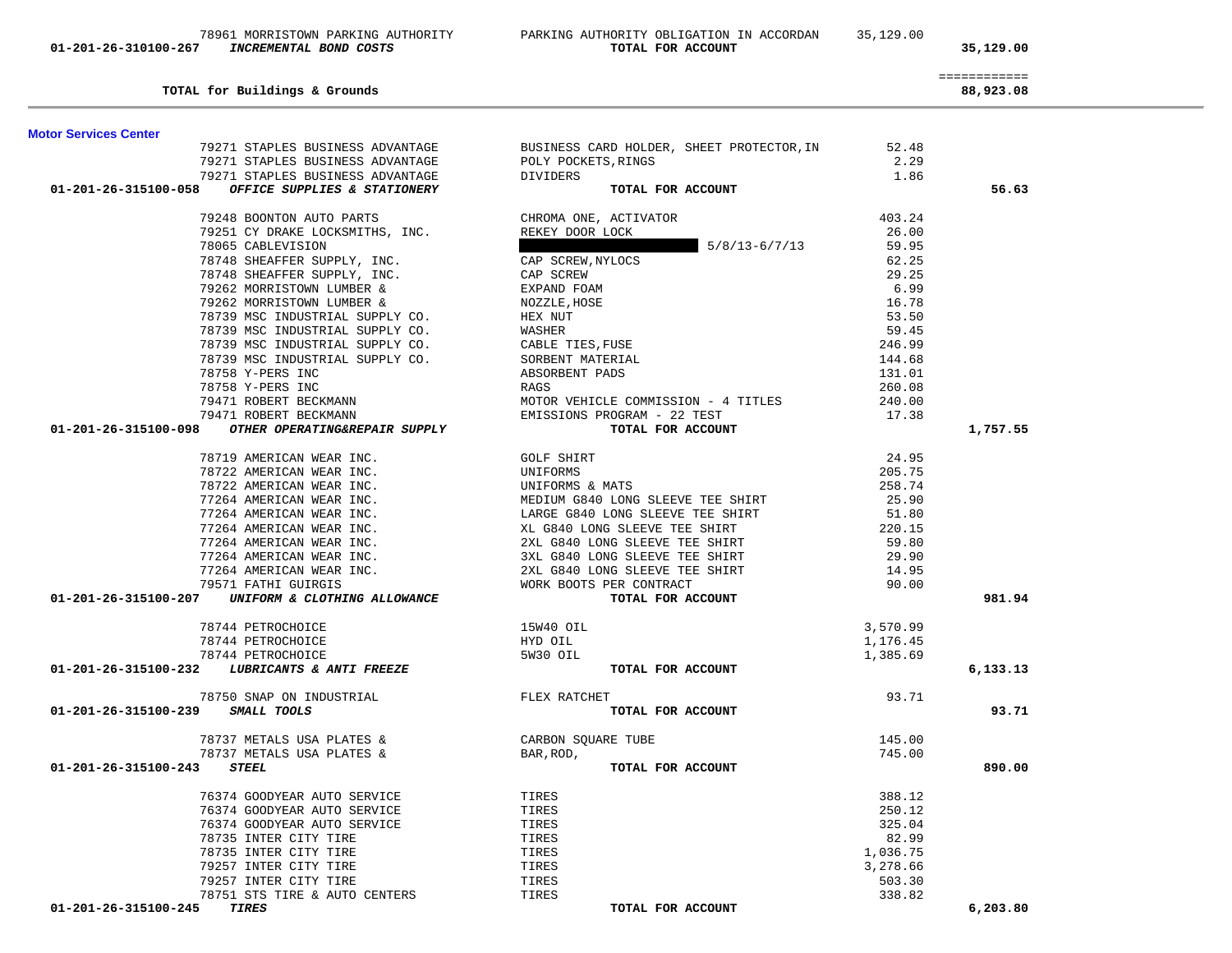|    | 78734 HOOVER TRUCK CENTERS INC        | Li             |
|----|---------------------------------------|----------------|
|    | 78734 HOOVER TRUCK CENTERS INC        | C1             |
|    | 78734 HOOVER TRUCK CENTERS INC        | C1             |
|    | 79258 JESCO INC.                      | R)             |
|    | 78736 KENVIL POWER EQUIPMENT,<br>INC. | B)             |
|    | 78412 KENVIL POWER EQUIPMENT, INC.    | F.             |
|    | 78738 MONTAGE ENTERPRISES INC.        | C(             |
|    | 74970 UNITED RENTALS                  | J١             |
| 51 | SPARE PARTS FOR EQUIPMENT             |                |
|    |                                       |                |
|    | 78727 D&B AUTO SUPPLY                 | F              |
|    | 78727 D&B AUTO SUPPLY                 | R.             |
|    | 78727 D&B AUTO SUPPLY                 | H(             |
|    | 78727 D&B AUTO SUPPLY                 | SI             |
|    | 78727 D&B AUTO SUPPLY                 | CI             |
|    | 79249 D&B AUTO SUPPLY                 | R(             |
|    | 79249 D&B AUTO SUPPLY                 | ${\bf F}$      |
|    | 79249 D&B AUTO SUPPLY                 | S(             |
|    | 79249 D&B AUTO SUPPLY                 | ${\bf F}$      |
|    | 79249 D&B AUTO SUPPLY                 | Pi             |
|    | 79249 D&B AUTO SUPPLY                 | T              |
|    | 79249 D&B AUTO SUPPLY                 | D)             |
|    | 79249 D&B AUTO SUPPLY                 | H              |
|    | 79249 D&B AUTO SUPPLY                 | H              |
|    | 79249 D&B AUTO SUPPLY                 | S)             |
|    | 79249 D&B AUTO SUPPLY                 | C)             |
|    | 79249 D&B AUTO SUPPLY                 | C1             |
|    | 79249 D&B AUTO SUPPLY                 | C1             |
|    | 79249 D&B AUTO SUPPLY                 | CI             |
|    | 78733 FLEMINGTON BUICK CHEVROLET      | G              |
|    | 78733 FLEMINGTON BUICK CHEVROLET      | Bi             |
|    | 78733 FLEMINGTON BUICK CHEVROLET      | H              |
|    | 79253 FLEMINGTON BUICK CHEVROLET      | F.             |
|    | 79253 FLEMINGTON BUICK CHEVROLET      | H              |
|    | 79253 FLEMINGTON BUICK CHEVROLET      | SI             |
|    | 79253 FLEMINGTON BUICK CHEVROLET      | C1             |
|    | 78749 SMITH MOTOR CO., INC.           | S)             |
|    | 78749 SMITH MOTOR CO., INC.           | W.             |
|    | 78749 SMITH MOTOR CO., INC.           | S <sub>1</sub> |
|    | 78749 SMITH MOTOR CO., INC.           | C1             |
|    | 78752 TOMAR INDUSTRIES INC            | G]             |
|    | 78742 NIELSEN DODGE - C-J-R           | Ν              |
|    | 78742 NIELSEN DODGE - C-J-R           | Bi             |
|    | 79280 PLAINSMAN AUTO SUPPLY           | Α.             |
|    | 79280 PLAINSMAN AUTO SUPPLY           | BI             |
|    | 79280 PLAINSMAN AUTO SUPPLY           | W              |
|    | 79280 PLAINSMAN AUTO SUPPLY           | S              |
|    | 79280 PLAINSMAN AUTO SUPPLY           | M.             |
|    | 79280 PLAINSMAN AUTO SUPPLY           | B <sub>1</sub> |
|    | 79280 PLAINSMAN AUTO SUPPLY           | L.             |
|    | 79280 PLAINSMAN AUTO SUPPLY           | H              |
|    | 79280 PLAINSMAN AUTO SUPPLY           | SI             |
|    | 79280 PLAINSMAN AUTO SUPPLY           | B              |
|    | 79280 PLAINSMAN AUTO SUPPLY           | Оl             |

|                                                                                                                                                                                                                                             |                                                                                                                                                                                                                                                                      | 40.09            |          |
|---------------------------------------------------------------------------------------------------------------------------------------------------------------------------------------------------------------------------------------------|----------------------------------------------------------------------------------------------------------------------------------------------------------------------------------------------------------------------------------------------------------------------|------------------|----------|
|                                                                                                                                                                                                                                             |                                                                                                                                                                                                                                                                      | 65.95            |          |
|                                                                                                                                                                                                                                             |                                                                                                                                                                                                                                                                      | 26.28            |          |
|                                                                                                                                                                                                                                             |                                                                                                                                                                                                                                                                      | 27.75            |          |
| 01-201-26-315100-261                                                                                                                                                                                                                        | 78736 KENVIL POWER EQUIPMENT, INC. BLADE, BELT<br>78412 KENVIL POWER EQUIPMENT, INC. FILTER, BELT, BLADE<br>78738 MONTAGE ENTERPRISES INC. COUPLER<br>74970 UNITED RENTALS JUG OVERFLOW TOTAL FOR ACCOUNT                                                            |                  | 4,642.34 |
|                                                                                                                                                                                                                                             |                                                                                                                                                                                                                                                                      | 570.41           |          |
|                                                                                                                                                                                                                                             | FILTER, SPARK PLUG, OIL, SEAT, COIL, DRIVE S<br>RAM KIT, FILTER, SOCKET, RIVET, SPARK PLUG, 1,                                                                                                                                                                       | 1,271.44         |          |
|                                                                                                                                                                                                                                             | HOSE END, ROTOR, BRAKLEEN, LOOM, TOOL, CONNE                                                                                                                                                                                                                         | 825.77           |          |
|                                                                                                                                                                                                                                             | SENSOR, SERP BELT, ASSEMBLY, ROTOR, PAD, FIL                                                                                                                                                                                                                         | 624.51           |          |
|                                                                                                                                                                                                                                             |                                                                                                                                                                                                                                                                      | $-189.24$        |          |
|                                                                                                                                                                                                                                             | CREDIT<br>ROTOR, PADS, CONDENSER, HOSE END                                                                                                                                                                                                                           |                  |          |
|                                                                                                                                                                                                                                             | FILTER, PENETRANT, BRAKLEN, HELICOIL, STROB                                                                                                                                                                                                                          | 611.21<br>900.54 |          |
|                                                                                                                                                                                                                                             | SOCKET, BATTERY, FILTER, WIPER BLADE 170.54<br>FILTER, PAD, RELAY, BALL JOINT, BELT, CALIPE 523.06                                                                                                                                                                   |                  |          |
|                                                                                                                                                                                                                                             |                                                                                                                                                                                                                                                                      |                  |          |
|                                                                                                                                                                                                                                             |                                                                                                                                                                                                                                                                      |                  |          |
|                                                                                                                                                                                                                                             | PANEL, FILTER, ROTOR, PADS, SWITCH, BATTERY 761.35<br>TAIL LIGHT, WATER PUMP, BELT, THERMOSTAT, H 488.81                                                                                                                                                             |                  |          |
|                                                                                                                                                                                                                                             | DEXCOOL, SYNGEAR, PENETRANT, WD-40 HOSE END 726.96<br>HUB BEARING ASSY, ABS HARNESS, SWAY BAR B 1, 205.86                                                                                                                                                            |                  |          |
|                                                                                                                                                                                                                                             |                                                                                                                                                                                                                                                                      |                  |          |
|                                                                                                                                                                                                                                             |                                                                                                                                                                                                                                                                      |                  |          |
|                                                                                                                                                                                                                                             | $\texttt{HOLDER}, \texttt{SEAL}, \texttt{FILTER}, \texttt{ROTOR}, \texttt{COLI}, \texttt{PADS}, \texttt{FLUI} \hspace{1.5cm} 478.95 \\ \texttt{SPARK} \texttt{PLUG}, \texttt{HUB} \texttt{BERING}, \texttt{FIL} \texttt{CAP}, \texttt{PULLEX} \hspace{1.5cm} 226.69$ |                  |          |
|                                                                                                                                                                                                                                             | CREDIT                                                                                                                                                                                                                                                               | $-37.62$         |          |
|                                                                                                                                                                                                                                             | CREDIT                                                                                                                                                                                                                                                               | $-12.00$         |          |
|                                                                                                                                                                                                                                             | CREDIT                                                                                                                                                                                                                                                               | $-12.00$         |          |
|                                                                                                                                                                                                                                             | CREDIT                                                                                                                                                                                                                                                               | $-196.66$        |          |
| 78733 FLEMINGTON BUICK CHEVROLET                                                                                                                                                                                                            | GUIDE, LOCK                                                                                                                                                                                                                                                          | 11.82            |          |
| 78733 FLEMINGTON BUICK CHEVROLET                                                                                                                                                                                                            | BATTERY                                                                                                                                                                                                                                                              | 207.30           |          |
| 78733 FLEMINGTON BUICK CHEVROLET                                                                                                                                                                                                            | HOSE, ADAPTER, PIPE, MOUNT, CUSHION, RETAINE 463.84                                                                                                                                                                                                                  |                  |          |
| 79253 FLEMINGTON BUICK CHEVROLET                                                                                                                                                                                                            |                                                                                                                                                                                                                                                                      | 58.32            |          |
| 79253 FLEMINGTON BUICK CHEVROLET                                                                                                                                                                                                            |                                                                                                                                                                                                                                                                      | 3.99             |          |
| 79253 FLEMINGTON BUICK CHEVROLET                                                                                                                                                                                                            |                                                                                                                                                                                                                                                                      | 332.30           |          |
|                                                                                                                                                                                                                                             |                                                                                                                                                                                                                                                                      | $-16.00$         |          |
|                                                                                                                                                                                                                                             |                                                                                                                                                                                                                                                                      | 71.62            |          |
|                                                                                                                                                                                                                                             |                                                                                                                                                                                                                                                                      | 26.40            |          |
|                                                                                                                                                                                                                                             |                                                                                                                                                                                                                                                                      | 75.94            |          |
|                                                                                                                                                                                                                                             |                                                                                                                                                                                                                                                                      | $-123.32$        |          |
|                                                                                                                                                                                                                                             |                                                                                                                                                                                                                                                                      | 211.25           |          |
|                                                                                                                                                                                                                                             |                                                                                                                                                                                                                                                                      | 56.00            |          |
|                                                                                                                                                                                                                                             |                                                                                                                                                                                                                                                                      | 103.20           |          |
|                                                                                                                                                                                                                                             |                                                                                                                                                                                                                                                                      | 84.07            |          |
|                                                                                                                                                                                                                                             |                                                                                                                                                                                                                                                                      | 115.93           |          |
|                                                                                                                                                                                                                                             |                                                                                                                                                                                                                                                                      | 70.87            |          |
|                                                                                                                                                                                                                                             | SOCKET, SWITCH, DRAIN PLUG, DISC BRAKE P                                                                                                                                                                                                                             | 431.57           |          |
| 79253 FLEMINGTON BUICK CHEVROLET<br>79253 FLEMINGTON BUICK CHEVROLET<br>79253 FLEMINGTON BUICK CHEVROLET<br>78749 SMITH MOTOR CO., INC.<br>78749 SMITH MOTOR CO., INC.<br>78749 SMITH MOTOR CO., INC.<br>78749 SMITH MOTOR CO., INC.<br>787 | MIRROR, THREAD SEAL, STUD EXTRACTOR, BAL<br>BRAKE CAPIPER, CORE, OIL SEAL, AIR FILTE                                                                                                                                                                                 | 163.59           |          |
|                                                                                                                                                                                                                                             | BRAKE CAPIPER, CORE, OIL SEAL, AIR FILTE<br>BRAKE CAPIPER, CURE, VID DELL,<br>LINCH PIN, HOSE END, BRAKE PADS, BRAKE R<br>CHIPTING, HU                                                                                                                               | 495.94           |          |
|                                                                                                                                                                                                                                             |                                                                                                                                                                                                                                                                      | 321.38           |          |
|                                                                                                                                                                                                                                             |                                                                                                                                                                                                                                                                      | 501.21           |          |
|                                                                                                                                                                                                                                             | SWA BAR FRAME BUSHING                                                                                                                                                                                                                                                | 16.15            |          |
|                                                                                                                                                                                                                                             | BATTERY, CORE, WATER PUMP, BRAKE TUBING,                                                                                                                                                                                                                             | 442.56           |          |
|                                                                                                                                                                                                                                             | OUTER TIE ROD, RADIATOR HOSE, THERMOSAT,                                                                                                                                                                                                                             | 204.16           |          |

44.42

| 79243 AIR BRAKE & EQUIPMENT        | GRP 31 STD, WIPER BLADE | 436.38   |
|------------------------------------|-------------------------|----------|
| 79243 AIR BRAKE & EOUIPMENT        | LIGHT                   | 40.54    |
| 78724 BEYER BROS CORP              | FILTERS                 | 116.56   |
| 78731 E. M. KUTZ INC               | BEARING                 | 306.00   |
| 78734 HOOVER TRUCK CENTERS INC     | BELT                    | 53.45    |
| 78734 HOOVER TRUCK CENTERS INC     | LAMP                    | 31.53    |
| 78734 HOOVER TRUCK CENTERS INC     | CENTER BEARING          | 72.38    |
| 78734 HOOVER TRUCK CENTERS INC     | CREDIT                  | $-97.29$ |
| 79258 JESCO INC.                   | REPAIR REVERSER         | 3,522.72 |
| 78736 KENVIL POWER EOUIPMENT, INC. | BLADE, BELT             | 40.09    |
| 78412 KENVIL POWER EOUIPMENT, INC. | FILTER, BELT, BLADE     | 65.95    |
| 78738 MONTAGE ENTERPRISES INC.     | COUPLER                 | 26.28    |
| 74970 UNITED RENTALS               | JUG OVERFLOW            | 27.75    |
|                                    |                         |          |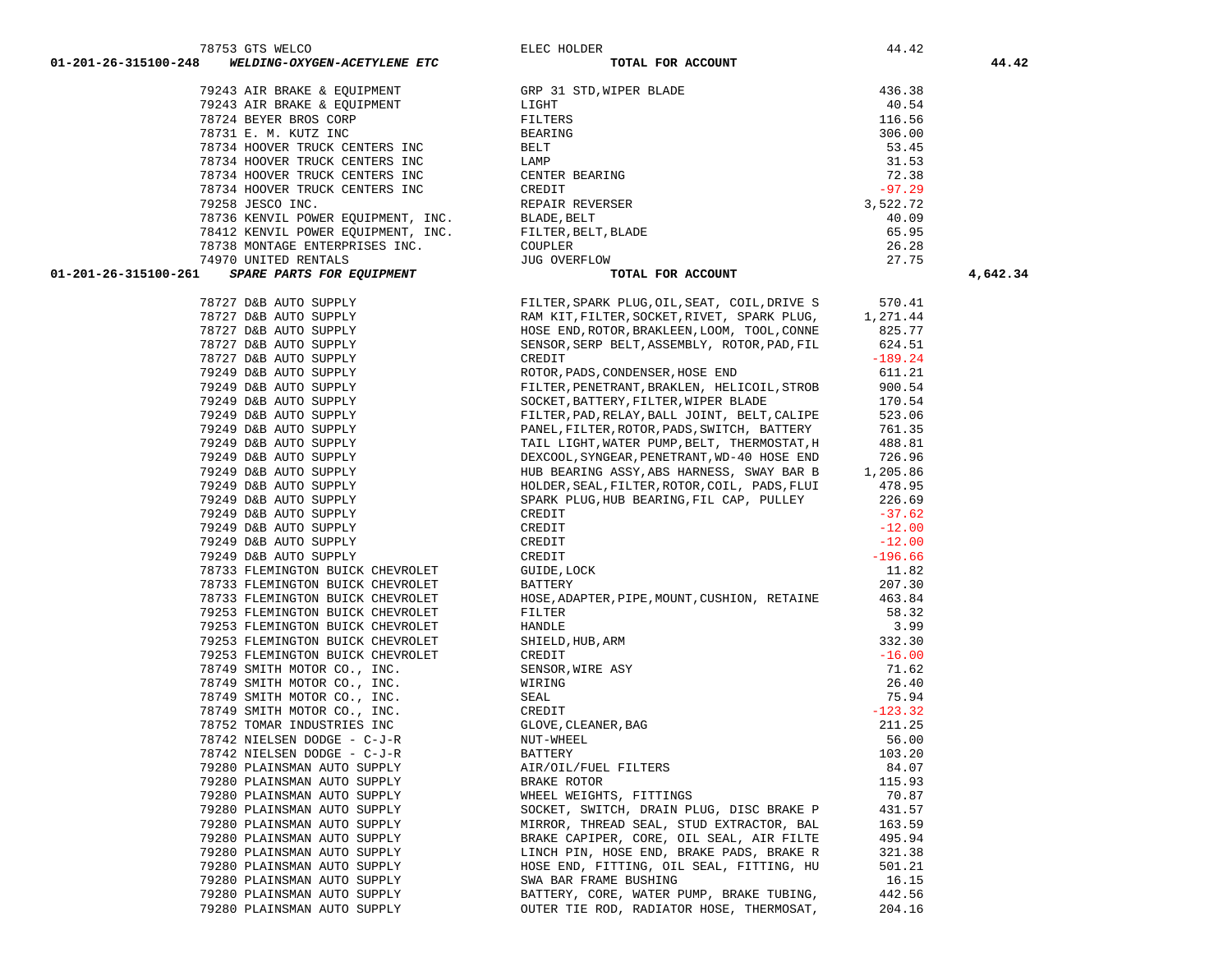| 78746 ROUTE 23 AUTO MALL LLC                                                                 | REINFORCEMENT                                                 | 5.33       |                        |  |
|----------------------------------------------------------------------------------------------|---------------------------------------------------------------|------------|------------------------|--|
| 78746 ROUTE 23 AUTO MALL LLC                                                                 | RADIO                                                         | 200.00     |                        |  |
| 78746 ROUTE 23 AUTO MALL LLC                                                                 | KIT-BRAKE SHOE, ROTOR                                         | 207.51     |                        |  |
| 78746 ROUTE 23 AUTO MALL LLC                                                                 | <b>BATTERY</b>                                                | 371.88     |                        |  |
| 78746 ROUTE 23 AUTO MALL LLC                                                                 | CREDIT                                                        | $-36.00$   |                        |  |
| 78747 ROYAL COMMUNICATIONS INC.                                                              | CHARGE GUARD                                                  | 90.00      |                        |  |
| 01-201-26-315100-291<br><b>VEHICLE REPAIRS</b>                                               | TOTAL FOR ACCOUNT                                             |            | 14,107.39              |  |
|                                                                                              |                                                               |            | <b>EEEEEEEEEEE</b>     |  |
| TOTAL for Motor Services Center                                                              |                                                               |            | 34,910.91              |  |
| <b>Mosquito Extermination Commiss</b>                                                        |                                                               |            |                        |  |
| 79972 MORRIS COUNTY MOSQUITO                                                                 | 2013 APPROPRIATION - MOSQUITO EXTERMINA                       | 200,000.00 |                        |  |
| 01-201-26-320105-090<br><i>EXPENDITURES</i>                                                  | TOTAL FOR ACCOUNT                                             |            | 200,000.00             |  |
|                                                                                              |                                                               |            | ============           |  |
| TOTAL for Mosquito Extermination Commiss                                                     |                                                               |            | 200,000.00             |  |
| <b>Health Management</b>                                                                     |                                                               |            |                        |  |
| 79857 VERIZON WIRELESS                                                                       | L&PS - HEALTH MANAGEMENT - O&E                                | 114.03     |                        |  |
| 01-201-27-330100-031<br>CELLULAR PHONE/PAGERS                                                | TOTAL FOR ACCOUNT                                             |            | 114.03                 |  |
| 79229 ATLANTIC HEALTH SERVICES                                                               | TB Clinic Services - May 2013                                 | 10,000.00  |                        |  |
| 01-201-27-330100-079<br>SPECIAL PROJECTS                                                     | TOTAL FOR ACCOUNT                                             |            | 10,000.00              |  |
| 79973 COUNTY OF MORRIS                                                                       | 1ST HALF JUNE 2013 METERED MAIL                               | 3.76       |                        |  |
| 01-201-27-330100-210<br>ENVIRONMENTAL COMPLIANCE                                             | TOTAL FOR ACCOUNT                                             |            | 3.76                   |  |
| 77983 TREASURER-STATE OF NJ                                                                  | NJEMS Bill ID 111435400invoice dated 4-4                      | 970.00     |                        |  |
| 01-201-27-330100-231<br>HAZARDOUS MATERIAL DISPOSAL                                          | TOTAL FOR ACCOUNT                                             |            | 970.00                 |  |
|                                                                                              |                                                               |            | ============           |  |
| TOTAL for Health Management                                                                  |                                                               |            | 11,087.79              |  |
| <b>Human Services</b>                                                                        |                                                               |            |                        |  |
| 78474 NJ ASSOC CTY MENTAL HEALTH ADM<br>01-201-27-331100-023<br>ASSOCIATIONS AND MEMBERSHIPS | 2013 Dues for Mental Health Administrato<br>TOTAL FOR ACCOUNT | 35.00      | 35.00                  |  |
| 79973 COUNTY OF MORRIS                                                                       | 1ST HALF JUNE 2013 METERED MAIL                               | 44.12      |                        |  |
| 01-201-27-331100-068<br>POSTAGE & METERED MAIL                                               | TOTAL FOR ACCOUNT                                             |            | 44.12                  |  |
| 79099 MUNICIPAL CAPITAL CORP                                                                 | SAVIN MP C3502 COPIER CONTRACT NUMBER 92                      | 872.20     |                        |  |
| 01-201-27-331100-164<br>OFFICE MACHINES - RENTAL                                             | TOTAL FOR ACCOUNT                                             |            | 872.20                 |  |
| TOTAL for Human Services                                                                     |                                                               |            | ============<br>951.32 |  |
|                                                                                              |                                                               |            |                        |  |

| 78925 PESI, LLC                                                 | Ethical Principles for NJ Mental Health | 399.98 |        |
|-----------------------------------------------------------------|-----------------------------------------|--------|--------|
| 79578 BLUMBERG ASSOCIATES                                       | 3 hour staff Training 6/5/13            | 500.00 |        |
| 01-201-27-331110-039<br><b>EDUCATION SCHOOLS &amp; TRAINING</b> | TOTAL FOR ACCOUNT                       |        | 899.98 |
| 78625 BOB BARKER COMPANY, INC.                                  | Lg shower shoes                         | 8.62   |        |
| 78625 BOB BARKER COMPANY, INC.                                  | X-LG shower shoes                       | 8.62   |        |
| 78625 BOB BARKER COMPANY, INC.                                  | Off Insect Repellant                    | 70.95  |        |
| 78625 BOB BARKER COMPANY, INC.                                  | Clear top shower curtain                | 43.90  |        |
| 78625 BOB BARKER COMPANY, INC.                                  | Freight                                 | 19.06  |        |
| 78625 BOB BARKER COMPANY, INC.                                  | Clear Top Shower curtain                | 43.90  |        |
| 78625 BOB BARKER COMPANY, INC.                                  | Freight                                 | 9.14   |        |

**Youth Shelter**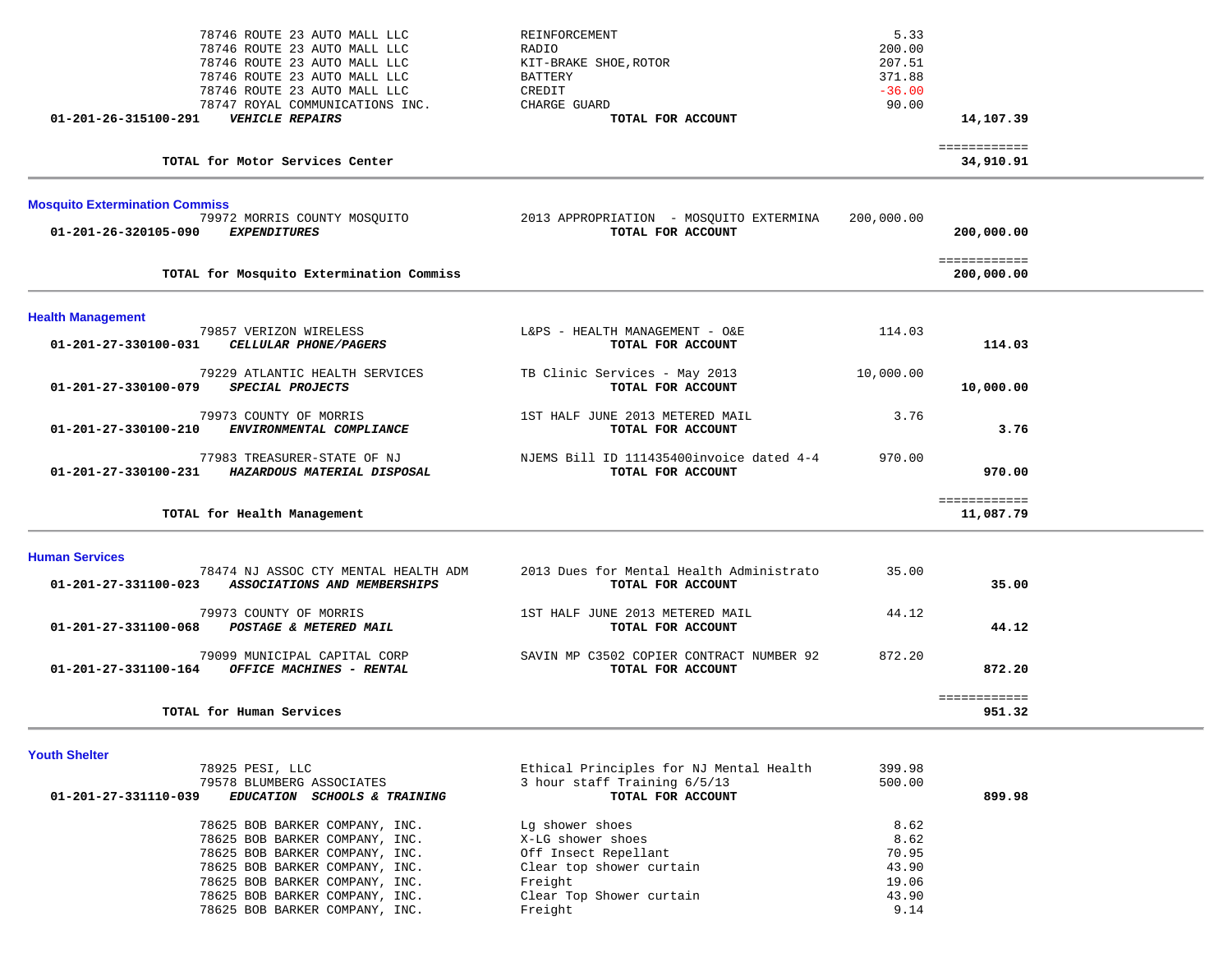| 79973 COUNTY OF MORRIS                               | 1ST HALF JUNE 2013 METERED MAIL          | 1.12     |                           |  |
|------------------------------------------------------|------------------------------------------|----------|---------------------------|--|
| POSTAGE AND METERED MAIL<br>01-201-27-331110-068     | TOTAL FOR ACCOUNT                        |          | 1.12                      |  |
|                                                      |                                          |          |                           |  |
| 79583 ALBERTSON INC                                  | 6030375100026118 Closing Date 6/5/13     | 14.17    |                           |  |
| 79579 SODEXO INC & AFFILIATES                        | Contractual Charge                       | 2,812.56 |                           |  |
| 79579 SODEXO INC & AFFILIATES                        | Lunch Meals                              | 802.56   |                           |  |
| 79579 SODEXO INC & AFFILIATES                        | Dinner Meals                             | 778.80   |                           |  |
|                                                      |                                          |          |                           |  |
| 79579 SODEXO INC & AFFILIATES                        | Snacks & Groceries                       | 1,730.25 |                           |  |
| 79593 LOVEYS PIZZA & GRILL                           | May 6 thru May 27 2013                   | 87.76    |                           |  |
| 01-201-27-331110-185<br>FOOD                         | TOTAL FOR ACCOUNT                        |          | 6,226.10                  |  |
| 79580 ATLANTIC HEALTH/                               | Juvenile Services May2013                | 6,766.66 |                           |  |
| <b>MEDICAL</b><br>01-201-27-331110-189               | TOTAL FOR ACCOUNT                        |          | 6,766.66                  |  |
|                                                      |                                          |          |                           |  |
| 78655 ALLEN PAPER & SUPPLY CO                        | Gallon Quick Seal bag                    | 76.84    |                           |  |
| 78655 ALLEN PAPER & SUPPLY CO                        | 12 oz bowls                              | 139.60   |                           |  |
| 78655 ALLEN PAPER & SUPPLY CO                        | 9" plates                                | 73.50    |                           |  |
| 78655 ALLEN PAPER & SUPPLY CO                        | Kitchen Paper Towel rolls                | 105.60   |                           |  |
| 78655 ALLEN PAPER & SUPPLY CO                        | C Fold Towels                            | 82.50    |                           |  |
| 78655 ALLEN PAPER & SUPPLY CO                        | Forks                                    | 23.10    |                           |  |
| 78655 ALLEN PAPER & SUPPLY CO                        | knives                                   | 23.10    |                           |  |
| <b>JANITORIAL SUPPLIES</b><br>01-201-27-331110-252   | TOTAL FOR ACCOUNT                        |          | 524.24                    |  |
|                                                      |                                          |          |                           |  |
| TOTAL for Youth Shelter                              |                                          |          | ============<br>15,091.33 |  |
|                                                      |                                          |          |                           |  |
|                                                      |                                          |          |                           |  |
| <b>Office on Aging</b>                               |                                          |          |                           |  |
| 79455 ANDREA BATISTONI                               | Car Insurance Reimbursement for May 2013 | 12.00    |                           |  |
| 79454 BETH DENMEAD                                   | Car insurance Reimbursement for May 2013 | 12.00    |                           |  |
| 79453 KAREN WEBSTER                                  | Car Insurance Reimbursement for May 2013 | 12.00    |                           |  |
| 79456 LUCY CANNIZZO                                  | Car Insurance reimbursement for May 2013 | 12.00    |                           |  |
| 79457 OPHELIA V. CRUSE                               | Car Insurance Reimbursement for may 2013 | 12.00    |                           |  |
| 79452 VERA BLOSSOM                                   | Auto Insurance Reimbursement for May 201 | 12.00    |                           |  |
| 01-201-27-333100-048<br><b>INSURANCE</b>             | TOTAL FOR ACCOUNT                        |          | 72.00                     |  |
| 79449 W.B. MASON COMPANY INC                         | Paper, xero/dup, we, let 20#             | 404.52   |                           |  |
| 01-201-27-333100-058<br>OFFICE SUPPLIES & STATIONERY | TOTAL FOR ACCOUNT                        |          | 404.52                    |  |
|                                                      |                                          |          |                           |  |
| 79459 ST. FRANCIS RESIDENTIAL COMMUNITY              | Living Treasures Awards 2013.            | 668.07   |                           |  |
| 79448 NEW JERSEY FOUNDATION FOR                      | 5/23/13 Copies May/June Renaissance Maga | 225.00   |                           |  |
| 79860 SODEXO INC & AFFILIATES                        | 40 Meals for MCOOPO 5/17/13Luncheon.Cred | 194.40   |                           |  |
| OTHER GENERAL EXPENSES<br>01-201-27-333100-059       | TOTAL FOR ACCOUNT                        |          | 1,087.47                  |  |
| 79973 COUNTY OF MORRIS                               | 1ST HALF JUNE 2013 METERED MAIL          | 223.91   |                           |  |
| 01-201-27-333100-068<br>POSTAGE & METERED MAIL       | TOTAL FOR ACCOUNT                        |          | 223.91                    |  |
|                                                      |                                          |          |                           |  |
| 79455 ANDREA BATISTONI                               | Miles reimbursement for May 2013         | 72.45    |                           |  |
| 79454 BETH DENMEAD                                   | Miles reimbursement for May 2013         | 101.50   |                           |  |
| 79453 KAREN WEBSTER                                  | Miles reimbursement for May 2013         | 35.00    |                           |  |
| 79456 LUCY CANNIZZO                                  | Miles reimbursement for May 2013         | 31.85    |                           |  |
| 79457 OPHELIA V. CRUSE                               | Miles reimbursement for May 2013         | 34.30    |                           |  |
| 79452 VERA BLOSSOM                                   | Miles reimbursement for May 2013         | 82.25    |                           |  |
| TRAVEL EXPENSE<br>01-201-27-333100-082               | TOTAL FOR ACCOUNT                        |          | 357.35                    |  |
|                                                      |                                          |          |                           |  |
| TOTAL for Office on Aging                            |                                          |          | ============<br>2,145.25  |  |
|                                                      |                                          |          |                           |  |

79133 CITYSIDE ARCHIVES, LTD YOUTH SHELTER 114.00 79591 WAL-MART STORE 6032202020168804 Statement Closing 5/3/1 242.20

 **01-201-27-331110-059** *OTHER GENERAL EXPENSES* **TOTAL FOR ACCOUNT 673.23**

Funplex Tokens & Rewards<br>TOTAL FOR ACCOUNT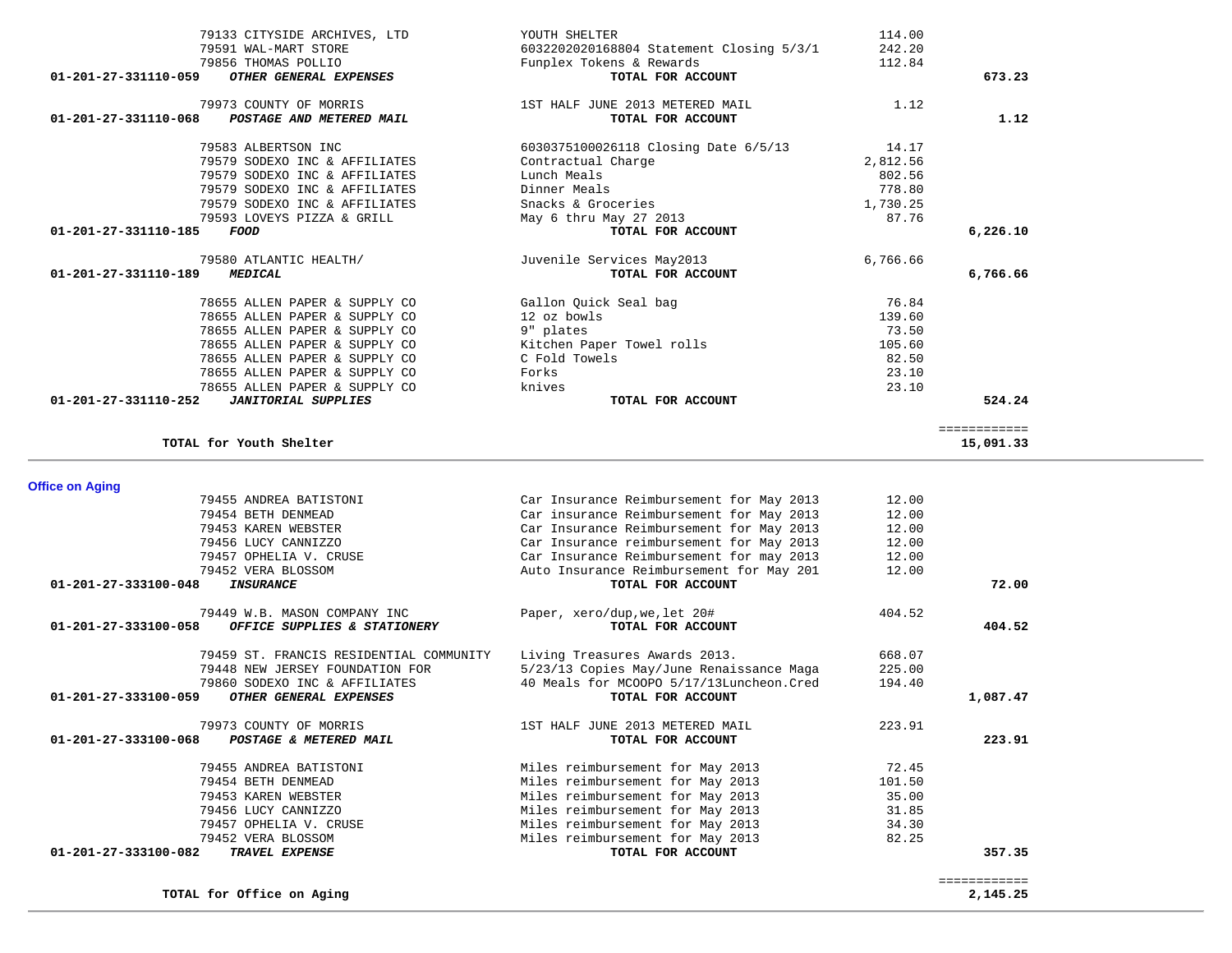| <b>Grant in Aid</b>                     |                                                            |                                                  |           |              |  |
|-----------------------------------------|------------------------------------------------------------|--------------------------------------------------|-----------|--------------|--|
|                                         | 79439 EL PRIMER PASO                                       | Esl classes for May 2013                         | 1,440.00  |              |  |
|                                         | 79439 EL PRIMER PASO                                       | Preschool Classes May 2013                       | 2,772.00  |              |  |
|                                         | 79439 EL PRIMER PASO                                       | Preschool Scholarships May 2013                  | 1,950.00  |              |  |
|                                         | 79439 EL PRIMER PASO                                       | Family Childcare Services                        | 1,200.00  |              |  |
| 01-201-27-342000-459                    | GRANT IN AID GIA: HISPANIC AFFAIRS                         | TOTAL FOR ACCOUNT                                |           | 7,362.00     |  |
|                                         | 79311 CREATIVE HEARTWORK INC                               | 12 participants in "food for thought" an         | 10,450.00 |              |  |
| 01-201-27-342000-471                    | GRANT IN AID GIA: CREATIVE HEARTWORK                       | TOTAL FOR ACCOUNT                                |           | 10,450.00    |  |
|                                         |                                                            |                                                  |           |              |  |
|                                         | 78947 CFCS - HOPE HOUSE                                    | EXTENDED EVALUATIONS SUBSTANCE ABUSE CAS         | 270.00    |              |  |
|                                         | 78947 CFCS - HOPE HOUSE                                    | URINE SCREENINGS                                 | 25.00     |              |  |
| 01-201-27-342000-480                    | GRANT IN AID GIA: HOPEHOUSEOPERTNFIXIT                     | TOTAL FOR ACCOUNT                                |           | 295.00       |  |
|                                         | 79312 CHILDREN ON THE GREEN                                | 396 1/4 work/training hours                      | 5,116.00  |              |  |
|                                         | 01-201-27-342000-494 GRANT IN AID: CHILDREN OF THE GREEN   | TOTAL FOR ACCOUNT                                |           | 5,116.00     |  |
|                                         |                                                            |                                                  |           | ============ |  |
|                                         | TOTAL for Grant in Aid                                     |                                                  |           | 23,223.00    |  |
|                                         |                                                            |                                                  |           |              |  |
| <b>Seniors, Disabled &amp; Veterans</b> |                                                            |                                                  |           |              |  |
|                                         | 79858 CORNERSTONE FAMILY PROGRAMS                          | MCADCPeriod May 2013422 units @ \$4.09 (t        | 20,697.02 |              |  |
|                                         | 01-201-27-343100-036  CONTRACTED SERVICES - ADULT DAY CARE | TOTAL FOR ACCOUNT                                |           | 20,697.02    |  |
|                                         |                                                            |                                                  |           |              |  |
|                                         |                                                            |                                                  |           | ============ |  |
|                                         | TOTAL for Seniors, Disabled & Veterans                     |                                                  |           | 20,697.02    |  |
|                                         |                                                            |                                                  |           |              |  |
| <b>County Board of Social Service</b>   |                                                            |                                                  |           |              |  |
|                                         | 78825 STAPLES BUSINESS ADVANTAGE                           | Accu - stamp 2 shutter stamp                     | 26.78     |              |  |
|                                         | 78833 PAPER MART INC                                       | Top print Multi White 92 Bright/Order #1         | 794.40    |              |  |
|                                         | 01-201-27-345100-058 OFFICE SUPPLIES & STATIONERY          | TOTAL FOR ACCOUNT                                |           | 821.18       |  |
|                                         | 79133 CITYSIDE ARCHIVES, LTD                               | TEMPORARY ASSISTANCE                             | 415.49    |              |  |
|                                         | 78835 DEER PARK                                            | A/C #0434488383 - 04-15-03 to 05-14-13           | 286.54    |              |  |
| 01-201-27-345100-059                    | <i>OTHER GENERAL EXPENSES</i>                              | TOTAL FOR ACCOUNT                                |           | 702.03       |  |
|                                         |                                                            |                                                  | 895.50    |              |  |
|                                         | 79539 VERIZON<br>79866 VERIZON                             | 641 87Y/05-28-13 to<br>OFFICE OF TEMP ASSISTANCE | 1,006.64  |              |  |
|                                         |                                                            |                                                  | 145.99    |              |  |
|                                         | 79869 AT&T                                                 | OFFICE OF TEMP ASSISTANCE                        |           |              |  |
| 01-201-27-345100-146                    | <b>TELEPHONE</b>                                           | TOTAL FOR ACCOUNT                                |           | 2,048.13     |  |
|                                         | 78827 MUNICIPAL CAPITAL CORP                               | Ricoh MP5002SP                                   | 3,640.16  |              |  |
|                                         | 78827 MUNICIPAL CAPITAL CORP                               | MPC 4502A                                        | 1,051.16  |              |  |
|                                         | 78827 MUNICIPAL CAPITAL CORP                               | MP4002SP                                         | 1,467.24  |              |  |
|                                         | 78827 MUNICIPAL CAPITAL CORP                               | MP4002SP                                         | 1,635.40  |              |  |
| 01-201-27-345100-164                    | <b>OFFICE MACHINES - RENTAL</b>                            | TOTAL FOR ACCOUNT                                |           | 7,793.96     |  |
|                                         | 78814 ATLANTIC TOMORROWS OFFICE                            | Printer maintenance billing from 12/30/1         | 825.44    |              |  |
|                                         | 78815 TRITEC OFFICE EQUIPMENT INC                          | Upgrade charges for Machine ID 6044/ W51         | 2,300.00  |              |  |
|                                         | 78815 TRITEC OFFICE EQUIPMENT INC                          | Credit for SR3090                                | $-870.00$ |              |  |
| 01-201-27-345100-166                    | OFFICE MACHINE- REPAIR                                     | TOTAL FOR ACCOUNT                                |           | 2,255.44     |  |
|                                         |                                                            |                                                  |           |              |  |
|                                         | 79242 CITYSIDE ARCHIVES, LTD                               | STORAGE SERVICES - OFFICE OF TEMP ASSIST         | 598.37    |              |  |
| 01-201-27-345100-257                    | <b>RENTAL - OTHER</b>                                      | TOTAL FOR ACCOUNT                                |           | 598.37       |  |
|                                         | 79532 U.S. SECURITY ASSOCIATES, INC.                       | Expense for Security Officer/Client #573         | 54.75     |              |  |
|                                         | 79532 U.S. SECURITY ASSOCIATES, INC.                       | $5/17/13 - 05/23/13$                             | 584.00    |              |  |
|                                         | 79599 U.S. SECURITY ASSOCIATES, INC.                       | Security Officer for $05/24 - 05/30/13$ .        | 525.60    |              |  |
|                                         | 78836 U.S. SECURITY ASSOCIATES, INC.                       | Expense for Security Oficer/573-1198-000         | 700.80    |              |  |
|                                         | 78836 U.S. SECURITY ASSOCIATES, INC.                       | $05/03/13 - 05/09/13$                            | 635.10    |              |  |
|                                         |                                                            |                                                  |           |              |  |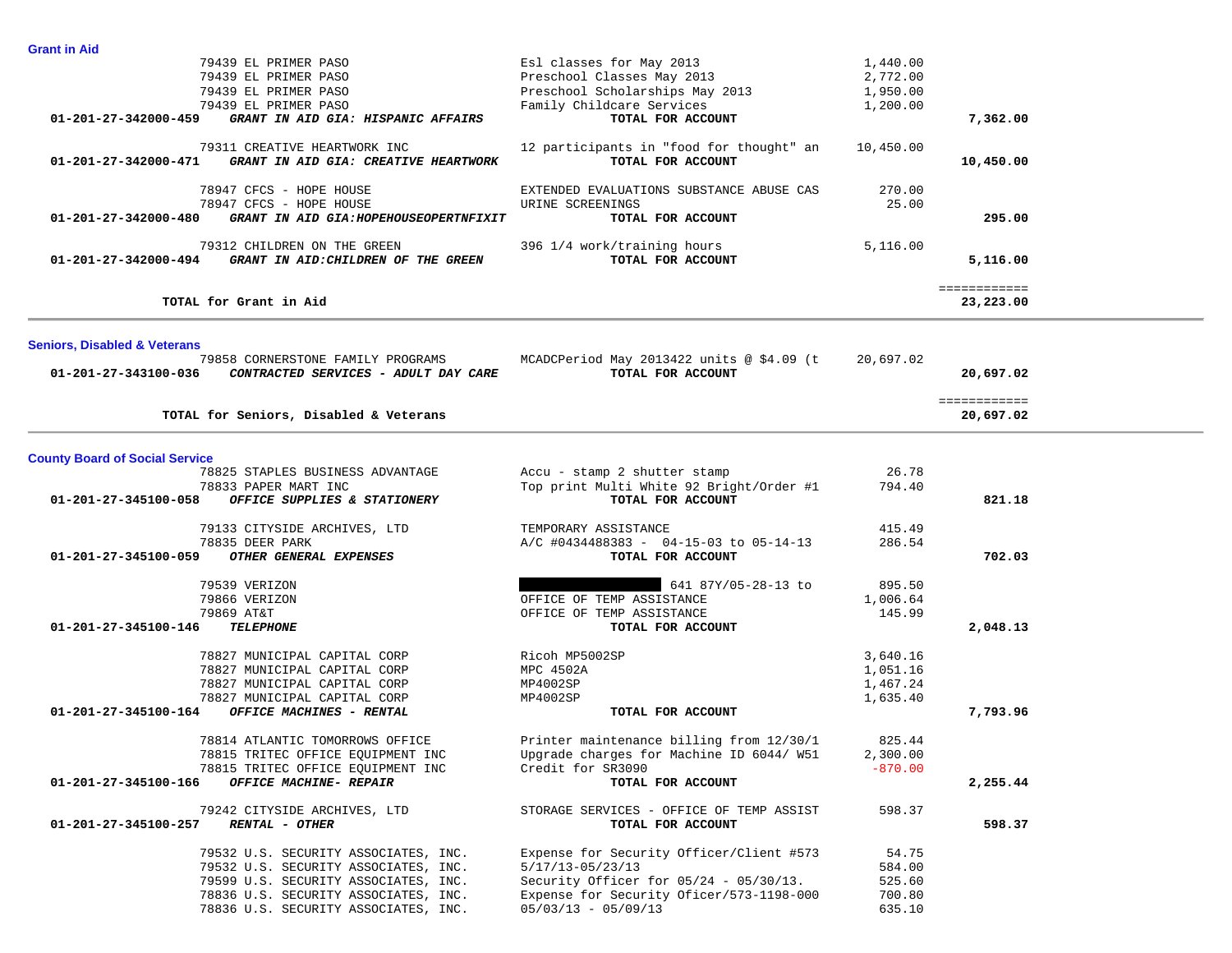| 01-201-27-345100-332     | <i><b>MILEAGE</b></i>                    | TOTAL FOR ACCOUNT                        |        | 278.25       |
|--------------------------|------------------------------------------|------------------------------------------|--------|--------------|
|                          | 79520 ERICA JOHNSON                      | MAP - Insurance reimb. from January thro | 72.00  |              |
|                          | 79525 LASZLO CSENGETO                    | Insurance reimb. for March to June 2013  | 48.00  |              |
|                          | 79534 LINDA CSENGETO                     | Parking fee                              | 2.00   |              |
| 01-201-27-345100-333     | OTHER ALLOWANCES                         | TOTAL FOR ACCOUNT                        |        | 122.00       |
|                          |                                          |                                          |        |              |
|                          | 79521 MOLNAR PHARMACY                    |                                          | 161.48 |              |
|                          | 79521 MOLNAR PHARMACY                    |                                          | 45.13  |              |
|                          | 79527 MOLNAR PHARMACY                    |                                          | 55.42  |              |
|                          | 79527 MOLNAR PHARMACY                    |                                          | 19.45  |              |
|                          | 79527 MOLNAR PHARMACY                    |                                          | 34.71  |              |
|                          | 79527 MOLNAR PHARMACY                    |                                          | 22.29  |              |
|                          | 79527 MOLNAR PHARMACY                    |                                          | 102.88 |              |
| 01-201-27-345100-338     | HEALTH RELATED SERVICES                  | TOTAL FOR ACCOUNT                        |        | 441.36       |
|                          | 79526 CITY LIMO AND TAXI, INC.           |                                          | 25.75  |              |
|                          | 79531 NJ TAXI & BLACK CAR SERVICES LLC   |                                          | 39.51  |              |
|                          | 79522 NJ TAXI & BLACK CAR SERVICES LLC   |                                          | 90.44  |              |
|                          | 79522 NJ TAXI & BLACK CAR SERVICES LLC   | 05/09/13                                 | 34.03  |              |
|                          | 79522 NJ TAXI & BLACK CAR SERVICES LLC   | 04/09/13                                 | 90.44  |              |
|                          | 79522 NJ TAXI & BLACK CAR SERVICES LLC   |                                          | 26.42  |              |
|                          | 79528 NJ TAXI & BLACK CAR SERVICES LLC   |                                          | 39.51  |              |
|                          | 79528 NJ TAXI & BLACK CAR SERVICES LLC   | 05/10/13                                 | 90.44  |              |
|                          | 79528 NJ TAXI & BLACK CAR SERVICES LLC   |                                          | 59.50  |              |
|                          | 79528 NJ TAXI & BLACK CAR SERVICES LLC   |                                          | 26.42  |              |
| 01-201-27-345100-340     | TRANSPORTATION SERVICES                  | TOTAL FOR ACCOUNT                        |        | 522.46       |
|                          |                                          |                                          |        |              |
|                          |                                          |                                          |        | ============ |
|                          | TOTAL for County Board of Social Service |                                          |        | 18,769.63    |
|                          |                                          |                                          |        |              |
| <b>MV:Administration</b> |                                          |                                          |        |              |
|                          | 79759 AKUA OPOMEA ABEBRESE               | 6/3/2013                                 | 224.00 |              |
|                          | 79759 AKUA OPOMEA ABEBRESE               | 6/4/2013                                 | 224.00 |              |
|                          | 79759 AKUA OPOMEA ABEBRESE               | 6/6/2013                                 | 224.00 |              |
|                          | 79759 AKUA OPOMEA ABEBRESE               | 6/10/2013                                | 224.00 |              |
|                          | 79759 AKUA OPOMEA ABEBRESE               | 6/12/2013                                | 224.00 |              |
|                          | 79759 AKUA OPOMEA ABEBRESE               | 6/13/2013                                | 224.00 |              |
|                          | 79759 AKUA OPOMEA ABEBRESE               | 6/14/2013                                | 224.00 |              |
|                          | 79759 AKUA OPOMEA ABEBRESE               | 6/15/2013                                | 224.00 |              |
|                          | 79756 ARNEL P GARCIA                     | 6/3/2013                                 | 224.00 |              |
|                          | 79756 ARNEL P GARCIA                     | 6/5/2013                                 | 224.00 |              |
|                          | 79756 ARNEL P GARCIA                     | 6/11/2013                                | 224.00 |              |
|                          | 79756 ARNEL P GARCIA                     | 6/12/2013                                | 224.00 |              |
|                          | 79756 ARNEL P GARCIA                     | 6/13/2013                                | 224.00 |              |
|                          | 79755 BARKEL FLEMMING                    | 6/2/2013                                 | 224.00 |              |
|                          | 79755 BARKEL FLEMMING                    | 6/3/2013                                 | 224.00 |              |
|                          | 79755 BARKEL FLEMMING                    | 6/4/2013                                 | 224.00 |              |
|                          | 79755 BARKEL FLEMMING                    | 6/7/2013                                 | 224.00 |              |
|                          | 79755 BARKEL FLEMMING                    | 6/9/2013                                 | 224.00 |              |
|                          | 79755 BARKEL FLEMMING                    | 6/10/2013                                | 223.72 |              |
|                          | 79755 BARKEL FLEMMING                    | 6/11/2013                                | 224.00 |              |
|                          | 79755 BARKEL FLEMMING                    | 6/14/2013                                | 224.00 |              |
|                          | 79754 CARRELLE L CALIXTE                 | 6/4/2013                                 | 224.00 |              |
|                          | 79754 CARRELLE L CALIXTE                 | 6/5/2013                                 | 224.00 |              |
|                          |                                          |                                          |        |              |
|                          |                                          |                                          |        |              |

 79519 U.S. SECURITY ASSOCIATES, INC. Payment for Security Officer - 05/10/13- 686.20  **01-201-27-345100-325** *SPECIAL SERVICES* **TOTAL FOR ACCOUNT 3,186.45**

79523 JERRY THIEL SSS - Mileage reimb. for May 2013 71.40

79534 LINDA CSENGETO SSS - mileage reimbursement for May 2013 95.55

79525 LASZLO CSENGETO **ADM** - Mileage reimb. for May 2013

79600 SHAU-YING LIU SSS mileage reimbursement for May 2013. 86.10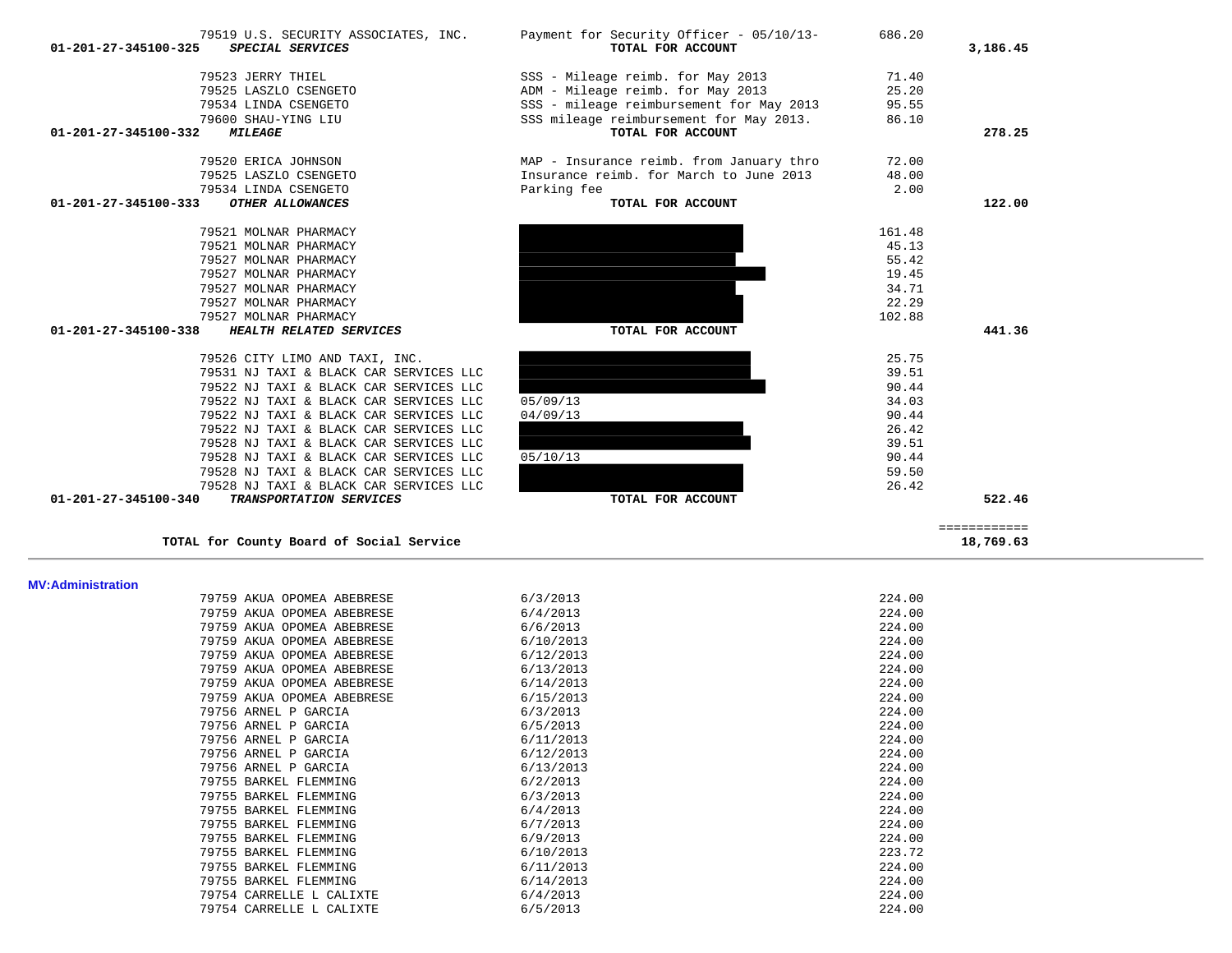| 79754 CARRELLE L CALIXTE                                                                                                 | 6/6/2013  | 224.00 |
|--------------------------------------------------------------------------------------------------------------------------|-----------|--------|
|                                                                                                                          |           | 448.00 |
|                                                                                                                          |           | 224.00 |
| 79754 CARRELLE L<br>CALIXTE 6/6/2013<br>79754 CARRELLE L<br>CALIXTE 6/7/2013<br>79754 CARRELLE L<br>CALIXTE 6/7/2013<br> |           | 224.00 |
|                                                                                                                          |           | 224.00 |
|                                                                                                                          |           | 448.00 |
|                                                                                                                          |           | 224.00 |
|                                                                                                                          |           | 280.00 |
|                                                                                                                          |           | 280.00 |
|                                                                                                                          |           | 280.00 |
|                                                                                                                          |           | 280.00 |
|                                                                                                                          |           | 280.00 |
|                                                                                                                          |           | 280.00 |
|                                                                                                                          |           |        |
|                                                                                                                          |           | 280.00 |
|                                                                                                                          |           | 280.00 |
|                                                                                                                          |           | 224.00 |
|                                                                                                                          |           | 224.00 |
|                                                                                                                          |           | 224.00 |
|                                                                                                                          |           | 224.00 |
|                                                                                                                          |           | 224.00 |
|                                                                                                                          |           | 224.00 |
|                                                                                                                          |           | 224.00 |
|                                                                                                                          |           | 224.00 |
|                                                                                                                          |           | 224.00 |
|                                                                                                                          |           | 224.00 |
|                                                                                                                          |           | 224.00 |
|                                                                                                                          |           | 224.00 |
|                                                                                                                          |           | 280.00 |
|                                                                                                                          |           | 280.00 |
|                                                                                                                          |           | 297.50 |
|                                                                                                                          |           | 297.50 |
|                                                                                                                          |           | 280.00 |
|                                                                                                                          |           | 224.00 |
|                                                                                                                          |           | 224.00 |
|                                                                                                                          |           | 448.00 |
|                                                                                                                          |           | 224.00 |
|                                                                                                                          |           | 224.00 |
|                                                                                                                          |           | 224.00 |
|                                                                                                                          |           |        |
|                                                                                                                          |           | 280.00 |
|                                                                                                                          |           | 280.00 |
|                                                                                                                          |           | 280.00 |
|                                                                                                                          |           | 297.50 |
|                                                                                                                          |           | 280.00 |
|                                                                                                                          |           | 280.00 |
|                                                                                                                          |           | 210.00 |
|                                                                                                                          |           | 280.00 |
|                                                                                                                          |           | 271.25 |
|                                                                                                                          |           | 280.00 |
|                                                                                                                          |           | 280.00 |
| 79745 LOUISE R. MACCHIA                                                                                                  | 6/6/2013  | 280.00 |
| 79745 LOUISE R. MACCHIA                                                                                                  | 6/7/2013  | 280.00 |
| 79745 LOUISE R. MACCHIA                                                                                                  | 6/10/2013 | 280.00 |
| 79745 LOUISE R. MACCHIA                                                                                                  | 6/11/2013 | 280.00 |
| 79745 LOUISE R. MACCHIA                                                                                                  | 6/12/2013 | 210.00 |
| 79745 LOUISE R. MACCHIA                                                                                                  | 6/13/2013 | 280.00 |
| 79745 LOUISE R. MACCHIA                                                                                                  | 6/14/2013 | 280.00 |
| 79744 MADUKWE IMO IBOKO, RN                                                                                              | 6/2/2013  | 560.00 |
| 79744 MADUKWE IMO IBOKO, RN                                                                                              | 6/8/2013  | 560.00 |
| 79744 MADUKWE IMO IBOKO, RN                                                                                              | 6/9/2013  | 560.00 |
| 79744 MADUKWE IMO IBOKO, RN                                                                                              | 6/15/2013 | 560.00 |
| 79743 MA. LIZA IMPERIAL                                                                                                  | 6/8/2013  | 278.95 |
| 79742 MARIA CARMELITA OBLINA                                                                                             | 6/2/2013  | 224.00 |
| 79742 MARIA CARMELITA OBLINA                                                                                             | 6/8/2013  | 448.00 |
|                                                                                                                          |           |        |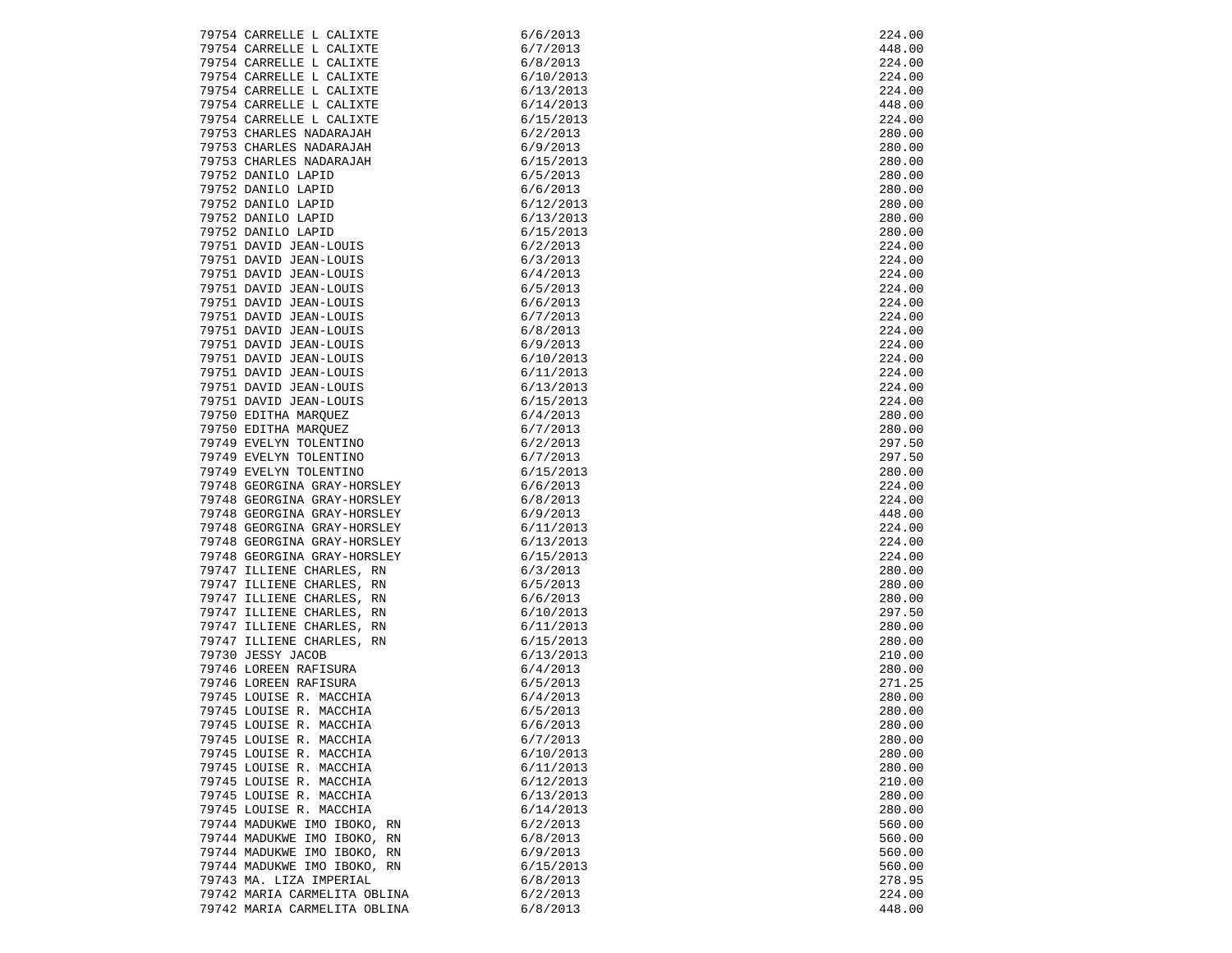|                      |                                     |                                          | 224.00    |           |
|----------------------|-------------------------------------|------------------------------------------|-----------|-----------|
|                      |                                     |                                          | 280.00    |           |
|                      |                                     |                                          | 280.00    |           |
|                      |                                     |                                          | 280.00    |           |
|                      |                                     |                                          | 280.00    |           |
|                      |                                     |                                          | 276.50    |           |
|                      |                                     |                                          | 275.45    |           |
|                      |                                     |                                          | 280.00    |           |
|                      |                                     |                                          | 280.00    |           |
|                      |                                     |                                          | 280.00    |           |
|                      |                                     |                                          | 288.75    |           |
|                      |                                     |                                          | 280.00    |           |
|                      |                                     |                                          | 266.00    |           |
|                      |                                     |                                          | 280.00    |           |
|                      |                                     |                                          | 280.00    |           |
|                      |                                     |                                          | 280.00    |           |
|                      |                                     |                                          | 277.90    |           |
|                      |                                     |                                          | 280.00    |           |
|                      |                                     |                                          | 280.00    |           |
|                      |                                     |                                          | 280.00    |           |
|                      |                                     |                                          |           |           |
|                      |                                     |                                          | 280.00    |           |
|                      |                                     |                                          | 280.00    |           |
|                      |                                     |                                          | 280.00    |           |
|                      |                                     |                                          | 280.00    |           |
|                      |                                     |                                          | 280.00    |           |
|                      |                                     |                                          | 280.00    |           |
|                      |                                     |                                          | 560.00    |           |
|                      |                                     |                                          | 280.00    |           |
|                      |                                     |                                          | 280.00    |           |
|                      |                                     |                                          | 280.00    |           |
|                      |                                     |                                          | 560.00    |           |
|                      |                                     |                                          | 560.00    |           |
|                      |                                     |                                          | 560.00    |           |
|                      |                                     |                                          | 560.00    |           |
|                      |                                     |                                          | 280.00    |           |
|                      |                                     |                                          | 280.00    |           |
|                      |                                     |                                          | 280.00    |           |
|                      |                                     |                                          | 280.00    |           |
|                      |                                     |                                          | 280.00    |           |
|                      |                                     |                                          | 280.00    |           |
|                      |                                     |                                          | 280.00    |           |
|                      |                                     |                                          | 280.00    |           |
|                      |                                     |                                          | 280.00    |           |
|                      |                                     |                                          | 280.00    |           |
|                      |                                     |                                          | 280.00    |           |
|                      |                                     |                                          | 547.05    |           |
| 01-201-27-350100-013 |                                     | TOTAL FOR ACCOUNT                        |           | 37,674.07 |
|                      |                                     |                                          |           |           |
|                      | 79671 BARON HR HEALTHCARE LLC       | 30510, 5/19/2013                         | 283.50    |           |
| 01-201-27-350100-016 | <i>OUTSIDE SALARIES &amp; WAGES</i> | TOTAL FOR ACCOUNT                        |           | 283.50    |
|                      | 78883 CORNERSTONE FAMILY PROGRAMS   | Social Work Services for April, 2013     | 21,000.00 |           |
| 01-201-27-350100-036 | CONTRACTED SERVICES                 | TOTAL FOR ACCOUNT                        |           | 21,000.00 |
|                      |                                     |                                          |           |           |
|                      | 78755 DEER PARK                     | 0435619937,3/15/2013 thru 4/14/2013      | 4.18      |           |
|                      | 78755 DEER PARK                     | 0435619937, 4/15/2013 thru 5/14/2013     | 10.45     |           |
|                      | 79654 MAUREEN GIORDANO              | Parking Charge for Attendance at 1199J N | 1.50      |           |
| 01-201-27-350100-046 | <b>GENERAL STORES</b>               | TOTAL FOR ACCOUNT                        |           | 16.13     |
|                      |                                     |                                          |           |           |
|                      | 79702 STAPLES BUSINESS ADVANTAGE    | 1032198,6/7/2013                         | 174.84    |           |
|                      | 79702 STAPLES BUSINESS ADVANTAGE    | 1032198,6/6/2013                         | 897.30    |           |
|                      | 79702 STAPLES BUSINESS ADVANTAGE    | 1032198,6/5/2013                         | 610.98    |           |

79702 STAPLES BUSINESS ADVANTAGE 1032198,6/5/2013 59.65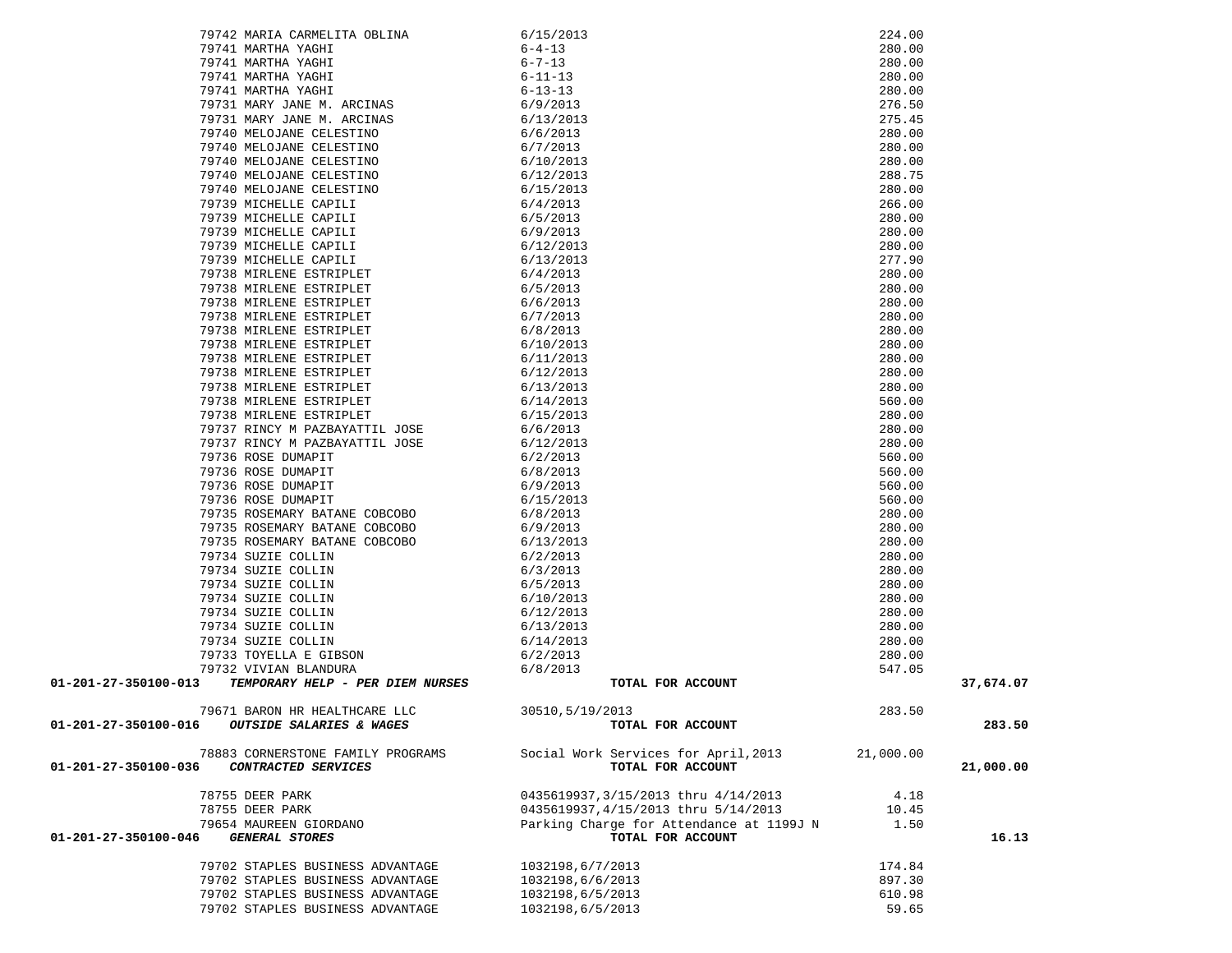| 79952 NATIONAL FUEL OIL INC.                         | FUEL CHARGES MAY 2013              | 481.63       |  |
|------------------------------------------------------|------------------------------------|--------------|--|
| <b>GAS PURCHASES</b><br>01-201-27-350100-140         | TOTAL FOR ACCOUNT                  | 481.63       |  |
|                                                      |                                    |              |  |
| 79866 VERIZON                                        | MV: ADMINISTRATION                 | 4,316.61     |  |
| 79869 AT&T                                           | MV: ADMINISTRATION                 | 175.10       |  |
| <b>TELEPHONE</b><br>01-201-27-350100-146             | TOTAL FOR ACCOUNT                  | 4,491.71     |  |
|                                                      |                                    |              |  |
| 79692 MUNICIPAL CAPITAL CORP                         | 6365, June thru August~2013        | 451.18       |  |
| OFFICE MACHINES - RENTAL<br>01-201-27-350100-164     | TOTAL FOR ACCOUNT                  | 451.18       |  |
|                                                      |                                    |              |  |
| 79703 U.S. SECURITY ASSOCIATES, INC.                 | 573-1134-000, 4/18/2013            | 4,980.80     |  |
| 79703 U.S. SECURITY ASSOCIATES, INC.                 | 573-1134-000, 4/25/2013            | 4,980.80     |  |
|                                                      |                                    |              |  |
| 79703 U.S. SECURITY ASSOCIATES, INC.                 | 573-1134-000, 5/2/2013             | 4,363.40     |  |
| 79703 U.S. SECURITY ASSOCIATES, INC.                 | 573-1134-000,5/9/2013              | 4,696.84     |  |
| 79703 U.S. SECURITY ASSOCIATES, INC.                 | 573-1134-000, 5/16/2013            | 5,019.56     |  |
| 79703 U.S. SECURITY ASSOCIATES, INC.                 | 573-1134-000, 5/23/2013            | 5,128.52     |  |
| 79703 U.S. SECURITY ASSOCIATES, INC.                 | 573-1134-000, 5/30/2013            | 5,132.94     |  |
| 79703 U.S. SECURITY ASSOCIATES, INC.                 | 573-1134-000,6/6/2013              | 5,118.84     |  |
| SAFETY ITEMS<br>01-201-27-350100-266                 | TOTAL FOR ACCOUNT                  | 39,421.70    |  |
|                                                      |                                    |              |  |
|                                                      |                                    | ============ |  |
| TOTAL for MV:Administration                          |                                    | 105,820.45   |  |
|                                                      |                                    |              |  |
|                                                      |                                    |              |  |
| <b>MV:Building Services</b>                          |                                    |              |  |
| 79704 VIKING TERMITE & PEST                          | 1310641, June~2013                 | 870.00       |  |
| 01-201-27-350110-036<br>CONTRACTED SERVICES          | TOTAL FOR ACCOUNT                  | 870.00       |  |
|                                                      |                                    |              |  |
| 79699 SCHINDLER ELEVATOR CORPORATION                 | 5000013604, June~2013              | 2,334.14     |  |
| EQUIPMENT SERVICE AGREEMENTS<br>01-201-27-350110-044 | TOTAL FOR ACCOUNT                  | 2,334.14     |  |
|                                                      |                                    |              |  |
| 79710 AES-NJ COGEN CO INC                            | Electric for April, 2013           | 3,316.61     |  |
| 79710 AES-NJ COGEN CO INC                            | Electric for May, 2013             | 3,220.17     |  |
| 79684 JERSEY CENTRAL POWER & LIGHT                   | 100004803738, May~2013             | 49,542.69    |  |
| <b>ELECTRICITY</b><br>01-201-27-350110-137           | TOTAL FOR ACCOUNT                  | 56,079.47    |  |
|                                                      |                                    |              |  |
|                                                      |                                    |              |  |
|                                                      |                                    |              |  |
| 79706 WOODRUFF ENERGY                                | 508579,4/25/2013 thru 5/23/2013    | 12,652.56    |  |
| 79706 WOODRUFF ENERGY                                | 508584,4/25/2013 thru 5/23/2013    | 2,287.65     |  |
| 79709 PSE&G CO                                       | 65 858 068 08, May~2013            | 2,790.87     |  |
| 79697 PSE&G CO                                       | 66 472 055 00, May~2013            | 617.67       |  |
| NATURAL GAS<br>01-201-27-350110-141                  | TOTAL FOR ACCOUNT                  | 18,348.75    |  |
|                                                      |                                    |              |  |
| 79133 CITYSIDE ARCHIVES, LTD                         | MORRIS VIEW                        | 841.75       |  |
| 79705 WASTE MANAGEMENT OF NEW JERSEY                 | $00011 - 16926 - 92005$ , May~2013 | 8,085.33     |  |
| 01-201-27-350110-143<br>RUBBISH & TRASH REMOVAL      | TOTAL FOR ACCOUNT                  | 8,927.08     |  |
|                                                      |                                    |              |  |
| 76594 STERICYCLE INC.                                | 8074425, 2nd Otr. 2013             | 1,944.42     |  |
| 01-201-27-350110-145<br>SOLID WASTE COST             | TOTAL FOR ACCOUNT                  | 1,944.42     |  |
|                                                      |                                    |              |  |
| 79701 SOUTHEAST MORRIS COUNTY                        | 20-9999/8709,5-20-2013             | 4,899.15     |  |
| <b>WATER</b><br>01-201-27-350110-147                 | TOTAL FOR ACCOUNT                  | 4,899.15     |  |
|                                                      |                                    |              |  |
| 79683 J.A. SEXAUER                                   | 276829, 5/22/2013                  | 68.16        |  |
| 79688 MARIDO SERVICES INC.                           | 13518, 1/18/2013                   | 3,141.06     |  |
| 01-201-27-350110-262<br>MACHINERY REPAIRS & PARTS    | TOTAL FOR ACCOUNT                  | 3,209.22     |  |

 79702 STAPLES BUSINESS ADVANTAGE 1032198,6/5/2013 3.98 79702 STAPLES BUSINESS ADVANTAGE 1032198,6/5/2013 61.66  **01-201-27-350100-058** *OFFICE SUPPLIES & STATIONERY* **TOTAL FOR ACCOUNT 1,808.41**

 **01-201-27-350100-068** *POSTAGE & METERED MAIL* **TOTAL FOR ACCOUNT 192.12**

192.12

79973 COUNTY OF MORRIS 1ST HALF JUNE 2013 METERED MAIL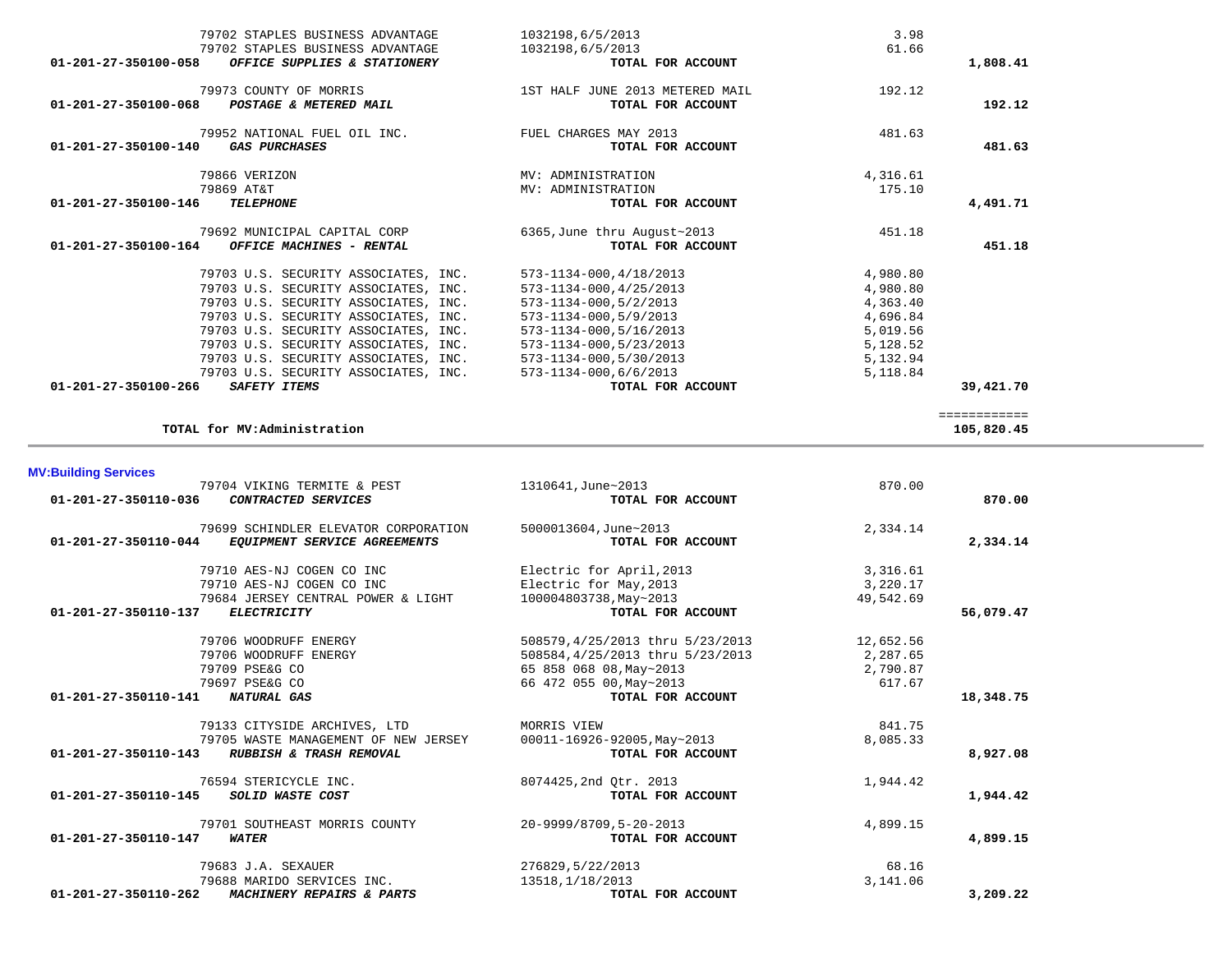| <b>MV:Dietary</b>                                          |                                           |                  |                        |  |
|------------------------------------------------------------|-------------------------------------------|------------------|------------------------|--|
| 79700 STAR LEDGER                                          | 947758, w/e 5-25-2013                     | 41.86            |                        |  |
| 79700 STAR LEDGER                                          | $947758$ , w/e $6-01-2013$                | 54.60            |                        |  |
| 79700 STAR LEDGER                                          | $947758$ , w/e $6-08-2013$                | 56.42            |                        |  |
| 01-201-27-350115-186<br>COFFEE / GIFT SHOP                 | TOTAL FOR ACCOUNT                         |                  | 152.88                 |  |
| TOTAL for MV: Dietary                                      |                                           |                  | ============<br>152.88 |  |
|                                                            |                                           |                  |                        |  |
| <b>MV:Laundry</b>                                          |                                           |                  |                        |  |
| 79678 EMERALD PROFESSIONAL                                 | 285632,5/29/2013                          | 14,107.80        |                        |  |
| <b>DIAPERS</b><br>01-201-27-350125-182                     | TOTAL FOR ACCOUNT                         |                  | 14,107.80              |  |
|                                                            |                                           |                  | ============           |  |
| TOTAL for MV: Laundry                                      |                                           |                  | 14,107.80              |  |
| <b>MV:Nursing</b>                                          |                                           |                  |                        |  |
| 79696 PHARMA CARE INC                                      | MORR02, May~2013                          | 3,688.52         |                        |  |
| CONSULTATION FEE<br>01-201-27-350130-035                   | TOTAL FOR ACCOUNT                         |                  | 3,688.52               |  |
| 79682 JAGDISH DANG                                         | Professional Services for May, 2013       | 2,200.00         |                        |  |
| 79681 JAMES H WOLF                                         | Medical Director, 5/30/2013 thru 6/10/201 | 1,437.50         |                        |  |
| 01-201-27-350130-036<br>CONTRACTED SERVICES                | TOTAL FOR ACCOUNT                         |                  | 3,637.50               |  |
| 79675 DERMA RITE INDUSTRIES LLC                            | MORRIV, 5/13/2013                         | 146.00           |                        |  |
| 79680 GULF SOUTH MEDICAL SUPPLY INC                        | 1225028,5/24/2013                         | 2,265.60         |                        |  |
| 77750 GULF SOUTH MEDICAL SUPPLY INC                        | 1225058, 3/20/2013                        | 362.92           |                        |  |
| 78959 HB & HS, INC.                                        | Medium Cloth Vanderlift Slings, 4/30/2013 | 7,646.95         |                        |  |
| 79685 JML MEDICAL INC.                                     | 5MOC02, May~2013                          | 3,354.38         |                        |  |
| 79686 JML MEDICAL INC.                                     | 5MOC02, 5/23/2013                         | 1,840.14         |                        |  |
| 79686 JML MEDICAL INC.                                     | 5MOC02, 5/09/2013                         | 434.00           |                        |  |
| 79686 JML MEDICAL INC.                                     | 5MOC02, 5/03/2013                         | 980.07           |                        |  |
| 79686 JML MEDICAL INC.                                     | 5MOC02, 4/20/2013                         | 4,106.09         |                        |  |
| 79686 JML MEDICAL INC.<br>79686 JML MEDICAL INC.           | 5MOC02, 4/20/2013                         | 325.50<br>147.31 |                        |  |
| 79686 JML MEDICAL INC.                                     | 5MOC02, 3/28/2013<br>5MOC02, 3/15/2013    | 2,268.50         |                        |  |
| 79686 JML MEDICAL INC.                                     | 5MOC02, 3/18/2013                         | 13.50            |                        |  |
| 79689 MEDLINE INDUSTRIES INC                               | 1183053,6/4/2013                          | 1,401.00         |                        |  |
| 79695 PENN-JERSEY PAPER CO.                                | 20955, 5/23/2013                          | 2,118.25         |                        |  |
| 79698 READY SUPPLY                                         | B06Q, 5/22/2013                           | 271.92           |                        |  |
| 79698 READY SUPPLY                                         | B06Q, 5/23/2013                           | 2,159.00         |                        |  |
| <b>GENERAL STORES</b><br>01-201-27-350130-046              | TOTAL FOR ACCOUNT                         |                  | 29,841.13              |  |
| 78762 BIO- REFERENCE LABORATORIES                          | M8049, April~2013                         | 2,530.61         |                        |  |
| LABORATORY SERVICES<br>01-201-27-350130-049                | TOTAL FOR ACCOUNT                         |                  | 2,530.61               |  |
| 79676 DISCOVER RX                                          | 5338, May~2013                            | 37,172.02        |                        |  |
| 01-201-27-350130-171<br><i>LEGEND DRUGS (PRESCRIPTION)</i> | <b>TOTAL FOR ACCOUNT</b>                  |                  | 37,172.02              |  |
| 79676 DISCOVER RX                                          | 5338, May~2013                            | 3,307.39         |                        |  |
| 01-201-27-350130-172<br>NON-LEGEND DRUGS (OTC)             | TOTAL FOR ACCOUNT                         |                  | 3,307.39               |  |
| 77925 THE ORTHOPEDIC GROUP                                 | Treatment on 2/8/2013                     | 13.75            |                        |  |
| 77925 THE ORTHOPEDIC GROUP                                 | Treatment on $1/11/2013$                  | 45.84            |                        |  |
| 78704 VEIN INSTITUTE OF NEW JERSEY                         | Resident Medical Treatment on 3/22/2013   | 127.50           |                        |  |
| 78704 VEIN INSTITUTE OF NEW JERSEY                         | Resident Medical Treatment on 2/5/2013    | 97.50            |                        |  |
| 01-201-27-350130-189 MEDICAL                               | TOTAL FOR ACCOUNT                         |                  | 284.59                 |  |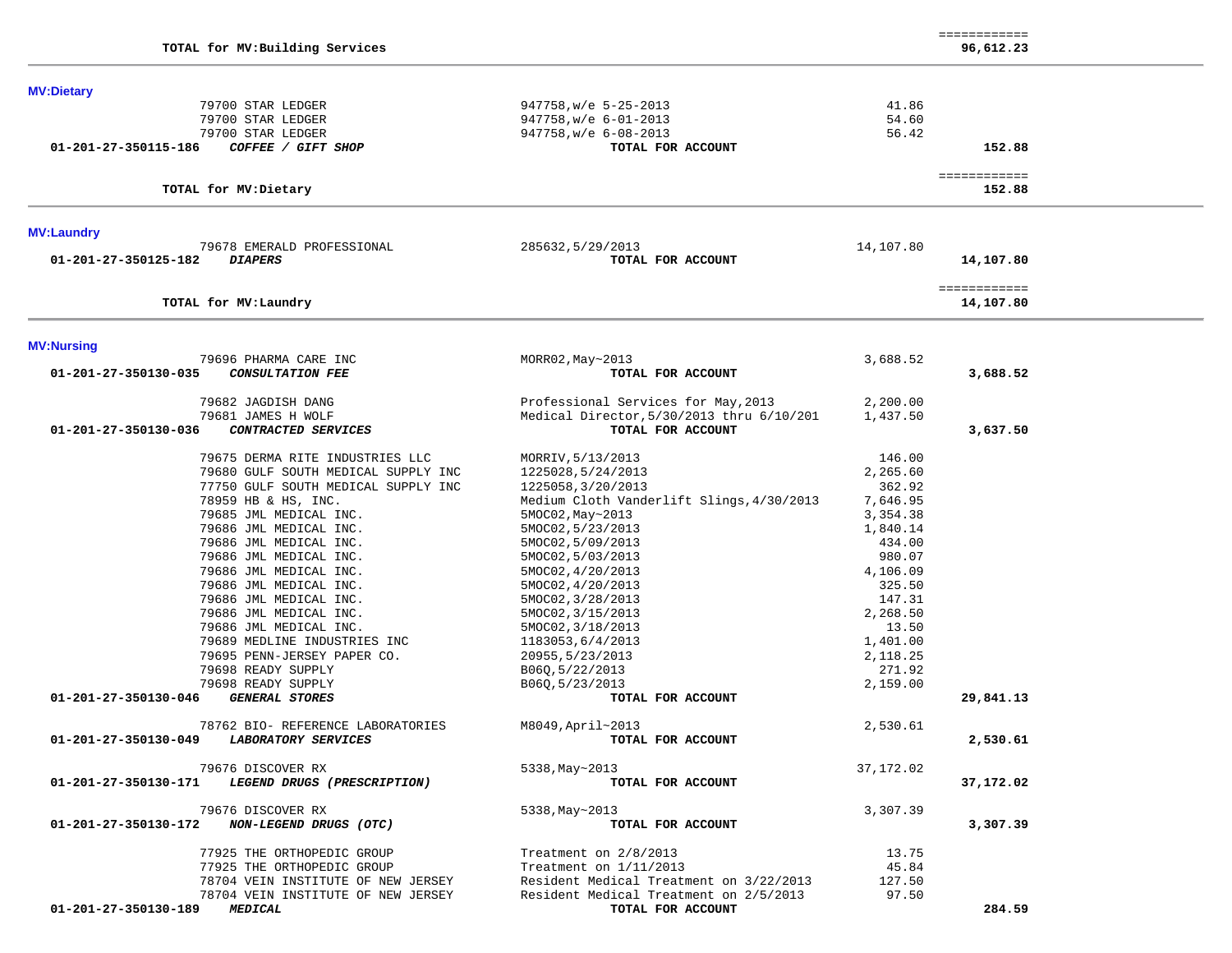|                      | 79721 OFFICE OF TEMPORARY ASSISTANCE     | Estimated County share of TANF recipient | 9,800.00 |          |
|----------------------|------------------------------------------|------------------------------------------|----------|----------|
| 01-201-27-354100-091 | ASSISTANCE DEP CHILD:LOCAL SHR PROGRAM E | TOTAL FOR ACCOUNT                        |          | 9,800.00 |

============

**Assistance Dep Child:Local Shr**

| MV:Recreation/Volunteer Svc                 |                                         |          |          |
|---------------------------------------------|-----------------------------------------|----------|----------|
| 79673 CLASSIC HAIR CARE                     | 6409, May~2013                          | 5,568.00 |          |
| 01-201-27-350135-036<br>CONTRACTED SERVICES | TOTAL FOR ACCOUNT                       |          | 5,568.00 |
| 79668 ARTS! BY THE PEOPLE INC.              | Poetry Class on 6/3/2013                | 75.00    |          |
| 79666 ARTISTIC AOUARIA INC                  | Aquarium Maintenance for May, 2013      | 585.50   |          |
| 79674 DENNIS GRAU                           | Music Therapy-2D on 6/5/2013            | 150.00   |          |
| 79687 KRISTINE PHIPANY                      | Entertainment on 6/5/2013               | 125.00   |          |
| 79691 MOONLIGHT DESIGNS                     | Art Class on 5/10/2013                  | 165.00   |          |
| 79651 KAREN HOGAN                           | Resident Calendar Enlargement, May~2013 | 36.24    |          |
| 79693 NICHOLAS L. ROCCAFORTE                | Music Entertainment on 6/11/2013        | 75.00    |          |
| 79695 PENN-JERSEY PAPER CO.                 | 20955,5/21/2013                         | 307.62   |          |
| 79694 AFI FOODSERVICE DISTRIBUTORS          | 185674,6/4/2013                         | 100.53   |          |
| 01-201-27-350135-194<br>PATIENT ACTIVITIES  | TOTAL FOR ACCOUNT                       |          | 1,619.89 |

**TOTAL for MV:Nursing 88,249.50**

| 3,709.00                     | TOTAL FOR ACCOUNT | <b>TRANSPORTATION SERVICES</b> | 01-201-27-350130-340 |
|------------------------------|-------------------|--------------------------------|----------------------|
|                              |                   |                                |                      |
| ____________<br>____________ |                   |                                |                      |

| 3,709.00 |  |
|----------|--|
|----------|--|

| 79679 GTS WELCO                                  | LM714,5/10/2013              | 187.70   |          |
|--------------------------------------------------|------------------------------|----------|----------|
| 79679 GTS WELCO                                  | LM714,5/15/2013              | 106.10   |          |
| 79679 GTS WELCO                                  | LM714,5/20/2013              | 887.81   |          |
| 79679 GTS WELCO                                  | LM714,5/28/2013              | 187.70   |          |
| 01-201-27-350130-193<br><b>OXYGEN</b>            | TOTAL FOR ACCOUNT            |          | 1,557.01 |
| 79851 MOBILEX USA                                | 281776, May~2013             | 2,431.73 |          |
| 01-201-27-350130-203<br>X-RAY & MEDICAL SUPPLIES | TOTAL FOR ACCOUNT            |          | 2,431.73 |
| 78764 ON TIME TRANSPORT INC.                     | Medical Transport, 4/9/2013  | 100.00   |          |
| 78764 ON TIME TRANSPORT INC.                     | Medical Transport, 2/21/2013 | 118.00   |          |
| 78764 ON TIME TRANSPORT INC.                     | Medical Transport, 2/21/2013 | 106.00   |          |
| 78764 ON TIME TRANSPORT INC.                     | Medical Transport, 4/10/2013 | 94.00    |          |
| 78764 ON TIME TRANSPORT INC.                     | Medical Transport, 4/8/2013  | 154.00   |          |
| 78764 ON TIME TRANSPORT INC.                     | Medical Transport, 4/16/2013 | 124.00   |          |
| 78764 ON TIME TRANSPORT INC.                     | Medical Transport, 4/11/2013 | 106.00   |          |
| 78764 ON TIME TRANSPORT INC.                     | Medical Transport, 4/17/2013 | 422.00   |          |
| 78764 ON TIME TRANSPORT INC.                     | Medical Transport, 4/18/2013 | 446.00   |          |
| 78764 ON TIME TRANSPORT INC.                     | Medical Transport, 4/18/2013 | 422.00   |          |
| 78764 ON TIME TRANSPORT INC.                     | Medical Transport, 4/19/2013 | 118.00   |          |
| 78764 ON TIME TRANSPORT INC.                     | Medical Transport, 4/19/2013 | 199.00   |          |
| 78764 ON TIME TRANSPORT INC.                     | Medical Transport, 4/22/2013 | 154.00   |          |
| 78764 ON TIME TRANSPORT INC.                     | Medical Transport, 4/22/2013 | 518.00   |          |
| 78764 ON TIME TRANSPORT INC.                     | Medical Transport, 4/26/2013 | 106.00   |          |
| 78764 ON TIME TRANSPORT INC.                     | Medical Transport, 4/24/2013 | 422.00   |          |
| 78764 ON TIME TRANSPORT INC.                     | Medical Transport, 4/19/2013 | 100.00   |          |

# 79679 GTS WELCO LM714,5/6/2013 187.70

| 01-201-27-350130-191<br><i>NURSING</i> | TOTAL FOR ACCOUNT              | 90.00 |
|----------------------------------------|--------------------------------|-------|
| 79652 MARIE ETIENNE                    | CNA Re-Certfication, 6/10/2013 | 30.00 |
| 79649 JUNIE M TAYLOR                   | CNA Re-Certification.6/12/2013 | 30.00 |
| 79658 DESNIE P COATES                  | CNA Re-Certification.6/4/2013  | 30.00 |
|                                        |                                |       |

**TOTAL for MV:Recreation/Volunteer Svc 7,187.89**

============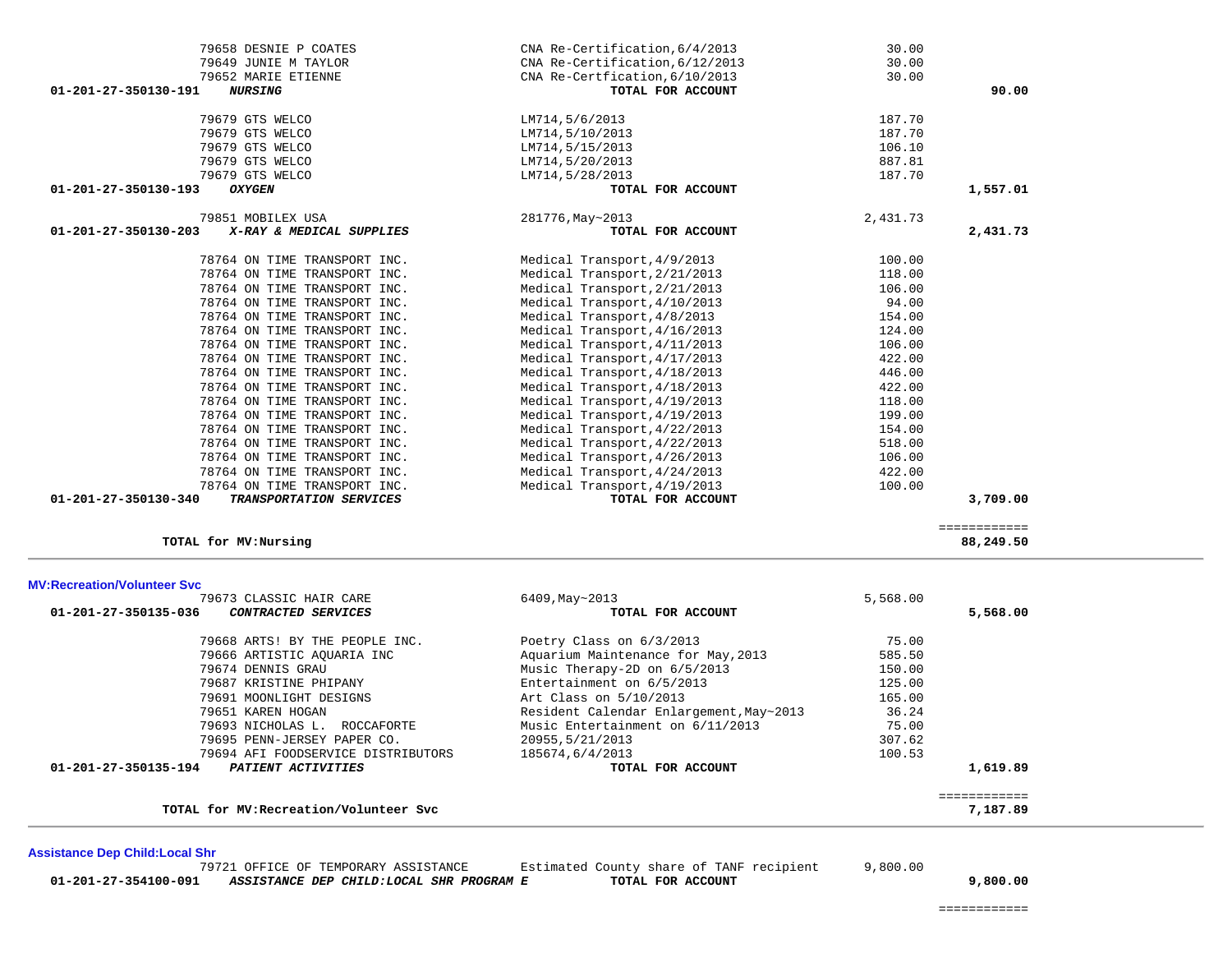| Estimated County share of ASSIR for July<br>79602 OFFICE OF TEMPORARY ASSISTANCE<br>37,000.00<br>TOTAL FOR ACCOUNT<br>37,000.00<br>01-201-27-355100-090<br>ASSISTANCE SSI INCOME RECIPIEN EXPENDITU<br>============<br>TOTAL for Assistance SSI Income Recipien<br>37,000.00<br>Adjuster Temp Donella Harlee for week en<br>682.50<br>79074 TELESEARCH INC<br>78938 TELESEARCH INC<br>Adjuster's Temp Donella Harlee for week<br>682.50<br>78938 TELESEARCH INC<br>Adjuster's Temp Donella Harlee for week<br>75.00<br>78938 TELESEARCH INC<br>Adjuster's Temp Donella Harlee for week<br>682.50<br>TOTAL FOR ACCOUNT<br>2,122.50<br>01-201-27-357100-016<br>OUTSIDE SALARIES & WAGES<br>79973 COUNTY OF MORRIS<br>1ST HALF JUNE 2013 METERED MAIL<br>141.14<br>01-201-27-357100-068<br>141.14<br>POSTAGE & METERED MAIL<br>TOTAL FOR ACCOUNT<br>============<br>TOTAL for County Adjuster<br>2,263.64<br><b>Dental Clinic</b><br>79595 ROBERT A. CHARMOY, DMD PA<br>60.00<br>60.00<br>01-201-27-365100-095<br>DENTAL CLINIC OTHER ADMINISTRATIVE SUPPL<br>TOTAL FOR ACCOUNT<br>============<br>TOTAL for Dental Clinic<br>60.00<br><b>County Library</b><br>321652 C000745 3 B00000 dated 005/02/13<br>585.44<br>78148 BAKER & TAYLOR BOOKS<br>Purchase#XCP13-5 dated 05/01/13<br>78384 CENTER POINT PUBLISHING<br>120.10<br>78387 GREY HOUSE PUBLISHING<br>Purchase#V28MY13 dated 05/01/13<br>220.00<br>117.00<br>78159 GALE<br>116418 dated 05/06/13<br>78679 GALE<br>44.78<br>116418 dated 05/06/13<br>78679 GALE<br>116418 dated 05/15/13<br>876.85<br>116418 dated 05/15/13<br>23.09<br>78679 GALE<br>116418 dated 05/02/13<br>72.77<br>78385 GALE<br>200.82<br>78385 GALE<br>116418 dated 05/03/13<br>20C0083 dated 05/13/13<br>131.22<br>79176 INGRAM LIBRARY SERVICES<br>79176 INGRAM LIBRARY SERVICES<br>79.28<br>20C0083 dated 05/13/13<br>79176 INGRAM LIBRARY SERVICES<br>40.41<br>20C0083 dated 05/17/13 Split Object Code<br>79176 INGRAM LIBRARY SERVICES<br>738.33<br>20C0083 dated 05/17/13<br>79176 INGRAM LIBRARY SERVICES<br>20C0083 dated 05/21/13<br>17.49<br>79176 INGRAM LIBRARY SERVICES<br>20C0083 dated 05/22/13<br>16.26<br>79176 INGRAM LIBRARY SERVICES<br>283.34<br>20C0083 dated 05/22/13<br>79176 INGRAM LIBRARY SERVICES<br>1,258.77<br>20C0083 dated 05/23/13<br>78160 LEXIS NEXIS<br>174.00<br>150KMG dated 4/30/13<br>682.35<br>78390 WEST PAYMENT CENTER<br>1003308031 dated 05/01/13<br>77741 NATIONAL REGISTER PUBLISHING<br>078867000 dated 02/22/13; American Art D<br>323.95<br>01-201-29-390100-028<br><b>BOOKS &amp; PERIODICALS</b><br>TOTAL FOR ACCOUNT<br>6,006.25<br>79167 LYNNE OLVER<br>Postage to Mt Arlington<br>5.95<br>79167 LYNNE OLVER<br>Postage to Trenton<br>12.22<br>78156 UNITED PARCEL SERVICE<br>708309 dated 05/04/13<br>15.07<br>6.99<br>78683 UNITED PARCEL SERVICE<br>708309 dated 05/11/13<br>78683 UNITED PARCEL SERVICE<br>708309 dated 05/18/13<br>36.12<br>79973 COUNTY OF MORRIS<br>1ST HALF JUNE 2013 METERED MAIL<br>745.92 | <b>Assistance SSI Income Recipien</b>          |                   |        |  |
|----------------------------------------------------------------------------------------------------------------------------------------------------------------------------------------------------------------------------------------------------------------------------------------------------------------------------------------------------------------------------------------------------------------------------------------------------------------------------------------------------------------------------------------------------------------------------------------------------------------------------------------------------------------------------------------------------------------------------------------------------------------------------------------------------------------------------------------------------------------------------------------------------------------------------------------------------------------------------------------------------------------------------------------------------------------------------------------------------------------------------------------------------------------------------------------------------------------------------------------------------------------------------------------------------------------------------------------------------------------------------------------------------------------------------------------------------------------------------------------------------------------------------------------------------------------------------------------------------------------------------------------------------------------------------------------------------------------------------------------------------------------------------------------------------------------------------------------------------------------------------------------------------------------------------------------------------------------------------------------------------------------------------------------------------------------------------------------------------------------------------------------------------------------------------------------------------------------------------------------------------------------------------------------------------------------------------------------------------------------------------------------------------------------------------------------------------------------------------------------------------------------------------------------------------------------------------------------------------------------------------------------------------------------------------------------------------------------------------------------------------------------------------------------------------------------------------------------------------------------------------------------------------------------------------------------------------------------------------------------------------------|------------------------------------------------|-------------------|--------|--|
|                                                                                                                                                                                                                                                                                                                                                                                                                                                                                                                                                                                                                                                                                                                                                                                                                                                                                                                                                                                                                                                                                                                                                                                                                                                                                                                                                                                                                                                                                                                                                                                                                                                                                                                                                                                                                                                                                                                                                                                                                                                                                                                                                                                                                                                                                                                                                                                                                                                                                                                                                                                                                                                                                                                                                                                                                                                                                                                                                                                                          |                                                |                   |        |  |
|                                                                                                                                                                                                                                                                                                                                                                                                                                                                                                                                                                                                                                                                                                                                                                                                                                                                                                                                                                                                                                                                                                                                                                                                                                                                                                                                                                                                                                                                                                                                                                                                                                                                                                                                                                                                                                                                                                                                                                                                                                                                                                                                                                                                                                                                                                                                                                                                                                                                                                                                                                                                                                                                                                                                                                                                                                                                                                                                                                                                          |                                                |                   |        |  |
|                                                                                                                                                                                                                                                                                                                                                                                                                                                                                                                                                                                                                                                                                                                                                                                                                                                                                                                                                                                                                                                                                                                                                                                                                                                                                                                                                                                                                                                                                                                                                                                                                                                                                                                                                                                                                                                                                                                                                                                                                                                                                                                                                                                                                                                                                                                                                                                                                                                                                                                                                                                                                                                                                                                                                                                                                                                                                                                                                                                                          |                                                |                   |        |  |
|                                                                                                                                                                                                                                                                                                                                                                                                                                                                                                                                                                                                                                                                                                                                                                                                                                                                                                                                                                                                                                                                                                                                                                                                                                                                                                                                                                                                                                                                                                                                                                                                                                                                                                                                                                                                                                                                                                                                                                                                                                                                                                                                                                                                                                                                                                                                                                                                                                                                                                                                                                                                                                                                                                                                                                                                                                                                                                                                                                                                          |                                                |                   |        |  |
|                                                                                                                                                                                                                                                                                                                                                                                                                                                                                                                                                                                                                                                                                                                                                                                                                                                                                                                                                                                                                                                                                                                                                                                                                                                                                                                                                                                                                                                                                                                                                                                                                                                                                                                                                                                                                                                                                                                                                                                                                                                                                                                                                                                                                                                                                                                                                                                                                                                                                                                                                                                                                                                                                                                                                                                                                                                                                                                                                                                                          | <b>County Adjuster</b>                         |                   |        |  |
|                                                                                                                                                                                                                                                                                                                                                                                                                                                                                                                                                                                                                                                                                                                                                                                                                                                                                                                                                                                                                                                                                                                                                                                                                                                                                                                                                                                                                                                                                                                                                                                                                                                                                                                                                                                                                                                                                                                                                                                                                                                                                                                                                                                                                                                                                                                                                                                                                                                                                                                                                                                                                                                                                                                                                                                                                                                                                                                                                                                                          |                                                |                   |        |  |
|                                                                                                                                                                                                                                                                                                                                                                                                                                                                                                                                                                                                                                                                                                                                                                                                                                                                                                                                                                                                                                                                                                                                                                                                                                                                                                                                                                                                                                                                                                                                                                                                                                                                                                                                                                                                                                                                                                                                                                                                                                                                                                                                                                                                                                                                                                                                                                                                                                                                                                                                                                                                                                                                                                                                                                                                                                                                                                                                                                                                          |                                                |                   |        |  |
|                                                                                                                                                                                                                                                                                                                                                                                                                                                                                                                                                                                                                                                                                                                                                                                                                                                                                                                                                                                                                                                                                                                                                                                                                                                                                                                                                                                                                                                                                                                                                                                                                                                                                                                                                                                                                                                                                                                                                                                                                                                                                                                                                                                                                                                                                                                                                                                                                                                                                                                                                                                                                                                                                                                                                                                                                                                                                                                                                                                                          |                                                |                   |        |  |
|                                                                                                                                                                                                                                                                                                                                                                                                                                                                                                                                                                                                                                                                                                                                                                                                                                                                                                                                                                                                                                                                                                                                                                                                                                                                                                                                                                                                                                                                                                                                                                                                                                                                                                                                                                                                                                                                                                                                                                                                                                                                                                                                                                                                                                                                                                                                                                                                                                                                                                                                                                                                                                                                                                                                                                                                                                                                                                                                                                                                          |                                                |                   |        |  |
|                                                                                                                                                                                                                                                                                                                                                                                                                                                                                                                                                                                                                                                                                                                                                                                                                                                                                                                                                                                                                                                                                                                                                                                                                                                                                                                                                                                                                                                                                                                                                                                                                                                                                                                                                                                                                                                                                                                                                                                                                                                                                                                                                                                                                                                                                                                                                                                                                                                                                                                                                                                                                                                                                                                                                                                                                                                                                                                                                                                                          |                                                |                   |        |  |
|                                                                                                                                                                                                                                                                                                                                                                                                                                                                                                                                                                                                                                                                                                                                                                                                                                                                                                                                                                                                                                                                                                                                                                                                                                                                                                                                                                                                                                                                                                                                                                                                                                                                                                                                                                                                                                                                                                                                                                                                                                                                                                                                                                                                                                                                                                                                                                                                                                                                                                                                                                                                                                                                                                                                                                                                                                                                                                                                                                                                          |                                                |                   |        |  |
|                                                                                                                                                                                                                                                                                                                                                                                                                                                                                                                                                                                                                                                                                                                                                                                                                                                                                                                                                                                                                                                                                                                                                                                                                                                                                                                                                                                                                                                                                                                                                                                                                                                                                                                                                                                                                                                                                                                                                                                                                                                                                                                                                                                                                                                                                                                                                                                                                                                                                                                                                                                                                                                                                                                                                                                                                                                                                                                                                                                                          |                                                |                   |        |  |
|                                                                                                                                                                                                                                                                                                                                                                                                                                                                                                                                                                                                                                                                                                                                                                                                                                                                                                                                                                                                                                                                                                                                                                                                                                                                                                                                                                                                                                                                                                                                                                                                                                                                                                                                                                                                                                                                                                                                                                                                                                                                                                                                                                                                                                                                                                                                                                                                                                                                                                                                                                                                                                                                                                                                                                                                                                                                                                                                                                                                          |                                                |                   |        |  |
|                                                                                                                                                                                                                                                                                                                                                                                                                                                                                                                                                                                                                                                                                                                                                                                                                                                                                                                                                                                                                                                                                                                                                                                                                                                                                                                                                                                                                                                                                                                                                                                                                                                                                                                                                                                                                                                                                                                                                                                                                                                                                                                                                                                                                                                                                                                                                                                                                                                                                                                                                                                                                                                                                                                                                                                                                                                                                                                                                                                                          |                                                |                   |        |  |
|                                                                                                                                                                                                                                                                                                                                                                                                                                                                                                                                                                                                                                                                                                                                                                                                                                                                                                                                                                                                                                                                                                                                                                                                                                                                                                                                                                                                                                                                                                                                                                                                                                                                                                                                                                                                                                                                                                                                                                                                                                                                                                                                                                                                                                                                                                                                                                                                                                                                                                                                                                                                                                                                                                                                                                                                                                                                                                                                                                                                          |                                                |                   |        |  |
|                                                                                                                                                                                                                                                                                                                                                                                                                                                                                                                                                                                                                                                                                                                                                                                                                                                                                                                                                                                                                                                                                                                                                                                                                                                                                                                                                                                                                                                                                                                                                                                                                                                                                                                                                                                                                                                                                                                                                                                                                                                                                                                                                                                                                                                                                                                                                                                                                                                                                                                                                                                                                                                                                                                                                                                                                                                                                                                                                                                                          |                                                |                   |        |  |
|                                                                                                                                                                                                                                                                                                                                                                                                                                                                                                                                                                                                                                                                                                                                                                                                                                                                                                                                                                                                                                                                                                                                                                                                                                                                                                                                                                                                                                                                                                                                                                                                                                                                                                                                                                                                                                                                                                                                                                                                                                                                                                                                                                                                                                                                                                                                                                                                                                                                                                                                                                                                                                                                                                                                                                                                                                                                                                                                                                                                          |                                                |                   |        |  |
|                                                                                                                                                                                                                                                                                                                                                                                                                                                                                                                                                                                                                                                                                                                                                                                                                                                                                                                                                                                                                                                                                                                                                                                                                                                                                                                                                                                                                                                                                                                                                                                                                                                                                                                                                                                                                                                                                                                                                                                                                                                                                                                                                                                                                                                                                                                                                                                                                                                                                                                                                                                                                                                                                                                                                                                                                                                                                                                                                                                                          |                                                |                   |        |  |
|                                                                                                                                                                                                                                                                                                                                                                                                                                                                                                                                                                                                                                                                                                                                                                                                                                                                                                                                                                                                                                                                                                                                                                                                                                                                                                                                                                                                                                                                                                                                                                                                                                                                                                                                                                                                                                                                                                                                                                                                                                                                                                                                                                                                                                                                                                                                                                                                                                                                                                                                                                                                                                                                                                                                                                                                                                                                                                                                                                                                          |                                                |                   |        |  |
|                                                                                                                                                                                                                                                                                                                                                                                                                                                                                                                                                                                                                                                                                                                                                                                                                                                                                                                                                                                                                                                                                                                                                                                                                                                                                                                                                                                                                                                                                                                                                                                                                                                                                                                                                                                                                                                                                                                                                                                                                                                                                                                                                                                                                                                                                                                                                                                                                                                                                                                                                                                                                                                                                                                                                                                                                                                                                                                                                                                                          |                                                |                   |        |  |
|                                                                                                                                                                                                                                                                                                                                                                                                                                                                                                                                                                                                                                                                                                                                                                                                                                                                                                                                                                                                                                                                                                                                                                                                                                                                                                                                                                                                                                                                                                                                                                                                                                                                                                                                                                                                                                                                                                                                                                                                                                                                                                                                                                                                                                                                                                                                                                                                                                                                                                                                                                                                                                                                                                                                                                                                                                                                                                                                                                                                          |                                                |                   |        |  |
|                                                                                                                                                                                                                                                                                                                                                                                                                                                                                                                                                                                                                                                                                                                                                                                                                                                                                                                                                                                                                                                                                                                                                                                                                                                                                                                                                                                                                                                                                                                                                                                                                                                                                                                                                                                                                                                                                                                                                                                                                                                                                                                                                                                                                                                                                                                                                                                                                                                                                                                                                                                                                                                                                                                                                                                                                                                                                                                                                                                                          |                                                |                   |        |  |
|                                                                                                                                                                                                                                                                                                                                                                                                                                                                                                                                                                                                                                                                                                                                                                                                                                                                                                                                                                                                                                                                                                                                                                                                                                                                                                                                                                                                                                                                                                                                                                                                                                                                                                                                                                                                                                                                                                                                                                                                                                                                                                                                                                                                                                                                                                                                                                                                                                                                                                                                                                                                                                                                                                                                                                                                                                                                                                                                                                                                          |                                                |                   |        |  |
|                                                                                                                                                                                                                                                                                                                                                                                                                                                                                                                                                                                                                                                                                                                                                                                                                                                                                                                                                                                                                                                                                                                                                                                                                                                                                                                                                                                                                                                                                                                                                                                                                                                                                                                                                                                                                                                                                                                                                                                                                                                                                                                                                                                                                                                                                                                                                                                                                                                                                                                                                                                                                                                                                                                                                                                                                                                                                                                                                                                                          |                                                |                   |        |  |
|                                                                                                                                                                                                                                                                                                                                                                                                                                                                                                                                                                                                                                                                                                                                                                                                                                                                                                                                                                                                                                                                                                                                                                                                                                                                                                                                                                                                                                                                                                                                                                                                                                                                                                                                                                                                                                                                                                                                                                                                                                                                                                                                                                                                                                                                                                                                                                                                                                                                                                                                                                                                                                                                                                                                                                                                                                                                                                                                                                                                          |                                                |                   |        |  |
|                                                                                                                                                                                                                                                                                                                                                                                                                                                                                                                                                                                                                                                                                                                                                                                                                                                                                                                                                                                                                                                                                                                                                                                                                                                                                                                                                                                                                                                                                                                                                                                                                                                                                                                                                                                                                                                                                                                                                                                                                                                                                                                                                                                                                                                                                                                                                                                                                                                                                                                                                                                                                                                                                                                                                                                                                                                                                                                                                                                                          |                                                |                   |        |  |
|                                                                                                                                                                                                                                                                                                                                                                                                                                                                                                                                                                                                                                                                                                                                                                                                                                                                                                                                                                                                                                                                                                                                                                                                                                                                                                                                                                                                                                                                                                                                                                                                                                                                                                                                                                                                                                                                                                                                                                                                                                                                                                                                                                                                                                                                                                                                                                                                                                                                                                                                                                                                                                                                                                                                                                                                                                                                                                                                                                                                          |                                                |                   |        |  |
|                                                                                                                                                                                                                                                                                                                                                                                                                                                                                                                                                                                                                                                                                                                                                                                                                                                                                                                                                                                                                                                                                                                                                                                                                                                                                                                                                                                                                                                                                                                                                                                                                                                                                                                                                                                                                                                                                                                                                                                                                                                                                                                                                                                                                                                                                                                                                                                                                                                                                                                                                                                                                                                                                                                                                                                                                                                                                                                                                                                                          |                                                |                   |        |  |
|                                                                                                                                                                                                                                                                                                                                                                                                                                                                                                                                                                                                                                                                                                                                                                                                                                                                                                                                                                                                                                                                                                                                                                                                                                                                                                                                                                                                                                                                                                                                                                                                                                                                                                                                                                                                                                                                                                                                                                                                                                                                                                                                                                                                                                                                                                                                                                                                                                                                                                                                                                                                                                                                                                                                                                                                                                                                                                                                                                                                          |                                                |                   |        |  |
|                                                                                                                                                                                                                                                                                                                                                                                                                                                                                                                                                                                                                                                                                                                                                                                                                                                                                                                                                                                                                                                                                                                                                                                                                                                                                                                                                                                                                                                                                                                                                                                                                                                                                                                                                                                                                                                                                                                                                                                                                                                                                                                                                                                                                                                                                                                                                                                                                                                                                                                                                                                                                                                                                                                                                                                                                                                                                                                                                                                                          |                                                |                   |        |  |
|                                                                                                                                                                                                                                                                                                                                                                                                                                                                                                                                                                                                                                                                                                                                                                                                                                                                                                                                                                                                                                                                                                                                                                                                                                                                                                                                                                                                                                                                                                                                                                                                                                                                                                                                                                                                                                                                                                                                                                                                                                                                                                                                                                                                                                                                                                                                                                                                                                                                                                                                                                                                                                                                                                                                                                                                                                                                                                                                                                                                          |                                                |                   |        |  |
|                                                                                                                                                                                                                                                                                                                                                                                                                                                                                                                                                                                                                                                                                                                                                                                                                                                                                                                                                                                                                                                                                                                                                                                                                                                                                                                                                                                                                                                                                                                                                                                                                                                                                                                                                                                                                                                                                                                                                                                                                                                                                                                                                                                                                                                                                                                                                                                                                                                                                                                                                                                                                                                                                                                                                                                                                                                                                                                                                                                                          |                                                |                   |        |  |
|                                                                                                                                                                                                                                                                                                                                                                                                                                                                                                                                                                                                                                                                                                                                                                                                                                                                                                                                                                                                                                                                                                                                                                                                                                                                                                                                                                                                                                                                                                                                                                                                                                                                                                                                                                                                                                                                                                                                                                                                                                                                                                                                                                                                                                                                                                                                                                                                                                                                                                                                                                                                                                                                                                                                                                                                                                                                                                                                                                                                          |                                                |                   |        |  |
|                                                                                                                                                                                                                                                                                                                                                                                                                                                                                                                                                                                                                                                                                                                                                                                                                                                                                                                                                                                                                                                                                                                                                                                                                                                                                                                                                                                                                                                                                                                                                                                                                                                                                                                                                                                                                                                                                                                                                                                                                                                                                                                                                                                                                                                                                                                                                                                                                                                                                                                                                                                                                                                                                                                                                                                                                                                                                                                                                                                                          |                                                |                   |        |  |
|                                                                                                                                                                                                                                                                                                                                                                                                                                                                                                                                                                                                                                                                                                                                                                                                                                                                                                                                                                                                                                                                                                                                                                                                                                                                                                                                                                                                                                                                                                                                                                                                                                                                                                                                                                                                                                                                                                                                                                                                                                                                                                                                                                                                                                                                                                                                                                                                                                                                                                                                                                                                                                                                                                                                                                                                                                                                                                                                                                                                          |                                                |                   |        |  |
|                                                                                                                                                                                                                                                                                                                                                                                                                                                                                                                                                                                                                                                                                                                                                                                                                                                                                                                                                                                                                                                                                                                                                                                                                                                                                                                                                                                                                                                                                                                                                                                                                                                                                                                                                                                                                                                                                                                                                                                                                                                                                                                                                                                                                                                                                                                                                                                                                                                                                                                                                                                                                                                                                                                                                                                                                                                                                                                                                                                                          |                                                |                   |        |  |
|                                                                                                                                                                                                                                                                                                                                                                                                                                                                                                                                                                                                                                                                                                                                                                                                                                                                                                                                                                                                                                                                                                                                                                                                                                                                                                                                                                                                                                                                                                                                                                                                                                                                                                                                                                                                                                                                                                                                                                                                                                                                                                                                                                                                                                                                                                                                                                                                                                                                                                                                                                                                                                                                                                                                                                                                                                                                                                                                                                                                          |                                                |                   |        |  |
|                                                                                                                                                                                                                                                                                                                                                                                                                                                                                                                                                                                                                                                                                                                                                                                                                                                                                                                                                                                                                                                                                                                                                                                                                                                                                                                                                                                                                                                                                                                                                                                                                                                                                                                                                                                                                                                                                                                                                                                                                                                                                                                                                                                                                                                                                                                                                                                                                                                                                                                                                                                                                                                                                                                                                                                                                                                                                                                                                                                                          |                                                |                   |        |  |
|                                                                                                                                                                                                                                                                                                                                                                                                                                                                                                                                                                                                                                                                                                                                                                                                                                                                                                                                                                                                                                                                                                                                                                                                                                                                                                                                                                                                                                                                                                                                                                                                                                                                                                                                                                                                                                                                                                                                                                                                                                                                                                                                                                                                                                                                                                                                                                                                                                                                                                                                                                                                                                                                                                                                                                                                                                                                                                                                                                                                          |                                                |                   |        |  |
|                                                                                                                                                                                                                                                                                                                                                                                                                                                                                                                                                                                                                                                                                                                                                                                                                                                                                                                                                                                                                                                                                                                                                                                                                                                                                                                                                                                                                                                                                                                                                                                                                                                                                                                                                                                                                                                                                                                                                                                                                                                                                                                                                                                                                                                                                                                                                                                                                                                                                                                                                                                                                                                                                                                                                                                                                                                                                                                                                                                                          |                                                |                   |        |  |
|                                                                                                                                                                                                                                                                                                                                                                                                                                                                                                                                                                                                                                                                                                                                                                                                                                                                                                                                                                                                                                                                                                                                                                                                                                                                                                                                                                                                                                                                                                                                                                                                                                                                                                                                                                                                                                                                                                                                                                                                                                                                                                                                                                                                                                                                                                                                                                                                                                                                                                                                                                                                                                                                                                                                                                                                                                                                                                                                                                                                          |                                                |                   |        |  |
|                                                                                                                                                                                                                                                                                                                                                                                                                                                                                                                                                                                                                                                                                                                                                                                                                                                                                                                                                                                                                                                                                                                                                                                                                                                                                                                                                                                                                                                                                                                                                                                                                                                                                                                                                                                                                                                                                                                                                                                                                                                                                                                                                                                                                                                                                                                                                                                                                                                                                                                                                                                                                                                                                                                                                                                                                                                                                                                                                                                                          |                                                |                   |        |  |
|                                                                                                                                                                                                                                                                                                                                                                                                                                                                                                                                                                                                                                                                                                                                                                                                                                                                                                                                                                                                                                                                                                                                                                                                                                                                                                                                                                                                                                                                                                                                                                                                                                                                                                                                                                                                                                                                                                                                                                                                                                                                                                                                                                                                                                                                                                                                                                                                                                                                                                                                                                                                                                                                                                                                                                                                                                                                                                                                                                                                          |                                                |                   |        |  |
|                                                                                                                                                                                                                                                                                                                                                                                                                                                                                                                                                                                                                                                                                                                                                                                                                                                                                                                                                                                                                                                                                                                                                                                                                                                                                                                                                                                                                                                                                                                                                                                                                                                                                                                                                                                                                                                                                                                                                                                                                                                                                                                                                                                                                                                                                                                                                                                                                                                                                                                                                                                                                                                                                                                                                                                                                                                                                                                                                                                                          |                                                |                   |        |  |
|                                                                                                                                                                                                                                                                                                                                                                                                                                                                                                                                                                                                                                                                                                                                                                                                                                                                                                                                                                                                                                                                                                                                                                                                                                                                                                                                                                                                                                                                                                                                                                                                                                                                                                                                                                                                                                                                                                                                                                                                                                                                                                                                                                                                                                                                                                                                                                                                                                                                                                                                                                                                                                                                                                                                                                                                                                                                                                                                                                                                          |                                                |                   |        |  |
|                                                                                                                                                                                                                                                                                                                                                                                                                                                                                                                                                                                                                                                                                                                                                                                                                                                                                                                                                                                                                                                                                                                                                                                                                                                                                                                                                                                                                                                                                                                                                                                                                                                                                                                                                                                                                                                                                                                                                                                                                                                                                                                                                                                                                                                                                                                                                                                                                                                                                                                                                                                                                                                                                                                                                                                                                                                                                                                                                                                                          |                                                |                   |        |  |
|                                                                                                                                                                                                                                                                                                                                                                                                                                                                                                                                                                                                                                                                                                                                                                                                                                                                                                                                                                                                                                                                                                                                                                                                                                                                                                                                                                                                                                                                                                                                                                                                                                                                                                                                                                                                                                                                                                                                                                                                                                                                                                                                                                                                                                                                                                                                                                                                                                                                                                                                                                                                                                                                                                                                                                                                                                                                                                                                                                                                          |                                                |                   |        |  |
|                                                                                                                                                                                                                                                                                                                                                                                                                                                                                                                                                                                                                                                                                                                                                                                                                                                                                                                                                                                                                                                                                                                                                                                                                                                                                                                                                                                                                                                                                                                                                                                                                                                                                                                                                                                                                                                                                                                                                                                                                                                                                                                                                                                                                                                                                                                                                                                                                                                                                                                                                                                                                                                                                                                                                                                                                                                                                                                                                                                                          |                                                |                   |        |  |
|                                                                                                                                                                                                                                                                                                                                                                                                                                                                                                                                                                                                                                                                                                                                                                                                                                                                                                                                                                                                                                                                                                                                                                                                                                                                                                                                                                                                                                                                                                                                                                                                                                                                                                                                                                                                                                                                                                                                                                                                                                                                                                                                                                                                                                                                                                                                                                                                                                                                                                                                                                                                                                                                                                                                                                                                                                                                                                                                                                                                          | 01-201-29-390100-068<br>POSTAGE & METERED MAIL | TOTAL FOR ACCOUNT | 822.27 |  |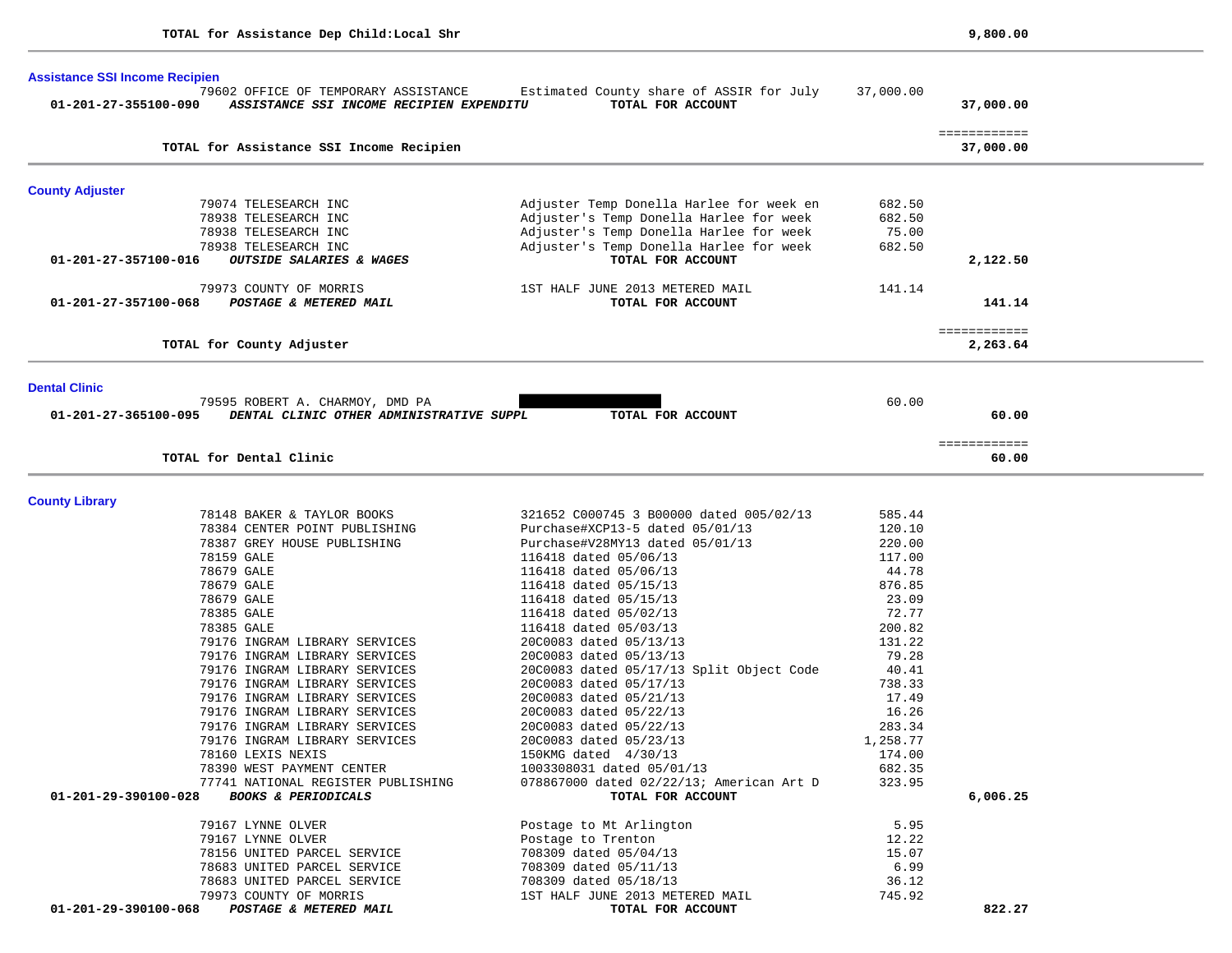| 79176 INGRAM LIBRARY SERVICES<br>79176 INGRAM LIBRARY SERVICES<br>78152 MIDWEST TAPE LLC<br>78388 MIDWEST TAPE LLC<br>78388 MIDWEST TAPE LLC<br>78680 MIDWEST TAPE LLC<br>78681 RECORDED BOOKS LLC<br>78155 RECORDED BOOKS LLC<br>78155 RECORDED BOOKS LLC<br>78389 RECORDED BOOKS LLC<br>01-201-29-390100-083<br>VIDEO & FILM MATERIALS | 20C0083 dated 05/14/13<br>20C0083 dated 05/17/13<br>2000001148 dated 04/26/13<br>2000001145 dated 04/12/13<br>2000001148 dated 05/06/13<br>2000001145 dated 05/13/13<br>91165 dated 05/08/13<br>91165 dated 04/19/13<br>91165 dated 04/22/13<br>91165 dated 04/29/13<br>TOTAL FOR ACCOUNT | 68.43<br>20.25<br>1,009.42<br>275.50<br>673.37<br>604.92<br>13.90<br>99.00<br>453.40<br>181.20 | 3,399.39                     |  |
|------------------------------------------------------------------------------------------------------------------------------------------------------------------------------------------------------------------------------------------------------------------------------------------------------------------------------------------|-------------------------------------------------------------------------------------------------------------------------------------------------------------------------------------------------------------------------------------------------------------------------------------------|------------------------------------------------------------------------------------------------|------------------------------|--|
| 78149 BRODART CO<br>78151 METRO IMAGING SERVICES INC<br>78685 UPSTART<br>OTHER ADMINISTRATIVE SUPPLIES<br>01-201-29-390100-095                                                                                                                                                                                                           | 290667 dated 04/30/13<br>Minolta SP3000 Toner dated 03/06/13<br>290190055 dated 05/13/13<br>TOTAL FOR ACCOUNT                                                                                                                                                                             | 25.39<br>165.00<br>51.35                                                                       | 241.74                       |  |
| TOTAL for County Library                                                                                                                                                                                                                                                                                                                 |                                                                                                                                                                                                                                                                                           |                                                                                                | ============<br>10,469.65    |  |
| <b>County Superintendent of Schoo</b><br>79973 COUNTY OF MORRIS<br>01-201-29-392100-068<br>POSTAGE & METERED MAIL                                                                                                                                                                                                                        | 1ST HALF JUNE 2013 METERED MAIL<br>TOTAL FOR ACCOUNT                                                                                                                                                                                                                                      | 141.53                                                                                         | 141.53                       |  |
| 78291 DEER PARK<br><b>FURNITURE &amp; FIXTURES</b><br>01-201-29-392100-162                                                                                                                                                                                                                                                               | (2) 9oz. PLASTIC CUP 500/SLEEVE 04345659<br>TOTAL FOR ACCOUNT                                                                                                                                                                                                                             | 5.68                                                                                           | 5.68                         |  |
| TOTAL for County Superintendent of Schoo                                                                                                                                                                                                                                                                                                 |                                                                                                                                                                                                                                                                                           |                                                                                                | ============<br>147.21       |  |
| <b>Contribution to County College</b><br>79947 COUNTY COLLEGE OF MORRIS<br>01-201-29-395100-090<br><b>EXPENDITURES</b>                                                                                                                                                                                                                   | 2ND HALF 6/13 OPERATING BUDGET<br>TOTAL FOR ACCOUNT                                                                                                                                                                                                                                       | 568,256.75                                                                                     | 568,256.75<br>============   |  |
| TOTAL for Contribution to County College                                                                                                                                                                                                                                                                                                 |                                                                                                                                                                                                                                                                                           |                                                                                                | 568,256.75                   |  |
| <b>Rutgers Extension Service</b><br>79973 COUNTY OF MORRIS<br>01-201-29-396100-068<br>POSTAGE & METERED MAIL<br>TOTAL for Rutgers Extension Service                                                                                                                                                                                      | 1ST HALF JUNE 2013 METERED MAIL<br>TOTAL FOR ACCOUNT                                                                                                                                                                                                                                      | 8.62                                                                                           | 8.62<br>============<br>8.62 |  |
| <b>Rmb Out of Cty Two Yr Coll</b><br>79190 BERGEN COMMUNITY COLLEGE<br>79189 MIDDLESEX COUNTY COLLEGE<br>79188 RARITAN VALLEY COMMUNITY<br>01-201-29-397100-090<br>RMB OUT OF CTY TWO YR COLL EXPENDITURES                                                                                                                               | Chargeback Spring 2013 for Jincy Abraham<br>Chargeback Spring 2013 for Marleen Feder<br>Chargeback Summer 2013 for Christopher D<br>TOTAL FOR ACCOUNT                                                                                                                                     | 6,794.79<br>1,672.44<br>316.60                                                                 | 8,783.83                     |  |
| 79187 BERGEN COMMUNITY COLLEGE<br>01-203-29-397100-090<br>(2012) RMB OUT OF CTY TWO YR COLL EXPEND                                                                                                                                                                                                                                       | Chargeback for Fall 2012 for Wesley Benn<br>TOTAL FOR ACCOUNT                                                                                                                                                                                                                             | 2,120.36                                                                                       | 2,120.36                     |  |
| TOTAL for Rmb Out of Cty Two Yr Coll                                                                                                                                                                                                                                                                                                     |                                                                                                                                                                                                                                                                                           |                                                                                                | ============<br>10,904.19    |  |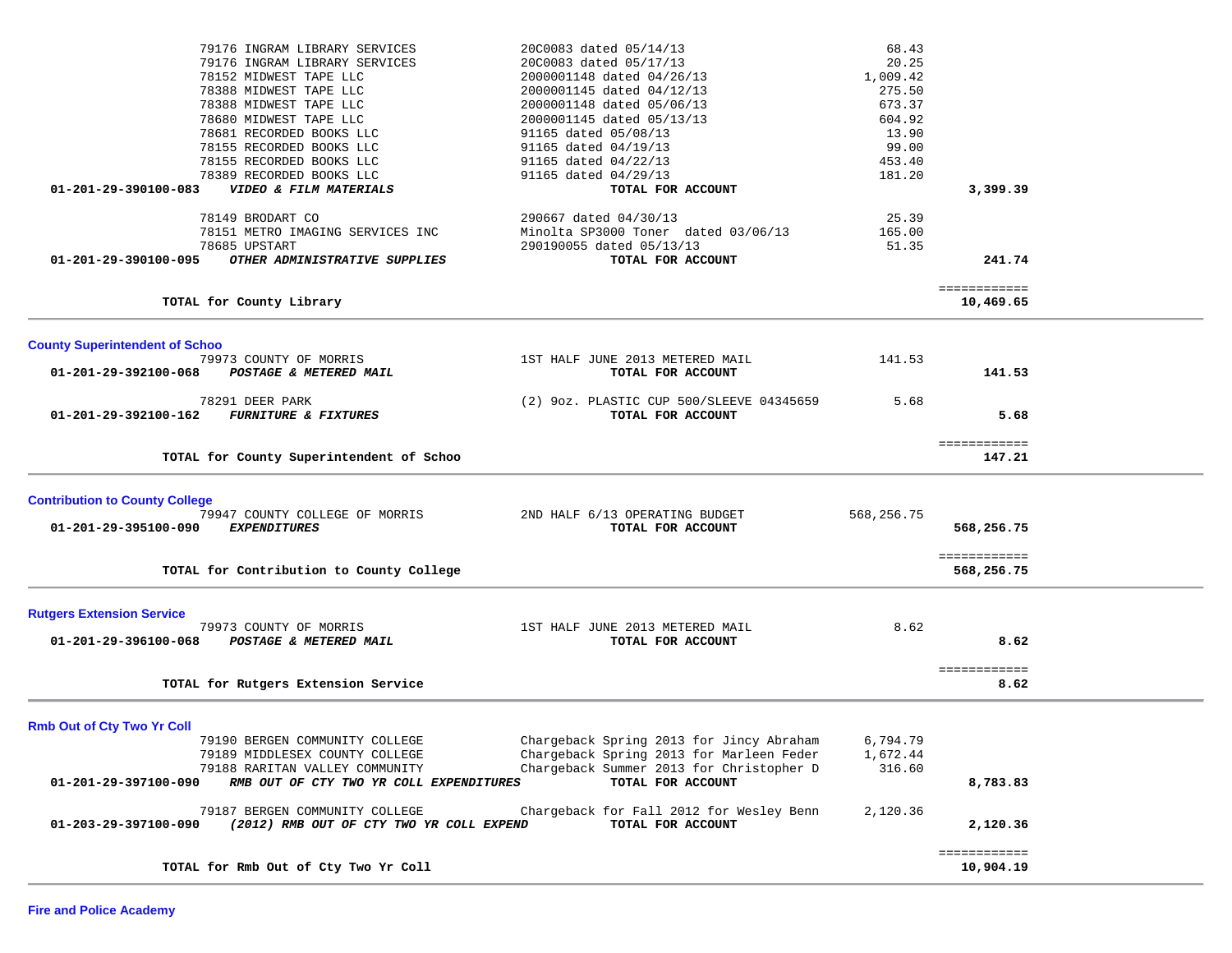| 01-201-29-407100-068               | 79973 COUNTY OF MORRIS<br><b>POSTAGE &amp; METERED MAIL</b>                  | 1ST HALF JUNE 2013 METERED MAIL<br>TOTAL FOR ACCOUNT                                                                     | 68.38           | 68.38                    |  |
|------------------------------------|------------------------------------------------------------------------------|--------------------------------------------------------------------------------------------------------------------------|-----------------|--------------------------|--|
|                                    | 78780 CARL STAHL SAVA INDUSTRIES INC<br>78780 CARL STAHL SAVA INDUSTRIES INC | Wire<br>Zinc Crimps                                                                                                      | 572.00<br>31.00 |                          |  |
| 01-201-29-407100-223               | <b>BUILDING REPAIRS</b>                                                      | TOTAL FOR ACCOUNT                                                                                                        |                 | 603.00                   |  |
|                                    | 77152 KIDDE FIRE TRAINERS, INC. Smoke Fluid                                  |                                                                                                                          | 1,200.00        |                          |  |
| 01-201-29-407100-258               | <i>EQUIPMENT</i>                                                             | TOTAL FOR ACCOUNT                                                                                                        |                 | 1,200.00                 |  |
|                                    | TOTAL for Fire and Police Academy                                            |                                                                                                                          |                 | ============<br>1,871.38 |  |
| <b>Utilities</b>                   |                                                                              |                                                                                                                          |                 |                          |  |
| 01-201-31-430100-136               | DIESEL FUEL                                                                  | 78740 NATIONAL FUEL OIL INC. 4500.0 GAL. DIESEL FUEL FOR COUNTY GARAG<br>TOTAL FOR ACCOUNT                               | 13,656.15       | 13,656.15                |  |
|                                    | 79316 BOROUGH OF BUTLER                                                      | 8496-0 Rt 23 & Decker Ave                                                                                                | 64.00           |                          |  |
|                                    | 79316 BOROUGH OF BUTLER                                                      | 8495-1 Rt 23 Traffic Light<br>8495-1 Rt 23 Traffic Light<br>8495-0 Rt 23 So Light Pole 144<br>8495-1 Rt 23 Traffic Light | 108.18          |                          |  |
|                                    | 79316 BOROUGH OF BUTLER                                                      |                                                                                                                          | 181.10          |                          |  |
|                                    | 78965 JERSEY CENTRAL POWER & LIGHT                                           | 100 079 438 253 - CAC COMPLEX/ 04-20-13                                                                                  | 9,464.16        |                          |  |
|                                    | 79036 JERSEY CENTRAL POWER & LIGHT                                           | $10-00-01-6063-0-8$ 5/16/2013                                                                                            | 712.21          |                          |  |
|                                    | 79037 JERSEY CENTRAL POWER & LIGHT                                           | $10-00-05-8414-2-2$ 5/16/2013                                                                                            | 372.33          |                          |  |
|                                    | 79314 JERSEY CENTRAL POWER & LIGHT                                           | $10-00-44-7627-6-1$ 6/4/2013                                                                                             | 40.42           |                          |  |
|                                    | 79038 JERSEY CENTRAL POWER & LIGHT                                           | $10-00-64-2465-3-9$ 5/24/2013                                                                                            | 36.90           |                          |  |
|                                    | 79546 JERSEY CENTRAL POWER & LIGHT                                           | $20 - 00 - 00 - 0539 - 3 - 0$ 5/30/2013                                                                                  | 671.78          |                          |  |
|                                    | 79874 JERSEY CENTRAL POWER & LIGHT                                           | $10-00-84-5137-1-0$ 6/07/2013                                                                                            | 19.82           |                          |  |
|                                    | 79876 JERSEY CENTRAL POWER & LIGHT                                           | $10-00-48-4053-0-0$ 6/11/2013                                                                                            | 15.35           |                          |  |
|                                    | 79875 JERSEY CENTRAL POWER & LIGHT                                           | $10-00-59-9968-9-0$ 6/12/2013                                                                                            | 67.93           |                          |  |
|                                    | 79835 JERSEY CENTRAL POWER & LIGHT<br>79317 JERSEY CENTRAL POWER & LIGHT     | $10-00-84-5117-1-4$ 6/07/2013                                                                                            | 19.82<br>72.59  |                          |  |
| 01-201-31-430100-137               | <b>ELECTRICITY</b>                                                           | $10-00-89-1397-3-5$ $5/28/2013$<br>TOTAL FOR ACCOUNT                                                                     |                 | 11,846.59                |  |
|                                    |                                                                              |                                                                                                                          |                 |                          |  |
|                                    | 79952 NATIONAL FUEL OIL INC. THE PUEL CHARGES MAY 2013                       |                                                                                                                          | 74,848.52       |                          |  |
| 01-201-31-430100-140 GAS PURCHASES |                                                                              | TOTAL FOR ACCOUNT                                                                                                        |                 | 74,848.52                |  |
| 01-201-31-430100-141 NATURAL GAS   |                                                                              | 78963 N.J. NATURAL GAS COMPANY 22-0009-4999-6Y RE: MONTVILLE / 04-16-13<br>TOTAL FOR ACCOUNT                             | 416.96          | 416.96                   |  |
|                                    | 79928 HANOVER SEWERAGE AUTHORITY                                             | 99817102 / BLOCK 1701 - LOT# 8                                                                                           | 133.67          |                          |  |
|                                    | 79928 HANOVER SEWERAGE AUTHORITY                                             | 99817091/ BLOCK 1701 - LOT# 8                                                                                            | 56.28           |                          |  |
|                                    | 79928 HANOVER SEWERAGE AUTHORITY                                             |                                                                                                                          | 1,227.44        |                          |  |
|                                    | 79928 HANOVER SEWERAGE AUTHORITY                                             |                                                                                                                          | 67.18           |                          |  |
|                                    | 79928 HANOVER SEWERAGE AUTHORITY                                             |                                                                                                                          | 905.89          |                          |  |
| 01-201-31-430100-144               | <i><b>SEWER</b></i>                                                          | TOTAL FOR ACCOUNT                                                                                                        |                 | 2,390.46                 |  |
|                                    | 76510 EREVIVAL LLC                                                           | Offsite Shredding Cell Phones<br>Dight Up Second as                                                                      | 43.56           |                          |  |
|                                    | 76510 EREVIVAL LLC                                                           | Pick Up Service                                                                                                          | 75.00           |                          |  |
|                                    | 79064 CENTURYLINK                                                            | Acct # 309973303 May19,2013 908-138-10                                                                                   | 1,785.33        |                          |  |
|                                    | 76475 EXTEL COMMUNICATIONS                                                   | Fiber Line Terminiations                                                                                                 | 3,300.00        |                          |  |
|                                    | 79441 VERIZON                                                                | Account 201Z436565 209 52Y                                                                                               | 866.00          |                          |  |
|                                    | 78673 STATEWIDE COMMUNICATIONS INC                                           | Sheriff Legal Services Division Phone Re                                                                                 | 2,356.00        |                          |  |
|                                    | 78673 STATEWIDE COMMUNICATIONS INC                                           | Armory/HazMat Data Cable Repair                                                                                          | 130.00          |                          |  |
|                                    | 78673 STATEWIDE COMMUNICATIONS INC                                           | Morris View Data Cable Repair                                                                                            | 225.00          |                          |  |
|                                    | 78807 VERIZON                                                                | 973 267-2255 164 81Y 5/19/13                                                                                             | 35.47           |                          |  |
|                                    | 78808 VERIZON                                                                | 973 267-4026 874 69Y 5/19/13                                                                                             | 77.84           |                          |  |
|                                    | 79059 VERIZON<br>79059 VERIZON                                               | 201 V03-1289 703 57Y, 5/16 (5/16-6/15/13                                                                                 | 210.14          |                          |  |
|                                    |                                                                              | 201 V03-1541 818 53Y, 5/16 (5/16-6/15/13<br>973 539-7933 842 07Y, 5/16, Randolph Tow                                     | 200.95<br>27.25 |                          |  |
|                                    | 79059 VERIZON                                                                | 973 697-0879 521 94Y, 5/22/13, Jefferson                                                                                 | 27.25           |                          |  |
|                                    | 79059 VERIZON                                                                | 973 326-8955 127 49Y, 5/25/13, Sheriff's                                                                                 | 27.25           |                          |  |
|                                    | 79059 VERIZON<br>79058 VERIZON                                               | 201 V03-7261 127 66Y 5/16/13 (5/16-6/15/                                                                                 | 10,305.75       |                          |  |
|                                    |                                                                              |                                                                                                                          |                 |                          |  |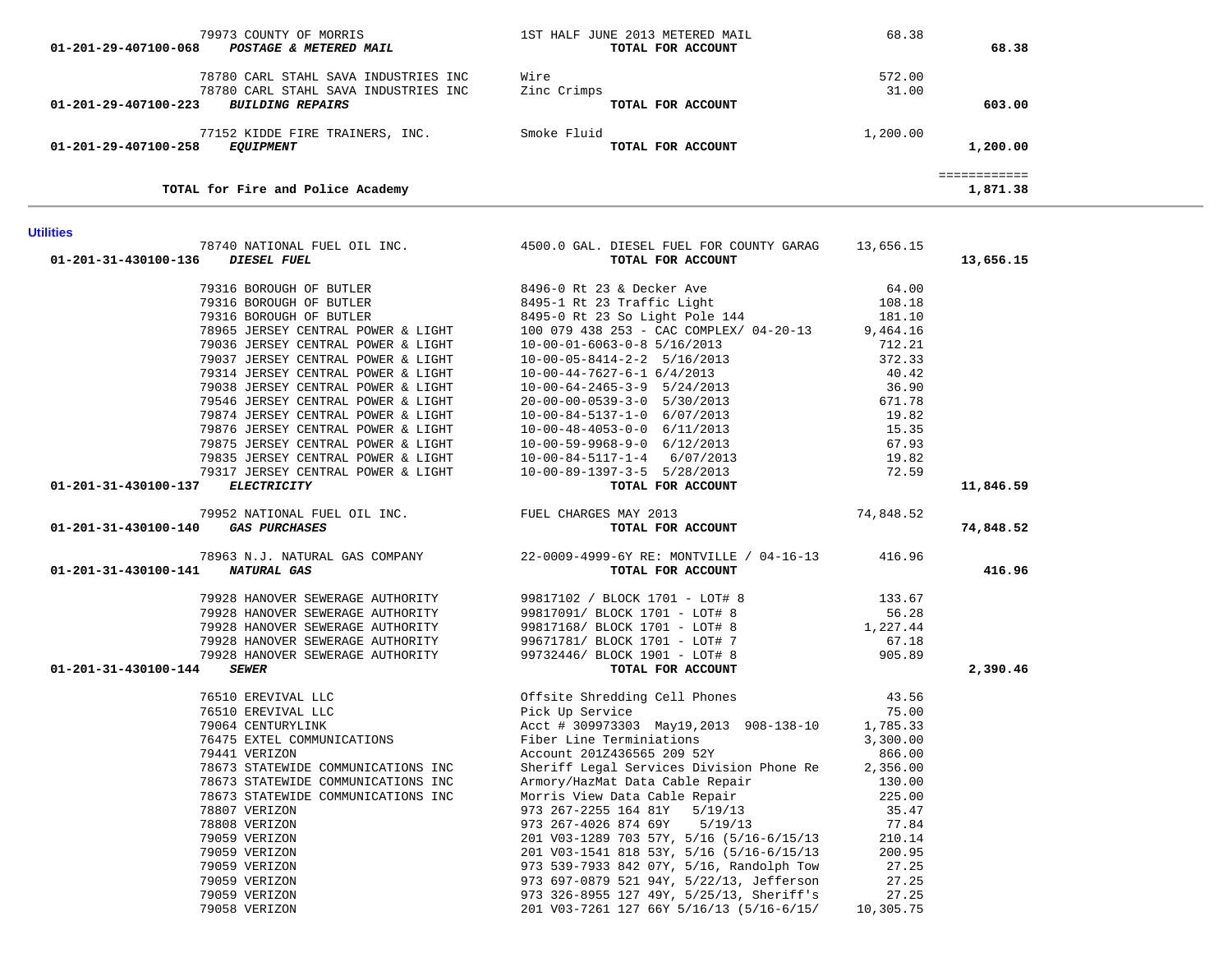| COUNTY WIDE 486023883-00001 APR 22 - MA<br>UTILITIES - TELEPHONE<br>973 285-5495 122 75Y 3/14/2013<br>973 539-3538 497 14Y 3/16/2013<br>973 285-5495 122 75Y 4/14/2013<br>973 539-3538 497 14Y 4/16/2013<br>973 285-5495 122 75Y 5/14/2013<br>973 539-3538 497 14Y 5/16/2013<br>UTILITIES - TELEPHONE<br>TOTAL FOR ACCOUNT<br>20-999-919-699/ A & R BLDG<br>20-999-919-688/ CH<br>20-999-756-272/ CORRECTION FACILITY<br>20-999-999-724/ ADM CTS<br>20-999-753-907/ SHADETREE<br>1330060-1/ 500 W HANOVER<br>1330060-2/ 500 W HANOVER<br>1330060-3/ 500 W HANOVER<br>1330060-4/ 500 W HANOVER 1,988.24<br>9999 593/ HEALTH MNGMNT/ 01-14-13 THRU 0 53.75<br>TOTAL FOR ACCOUNT<br>78673 STATEWIDE COMMUNICATIONS INC          Hanover Garage Data Cables Install<br>TOTAL FOR ACCOUNT | 5,075.59<br>28,441.84<br>68.81<br>27.53<br>68.76<br>27.23<br>68.34<br>27.25<br>1,287.39<br>655.65<br>455.40<br>6,088.10<br>466.05<br>4,459.50<br>1,160.42<br>145.00<br>770.00<br>1,235.00 | 56,398.60<br>16,242.11<br>1,235.00                                                                                                 |
|--------------------------------------------------------------------------------------------------------------------------------------------------------------------------------------------------------------------------------------------------------------------------------------------------------------------------------------------------------------------------------------------------------------------------------------------------------------------------------------------------------------------------------------------------------------------------------------------------------------------------------------------------------------------------------------------------------------------------------------------------------------------------------------|-------------------------------------------------------------------------------------------------------------------------------------------------------------------------------------------|------------------------------------------------------------------------------------------------------------------------------------|
|                                                                                                                                                                                                                                                                                                                                                                                                                                                                                                                                                                                                                                                                                                                                                                                      |                                                                                                                                                                                           |                                                                                                                                    |
|                                                                                                                                                                                                                                                                                                                                                                                                                                                                                                                                                                                                                                                                                                                                                                                      |                                                                                                                                                                                           |                                                                                                                                    |
|                                                                                                                                                                                                                                                                                                                                                                                                                                                                                                                                                                                                                                                                                                                                                                                      |                                                                                                                                                                                           |                                                                                                                                    |
|                                                                                                                                                                                                                                                                                                                                                                                                                                                                                                                                                                                                                                                                                                                                                                                      |                                                                                                                                                                                           |                                                                                                                                    |
|                                                                                                                                                                                                                                                                                                                                                                                                                                                                                                                                                                                                                                                                                                                                                                                      |                                                                                                                                                                                           |                                                                                                                                    |
|                                                                                                                                                                                                                                                                                                                                                                                                                                                                                                                                                                                                                                                                                                                                                                                      |                                                                                                                                                                                           |                                                                                                                                    |
|                                                                                                                                                                                                                                                                                                                                                                                                                                                                                                                                                                                                                                                                                                                                                                                      |                                                                                                                                                                                           |                                                                                                                                    |
|                                                                                                                                                                                                                                                                                                                                                                                                                                                                                                                                                                                                                                                                                                                                                                                      |                                                                                                                                                                                           |                                                                                                                                    |
|                                                                                                                                                                                                                                                                                                                                                                                                                                                                                                                                                                                                                                                                                                                                                                                      |                                                                                                                                                                                           |                                                                                                                                    |
|                                                                                                                                                                                                                                                                                                                                                                                                                                                                                                                                                                                                                                                                                                                                                                                      |                                                                                                                                                                                           |                                                                                                                                    |
|                                                                                                                                                                                                                                                                                                                                                                                                                                                                                                                                                                                                                                                                                                                                                                                      |                                                                                                                                                                                           |                                                                                                                                    |
|                                                                                                                                                                                                                                                                                                                                                                                                                                                                                                                                                                                                                                                                                                                                                                                      |                                                                                                                                                                                           |                                                                                                                                    |
|                                                                                                                                                                                                                                                                                                                                                                                                                                                                                                                                                                                                                                                                                                                                                                                      |                                                                                                                                                                                           |                                                                                                                                    |
|                                                                                                                                                                                                                                                                                                                                                                                                                                                                                                                                                                                                                                                                                                                                                                                      |                                                                                                                                                                                           |                                                                                                                                    |
|                                                                                                                                                                                                                                                                                                                                                                                                                                                                                                                                                                                                                                                                                                                                                                                      |                                                                                                                                                                                           |                                                                                                                                    |
|                                                                                                                                                                                                                                                                                                                                                                                                                                                                                                                                                                                                                                                                                                                                                                                      |                                                                                                                                                                                           |                                                                                                                                    |
|                                                                                                                                                                                                                                                                                                                                                                                                                                                                                                                                                                                                                                                                                                                                                                                      |                                                                                                                                                                                           |                                                                                                                                    |
|                                                                                                                                                                                                                                                                                                                                                                                                                                                                                                                                                                                                                                                                                                                                                                                      |                                                                                                                                                                                           |                                                                                                                                    |
|                                                                                                                                                                                                                                                                                                                                                                                                                                                                                                                                                                                                                                                                                                                                                                                      |                                                                                                                                                                                           |                                                                                                                                    |
|                                                                                                                                                                                                                                                                                                                                                                                                                                                                                                                                                                                                                                                                                                                                                                                      |                                                                                                                                                                                           |                                                                                                                                    |
|                                                                                                                                                                                                                                                                                                                                                                                                                                                                                                                                                                                                                                                                                                                                                                                      |                                                                                                                                                                                           |                                                                                                                                    |
|                                                                                                                                                                                                                                                                                                                                                                                                                                                                                                                                                                                                                                                                                                                                                                                      |                                                                                                                                                                                           |                                                                                                                                    |
|                                                                                                                                                                                                                                                                                                                                                                                                                                                                                                                                                                                                                                                                                                                                                                                      |                                                                                                                                                                                           |                                                                                                                                    |
|                                                                                                                                                                                                                                                                                                                                                                                                                                                                                                                                                                                                                                                                                                                                                                                      |                                                                                                                                                                                           |                                                                                                                                    |
|                                                                                                                                                                                                                                                                                                                                                                                                                                                                                                                                                                                                                                                                                                                                                                                      |                                                                                                                                                                                           | ============                                                                                                                       |
|                                                                                                                                                                                                                                                                                                                                                                                                                                                                                                                                                                                                                                                                                                                                                                                      |                                                                                                                                                                                           | 177,034.39                                                                                                                         |
|                                                                                                                                                                                                                                                                                                                                                                                                                                                                                                                                                                                                                                                                                                                                                                                      |                                                                                                                                                                                           |                                                                                                                                    |
| Chlorine Test Strips                                                                                                                                                                                                                                                                                                                                                                                                                                                                                                                                                                                                                                                                                                                                                                 | 70.10                                                                                                                                                                                     |                                                                                                                                    |
|                                                                                                                                                                                                                                                                                                                                                                                                                                                                                                                                                                                                                                                                                                                                                                                      | 217.38                                                                                                                                                                                    |                                                                                                                                    |
| TOTAL FOR ACCOUNT                                                                                                                                                                                                                                                                                                                                                                                                                                                                                                                                                                                                                                                                                                                                                                    |                                                                                                                                                                                           | 287.48                                                                                                                             |
|                                                                                                                                                                                                                                                                                                                                                                                                                                                                                                                                                                                                                                                                                                                                                                                      |                                                                                                                                                                                           |                                                                                                                                    |
| TOTAL FOR ACCOUNT                                                                                                                                                                                                                                                                                                                                                                                                                                                                                                                                                                                                                                                                                                                                                                    |                                                                                                                                                                                           | 4,062.68                                                                                                                           |
|                                                                                                                                                                                                                                                                                                                                                                                                                                                                                                                                                                                                                                                                                                                                                                                      |                                                                                                                                                                                           |                                                                                                                                    |
|                                                                                                                                                                                                                                                                                                                                                                                                                                                                                                                                                                                                                                                                                                                                                                                      |                                                                                                                                                                                           |                                                                                                                                    |
|                                                                                                                                                                                                                                                                                                                                                                                                                                                                                                                                                                                                                                                                                                                                                                                      |                                                                                                                                                                                           |                                                                                                                                    |
|                                                                                                                                                                                                                                                                                                                                                                                                                                                                                                                                                                                                                                                                                                                                                                                      |                                                                                                                                                                                           |                                                                                                                                    |
|                                                                                                                                                                                                                                                                                                                                                                                                                                                                                                                                                                                                                                                                                                                                                                                      |                                                                                                                                                                                           |                                                                                                                                    |
|                                                                                                                                                                                                                                                                                                                                                                                                                                                                                                                                                                                                                                                                                                                                                                                      |                                                                                                                                                                                           |                                                                                                                                    |
|                                                                                                                                                                                                                                                                                                                                                                                                                                                                                                                                                                                                                                                                                                                                                                                      |                                                                                                                                                                                           |                                                                                                                                    |
| TOTAL FOR ACCOUNT                                                                                                                                                                                                                                                                                                                                                                                                                                                                                                                                                                                                                                                                                                                                                                    |                                                                                                                                                                                           | 194,680.67                                                                                                                         |
|                                                                                                                                                                                                                                                                                                                                                                                                                                                                                                                                                                                                                                                                                                                                                                                      |                                                                                                                                                                                           |                                                                                                                                    |
|                                                                                                                                                                                                                                                                                                                                                                                                                                                                                                                                                                                                                                                                                                                                                                                      |                                                                                                                                                                                           | ============                                                                                                                       |
|                                                                                                                                                                                                                                                                                                                                                                                                                                                                                                                                                                                                                                                                                                                                                                                      | Hours for Nutrition Support Services. Ma<br>FUEL CHARGES MAY 2013<br>Weekend Meals<br>Frozen Meals<br>Boxed Meals<br>Kosker Meals<br>Coffee<br>Other                                      | 4,062.68<br>Daily Meals, Services for 5/4/13-5/31/13 158,570.24<br>8,144.00<br>6,042.00<br>20,486.75<br>123.88<br>912.08<br>401.72 |

78587 VERIZON BUSINESS Y2618812, 5/10/13 for May Mgt Network 1,548.32

## **Grant Fund**

| 77987 DAILY RECORD         |                               |                                      | yearly subscription 2/1/13-4/30/14accoun | 166.09 |
|----------------------------|-------------------------------|--------------------------------------|------------------------------------------|--------|
|                            | 77984 JOHNSTON COMMUNICATIONS | Acct # 523 invoice dated $4/22/2013$ |                                          | 350.00 |
|                            | 77984 JOHNSTON COMMUNICATIONS | Acct # 523 invoice dated $4/22/2013$ |                                          | 175.00 |
| 78526 UNIVERSAL RADIO INC. |                               | Item #3008 Yaesue VX 8GR             |                                          | 379.98 |
| 78526 UNIVERSAL RADIO INC. |                               | Item # 5173 Yaesu DC41               |                                          | 37.95  |

**Bio-Terrorism Grant**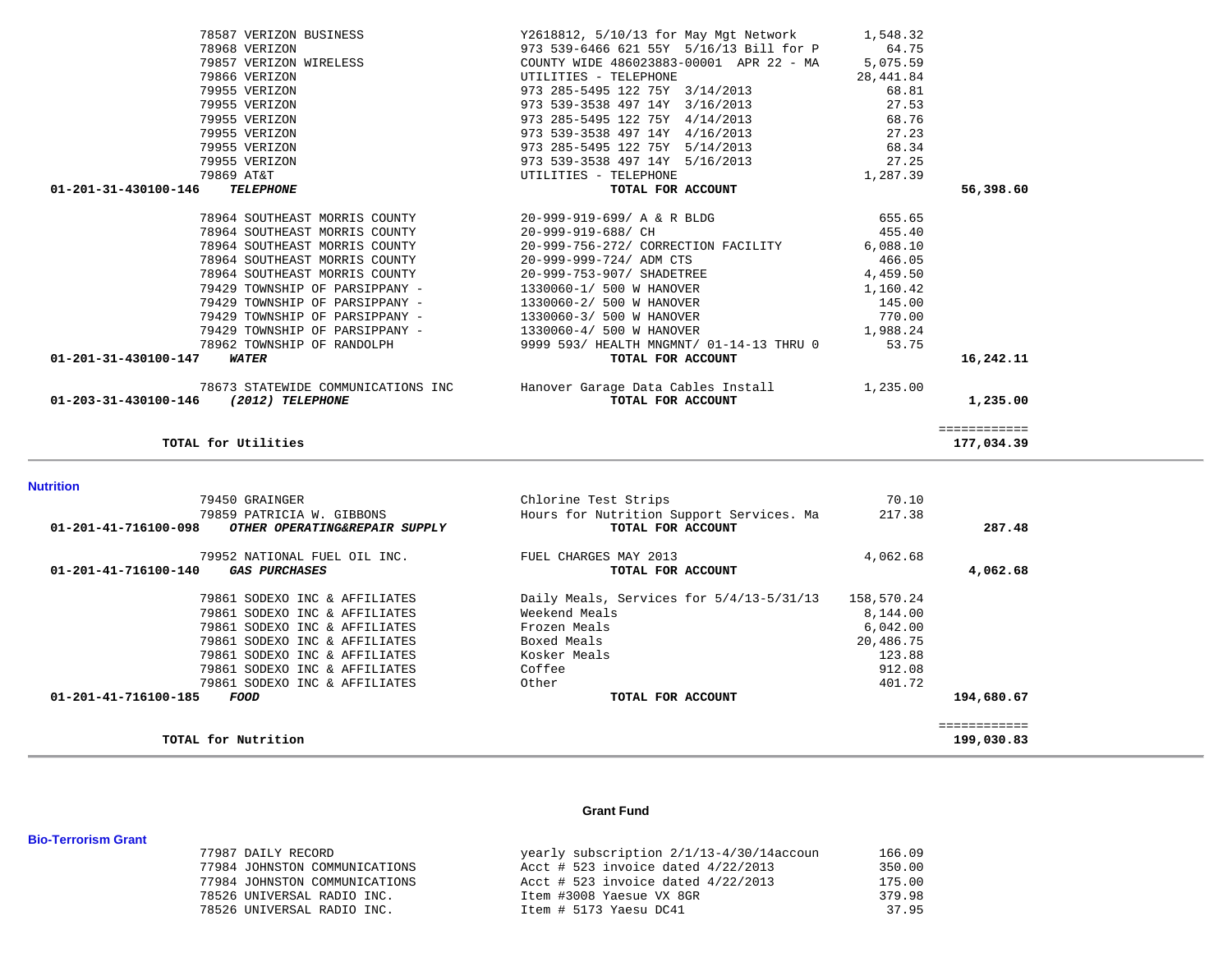|                           | 78526 UNIVERSAL RADIO INC.                                               | Item #5171 Yaesu FNB 80LI                | 72.95                |                          |  |
|---------------------------|--------------------------------------------------------------------------|------------------------------------------|----------------------|--------------------------|--|
|                           | 78526 UNIVERSAL RADIO INC.                                               | Item #1693 Yaesue E DC 5B                | 23.95                |                          |  |
|                           | 78526 UNIVERSAL RADIO INC.                                               | shipping                                 | 14.95                |                          |  |
|                           | 79975 COUNTY OF MORRIS                                                   | 1ST HALF JUNE 2013 METERED MAIL          | 31.82                |                          |  |
|                           | 79857 VERIZON WIRELESS                                                   | L&PS - HEALTH MANAGEMENT - GRANT         | 340.61               |                          |  |
| 02-213-41-718305-391      | PUBLIC HEALTH EMER GRANT (8/10/12-6/30/13                                | TOTAL FOR ACCOUNT                        |                      | 1,593.30                 |  |
|                           |                                                                          |                                          |                      | ============             |  |
|                           | TOTAL for Bio-Terrorism Grant                                            |                                          |                      | 1,593.30                 |  |
| <b>TANF</b>               |                                                                          |                                          |                      |                          |  |
|                           | 77985 AT&T                                                               |                                          | 6.55                 |                          |  |
|                           | 77986 AT&T                                                               |                                          | 7.24                 |                          |  |
|                           | 79139 DONNA BUCHANAN                                                     |                                          | 47.19                |                          |  |
|                           | 79147 DEER PARK                                                          |                                          | 4.13                 |                          |  |
|                           | 79517 STATE SHUTTLE INC                                                  | Transportation from Mar.4, 2013 to Mar.  | 2,920.16             |                          |  |
|                           | 79518 STATE SHUTTLE INC                                                  | 3/18/2013-3/24/2013                      | 2,920.16             |                          |  |
|                           | 79143 PRIME TIME PERSONNEL INC                                           |                                          | 47.88                |                          |  |
|                           | 79146 PRIME TIME PERSONNEL INC                                           |                                          | 51.27                |                          |  |
|                           | 79145 PRIME TIME PERSONNEL INC                                           |                                          | 51.27                |                          |  |
|                           | 79144 PRIME TIME PERSONNEL INC                                           |                                          | 56.52                |                          |  |
|                           | 79115 SOPHIE WESTFIELD                                                   | 5/9/13. Morristown & Phillipsburg to and | 33.04                |                          |  |
| 02-213-41-741015-392      | TANF STATE SHARE                                                         | TOTAL FOR ACCOUNT                        |                      | 6,145.41                 |  |
|                           |                                                                          |                                          |                      | ============             |  |
|                           | TOTAL for TANF                                                           |                                          |                      | 6,145.41                 |  |
| <b>General Assistance</b> |                                                                          |                                          |                      |                          |  |
|                           | 77985 AT&T                                                               |                                          | 4.92                 |                          |  |
|                           | 77986 AT&T                                                               |                                          | 5.43                 |                          |  |
|                           | 79139 DONNA BUCHANAN                                                     |                                          | 35.39                |                          |  |
|                           | 79147 DEER PARK                                                          |                                          | 3.10                 |                          |  |
|                           | 79517 STATE SHUTTLE INC                                                  |                                          | 730.04               |                          |  |
|                           | 79518 STATE SHUTTLE INC                                                  |                                          | 730.04               |                          |  |
|                           | 79143 PRIME TIME PERSONNEL INC                                           |                                          | 35.91                |                          |  |
|                           | 79146 PRIME TIME PERSONNEL INC                                           |                                          | 38.45                |                          |  |
|                           | 79145 PRIME TIME PERSONNEL INC                                           |                                          | 38.45                |                          |  |
|                           | 79144 PRIME TIME PERSONNEL INC                                           |                                          | 42.39                |                          |  |
|                           | 79535 PATRICIA SWEENEY-PAWLYK                                            | reimbursement from Aug. 2012 to 5/23/13. | 174.12               |                          |  |
| 02-213-41-741020-392      | GENERAL ASSISTANCE STATE SHARE                                           | TOTAL FOR ACCOUNT                        |                      | 1,838.24                 |  |
|                           | TOTAL for General Assistance                                             |                                          |                      | ============<br>1,838.24 |  |
|                           |                                                                          |                                          |                      |                          |  |
| <b>WIA: Adult</b>         |                                                                          |                                          |                      |                          |  |
|                           | 77985 AT&T                                                               |                                          | 14.75                |                          |  |
|                           | 77986 AT&T                                                               |                                          | 16.28                |                          |  |
|                           | 79139 DONNA BUCHANAN                                                     |                                          | 106.18               |                          |  |
|                           | 79147 DEER PARK                                                          |                                          | 9.30                 |                          |  |
|                           | 79119 JERSEY TRACTOR-TRAILER                                             |                                          | 3,200.00             |                          |  |
|                           | 79541 JERSEY TRACTOR-TRAILER<br>79122 WARREN COUNTY COMMUNITY COLL.      |                                          | 3,200.00             |                          |  |
|                           |                                                                          |                                          | 2,448.00             |                          |  |
|                           | 79123 WARREN COUNTY COMMUNITY COLL.                                      |                                          | 2,448.00<br>3,200.00 |                          |  |
|                           | 79124 WARREN COUNTY COMMUNITY COLL.<br>79127 WILLIAM PATERSON UNIVERSITY |                                          |                      |                          |  |
|                           | 79952 NATIONAL FUEL OIL INC.                                             | FUEL CHARGES MAY 2013                    | 2,015.00<br>63.66    |                          |  |
|                           | 79143 PRIME TIME PERSONNEL INC                                           |                                          | 107.73               |                          |  |
|                           | 79975 COUNTY OF MORRIS                                                   | 1ST HALF JUNE 2013 METERED MAIL          | 270.25               |                          |  |
|                           |                                                                          |                                          |                      |                          |  |

79146 PRIME TIME PERSONNEL INC 36

79145 PRIME TIME PERSONNEL INC

115.36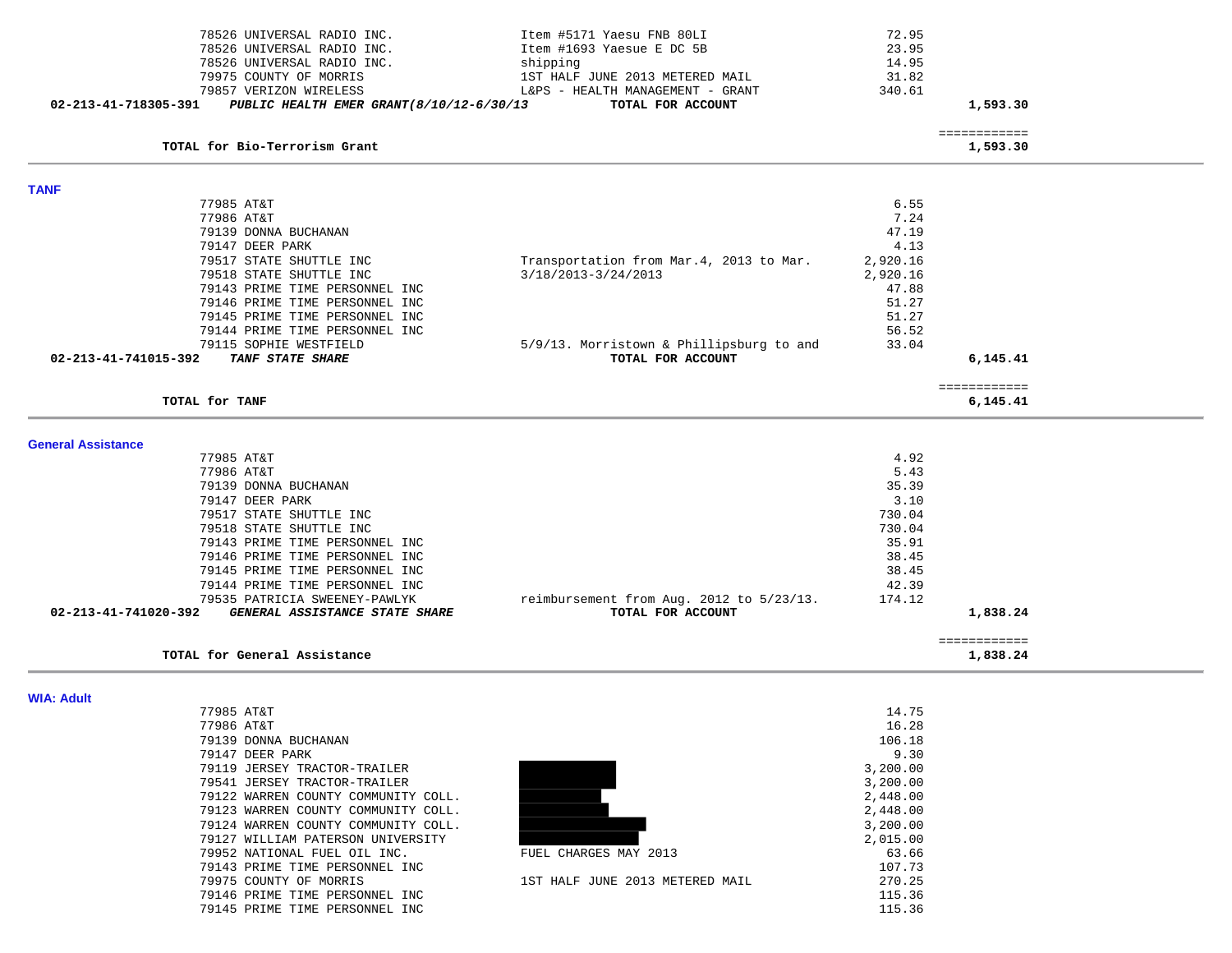| 79144 PRIME TIME PERSONNEL INC<br>78581 PLANNED RETIREMENT CONSULTANTS<br>79129 RUTGERS, THE STATE UNIVERSITY<br>02-213-41-742005-391<br>WIA: ADULT FEDERAL SHARE | TOTAL FOR ACCOUNT                        | 127.17<br>237.30<br>419.00 | 18,113.34                   |  |
|-------------------------------------------------------------------------------------------------------------------------------------------------------------------|------------------------------------------|----------------------------|-----------------------------|--|
| TOTAL for WIA: Adult                                                                                                                                              |                                          |                            | ============<br>18, 113. 34 |  |
| <b>WIA: Disclocated Worker</b>                                                                                                                                    |                                          |                            |                             |  |
| 77985 AT&T                                                                                                                                                        | 10011969846 908-859-3220                 | 43.41                      |                             |  |
| 77986 AT&T                                                                                                                                                        | 0305158956001 973-383-1048               | 47.95                      |                             |  |
| 79117 ASHLEY NORTON, INC.                                                                                                                                         |                                          | 3,694.55                   |                             |  |
| 79135 AVTECH INSTITUTE                                                                                                                                            |                                          | 800.00                     |                             |  |
| 79136 BERGEN BLENDED ACADEMY                                                                                                                                      |                                          | 802.20                     |                             |  |
| 79536 AMERICAN SCHOOL OF BUSINESS                                                                                                                                 |                                          | 374.80                     |                             |  |
| 79139 DONNA BUCHANAN                                                                                                                                              | Oct.2, 2013 through 5/22/13 travel.      | 312.64                     |                             |  |
| 79147 DEER PARK                                                                                                                                                   | 0434508545 Mar-April 2013 water & cups   | 27.40                      |                             |  |
| 79121 FORTIS INSTITUTE                                                                                                                                            |                                          | 253.65                     |                             |  |
| 79120 FORTIS INSTITUTE                                                                                                                                            |                                          | 570.05                     |                             |  |
| 79533 INFORMATION & TECHNOLOGY                                                                                                                                    |                                          | 1,493.00                   |                             |  |
| 79566 INFORMATION & TECHNOLOGY                                                                                                                                    |                                          | 900.00                     |                             |  |
| 79118 JERSEY TRACTOR-TRAILER                                                                                                                                      |                                          | 800.00                     |                             |  |
| 79134 JERSEY TRACTOR-TRAILER                                                                                                                                      |                                          | 800.00                     |                             |  |
| 79137 SMITH & SOLOMON                                                                                                                                             |                                          | 800.00                     |                             |  |
| 79128 SMITH & SOLOMON                                                                                                                                             |                                          | 800.00                     |                             |  |
| 79138 WARREN COUNTY COMMUNITY COLL.                                                                                                                               |                                          | 3,200.00                   |                             |  |
| 79126 WILLIAM PATERSON UNIVERSITY                                                                                                                                 |                                          | 2,015.00                   |                             |  |
| 79116 PC AGE                                                                                                                                                      |                                          | 3,200.00                   |                             |  |
| 79143 PRIME TIME PERSONNEL INC                                                                                                                                    | Linda Bogner; $W/E$ 5/26/13              | 317.20                     |                             |  |
| 79146 PRIME TIME PERSONNEL INC                                                                                                                                    | Linda Bogner, W/E 5/15/13                | 339.68                     |                             |  |
| 79145 PRIME TIME PERSONNEL INC                                                                                                                                    | Linda Bogner; $W/E$ 5/5/13               | 339.68                     |                             |  |
| 79144 PRIME TIME PERSONNEL INC                                                                                                                                    | Linda Bogner; $W/E$ 5/19/13              | 374.43                     |                             |  |
| 78581 PLANNED RETIREMENT CONSULTANTS                                                                                                                              | Services rendered Dec.31, 2012 valuation | 689.30                     |                             |  |
| 79125 RUTGERS, THE STATE UNIVERSITY                                                                                                                               |                                          | 2,000.00                   |                             |  |
| 02-213-41-742010-391<br>WIA: DISCLOCATED WORKER FEDERAL SHARE                                                                                                     | TOTAL FOR ACCOUNT                        |                            | 24,994.94                   |  |
| TOTAL for WIA: Disclocated Worker                                                                                                                                 |                                          |                            | ============<br>24,994.94   |  |
|                                                                                                                                                                   |                                          |                            |                             |  |
| <b>WIA: Youth</b><br>77985 AT&T                                                                                                                                   |                                          | 12.29                      |                             |  |
| 77986 AT&T                                                                                                                                                        |                                          | 13.57                      |                             |  |
| 79139 DONNA BUCHANAN                                                                                                                                              |                                          | 88.48                      |                             |  |
| 79147 DEER PARK                                                                                                                                                   |                                          | 7.75                       |                             |  |
| 79114 PHILLIPSBURG SCHOOL BASED                                                                                                                                   |                                          | 339.25                     |                             |  |

79145 PRIME TIME PERSONNEL INC 96.14

 **02-213-41-742020-391** *WIA: YOUTH FEDERAL SHARE* **TOTAL FOR ACCOUNT 1,052.76**

============

**Chapter 51**  78946 ALFRE INC. HALFWAY HOUSE SERVICES FOR 3 MORRIS COUN 1,170.00 78946 ALFRE INC. SERVICES FOR APRIL FOR CLIENTS 1,710.00 78946 ALFRE INC. SERVICES FOR APRIL FOR CLIENT 2,700.00 78950 CFCS - HOPE HOUSE REPORTING PERIOD JAN. 2013 ADOLESCENT SE 4,190.00

79143 PRIME TIME PERSONNEL INC 79146 PRIME TIME PERSONNEL INC

79144 PRIME TIME PERSONNEL INC

TOTAL for WIA: Youth

78581 PLANNED RETIREMENT CONSULTANTS

|  | 1,1/0.00 |  |
|--|----------|--|
|  | 1,710.00 |  |
|  | 2,700.00 |  |
|  | 4 190 00 |  |

96.14

105.97

203.40

1,052.76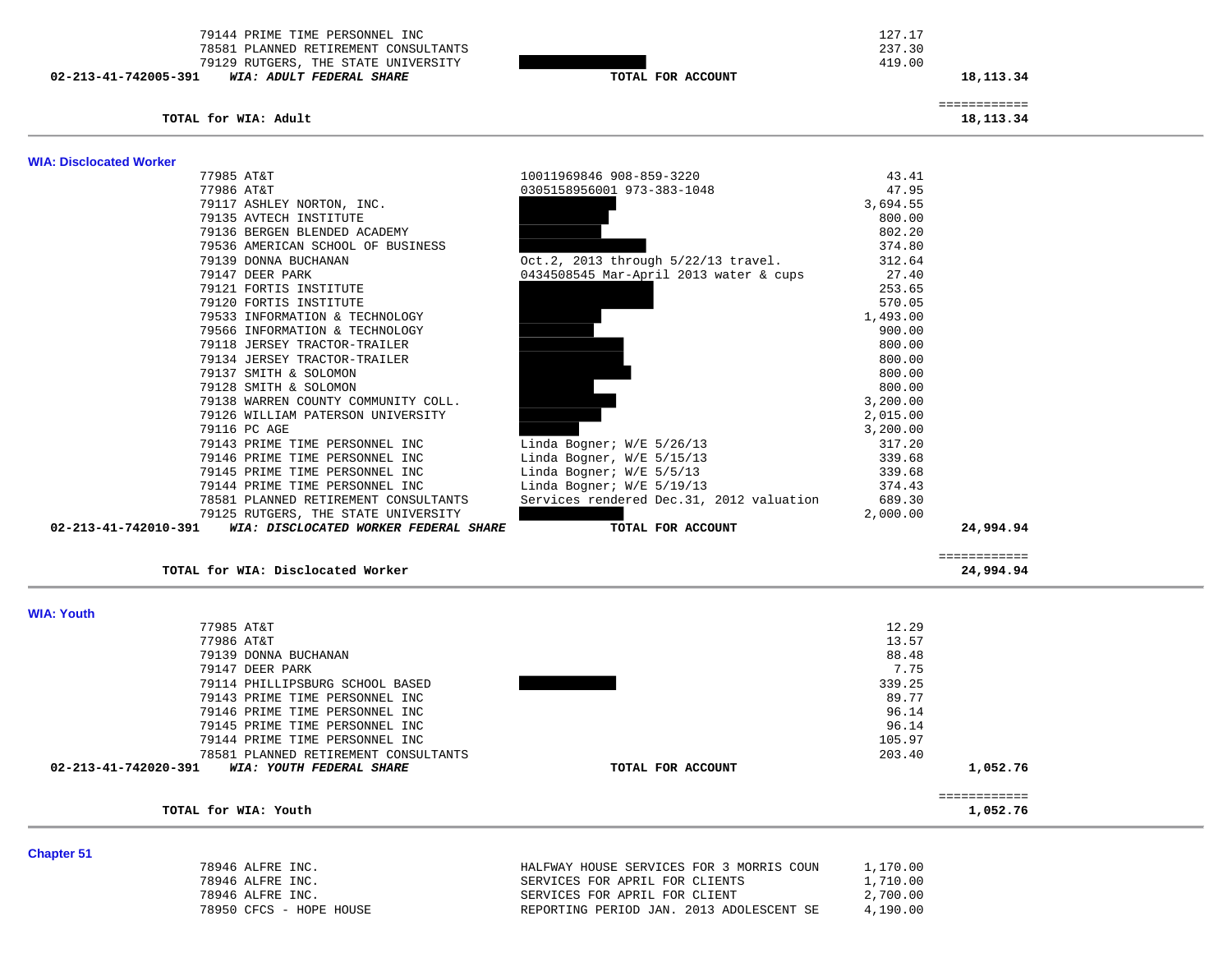| 02-213-41-757305-392                | 78950 CFCS - HOPE HOUSE<br>78950 CFCS - HOPE HOUSE<br>78948 CFCS - HOPE HOUSE<br>78948 CFCS - HOPE HOUSE<br>78948 CFCS - HOPE HOUSE<br>78948 CFCS - HOPE HOUSE<br>78948 CFCS - HOPE HOUSE<br>78943 NEW HOPE FOUNDATION INC.<br>78941 NEWBRIDGE SERVICES INC<br>78944 NEW HOPE FOUNDATION INC.<br>78942 NEW HOPE FOUNDATION INC.<br>78940 NEWBRIDGE SERVICES INC<br>78945 NEW HOPE FOUNDATION INC.<br>CHAPTER 51 (1/1/13-12/31/13) | REPORTING PERIOD FOR FEBRUARY 2013 VOUCH<br>REPORTING PERIOD MARCH 2013 VOUCHER 3<br>Adolescent services April 2013 INDIVIDUA<br>GROUP SESSIONS<br>URINE SCREENS<br>URINE SCREENS<br>EVALUATION<br>19 BED DAYS FOR 1 CLIENT IN APRIL 2013 @<br>REIMBURSEMENT TO NEWBRIDGE SERVICES FOR<br>85 Client bed days 8 clients @ \$135.00 e<br>27 client bed days for 1 client at \$135.<br>Reimbursement to NewBridge Services prov<br>CLIENT BED DAYS FOR THE MONTH OF APRIL 1<br>TOTAL FOR ACCOUNT | 2,960.00<br>2,370.00<br>990.00<br>850.00<br>400.00<br>350.00<br>200.00<br>1,045.00<br>4,022.00<br>11,475.00<br>3,645.00<br>4,897.00<br>1,224.00 | 44,198.00                              |  |
|-------------------------------------|-----------------------------------------------------------------------------------------------------------------------------------------------------------------------------------------------------------------------------------------------------------------------------------------------------------------------------------------------------------------------------------------------------------------------------------|-----------------------------------------------------------------------------------------------------------------------------------------------------------------------------------------------------------------------------------------------------------------------------------------------------------------------------------------------------------------------------------------------------------------------------------------------------------------------------------------------|-------------------------------------------------------------------------------------------------------------------------------------------------|----------------------------------------|--|
|                                     | TOTAL for Chapter 51                                                                                                                                                                                                                                                                                                                                                                                                              |                                                                                                                                                                                                                                                                                                                                                                                                                                                                                               |                                                                                                                                                 | ============<br>44,198.00              |  |
| <b>DEPARTMENT 777315</b>            | 78992 SHI INTERNATIONAL CORP<br>TOTAL for DEPARTMENT 777315                                                                                                                                                                                                                                                                                                                                                                       | Quotation #6635736 InfoShare DV Family V<br>TOTAL FOR ACCOUNT                                                                                                                                                                                                                                                                                                                                                                                                                                 | 19,948.00                                                                                                                                       | 19,948.00<br>============<br>19,948.00 |  |
| <b>DEPARTMENT 784315</b>            | 77021 TEOUIPMENT INC.<br>02-213-41-784315-391 FFY10 HOMELND SECURITY(11/26/10-7/31/13)                                                                                                                                                                                                                                                                                                                                            | Item #BSS-MAX Bridgit Server MAX (500 C<br>TOTAL FOR ACCOUNT                                                                                                                                                                                                                                                                                                                                                                                                                                  | 9,890.00                                                                                                                                        | 9,890.00<br>============               |  |
|                                     | TOTAL for DEPARTMENT 784315                                                                                                                                                                                                                                                                                                                                                                                                       |                                                                                                                                                                                                                                                                                                                                                                                                                                                                                               |                                                                                                                                                 | 9,890.00                               |  |
| DEPARTMENT 784330                   | 78450 SPECIALTY VEHICLE SOLUTION, LLC. Inv Date 5/20/13<br>77172 SPECIALTY VEHICLE SOLUTION, LLC.<br>02-213-41-784330-391 FFY10 UASI (1/5/11-9/15/13)<br>TOTAL for DEPARTMENT 784330                                                                                                                                                                                                                                              | Inv Date $4/24/13$<br>TOTAL FOR ACCOUNT                                                                                                                                                                                                                                                                                                                                                                                                                                                       | 28,441.00<br>28,441.00                                                                                                                          | 56,882.00<br>============<br>56,882.00 |  |
| <b>DEPARTMENT 784430</b>            |                                                                                                                                                                                                                                                                                                                                                                                                                                   |                                                                                                                                                                                                                                                                                                                                                                                                                                                                                               |                                                                                                                                                 |                                        |  |
|                                     | 79108 TETRA TECH INC.<br>02-213-41-784430-391 FFY11 UASI(12/27/11-8/31/14)                                                                                                                                                                                                                                                                                                                                                        | Inv Date $5/24/13$<br>TOTAL FOR ACCOUNT                                                                                                                                                                                                                                                                                                                                                                                                                                                       | 15,000.00                                                                                                                                       | 15,000.00                              |  |
|                                     | TOTAL for DEPARTMENT 784430                                                                                                                                                                                                                                                                                                                                                                                                       |                                                                                                                                                                                                                                                                                                                                                                                                                                                                                               |                                                                                                                                                 | ============<br>15,000.00              |  |
| <b>MAPS</b><br>02-213-41-786205-394 | 75685 MUNICIPAL CAPITAL CORP<br>MAPS(1/1/12-12/31/12)<br>TOTAL for MAPS                                                                                                                                                                                                                                                                                                                                                           | Office Machine Rental/Contract #T-2075<br>TOTAL FOR ACCOUNT                                                                                                                                                                                                                                                                                                                                                                                                                                   | 465.80                                                                                                                                          | 465.80<br>============<br>465.80       |  |
| DEPARTMENT 786220                   | 79458 ROUTEMATCH SOFTWARE, INC.<br>79458 ROUTEMATCH SOFTWARE, INC.                                                                                                                                                                                                                                                                                                                                                                | Standard professional Services<br>PROFESSIONAL SERVICES                                                                                                                                                                                                                                                                                                                                                                                                                                       | 976.59<br>2.640.00                                                                                                                              |                                        |  |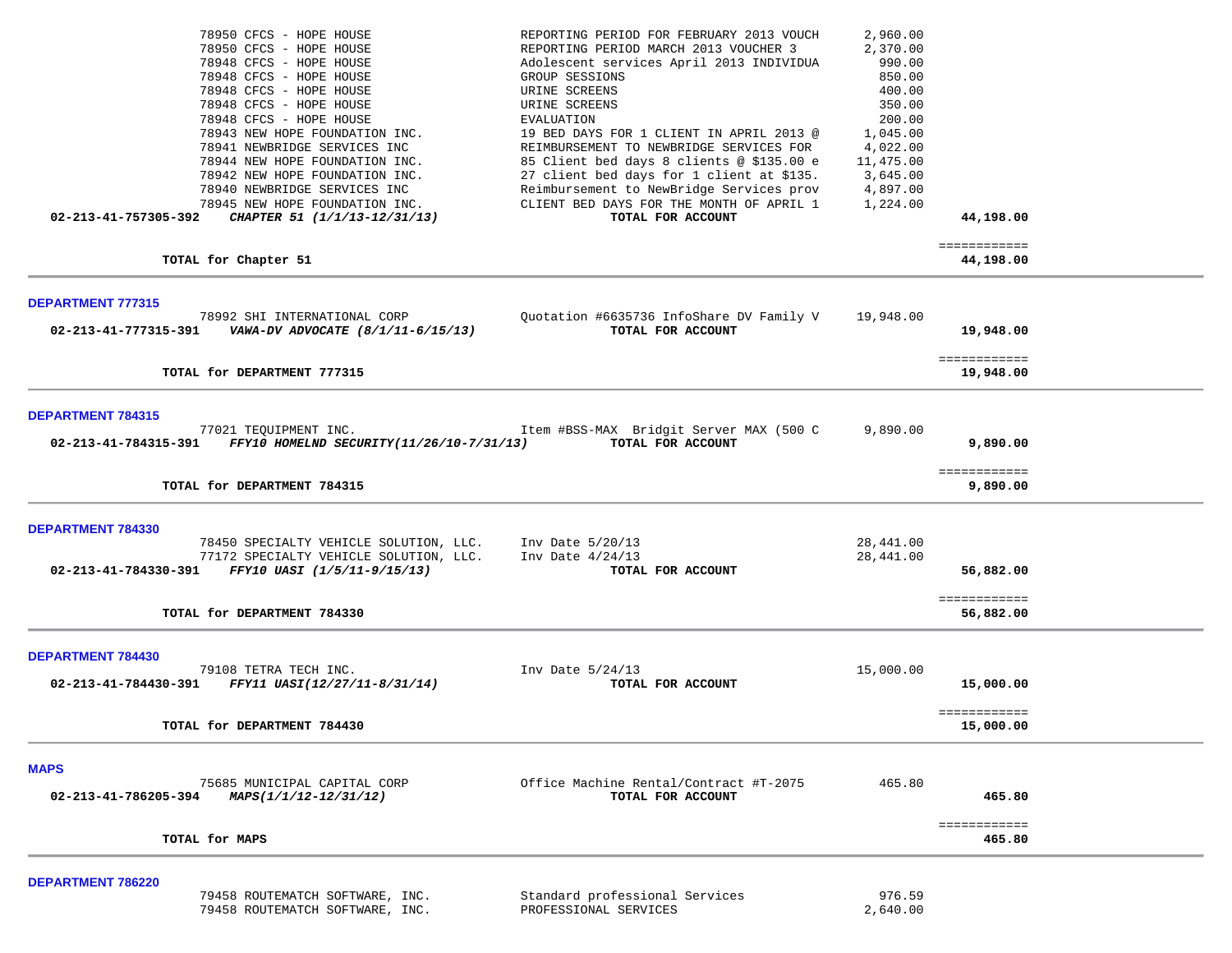|                                           | 79458 ROUTEMATCH SOFTWARE, INC.<br>79460 ROUTEMATCH SOFTWARE, INC.                                                                                                                                 | PROFESSIONAL SERVICES<br>Melody Floyd- Training.                                                                     | 880.00<br>253.41                                               |                           |  |
|-------------------------------------------|----------------------------------------------------------------------------------------------------------------------------------------------------------------------------------------------------|----------------------------------------------------------------------------------------------------------------------|----------------------------------------------------------------|---------------------------|--|
| 02-213-41-786220-391                      | MAPS SECTION 5310(9/1/11-12/31/12)                                                                                                                                                                 | TOTAL FOR ACCOUNT                                                                                                    |                                                                | 4,750.00                  |  |
| 02-213-41-786220-392                      | 79460 ROUTEMATCH SOFTWARE, INC.<br>79460 ROUTEMATCH SOFTWARE, INC.<br>MAPS SECTION 5310(9/1/11-12/31/12)                                                                                           | Annual Technical Support.<br>Melody Floyd- Training.<br>TOTAL FOR ACCOUNT                                            | 8,730.00<br>1,270.00                                           | 10,000.00                 |  |
|                                           | TOTAL for DEPARTMENT 786220                                                                                                                                                                        |                                                                                                                      |                                                                | ============<br>14,750.00 |  |
| <b>MAPS</b>                               |                                                                                                                                                                                                    |                                                                                                                      |                                                                |                           |  |
| 02-213-41-786305-392                      | 79952 NATIONAL FUEL OIL INC.<br>MAPS (1/1/13-12/31/13)                                                                                                                                             | FUEL CHARGES MAY 2013<br>TOTAL FOR ACCOUNT                                                                           | 12,884.33                                                      | 12,884.33                 |  |
| 02-213-41-786305-394                      | 79460 ROUTEMATCH SOFTWARE, INC.<br>MAPS (1/1/13-12/31/13)                                                                                                                                          | Melody Floyd- Training.<br>TOTAL FOR ACCOUNT                                                                         | 675.34                                                         | 675.34                    |  |
|                                           | TOTAL for MAPS                                                                                                                                                                                     |                                                                                                                      |                                                                | ============<br>13,559.67 |  |
| <b>NYS&amp;W Bicycle/Pedestrian Path</b>  |                                                                                                                                                                                                    |                                                                                                                      |                                                                |                           |  |
| 02-213-41-790015-391                      | 79582 THE RBA GROUP INC.<br><b>FEDERAL SHARE</b>                                                                                                                                                   | Professional services rendered concernin<br>TOTAL FOR ACCOUNT                                                        | 6,945.58                                                       | 6,945.58                  |  |
|                                           | TOTAL for NYS&W Bicycle/Pedestrian Path                                                                                                                                                            |                                                                                                                      |                                                                | ============<br>6,945.58  |  |
| <b>Police &amp; Fire Training</b>         |                                                                                                                                                                                                    |                                                                                                                      |                                                                |                           |  |
|                                           | 76940 TELE-MEASUREMENTS, INC.<br>76940 TELE-MEASUREMENTS, INC.<br>76940 TELE-MEASUREMENTS, INC.<br>76940 TELE-MEASUREMENTS, INC.<br>76940 TELE-MEASUREMENTS, INC.<br>76940 TELE-MEASUREMENTS, INC. | LCD Projector<br>Mounting Kit<br>Electric Screen<br>Control for Screen<br>Installation Fee<br>Installation Materials | 1,169.00<br>249.00<br>1,025.00<br>187.50<br>1,800.00<br>475.00 |                           |  |
| 02-213-41-803805-392                      | <b>STATE SHARE</b>                                                                                                                                                                                 | TOTAL FOR ACCOUNT                                                                                                    |                                                                | 4,905.50                  |  |
|                                           | TOTAL for Police & Fire Training                                                                                                                                                                   |                                                                                                                      |                                                                | ============<br>4,905.50  |  |
| <b>FY08 SCAAP</b><br>02-213-41-806815-391 | 78105 ORTHOPEDIC SURGERY CENTER<br>FY08 SCAAP FEDERAL SHARE                                                                                                                                        | MEDICAL CARE FOR B. MUCCIA DATED 10.10.12<br>TOTAL FOR ACCOUNT                                                       | 28,999.00                                                      | 28,999.00                 |  |
|                                           | TOTAL for FY08 SCAAP                                                                                                                                                                               |                                                                                                                      |                                                                | ------------<br>28,999.00 |  |
| <b>DEPARTMENT 832210</b>                  |                                                                                                                                                                                                    |                                                                                                                      |                                                                |                           |  |
| 02-213-41-832210-392                      | 75423 DITSCHMAN/FLEMINGTON FORD<br>CEHA 2012 (1/1/12 - 12/31/12)                                                                                                                                   | Split Accounts - 2012 CEHA Grant<br>TOTAL FOR ACCOUNT                                                                | 24,772.94                                                      | 24,772.94                 |  |
|                                           | TOTAL for DEPARTMENT 832210                                                                                                                                                                        |                                                                                                                      |                                                                | ============<br>24,772.94 |  |
|                                           |                                                                                                                                                                                                    |                                                                                                                      |                                                                |                           |  |

## **DEPARTMENT 864180**

|                      | 79762 KONKUS CORPORATION      | Replacement of Bridge No. 1401-202 on Mi | 210,377.12 |
|----------------------|-------------------------------|------------------------------------------|------------|
| 02-213-41-864180-391 | STP-C00S210 (8/31/11-8/31/14) | TOTAL FOR ACCOUNT                        | 210,377.12 |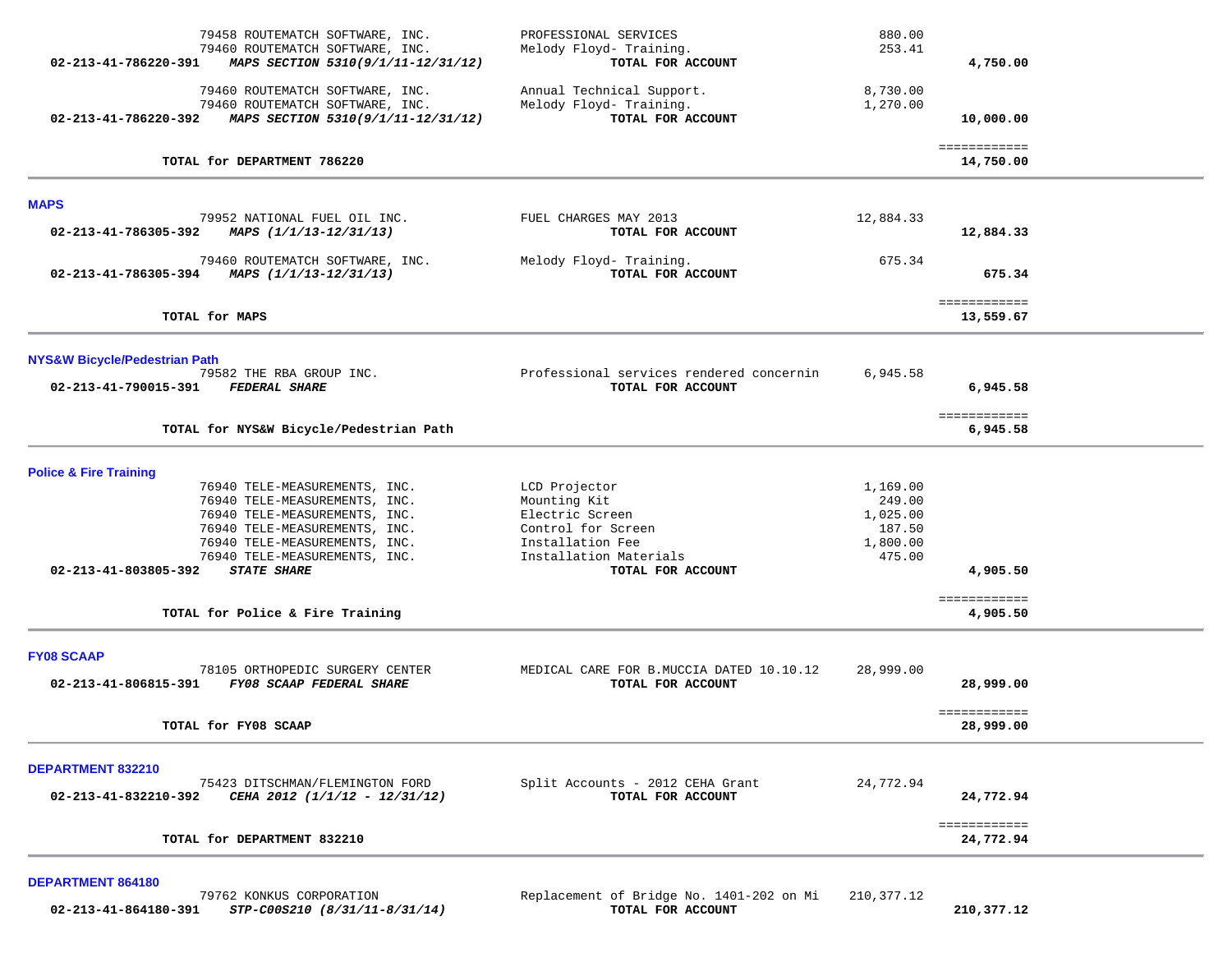### **DEPARTMENT 864405**

| PLI ANIMENI OVTTVJ |                                                                       |                                                                                  |          |              |
|--------------------|-----------------------------------------------------------------------|----------------------------------------------------------------------------------|----------|--------------|
|                    | 79211 CENTRAL JERSEY TITLE CO INC                                     | B1119, Lot 130, 1 West Hanover Avenue, R                                         | 698.00   |              |
|                    | 79395 WATERS, MCPHERSON, MCNEILL, P.C.                                | Silverberg                                                                       | 212.90   |              |
|                    | 79395 WATERS, MCPHERSON, MCNEILL, P.C.                                | Sussex Randolph Bldg, LP                                                         | 218.40   |              |
|                    | 79395 WATERS, MCPHERSON, MCNEILL, P.C.                                | Brian Voynick                                                                    | 95.40    |              |
|                    | 79395 WATERS, MCPHERSON, MCNEILL, P.C.                                | Charles Winter                                                                   | 401.30   |              |
|                    | 79395 WATERS, MCPHERSON, MCNEILL, P.C.                                | Hebrew Cong. of Mt Freedom                                                       | 60.30    |              |
|                    | 79395 WATERS, MCPHERSON, MCNEILL, P.C.                                | Evangelos Pappas                                                                 | 36.40    |              |
|                    | 79395 WATERS, MCPHERSON, MCNEILL, P.C.                                | GU Randolph, LLC                                                                 | 36.20    |              |
|                    | 79395 WATERS, MCPHERSON, MCNEILL, P.C.                                | First Morris Bank                                                                | 1,056.98 |              |
|                    | 79395 WATERS, MCPHERSON, MCNEILL, P.C.                                | GRMAE, LLC                                                                       | 1,465.85 |              |
|                    | 79395 WATERS, MCPHERSON, MCNEILL, P.C.                                | Abraham Zion                                                                     | 1,846.20 |              |
|                    | 79395 WATERS, MCPHERSON, MCNEILL, P.C.                                | Randolph Town Center                                                             | 96.30    |              |
|                    | 79395 WATERS, MCPHERSON, MCNEILL, P.C. 1200 Sussex LLC (6)            |                                                                                  | 372.00   |              |
|                    | 79395 WATERS, MCPHERSON, MCNEILL, P.C. 1196 Sussex LLC (7)            |                                                                                  | 768.00   |              |
|                    |                                                                       | 79772 HARRY L. SCHWARZ & CO.             Martin Heller & Assoc. LLCBl. 119, Lots | 2,587.50 |              |
|                    | $02-213-41-864405-391$ CR $617/STP-0350(106)$ ROW $(6/27/12-6/27/14)$ | TOTAL FOR ACCOUNT                                                                |          | 9,951.73     |
|                    |                                                                       |                                                                                  |          | ============ |
|                    | TOTAL for DEPARTMENT 864405                                           |                                                                                  |          | 9,951.73     |

## **County Capital**

| <b>Rplm fencing/gates-Var Cty Fac</b><br>75233 CONSOLIDATED STEEL<br>04-216-55-953052-951<br>BUILDING & IMPROVEMENTS           | RE: JDC - REPAIR SLIDE GATE/ 02-25-13<br>TOTAL FOR ACCOUNT    | 326.55     | 326.55                     |  |
|--------------------------------------------------------------------------------------------------------------------------------|---------------------------------------------------------------|------------|----------------------------|--|
| TOTAL for Rplm fencing/gates-Var Cty Fac                                                                                       |                                                               |            | ============<br>326.55     |  |
| Analy dam condition, rehab dams<br>79839 MORRIS COUNTY PARK COMMISSION                                                         | REIMBURSE APRIL 2013 - LEDDELLS DAM<br>TOTAL FOR ACCOUNT      | 2,336.00   | 2,336.00                   |  |
| 04-216-55-953113-909<br><b>MISCELLANEOUS - OTHER</b><br>TOTAL for Analy dam condition, rehab dams                              |                                                               |            | ============<br>2,336.00   |  |
|                                                                                                                                |                                                               |            |                            |  |
| <b>InstallCty Roadway Drain Imprv</b><br>79392 JOHNSON & CONWAY LLP<br>$04 - 216 - 55 - 953141 - 909$<br>MISCELLANEOUS - OTHER | Easement Agmt.<br>TOTAL FOR ACCOUNT                           | 266.78     | 266.78                     |  |
| TOTAL for InstallCty Roadway Drain Imprv                                                                                       |                                                               |            | ============<br>266.78     |  |
| <b>FeasibilityStudy Wing CommCtr</b><br>79562 APS CONTRACTING INC<br>04-216-55-953163-951<br>FEASIBILITYSTUDY WING COMMCTR     | Alter & Addit to the Morris County Publi<br>TOTAL FOR ACCOUNT | 878,965.96 | 878,965.96                 |  |
| TOTAL for FeasibilityStudy Wing CommCtr                                                                                        |                                                               |            | ============<br>878,965.96 |  |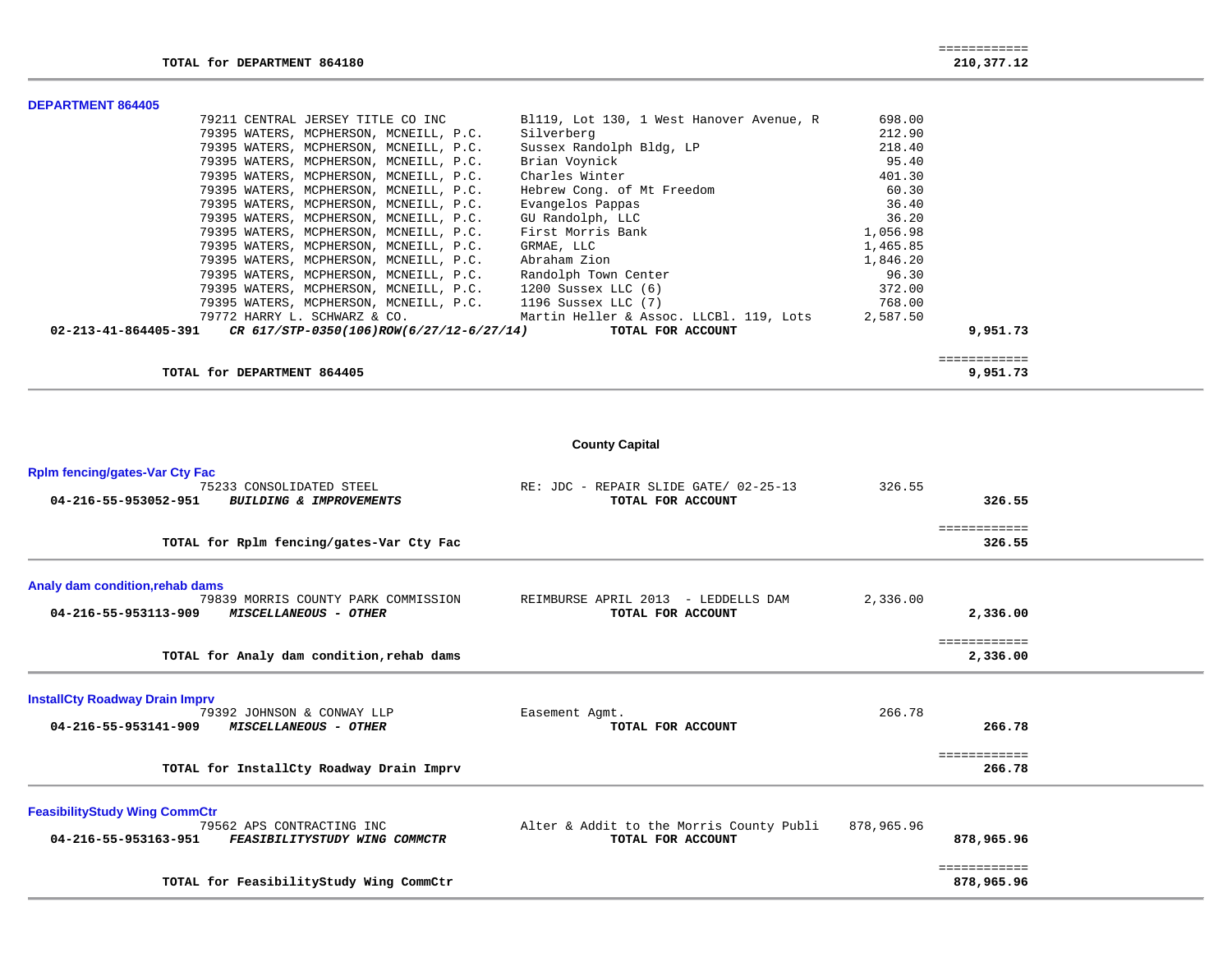| <b>Road Design/Construction</b>                                                                                                                                             |           |                           |  |
|-----------------------------------------------------------------------------------------------------------------------------------------------------------------------------|-----------|---------------------------|--|
| 79945 STANDARD & POOR'S FINANCIAL <b>FROFESSIONAL FEES - 2013 BONDS &amp; NOTES</b><br>04-216-55-953165-909 MISCELLANEOUS - OTHER<br>TOTAL FOR ACCOUNT                      | 1,880.53  | 1,880.53                  |  |
| TOTAL for Road Design/Construction                                                                                                                                          |           | ============<br>1,880.53  |  |
| <b>DEPARTMENT 953193</b>                                                                                                                                                    |           |                           |  |
| 79446 EPIC MANAGEMENT INC.<br>Construction Management Services for the<br>TOTAL FOR ACCOUNT<br>04-216-55-953193-909 DESIGN/CONSULT COSTS-PUBLICSAFETYCOMPLEX                | 21,037.00 | 21,037.00                 |  |
| TOTAL for DEPARTMENT 953193                                                                                                                                                 |           | ============<br>21,037.00 |  |
| <b>DEPARTMENT 953202</b>                                                                                                                                                    |           |                           |  |
| 78549 TILCON NEW YORK INC.<br>I-5 - R3 PROJECT MORRIS C<br>04-216-55-953202-951 ROAD RESURFACING/CONSTRUCTION/IMPRVMENTS<br>TOTAL FOR ACCOUNT                               | 12,549.05 | 12,549.05                 |  |
| TOTAL for DEPARTMENT 953202                                                                                                                                                 |           | ============<br>12,549.05 |  |
| <b>DEPARTMENT 953205</b>                                                                                                                                                    |           |                           |  |
| 79945 STANDARD & POOR'S FINANCIAL PROFESSIONAL FEES - 2013 BONDS & NOTES<br>04-216-55-953205-909 REPLACE HEATING/VENTILATING/AC-VAR FACIL<br>TOTAL FOR ACCOUNT              | 163.61    | 163.61                    |  |
| TOTAL for DEPARTMENT 953205                                                                                                                                                 |           | ============<br>163.61    |  |
| DEPARTMENT 953211                                                                                                                                                           |           |                           |  |
| 79419 WEBSTER PLUMBING &<br>RE: CNTY GRG/ INSTALL 2" BACK FLOW DEVIC<br>TOTAL FOR ACCOUNT<br>04-216-55-953211-951 REPLACE PLUMBING FIXTURES - VAR FACIL                     | 2,843.50  | 2,843.50                  |  |
| TOTAL for DEPARTMENT 953211                                                                                                                                                 |           | ============<br>2,843.50  |  |
| DEPARTMENT 953212                                                                                                                                                           |           |                           |  |
| 79428 JOHNSTONE SUPPLY<br>WO69304/ RE: CH/ 05-31-13<br>04-216-55-953212-951 REPLACE MOTORS/FANS/PUMPS - VAR FACIL<br>TOTAL FOR ACCOUNT                                      | 152.89    | 152.89                    |  |
| TOTAL for DEPARTMENT 953212                                                                                                                                                 |           | ============<br>152.89    |  |
| <b>DEPARTMENT 953225</b>                                                                                                                                                    |           |                           |  |
| 79109 TOWNSHIP OF DENVILLE<br>Roadway Improvements to North Approach t<br>BRIDGE DESIGN, RENOV, CONSTRUC - VAR LOC<br>TOTAL FOR ACCOUNT<br>04-216-55-953225-909             | 15,000.00 | 15,000.00                 |  |
| TOTAL for DEPARTMENT 953225                                                                                                                                                 |           | ============<br>15,000.00 |  |
| <b>DEPARTMENT 953257</b>                                                                                                                                                    |           |                           |  |
| 79946 DRINKER, BIDDLE & REATH, LLP<br>SERVICES AS BOND COUNSEL $11/12/12$ & $4/24$<br>04-216-55-953257-909<br>HURRICANE IRENE -BRIDGE RD& FACIL IMPROV<br>TOTAL FOR ACCOUNT | 840.00    | 840.00                    |  |
| TOTAL for DEPARTMENT 953257                                                                                                                                                 |           | ============<br>840.00    |  |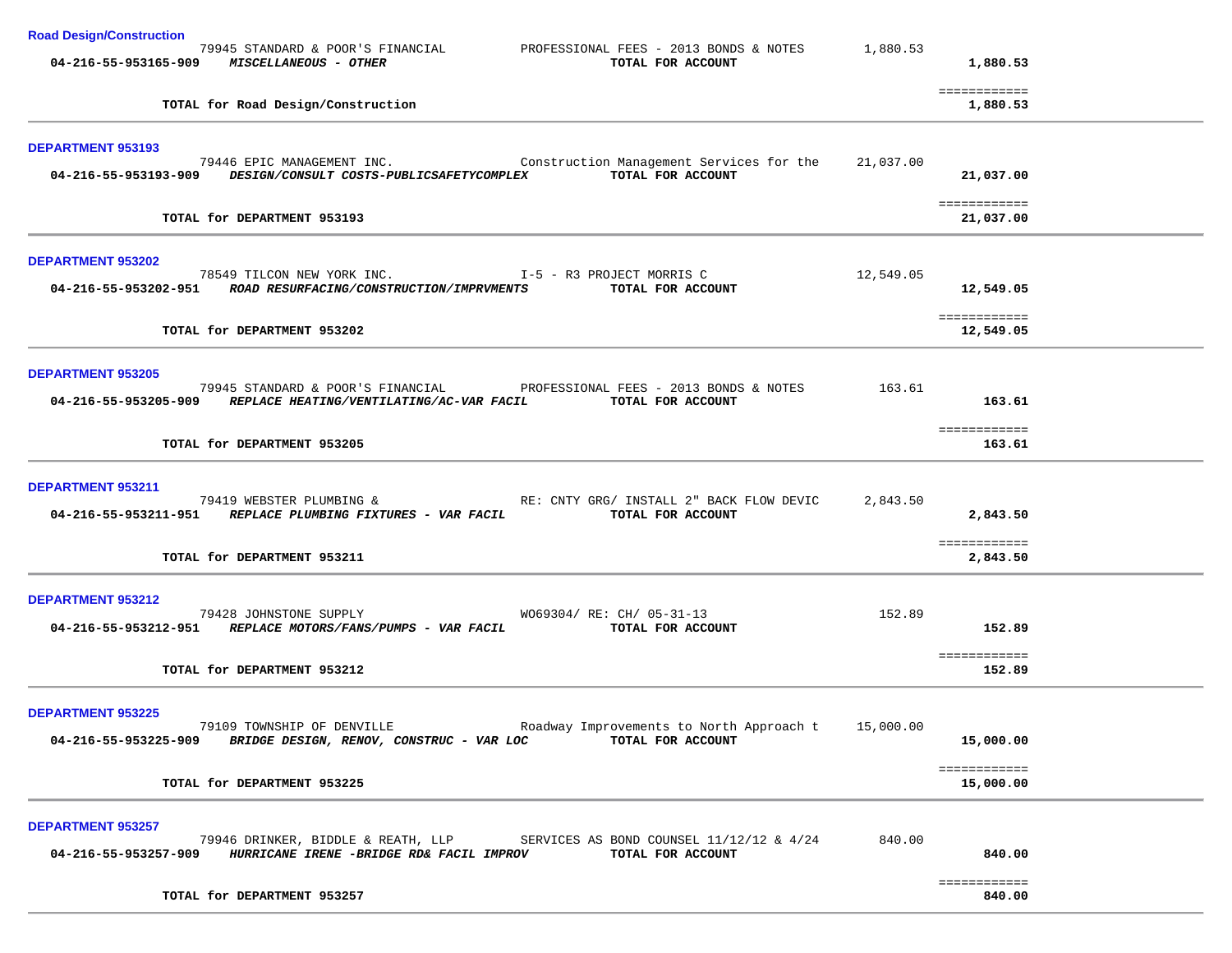| DEPARTMENT 953291                                                                                                                                                                                                                                                                                          |           |                                  |  |
|------------------------------------------------------------------------------------------------------------------------------------------------------------------------------------------------------------------------------------------------------------------------------------------------------------|-----------|----------------------------------|--|
| 79444 D.R. JOHNSON & ASSOCIATES, LLC General Engineering Services for the per 2,392.46<br>04-216-55-953291-909 VAR ROADWAY DRAINAGE PROJ - PUBLIC WORKS TOTAL FOR ACCOUNT                                                                                                                                  |           | 2,392.46                         |  |
| TOTAL for DEPARTMENT 953291                                                                                                                                                                                                                                                                                |           | ============<br>2,392.46         |  |
| <b>DEPARTMENT 953292</b>                                                                                                                                                                                                                                                                                   |           |                                  |  |
| 79418 PANCIELLO CONSTRUCTION LLC                  RE: BRICK POINTING - COURTHOUSE / 05-18-       2,040.00<br>79418 PANCIELLO CONSTRUCTION LLC                RE: BRICK POINTING - COURTHOUSE / 06-08-       2,920.00<br>04-216-55-953292-951 RESTORE MASONRY & SIDEWLK/CURB-BLDGGRNDS<br>TOTAL FOR ACCOUNT |           | 4,960.00                         |  |
| TOTAL for DEPARTMENT 953292                                                                                                                                                                                                                                                                                |           | ============<br>4,960.00         |  |
| <b>DEPARTMENT 953294</b>                                                                                                                                                                                                                                                                                   |           |                                  |  |
| 75233 CONSOLIDATED STEEL RE: JDC - REPAIR SLIDE GATE/ 02-25-13 663.45<br>04-216-55-953294-951 REPLACE LIGHTING/CEILINGS/ETC-BLDG&GRNDS TOTAL FOR ACCOUNT                                                                                                                                                   |           | 663.45                           |  |
| TOTAL for DEPARTMENT 953294                                                                                                                                                                                                                                                                                |           | ============<br>663.45           |  |
| <b>DEPARTMENT 953297</b><br>79594 DESESA ENGINEERING CO., INC. BOILER REPLACEMENT AT MOTOR SERVICES CEN<br>04-216-55-953297-951 VAR BLDG IMPRVMNT/RPLCMENTS-BLGS & GRNDS TOTAL FOR ACCOUNT                                                                                                                 | 89,874.75 | 89,874.75                        |  |
| TOTAL for DEPARTMENT 953297                                                                                                                                                                                                                                                                                |           | ============<br>89,874.75        |  |
| <b>DEPARTMENT 953314</b><br>79946 DRINKER, BIDDLE & REATH, LLP SERVICES AS BOND COUNSEL 11/12/12 & 4/24 270.00<br>04-216-55-953314-909 REPAIR/RPLCMENT/UPGRD VAREQUIP-BLDGGRNDS TOTAL FOR ACCOUNT                                                                                                          |           | 270.00<br>============           |  |
| TOTAL for DEPARTMENT 953314                                                                                                                                                                                                                                                                                |           | 270.00                           |  |
| DEPARTMENT 953316<br>79946 DRINKER, BIDDLE & REATH, LLP SERVICES AS BOND COUNSEL $11/12/12$ & $4/24$<br>04-216-55-953316-909 GENERATOR/OTA&TRAILERS/SHERIFF-BLDGGRNDS TOTAL FOR ACCOUNT                                                                                                                    | 270.00    | 270.00<br>============           |  |
| TOTAL for DEPARTMENT 953316                                                                                                                                                                                                                                                                                |           | 270.00                           |  |
| DEPARTMENT 953320<br>79946 DRINKER, BIDDLE & REATH, LLP<br>SERVICES AS BOND COUNSEL 11/12/12 & 4/24<br>INSTALTURFFIELDS/PHASEIICENTRLPK-PBLCWRK<br>TOTAL FOR ACCOUNT<br>04-216-55-953320-909<br>TOTAL for DEPARTMENT 953320                                                                                | 570.00    | 570.00<br>============<br>570.00 |  |
|                                                                                                                                                                                                                                                                                                            |           |                                  |  |
| <b>Bridge Improvements</b><br>78574 METALS USA PLATES &<br>Carbon S Beam A 36, 5x10x24                                                                                                                                                                                                                     | 663.00    |                                  |  |

-

÷.

| $10.71$ . The state oper the state of | $\frac{1}{2}$                           | .        |
|---------------------------------------|-----------------------------------------|----------|
| 78574 METALS USA PLATES &             | Carbon Steel Channel A 36, 4x5.4x20     | 268.00   |
| 78574 METALS USA PLATES &             | Carbon Steel Channel A 36, 10x15.3x20   | 364.00   |
| 78574 METALS USA PLATES &             | Carbon Wide Flange Beam A 992, 18x60x24 | 6,440.00 |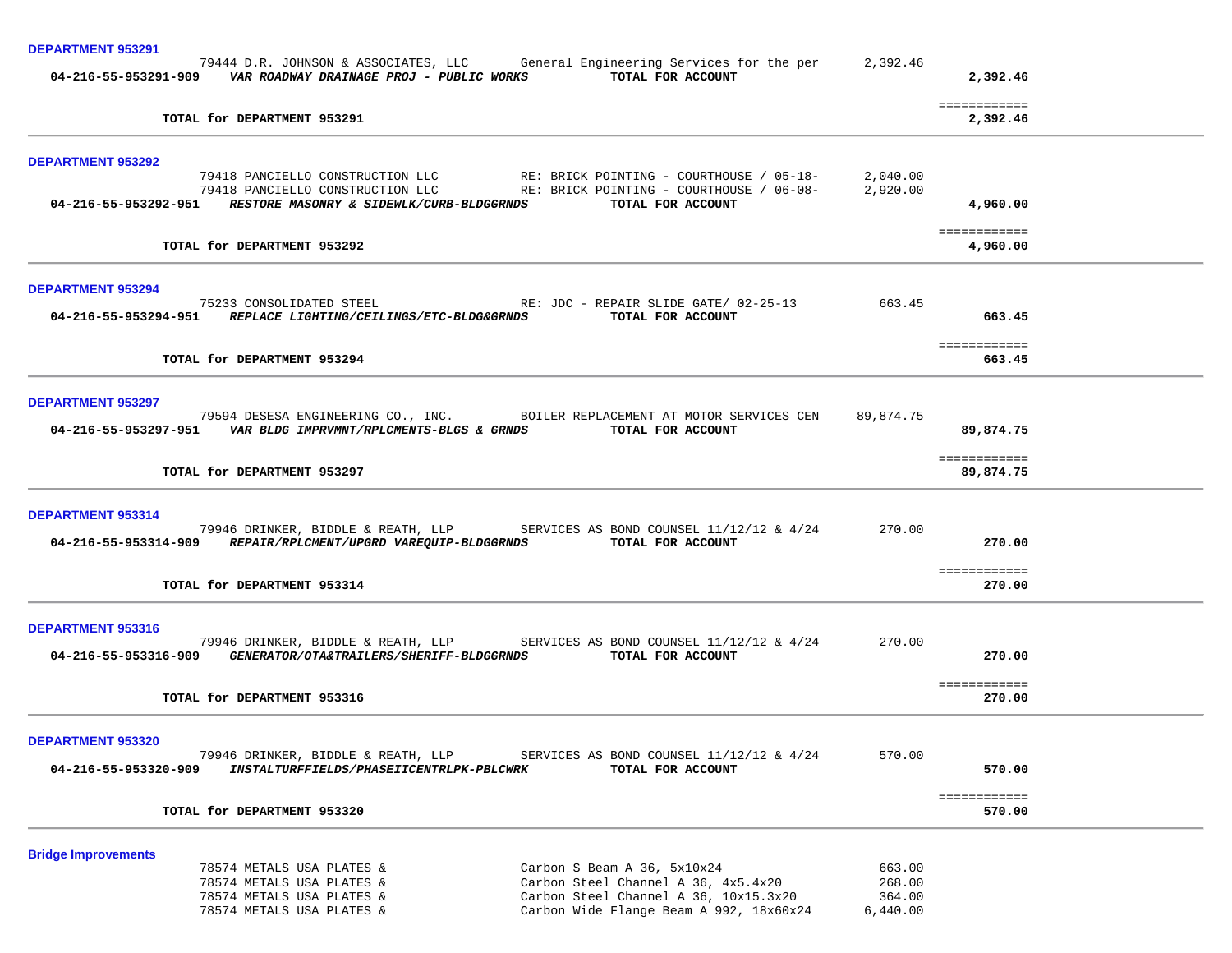| 04-216-55-953604-940                                              | 78574 METALS USA PLATES &<br>HARD COSTS                                                                                                                                     | Carbon Wide Flange Beam A 992, 18x50x24<br>TOTAL FOR ACCOUNT                                                                                                             | 3,220.00                             | 10,955.00                        |  |
|-------------------------------------------------------------------|-----------------------------------------------------------------------------------------------------------------------------------------------------------------------------|--------------------------------------------------------------------------------------------------------------------------------------------------------------------------|--------------------------------------|----------------------------------|--|
|                                                                   | TOTAL for Bridge Improvements                                                                                                                                               |                                                                                                                                                                          |                                      | ============<br>10,955.00        |  |
| <b>Various Public Works Projects</b><br>04-216-55-953728-909      | 79763 SUBURBAN CONSULTING<br>MISCELLANEOUS - OTHER                                                                                                                          | Services for the period of 5/11/13 t0 6/<br>TOTAL FOR ACCOUNT                                                                                                            | 300.00                               | 300.00                           |  |
|                                                                   | TOTAL for Various Public Works Projects                                                                                                                                     |                                                                                                                                                                          |                                      | ============<br>300.00           |  |
| <b>Brdg Design &amp; Constr Var Local</b><br>04-216-55-953862-940 | 79762 KONKUS CORPORATION<br><b>HARD COSTS</b>                                                                                                                               | TOTAL FOR ACCOUNT                                                                                                                                                        | 3,910.00                             | 3,910.00                         |  |
|                                                                   | TOTAL for Brdg Design & Constr Var Local                                                                                                                                    |                                                                                                                                                                          |                                      | ============<br>3,910.00         |  |
| <b>Roadway Drainage Improvements</b>                              | 79445 HATCH MOTT MACDONALD<br>04-216-55-953962-909 MISCELLANEOUS - OTHER                                                                                                    | Engineering Inspection Services for the<br>TOTAL FOR ACCOUNT                                                                                                             | 200.00                               | 200.00                           |  |
|                                                                   | TOTAL for Roadway Drainage Improvements                                                                                                                                     |                                                                                                                                                                          |                                      | ============<br>200.00           |  |
| <b>DEPARTMENT 954200</b><br>04-216-55-954200-956                  | 77941 D&B AUTO SUPPLY<br>77941 D&B AUTO SUPPLY<br>77941 D&B AUTO SUPPLY<br>77941 D&B AUTO SUPPLY<br>ACQ SHELVE/LADDER/FRIDGE/FREEZER-SHERIFF<br>TOTAL for DEPARTMENT 954200 | Item#DW758 DEW/Grinder<br>Item#DC825B DEW/18V Cordl Impt Driver<br>Item#DCD775KL DEW/CRDL LI-ION Hammdr Kt<br>Item#DC520KA DEW/Drywall Deck Scrwdrv<br>TOTAL FOR ACCOUNT | 179.00<br>139.62<br>309.57<br>328.96 | 957.15<br>============<br>957.15 |  |
| DEPARTMENT 954303<br>04-216-55-954303-909                         | 79946 DRINKER, BIDDLE & REATH, LLP<br>DESIGN/CONSTR VEHCL STORAGEFACIL-SHERIFF<br>TOTAL for DEPARTMENT 954303                                                               | SERVICES AS BOND COUNSEL 11/12/12 & 4/24<br>TOTAL FOR ACCOUNT                                                                                                            | 270.00                               | 270.00<br>============<br>270.00 |  |
| DEPARTMENT 954304<br>04-216-55-954304-909                         | 79946 DRINKER, BIDDLE & REATH, LLP<br>VAR CAPITAL PROJECTS-SHERIFF<br>TOTAL for DEPARTMENT 954304                                                                           | SERVICES AS BOND COUNSEL 11/12/12 & 4/24<br>TOTAL FOR ACCOUNT                                                                                                            | 270.00                               | 270.00<br>============<br>270.00 |  |
| <b>DEPARTMENT 954305</b>                                          |                                                                                                                                                                             |                                                                                                                                                                          |                                      |                                  |  |
| 04-216-55-954305-909                                              | 79946 DRINKER, BIDDLE & REATH, LLP<br>SPECIAL RESPONSE VEHICLE - SHERIFF                                                                                                    | SERVICES AS BOND COUNSEL 11/12/12 & 4/24<br>TOTAL FOR ACCOUNT                                                                                                            | 270.00                               | 270.00                           |  |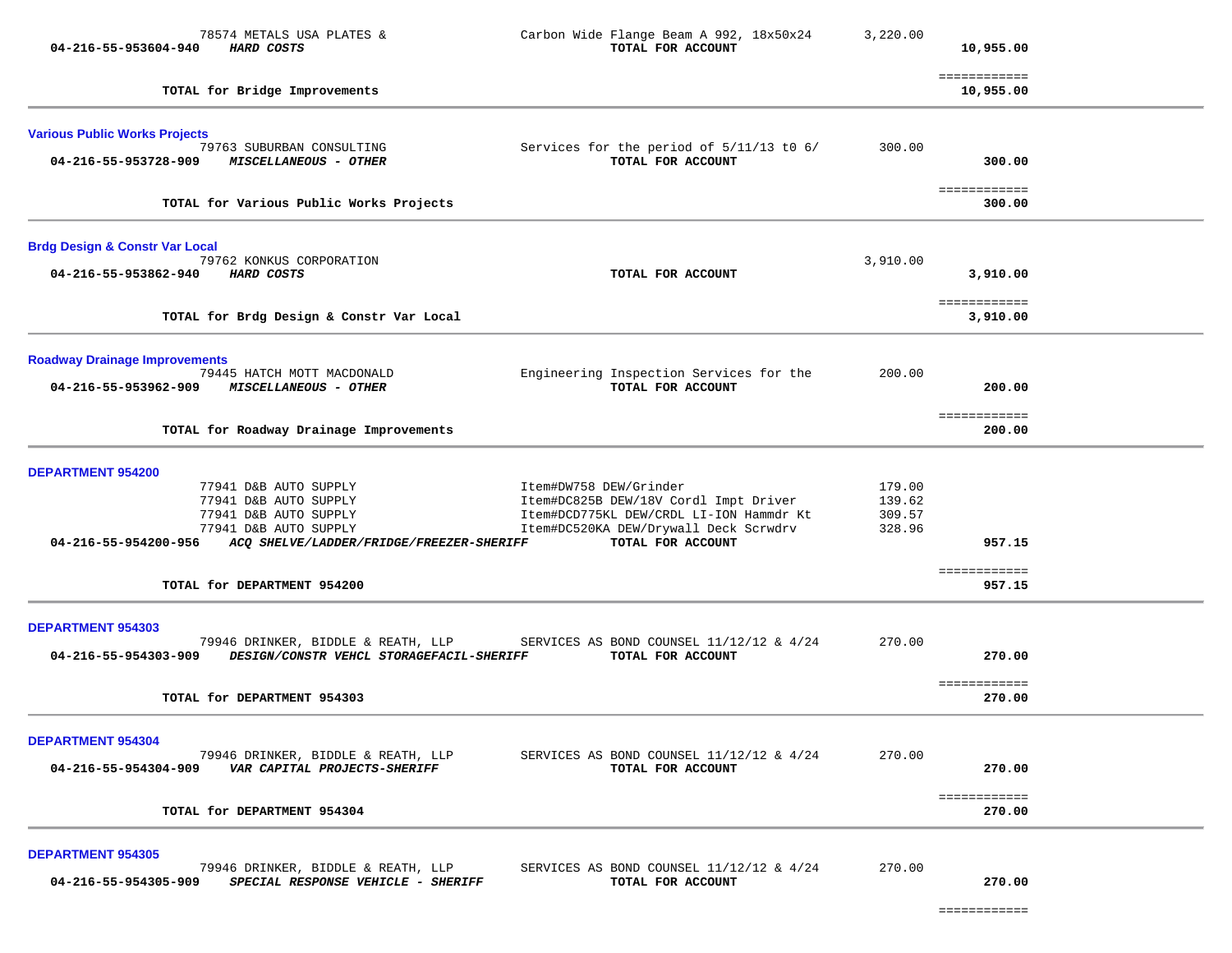| <b>DEPARTMENT 955306</b>                                                                           |                                                               |            |                        |  |
|----------------------------------------------------------------------------------------------------|---------------------------------------------------------------|------------|------------------------|--|
| 79946 DRINKER, BIDDLE & REATH, LLP<br>RENOVATE RESIDENT TUB/SHOWER AREA-MV<br>04-216-55-955306-909 | SERVICES AS BOND COUNSEL 11/12/12 & 4/24<br>TOTAL FOR ACCOUNT | 270.00     | 270.00                 |  |
| TOTAL for DEPARTMENT 955306                                                                        |                                                               |            | ============<br>270.00 |  |
| <b>DEPARTMENT 955321</b>                                                                           |                                                               |            |                        |  |
| 79946 DRINKER, BIDDLE & REATH, LLP                                                                 | SERVICES AS BOND COUNSEL 11/12/12 & 4/24                      | 270.00     |                        |  |
| VAR CAP PROJ AT MORRIS VIEW - MV<br>04-216-55-955321-909                                           | TOTAL FOR ACCOUNT                                             |            | 270.00                 |  |
| TOTAL for DEPARTMENT 955321                                                                        |                                                               |            | ============<br>270.00 |  |
| <b>DEPARTMENT 962260</b>                                                                           |                                                               |            |                        |  |
| 77157 SHI INTERNATIONAL CORP                                                                       | Checkpoint DDoS Protector                                     | 26,862.00  |                        |  |
| 77157 SHI INTERNATIONAL CORP                                                                       | Checkpoint Enterprise support for DDoS                        | 19,926.72  |                        |  |
| 77157 SHI INTERNATIONAL CORP                                                                       | Checkpoint Smart-1 50 Smart Event                             | 50,305.20  |                        |  |
| 77157 SHI INTERNATIONAL CORP<br>04-216-55-962260-955<br>REPLCMNT OF COMPUTER EQUIP-VAR CTY DEPTS   | Checkpoint Enterprise Support for Smart-<br>TOTAL FOR ACCOUNT | 11,402.10  | 108,496.02             |  |
|                                                                                                    |                                                               |            | ============           |  |
| TOTAL for DEPARTMENT 962260                                                                        |                                                               |            | 108,496.02             |  |
| <b>DEPARTMENT 962267</b>                                                                           |                                                               |            |                        |  |
| 78672 DELL MARKETING L.P.                                                                          | Dell PowerEdge R420                                           | 3,163.19   |                        |  |
| 78242 EXTEL COMMUNICATIONS                                                                         | DATA WIRING AS PER QUOTE                                      | 15,600.00  |                        |  |
| 75746 MILLENNIUM COMMUNICATIONS                                                                    | Equipment and Services as pre quote                           | 101,392.47 |                        |  |
| 78796 ENTERASYS NETWORKS<br>04-216-55-962267-955<br>COMPUTER EQUIP PURCHASE - IT                   | Network Hardware<br>TOTAL FOR ACCOUNT                         | 91,560.30  | 211,715.96             |  |
|                                                                                                    |                                                               |            | ============           |  |
| TOTAL for DEPARTMENT 962267                                                                        |                                                               |            | 211,715.96             |  |
| <b>DEPARTMENT 962308</b>                                                                           |                                                               |            |                        |  |
| 79946 DRINKER, BIDDLE & REATH, LLP                                                                 | SERVICES AS BOND COUNSEL 11/12/12 & 4/24                      | 270.00     |                        |  |
| MEDICAL RECORD SYS FOR MORRIS VIEW - IT<br>04-216-55-962308-909                                    | TOTAL FOR ACCOUNT                                             |            | 270.00                 |  |
| TOTAL for DEPARTMENT 962308                                                                        |                                                               |            | ============<br>270.00 |  |
|                                                                                                    |                                                               |            |                        |  |
| <b>DEPARTMENT 962317</b><br>79946 DRINKER, BIDDLE & REATH, LLP                                     | SERVICES AS BOND COUNSEL 11/12/12 & 4/24                      | 270.00     |                        |  |
| 04-216-55-962317-909<br>VAR IT EQUIP, UPGRADES & REPLACEMENTS-IT                                   | TOTAL FOR ACCOUNT                                             |            | 270.00                 |  |
|                                                                                                    |                                                               |            | ============           |  |
| TOTAL for DEPARTMENT 962317                                                                        |                                                               |            | 270.00                 |  |
| <b>DEPARTMENT 968288</b>                                                                           |                                                               |            |                        |  |
| 79945 STANDARD & POOR'S FINANCIAL                                                                  | PROFESSIONAL FEES - 2013 BONDS & NOTES                        | 601.77     |                        |  |
| 04-216-55-968288-909<br>VAR CAPITAL PROJECTS-MC SCHOOL OF TECH                                     | TOTAL FOR ACCOUNT                                             |            | 601.77                 |  |
|                                                                                                    |                                                               |            | ============           |  |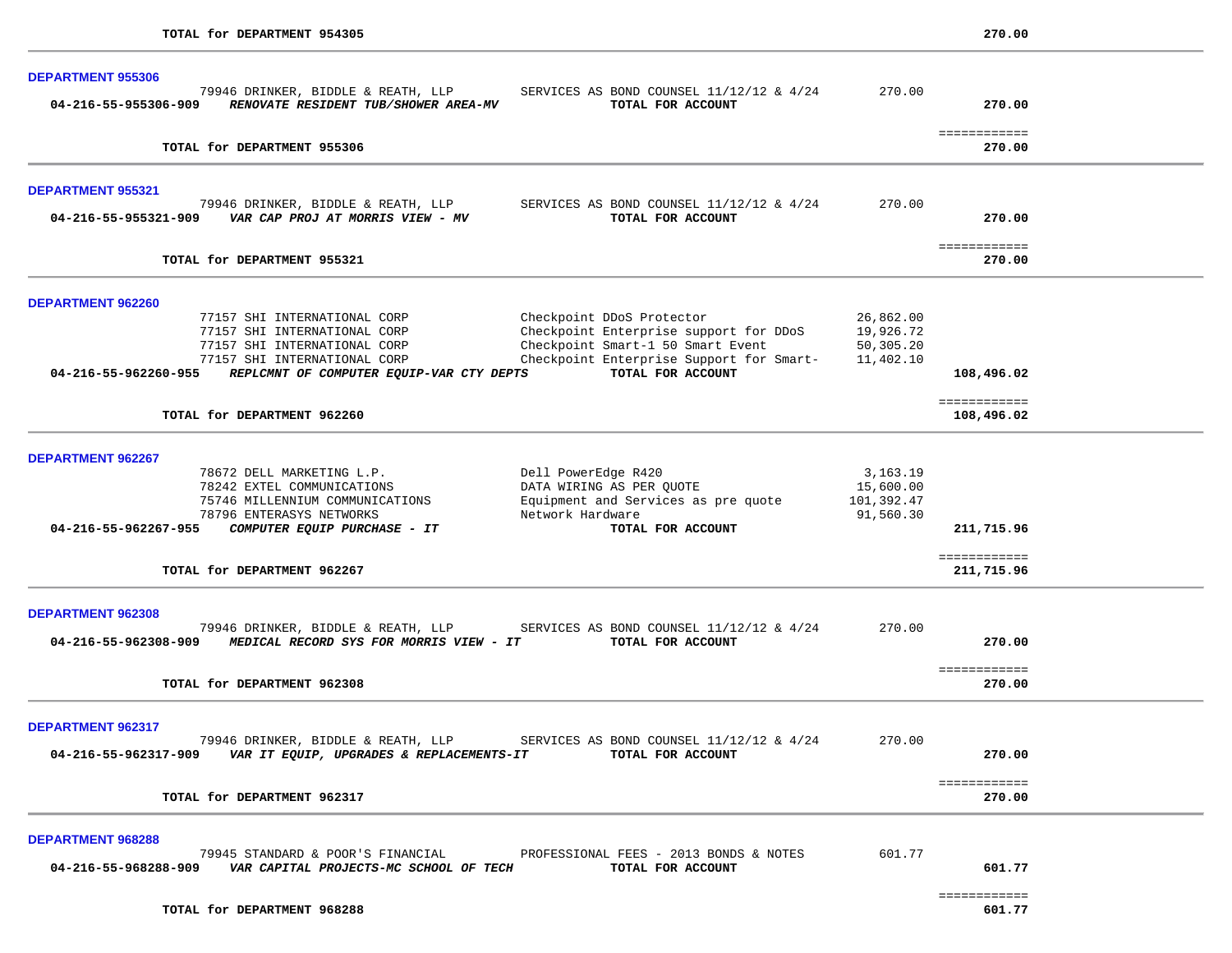| DEPARTMENT 968307                                                                                                                                                                                                                                                                                                                  |                                  |                            |  |
|------------------------------------------------------------------------------------------------------------------------------------------------------------------------------------------------------------------------------------------------------------------------------------------------------------------------------------|----------------------------------|----------------------------|--|
| 79946 DRINKER, BIDDLE & REATH, LLP<br>SERVICES AS BOND COUNSEL $11/12/12$ & $4/24$<br>TOTAL FOR ACCOUNT                                                                                                                                                                                                                            | 270.00                           | 270.00                     |  |
|                                                                                                                                                                                                                                                                                                                                    |                                  | ============               |  |
| TOTAL for DEPARTMENT 968307                                                                                                                                                                                                                                                                                                        |                                  | 270.00                     |  |
| DEPARTMENT 969261                                                                                                                                                                                                                                                                                                                  |                                  |                            |  |
| 79601 COUNTY COLLEGE OF MORRIS RBA Group<br>04-216-55-969261-909 RENOV & IMPROVMNT TO ACADEMIC BLGS AT CCM<br>TOTAL FOR ACCOUNT                                                                                                                                                                                                    | 10,210.00                        | 10,210.00                  |  |
| 79601 COUNTY COLLEGE OF MORRIS Grafas Painting Contractor<br>04-216-55-969261-951 RENOV & IMPROVMNT TO ACADEMIC BLGS AT CCM TOTAL FOR ACCOUNT                                                                                                                                                                                      | 202,258.26                       | 202,258.26                 |  |
| TOTAL for DEPARTMENT 969261                                                                                                                                                                                                                                                                                                        |                                  | ============<br>212,468.26 |  |
| <b>DEPARTMENT 969283</b>                                                                                                                                                                                                                                                                                                           |                                  |                            |  |
| 79601 COUNTY COLLEGE OF MORRIS EI Associates Architects<br>04-216-55-969283-909 HVAC IMPROVEMENTS VARIOUS SYSTEMS - CCM TOTAL FOR ACCOUNT                                                                                                                                                                                          | 48.96                            | 48.96                      |  |
| TOTAL for DEPARTMENT 969283                                                                                                                                                                                                                                                                                                        |                                  | ============<br>48.96      |  |
| <b>DEPARTMENT 969295</b><br>79601 COUNTY COLLEGE OF MORRIS BEI Associates Architects<br>79945 STANDARD & POOR'S FINANCIAL BEROFESSIONAL FEES - 2013 BONDS & NOTES<br>79945 STANDARD & POOR'S FINANCIAL BEROFESSIONAL FEES - 2013 BONDS & NOTES<br>04-216-55-969295-909 VARIOUS IMPRVMNTS TO GRNDS & BLDGS-CCM<br>TOTAL FOR ACCOUNT | 3,150.00<br>2,820.79<br>2,183.30 | 8,154.09                   |  |
| TOTAL for DEPARTMENT 969295                                                                                                                                                                                                                                                                                                        |                                  | ============<br>8,154.09   |  |
| <b>DEPARTMENT 969315</b><br>79946 DRINKER, BIDDLE & REATH, LLP SERVICES AS BOND COUNSEL 11/12/12 & 4/24<br>04-216-55-969315-909 HVAC IMPROVEMENTS - CCM<br>TOTAL FOR ACCOUNT                                                                                                                                                       | 270.00                           | 270.00<br>============     |  |
| TOTAL for DEPARTMENT 969315                                                                                                                                                                                                                                                                                                        |                                  | 270.00                     |  |
|                                                                                                                                                                                                                                                                                                                                    |                                  |                            |  |
| <b>Dedicated Trust</b>                                                                                                                                                                                                                                                                                                             |                                  |                            |  |

## TOTAL for DEPARTMENT 578001

**County Surrogate - \$2.00 Fund** 79405 E-PROBATE LLC COMPLETING TASKS 1,2 AND 3 OF THE ATTACH 2,339.00<br>13-290-56-578701-888 COUNTY SURROGATE - \$2.00 FUND TOTAL FOR ACCOUNT

 **13-290-56-578701-888** *COUNTY SURROGATE - \$2.00 FUND* **TOTAL FOR ACCOUNT 2,339.00**

14,733.26